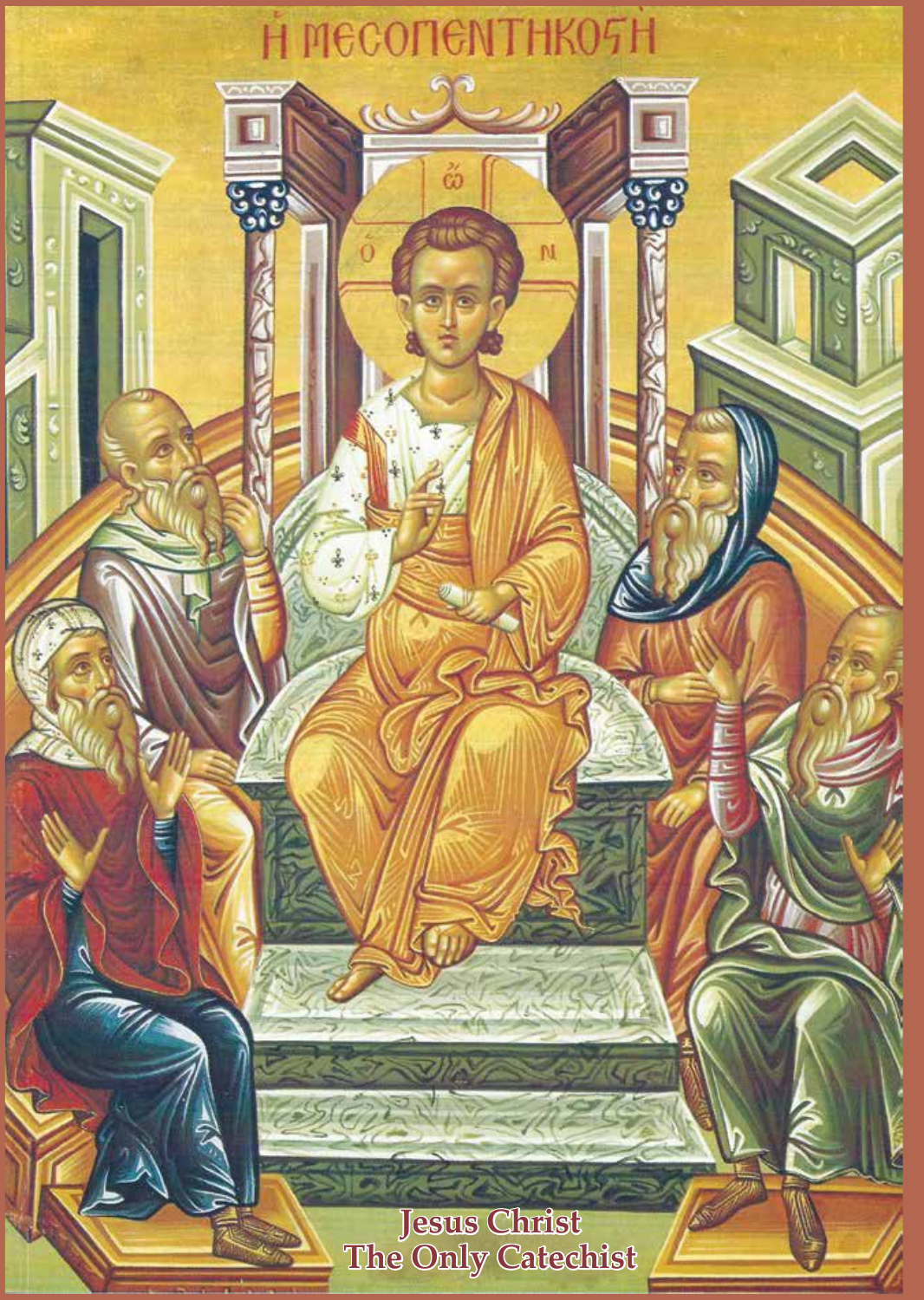

Bishop Sotirios Athanassoulas was born in Lepiana, Arta, Epirus, in 1936 to pious parents, George and Anastasia. He earned a Bachelor of Divinity Degree from the Faculty of Theology at the University of Athens in 1961. As a layman he served as Dean of Students at the Theological School of Boston. He was ordained a Deacon and a Priest in 1962, and has been serving the Church of Canada ever since. He obtained a Master of Arts Degree from the University of Montreal with a specialty in the New Testament. He speaks Greek, English and French. He was elected Bishop on December 18, 1973.

*Metropolitan Sotirios (then Bishop) with his mother, Anastasia, ninety-eight years old. She fell asleep in the Lord at the age of 111. This book is devotedly dedicated to his mother and to all mothers.*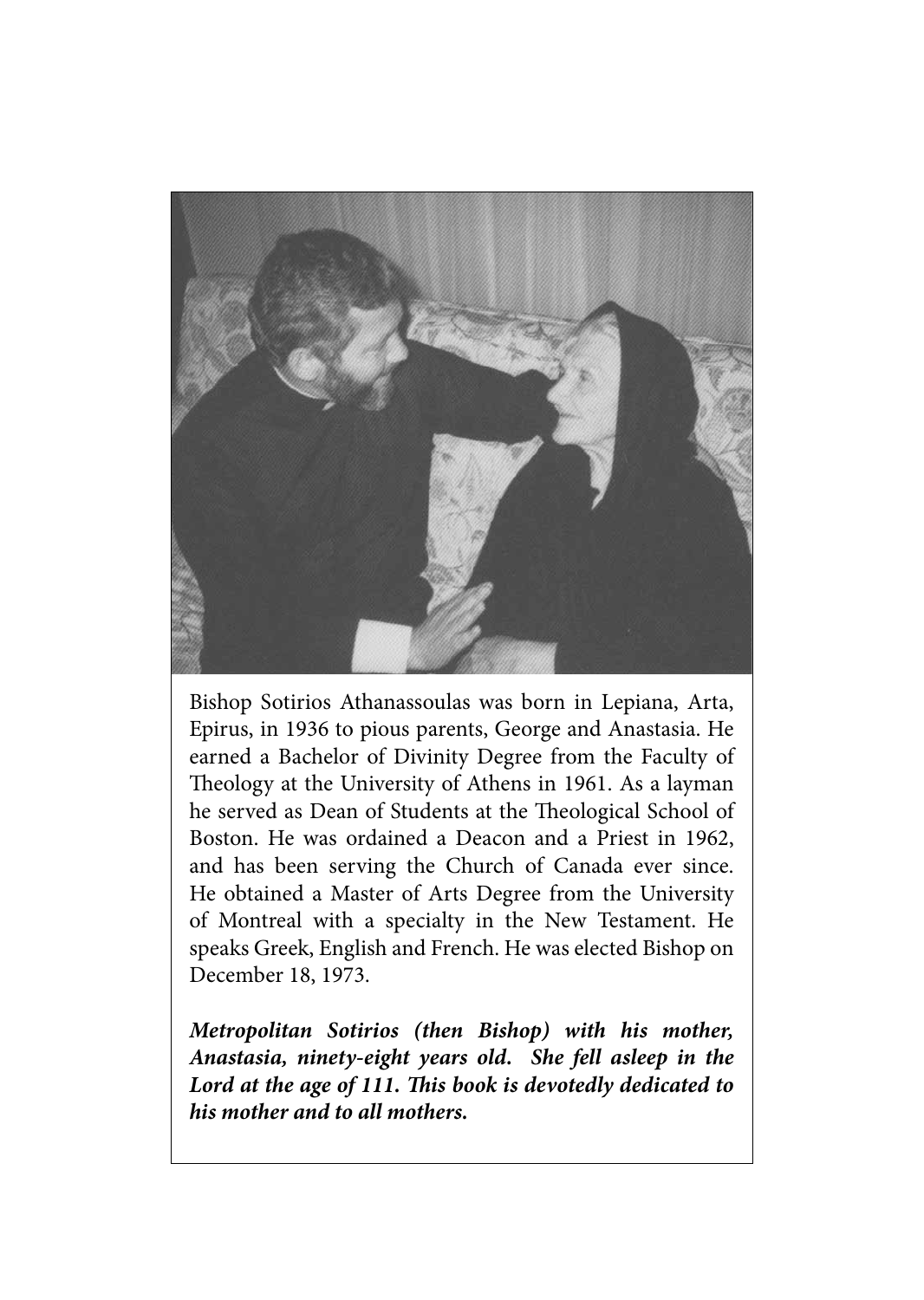# **Orthodox Catechism**

Basic Teachings of the Orthodox Faith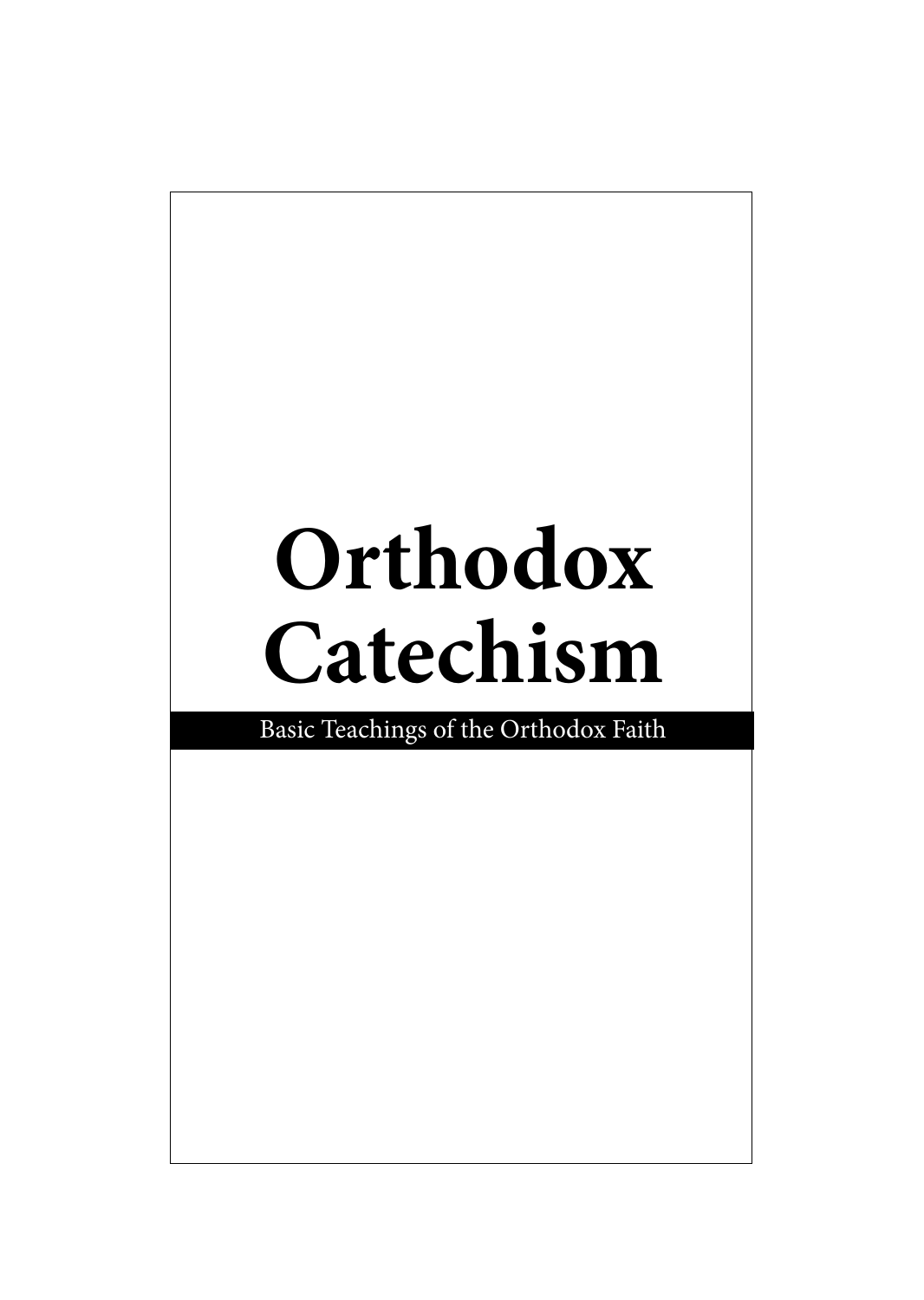

tions. And all who heard Him were astonished at His understanding and answers. *(Luke, 2:46-47)*

My child, listen to Jesus Christ, the only Catechist, by reading this Catechism. By the time you reach the end of this book, I pray that you will experience His Metamorphosis and that you will exclaim as did Peter on the Mountain. "It is good for us to be here".

My child, be always with Christ, and may He always be with you.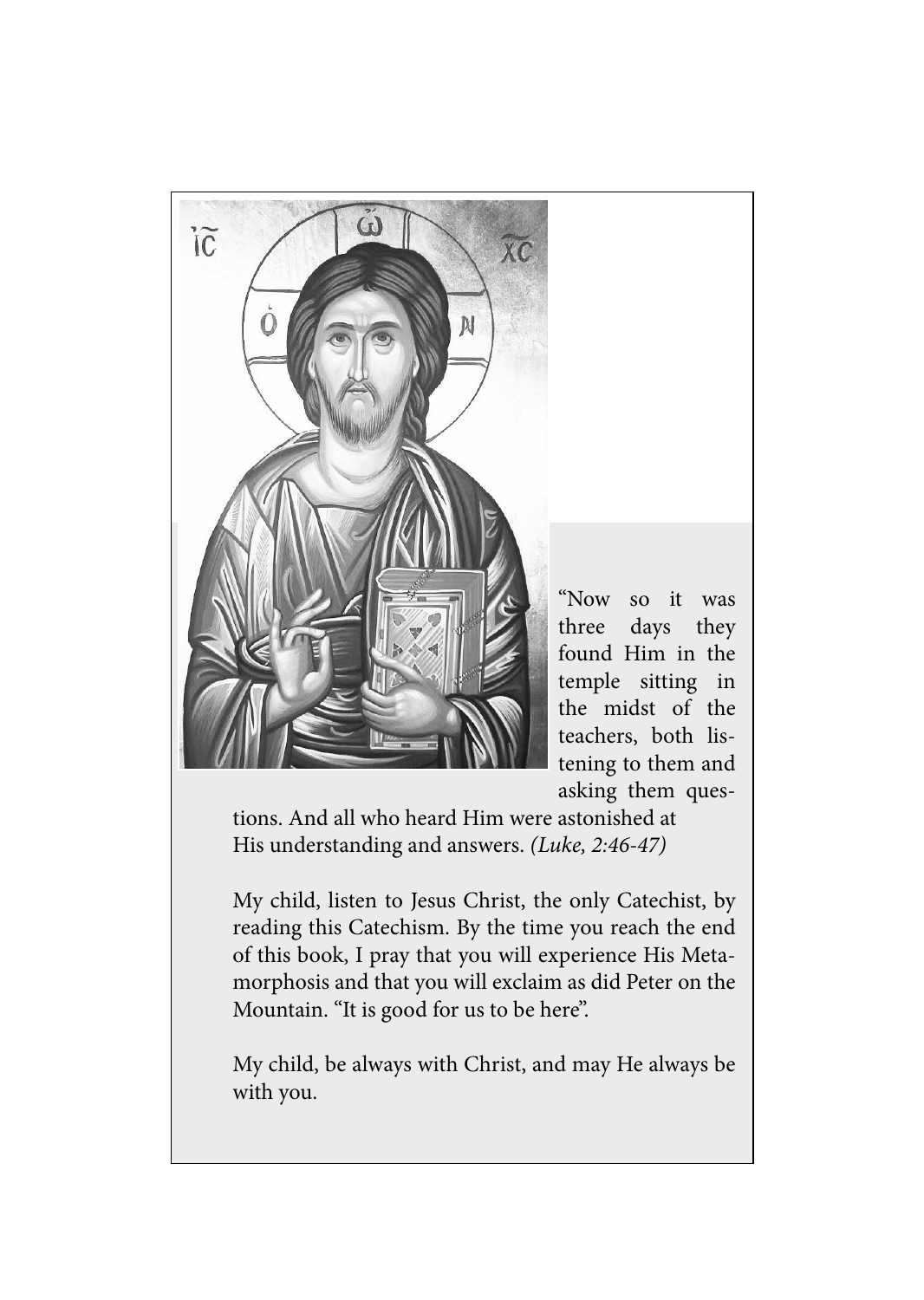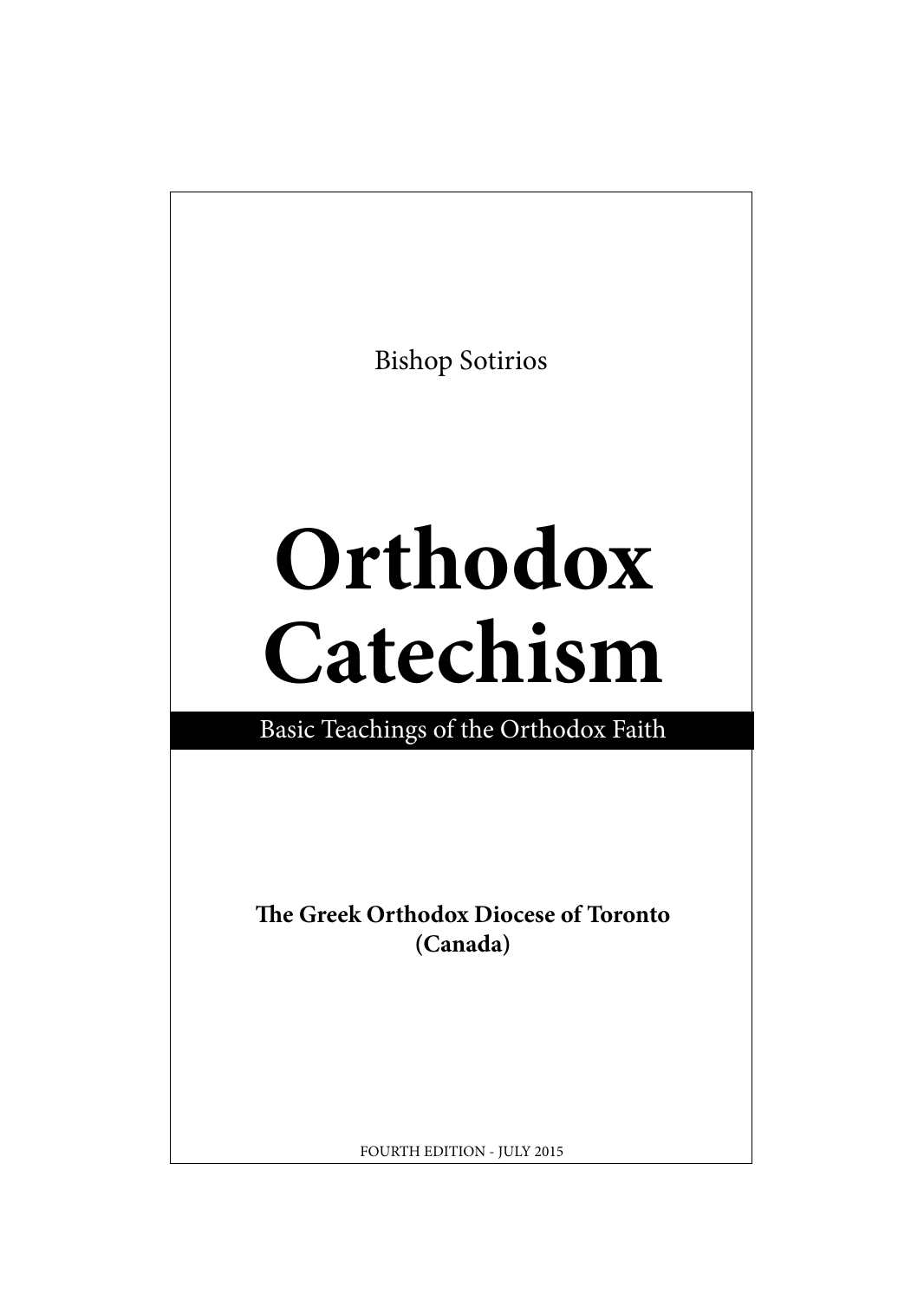#### **Foreword**

In terms of material goods, Canada is an earthly paradise and it is not<br>deficient in the spiritual field. But things are difficult for Orthodox<br>Christians. Their numbers are small: only about two percent of the deficient in the spiritual field. But things are difficult for Orthodox Christians. Their numbers are small; only about two percent of the population of Canada. Their Churches are few, and they are administered according to nationality. Religion is not taught in the schools, only in the Churches and in religious education classes. Television, radio, and the press are full of non-Orthodox ideas. This is the difficulty with which the clear water of Orthodoxy flows through into thirsty souls. Together with its Communities, our Diocese does whatever it can. To assist our Communities, the Diocese offers our monthly newspaper "Orthodox Way"; radio programs; our weekly television program, "Orthodox Voice"; and now the thirty-six catechetical lessons of the Bishop in English and Greek, on CD's, DVD's and in this booklet that you hold. It is for you and for every Christian. It is for every creature of God. You will find in it all the basic truths of Orthodoxy, which every Orthodox Christian should know and practice. Read it. Open your heart and accept the life-giving water of our faith. Quench your thirst with it. Follow Christ on earth and to eternity. God be with you.

#### **Foreword to Fourth Printing**

This Orthodox Catechism is essentially a series of talks delivered on radio and television in 1989, that is to say, before the fall of Communism. It was deemed right to publish these lessons exactly as they were delivered, although two of the examples given in them -one from Albania and another from Yugoslavia- are no longer applicable. This fourth printing is being issued at the request of many Christians. Each lesson concludes with a short prayer. Please do not only read these prayers, but also live them, and send them up to Heaven with all of your soul's might, for your own blessing and for the benefit of others. Before starting to study this book, let us cross ourselves and pray,

*"Christ, the true light, Who enlightens and sanctifies every human, open the eyes of our minds, in order to correctly comprehend the lessons of this Catechism. Touch our hearts with Your true light, so that we may receive not only Your statutes, but also You Yourself as our Lord and our God. Come and abide with us, sanctify us, and save us."*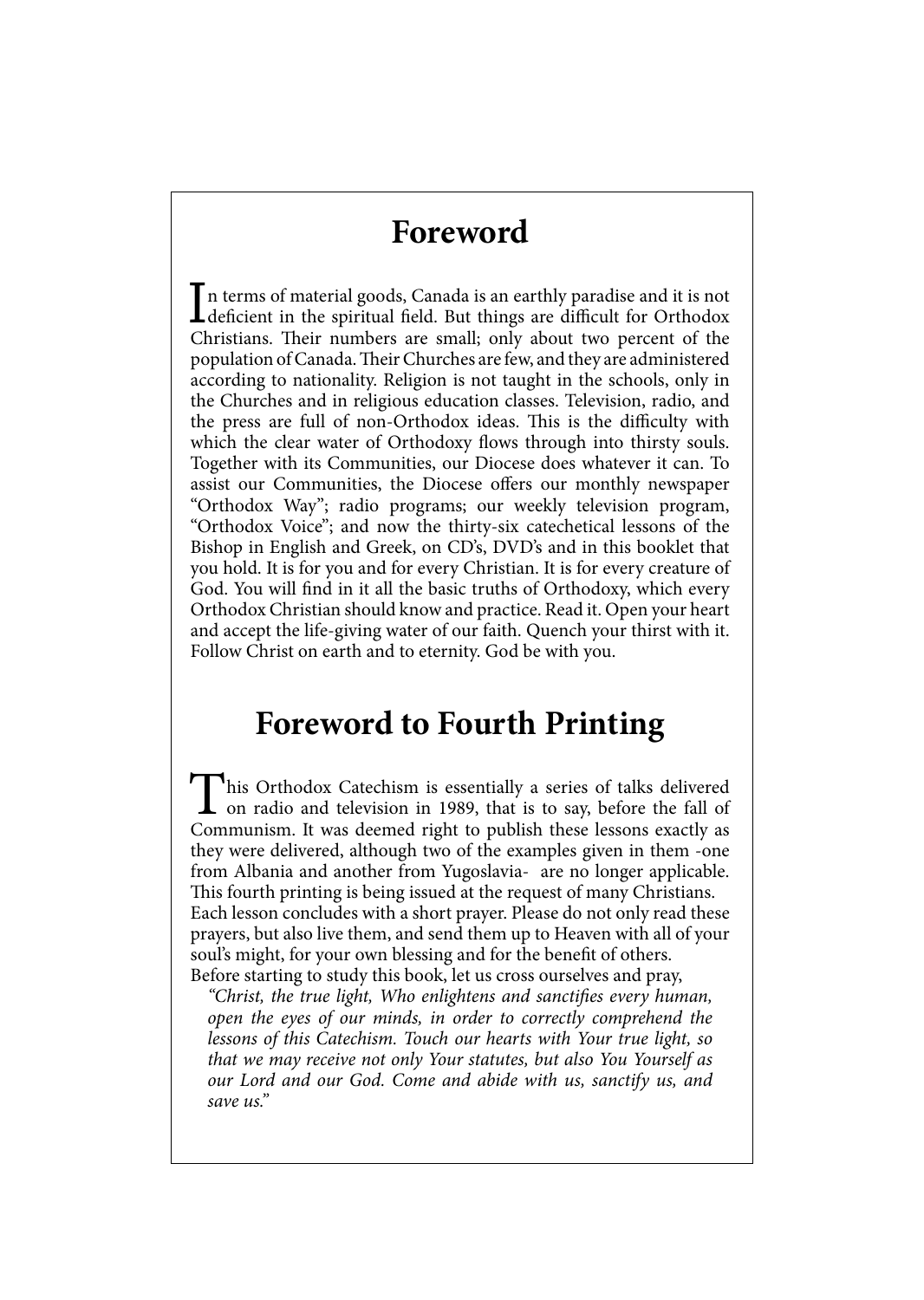| Contents |
|----------|
|----------|

| The Origin of the Soul and the Condition of Primitive Man  48 |
|---------------------------------------------------------------|
|                                                               |
|                                                               |
|                                                               |
|                                                               |
|                                                               |
|                                                               |
|                                                               |
|                                                               |
|                                                               |
|                                                               |
|                                                               |
|                                                               |
|                                                               |
|                                                               |
|                                                               |
|                                                               |
|                                                               |
|                                                               |
|                                                               |
|                                                               |
|                                                               |
|                                                               |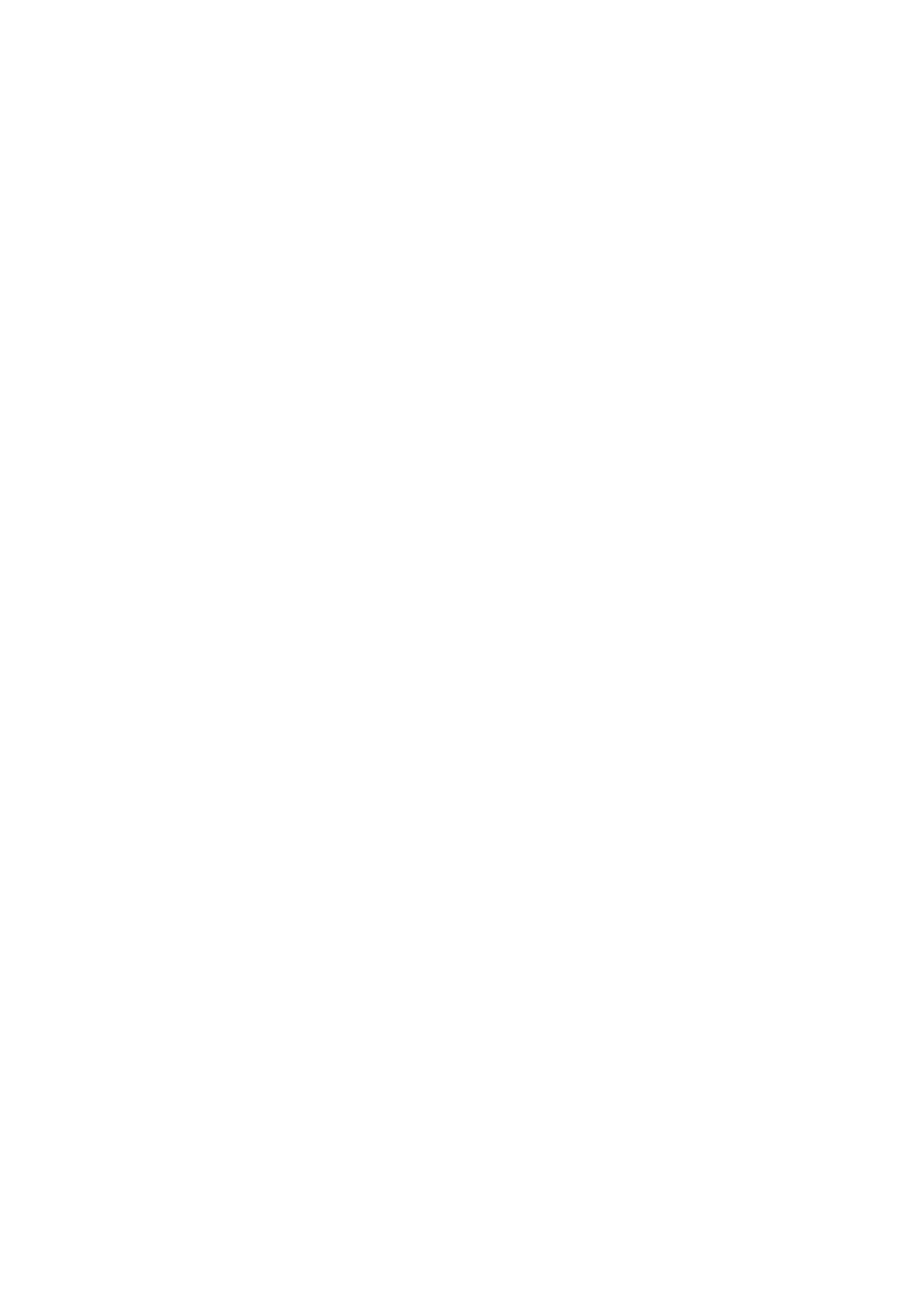Bishop Sotirios

### **Introduction**

The following pages are catechetical; that is to say, their purpose is to catechize, to instruct religiously, those who are listening. But what is catechism? The word is derived from the Greek verb *katechein*, a compound purpose is to catechize, to instruct religiously, those who are listening. But what is catechism? The word is derived from the Greek verb *katechein*, a compound verb that means *I echo downward*, I shout from the top. Consequently, catechism is a sounding from above. What does that really mean? To put it plainly, it means that the voice is from Heaven. The voice of God.

But does God speak to us and is He present during catechetical lessons? Do we actually hear God's own voice? Without any doubt God is present, since He is always present anywhere and everywhere. During catechetical lessons God speaks to us through the mouth of the catechist.

If we look at this more closely, catechism is the systematic teaching that teaches us what we should believe, how we should believe it, and how we should behave; that is, what our conduct should be and our deeds, and how we as Christians should worship God in order to be worthy of the name of Christian.

In the first centuries of Christianity, whoever wished to become a Christian first had to receive religious instruction before being baptized. They had to learn their religion well first in order to become one of its members. But the instruction they received was not just dry knowledge. They had to accept the faith and be ready to make it a part of their life. They had to learn the right doctrines and the moral principles of their religion, and they had to know what it was they received in baptism, where they were going, what their duties and obligations were, and also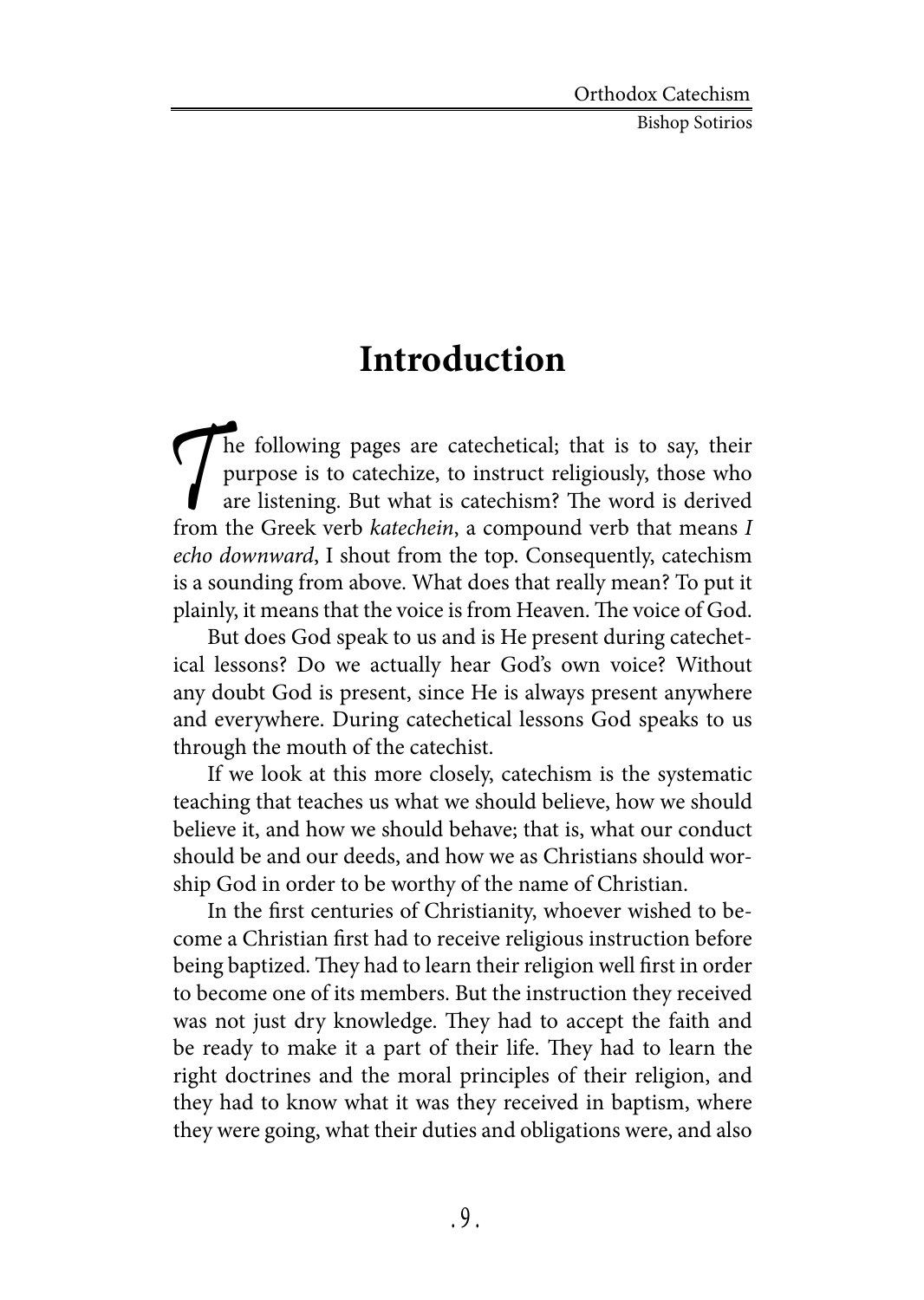what were their rights and benefits.

This instruction before baptism was called catechism. Those who attended this teaching and accepted it were called catechumens. In other words, they made up the class of catechumens.

The Divine Liturgy itself was divided into two parts, a part for the catechumens and a part for the faithful. The catechumens stayed only for the first part of the Liturgy. After that they would leave. They could not attend the Liturgy of the Faithful and, naturally, they were not able to receive Holy Communion, the Body and Blood of Christ, since they were not baptized and were not yet members of the Church, members of the Christian religion, members of the Mystical Body of Christ. This class or group of catechumens was later eliminated because infant baptism had been introduced. A child was baptized within a few days or months of its birth, as is still the practice today. But the neophyte or newly baptized child, even though he was baptized and was a member of the Church and of the Mystical Body of Christ, did not know his religion. He had to be instructed, even after baptism; that is, he had to be taught faith in Christ and the moral principles of his faith.

This obligation to instruct the child in its religion as it grew up was the responsibility, as it is today, of the godfather or godmother with the assistance of the parents. But do all godparents and parents have a correct knowledge of the Christian religion? And are they in the position of giving good religious instruction to the child? If they are pious Christians, all is well and good, because they teach the child mainly by serving as an example. However, the Church has always felt the need to teach faith in Christ, to teach the moral principles of Christianity, and the duties and rights of Christians even to those who had already been baptized.

In the pages that follow we will try in simple terms to do the same thing. Follow these lessons and you will discover what you do and do not know about our Christian religion. Pray that God will enlighten me to write correctly and will open all of our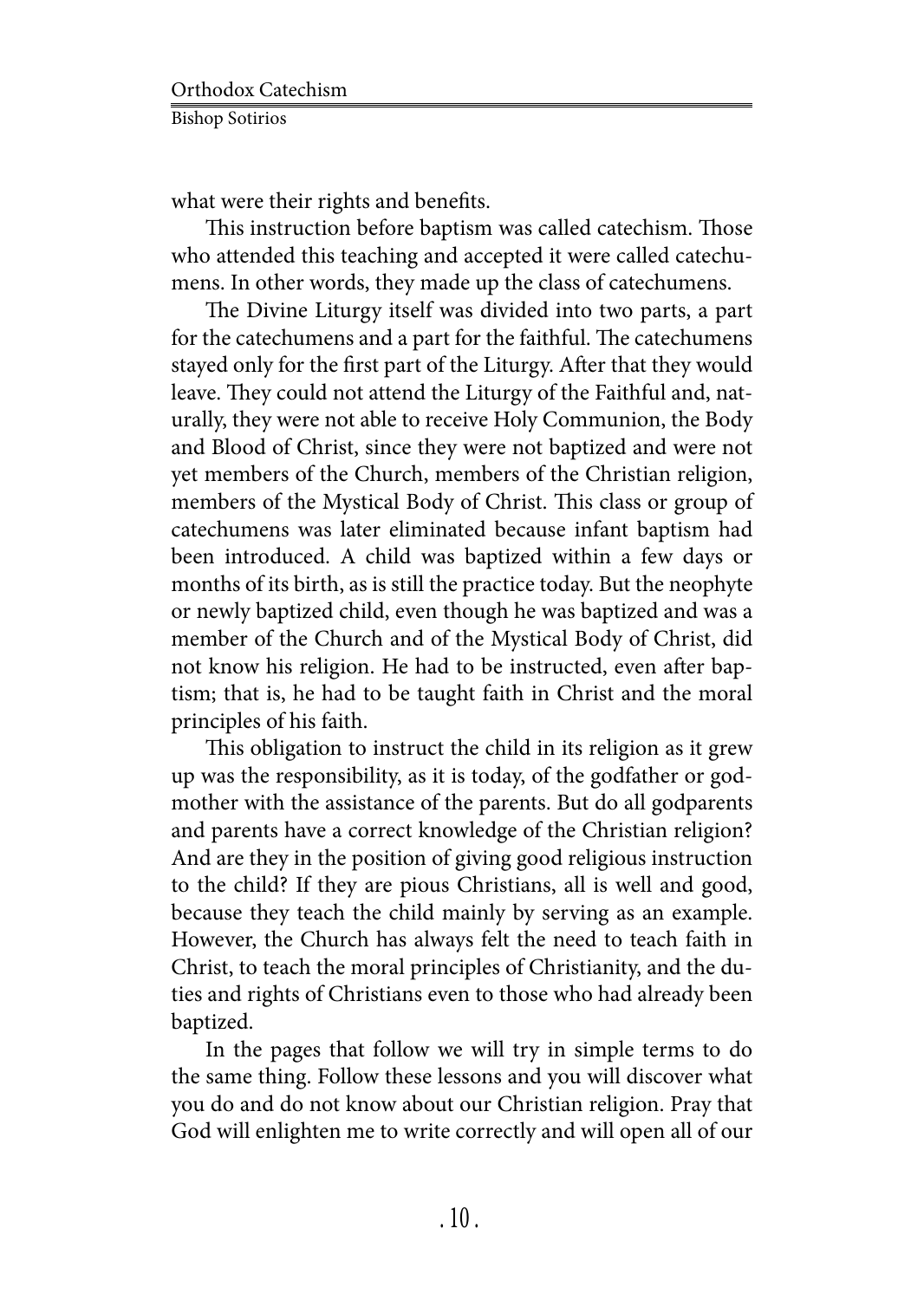hearts to accept His teaching, His Word, as a true seed of Truth that falls on fertile soil so that it can bear plentiful fruit.

**O Christ, Who are the Truth, the Life, and the Way, the True Light that illuminates every one who comes into the world, make the Light of Your Divine Knowledge to shine in our hearts and open the eyes of our minds and hearts so that we may understand Your Teachings and accept Your Word. Although we are baptized, we are also sinners. Before we leave this earth in death, enable us to turn back to You, to give You our heart, to become Yours. Make us abide with You and within You, and do You abide with us. Make us become the branches joined to You, Who are the Vine, so that we may bear much fruit and work out our salvation.**

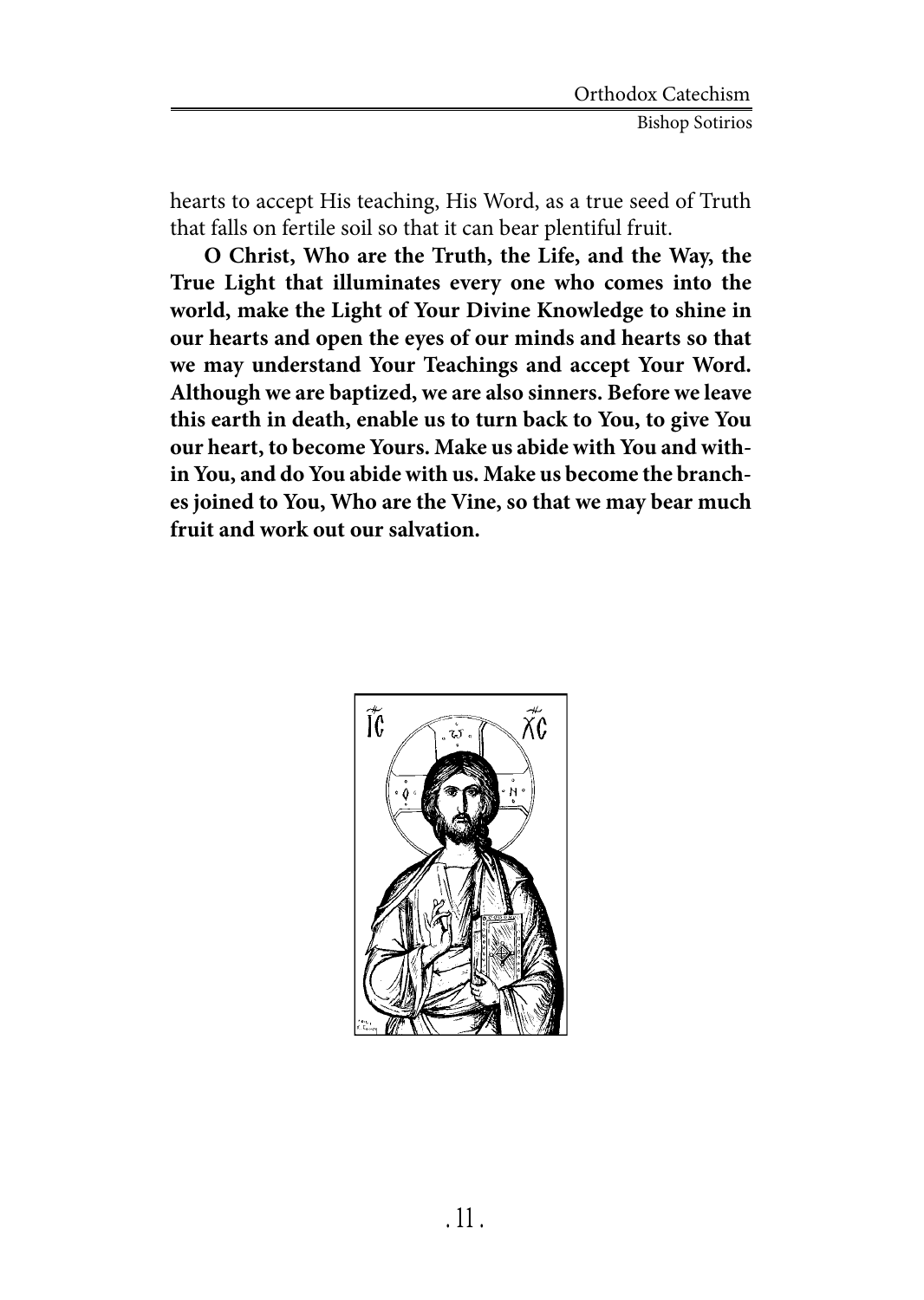## **Religion. Christianity.**

Religion is the relationship and communication of man with God. By its very nature, the spirit of man turns towards God, Who is his origin and his last and final goal. Between man and God there exists a strong mystical bond, in just the way a bond exists between a child and his father or his mother. God loves man constantly, always and forever, and man in his natural state seeks God's love and offers to Him his obedience. Man wants to do God's will.

This is the natural state of things. And this is the way things were before the disobedience and fall of man. After that disobedience and fall this relationship of man to God weakened. Now a special kind of warmth and cultivation is needed from the side of God. And so religion, which is natural to man, requires cultivation–cultivation by God, because it is God Who knows how to and is able to perform this cultivation correctly–in order to bring fallen man back to the high position he formerly held and the level that is properly his. Unfortunately, man frequently puts himself and his own actions in the way and becomes an obstacle to God's work.

Man must have good will and be receptive to the actions and gifts of God. When man puts himself in the way with his ego and pride, he spoils things. The natural tendency of man to love God and to accept His gifts is suppressed and almost erased. He himself becomes the creator of a distorted religion in which truth is mixed with deception. And so we have the phenomenon of there being so many religions, religions made by man and, because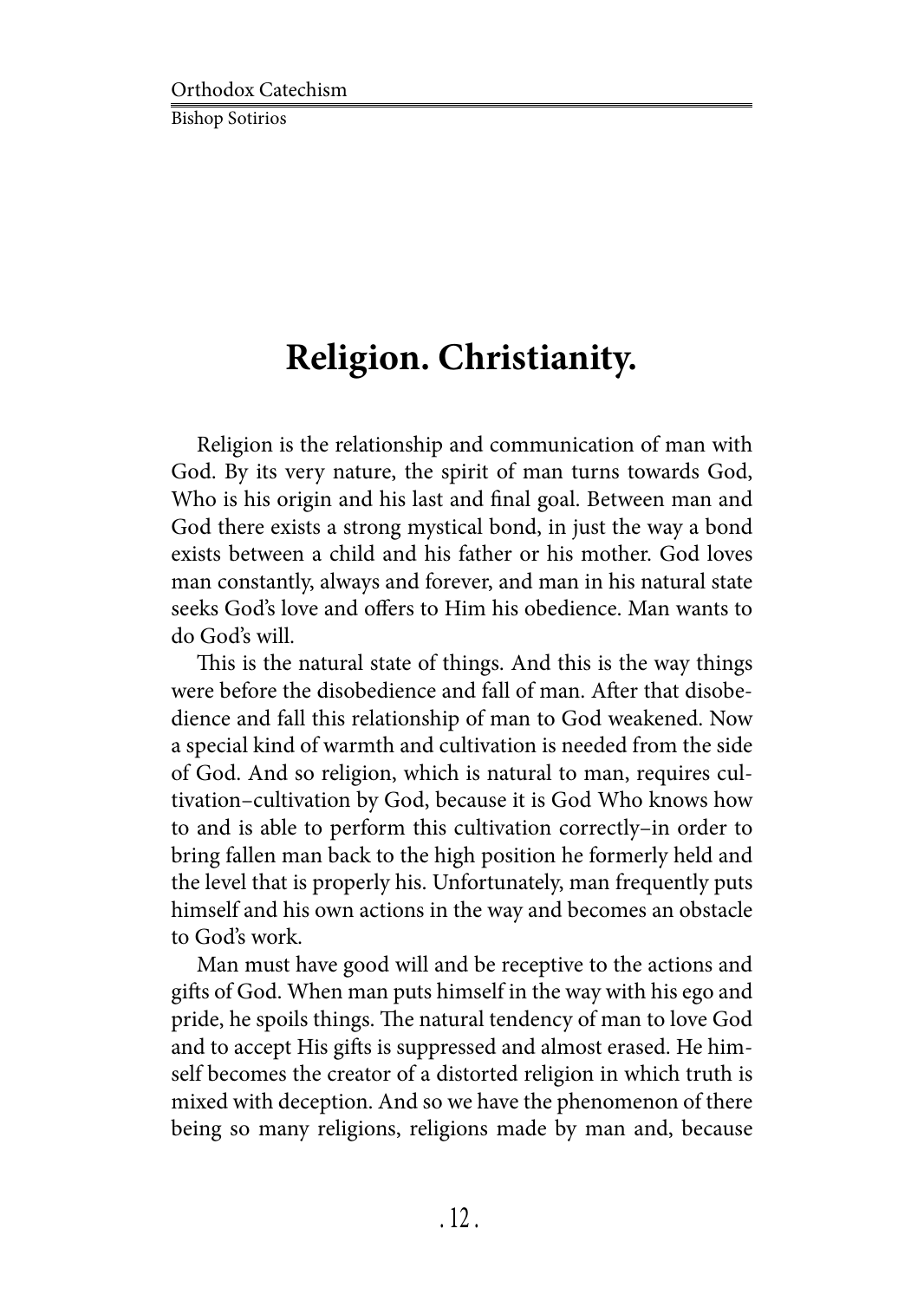they are man-made, not perfect.

This is the major difference between the Christian religion and other religions. The other religions begin from man and go towards God. The Christian religion begins from God and descends to man. In the other religions man tries to find God. In Christianity, God becomes God-man and reveals Himself to man. Since no one can know God as well as God knows Himself, when God reveals Himself we have the real truth and not deception. What we should do, then, is to accept the truth that God offers us.

But even in this respect, unfortunately, man frequently puts himself in the way. He is taught and he teaches things that are not divinely revealed. He becomes a heretic. This designation belongs to those who either create doctrines and teachings that are not found in divine revelation or who reject the doctrines and teachings that are found in it. For example, in the first case we have the Roman Catholics with their doctrine of the infallibility of the Pope. In the second case we have the Protestants, who teach that Holy Communion is not the real Body and Blood of Christ but symbolizes the Body and Blood of Christ even though Christ Himself said, "This is my Body" and "This is my Blood."

We said above that religion is natural to man. We may say that it is a universal phenomenon. Plutarch says, "When you travel you find unwalled cities, uncultivated, without a King, without palaces, without money, without even a need for currency, without a number of theatres or athletic stadiums. But no one sees a town or a city without a Holy Temple or without God."

It is possible, however, for someone to observe that what Plutarch is saying does not apply to us today; until very recently, if you went to Albania you saw neither churches nor God. And whoever said that was correct, but only superficially so. No one knew what the Albanians actually believed inside. They could not express themselves. Everything was overshadowed with fear and oppressed with slavery. Religion had been abolished by law. This also happened in China between 1966 and 1979. Things have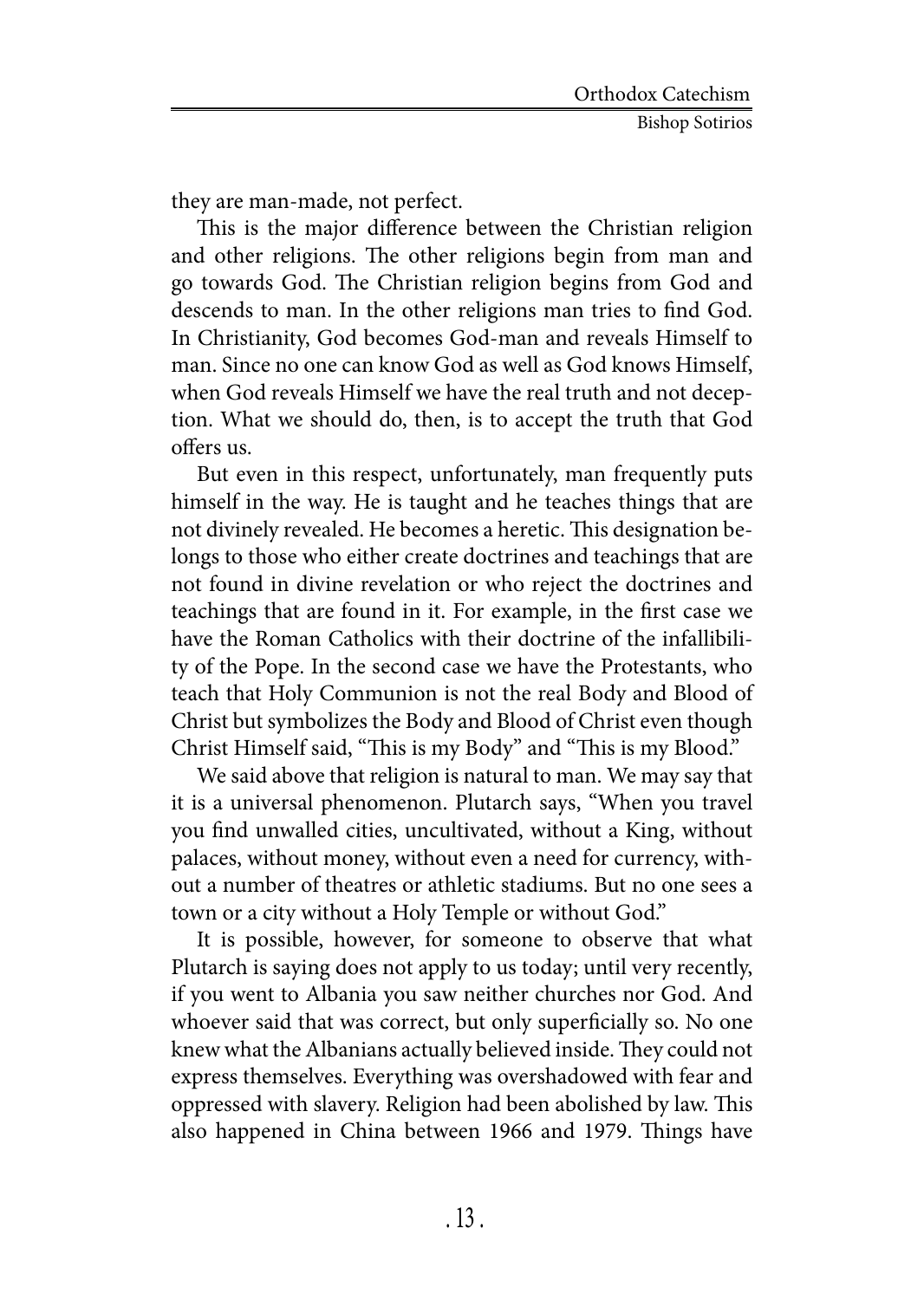changed there. They are changing in Albania. In spite of this, the Marxist preaching of atheism suppresses the natural religious tendency and destroys the natural state of man; without doubt it hurts religion and man because it removes man from his natural environment. I asked Fr. Chrysostom, a Yugoslavian monk, "Fr. Chrysostom, does religion have freedom in Yugoslavia?" and he replied to me, "It has limited freedom, but what good does that do? Through atheism the Communists have ruined and perverted the people and someone will have to start from zero."

**Lord Jesus Christ, Who became man and revealed Yourself as God and Who revealed Your Father and Your Holy Spirit to us sinners, think not of our sins nor those of any man. Send Your Holy Spirit as a life-creating dew to touch and to open all of our hearts for us to accept Your Divine Revelation and to live the natural life of religion. Make us worship You correctly, make our soul seek You, our heart beat for You, our breath praise You. The bad, make good. The distorters, have them accept the truth. The proud and egotistical, make humble and sensible so that they too may accept Your Divine Revelation.**

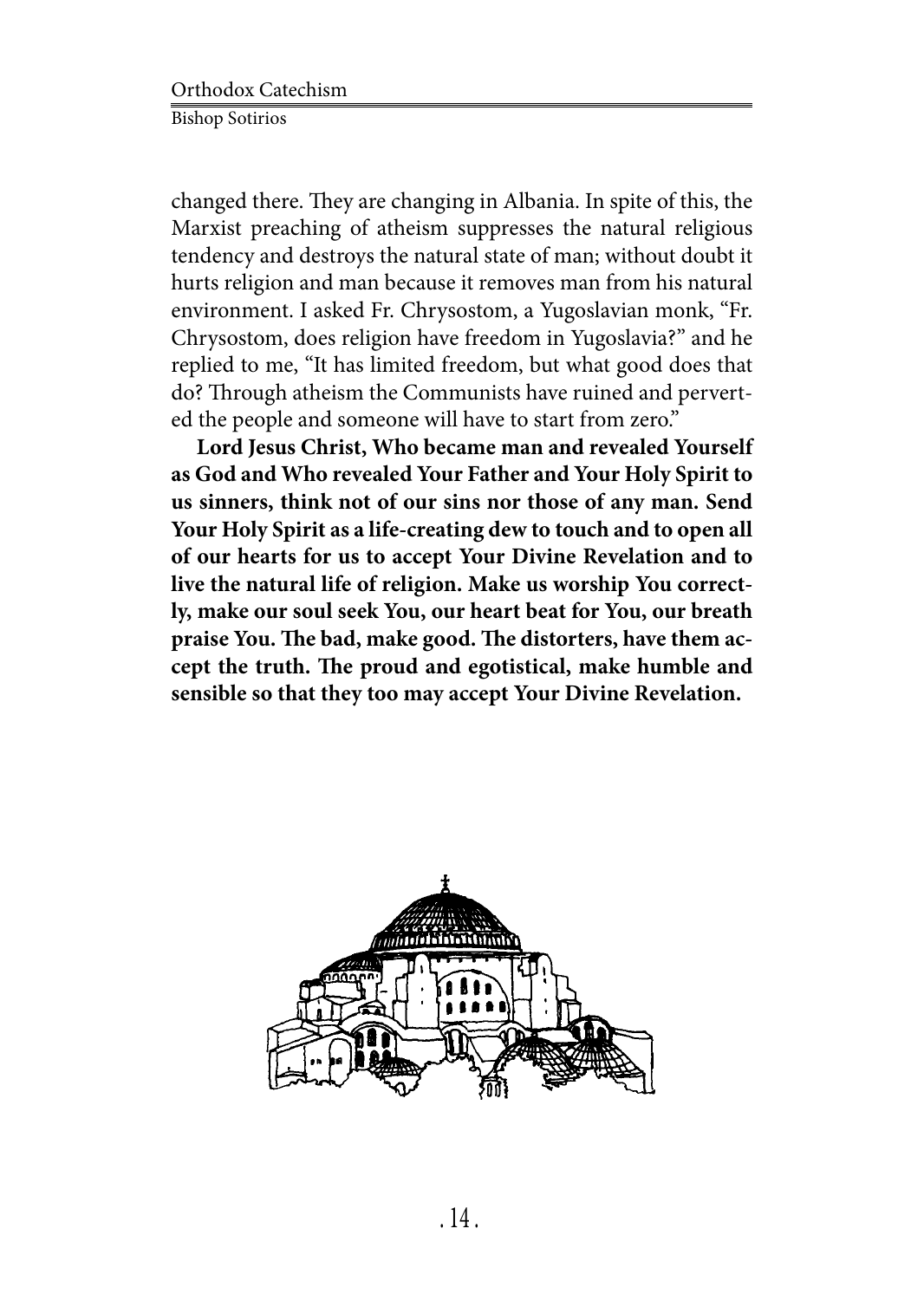Bishop Sotirios

## **Other Religions and Christianity**

How many religions are there in the world? Many. Can we provide an exact number? No. We can, however, divide the religions into three classes. These are the monotheistic, the polytheistic, and the pantheistic. The characteristic of monotheistic religions is belief in one God; and some examples of this kind of religion are Judaism and Mohammedanism. Polytheistic religions are marked by the belief in many gods; and such are worship of the stars, animal worship, plant worship, and others. Pantheistic religions are Brahmanism, Buddhism, and others, and their characteristic is the belief that the universe is God and that within the universe the divine remains passive and does not have a personality of its own.

Christianity is distinct from all of the above religions. It is a monotheistic religion. Christians believe in one, personal God. Sometimes certain people confuse things. Non-Christians, especially, accuse Christians of believing in three gods: the Father, the Son, and the Holy Spirit. The truth is that we believe in the Father, in the Son, and in the Holy Spirit, but these three persons are one God. A Trinitarian God. We shall explain this later, when we deal with the Three Persons of the Holy Trinity. At present, we should bear in mind that our God is One, but in three Persons.

Christianity has a divine origin. It was revealed to man by God. Revealed and taught to man by Christ, Who was Perfect God, but became perfect man.

Christianity was not given to man from the beginning. God acted pedagogically, the way a child's guardian or teacher acts.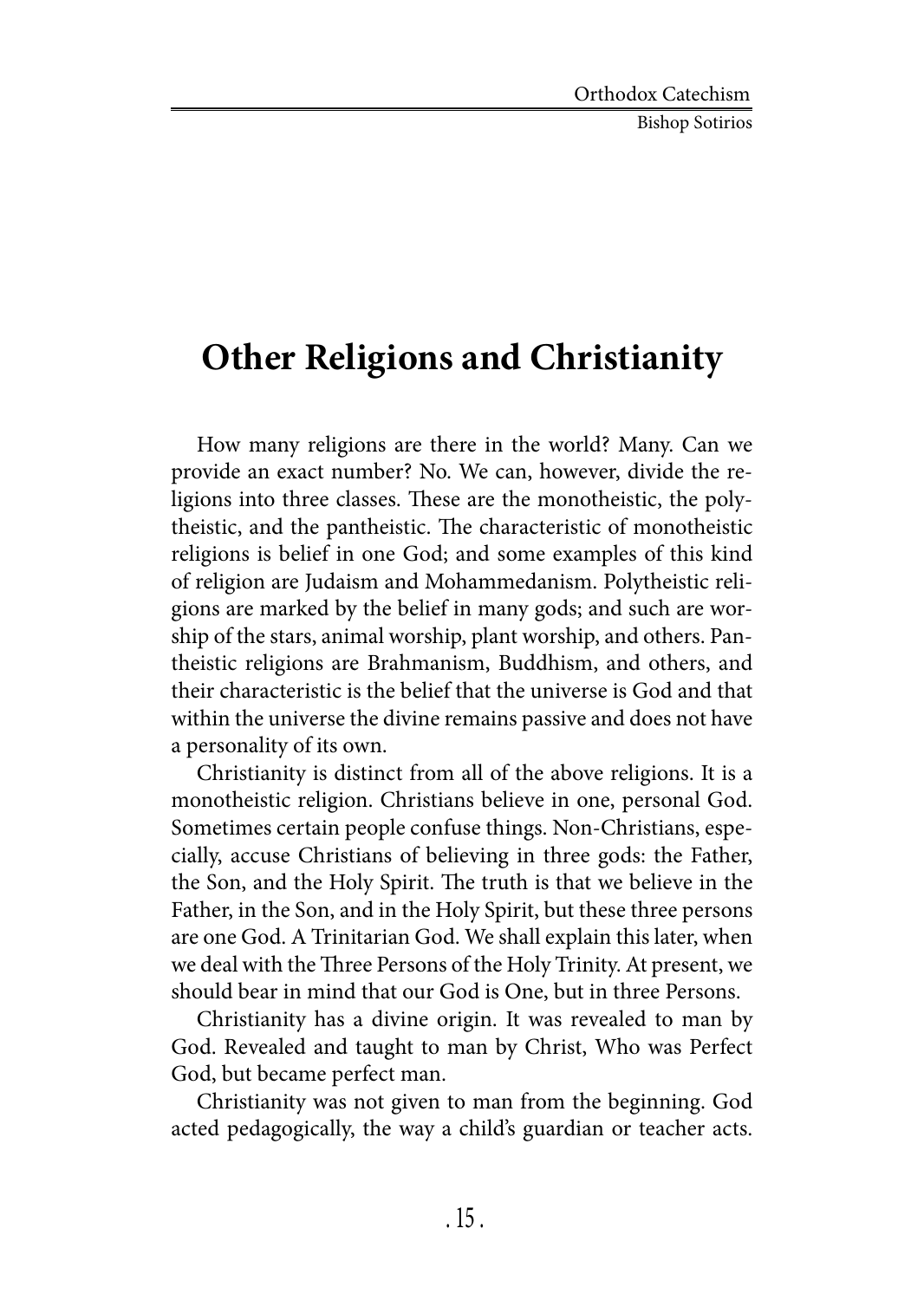He first tried to cultivate man through Judaism. When the fullness of the time came, then He sent His Only-begotten Son, Jesus Christ, to become man and to teach mankind the truth.

Judaism was given by God. It was not, nor is, a perfect religion. It was the pedagogical preparation for Christ and is perfected only by being complemented by Christianity. Judaism is a sketch. In order to become a finished painting it must accept Christianity. It is the friend of the Bridegroom, but not the Bridegroom. The Bridegroom is Christ and Christianity. Judaism is dusk; it is not the sun. The sun is Christ. Christianity is the light of day, the bright sun.

Christianity teaches the truth. But from where does that truth derive? It comes from Divine Revelation, both oral and written. Oral revelation is Holy Tradition, and written revelation is Holy Scripture; and both Holy Tradition and Holy Scripture are equal. Holy Tradition is chronologically older than Holy Scripture. For example, the Prophets spoke first and afterwards wrote down their inspired words. Christ Himself never wrote anything down. He just spoke. His words were written by the Evangelists many years later, some years indeed after His sacrifice upon the Cross and His Resurrection. And the Apostles spoke and taught Christianity, although in only a few instances did they write epistles.

It is only Holy Tradition that can transmit the divine truths that are not written down in the Bible. Only Holy Tradition can correctly interpret Holy Scripture. When Holy Tradition is rejected and only Holy Scripture is accepted as the basis of our faith, as something to be interpreted by individuals, the unity of the faith is shattered. Then we have the phenomenon of the Protestant churches, which began in the sixteenth century as a single movement and have now ended up including more than twenty thousand churches, all Protestant, but each separate from the other, and at times fighting with each other. Holy Tradition keeps us united–that is, the authentic Holy Tradition. The ark of Holy Tradition is the Church herself. For this reason St. Paul commands, "Maintain and keep the traditions."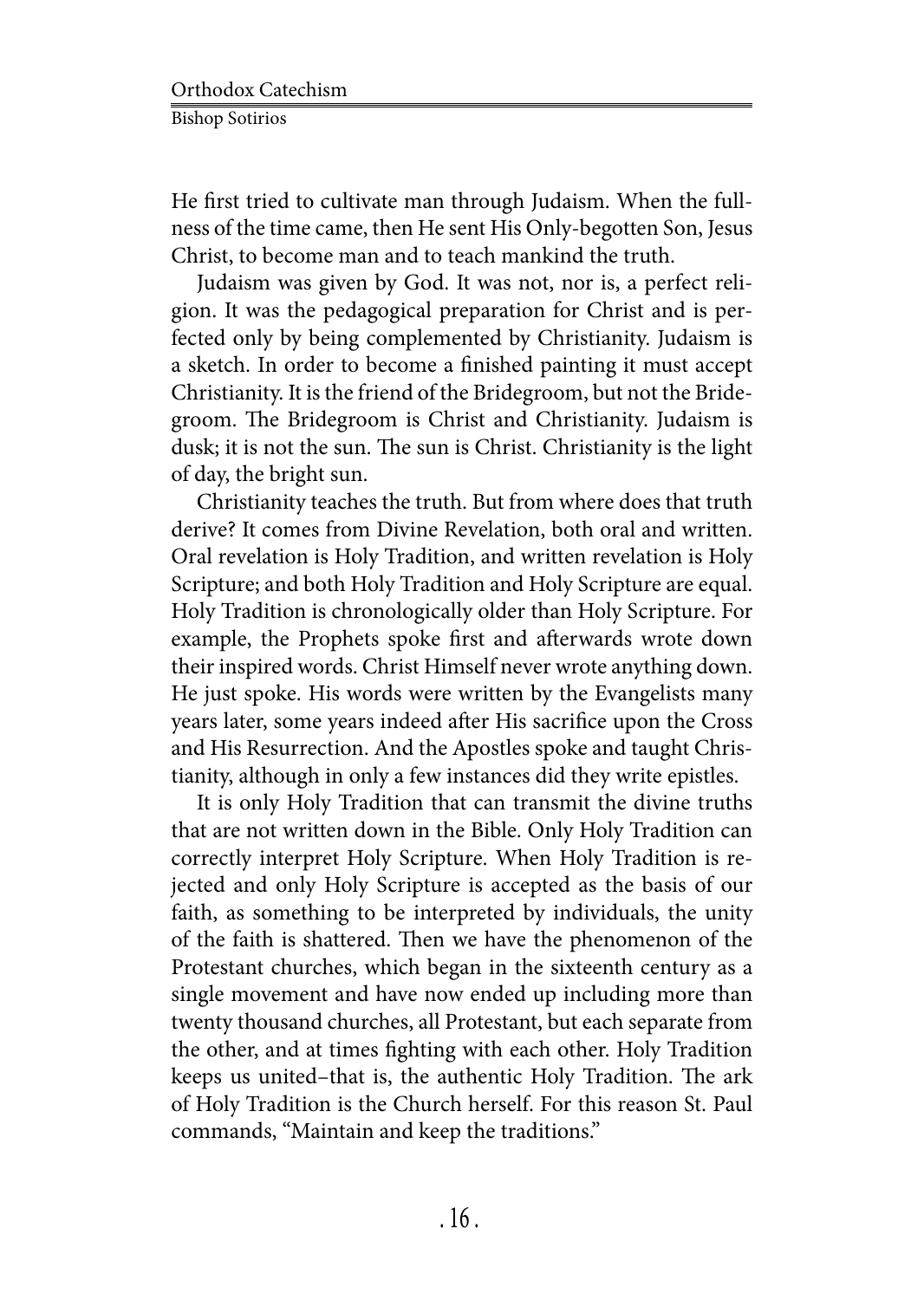We have said that Christianity draws the truth from Holy Tradition and Holy Scripture. We call Holy Scripture simply the Bible. When we say Holy Scripture or Bible we mean both The Old Testament and The New Testament.

The Old Testament is comprised of forty-nine books, which were written by various writers inspired by God. All of these books were written in Aramaic. They were translated into Greek and this translation is known to us as the Septuagint (Translation of the Seventy). The Old Testament is the covenant between God and the Hebrews, the covenant that contains all of the conditions under which the people could be guided to Christ and to salvation.

The New Testament is comprised of twenty-seven books, all of them written in the Greek language, and it is the new covenant between God and mankind that was made with the incarnation of Christ and was signed and sealed with His Sacrifice upon the Cross and with His Resurrection.

In essence Christianity draws the truth from Christ, Who is Himself the truth and life. Whoever wishes to be alive as a Christian must remain united with Christ, for He is the Vine and the Christian is the branch. When he is united with Christ, the Christian draws sap and abundant life from the Vine.

**Our Christ, Who are the Truth, the Way, and the Life, we thank You for having revealed Yourself to us and for having given us Holy Tradition and Holy Scripture. Grant us a clear mind and sincere faith with which to study Your Word and to grow spiritually. Abide with us and keep us united with You, so that we may enjoy abundant life. Life eternal.**

 $\frac{1}{2}$   $\left(\frac{1}{x}\right)$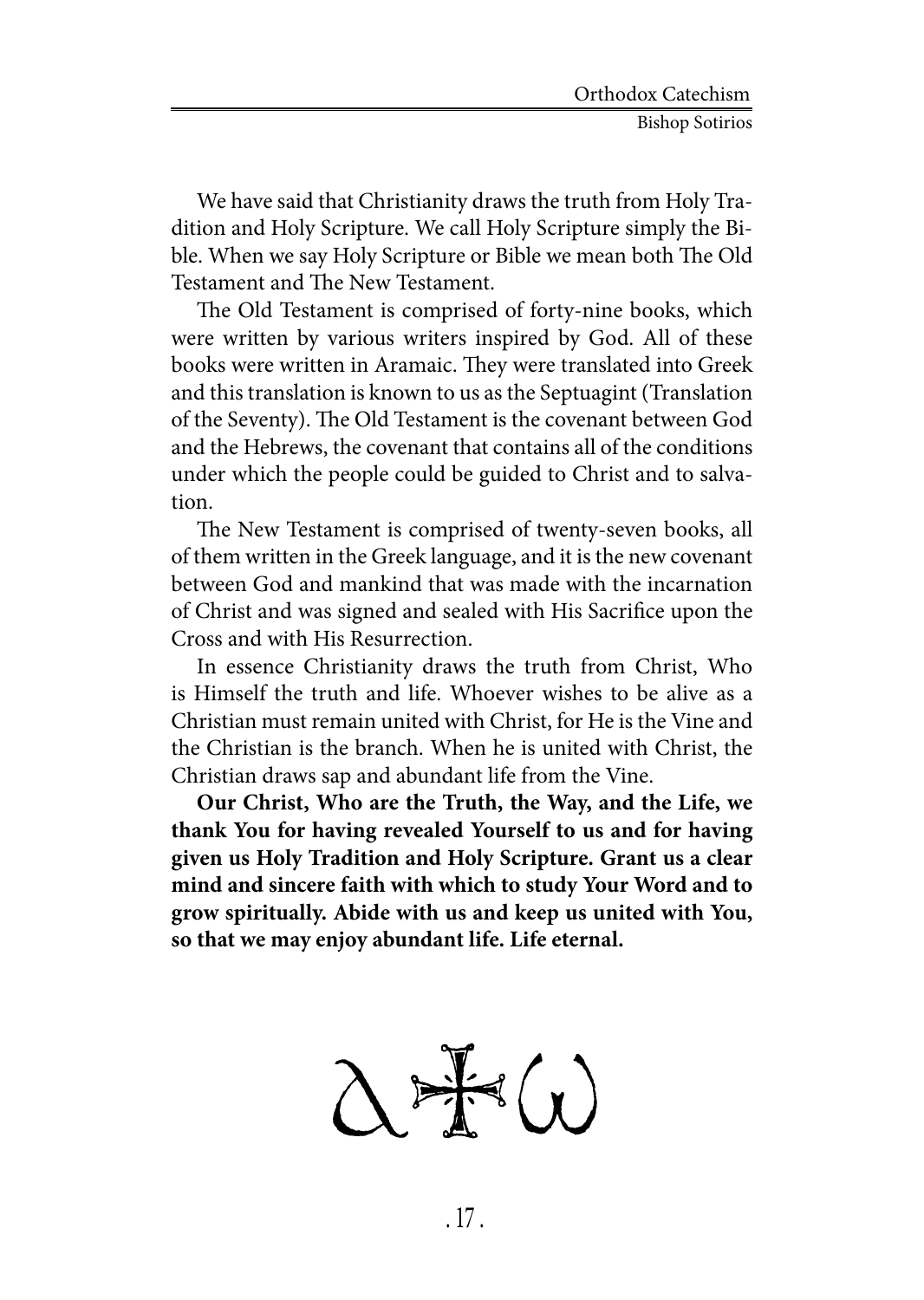### **God Exists**

People often ask whether God exists. And if He does, how can it be proven? It is the most difficult question that can be asked.

God certainly exists. This is apparent mainly from four things: First, faith in God is a universal phenomenon among all mankind. From the very beginning of the time that we are able to trace mankind on earth, we find his faith in God. The most primitive men and the most civilized believe in God. And it is also true that we can say that their faith is not always right. As we noticed previously, men have believed or do believe in God as a star, or an animal, or a stone, or a man, or something else. However, the fact remains that all men of all ages believe in God. Yet it should be pointed out that there are those who contend that they do not believe in God. This is especially so in the twentieth century, where Marxists hold to an atheistic theory and philosophy. Through violence, they attempt to uproot faith in God. To some extent they have succeeded, but not entirely. The chief thing they do is that, by destroying faith in the true God, they lead people to superstition, to belief in astrology and different forms of fortune telling. But faith in God is so deeply rooted and natural to man that it cannot be anything else but true.

Secondly, the existence of the world, with its multitude of precise natural laws, leads us to believe in the existence of God. We marvel at the universe and how it is sustained in ceaseless motion without a collision that would destroy it. Even more we marvel at the human organism, at how much perfection and harmony it has. Its functioning is one of the most complex and admired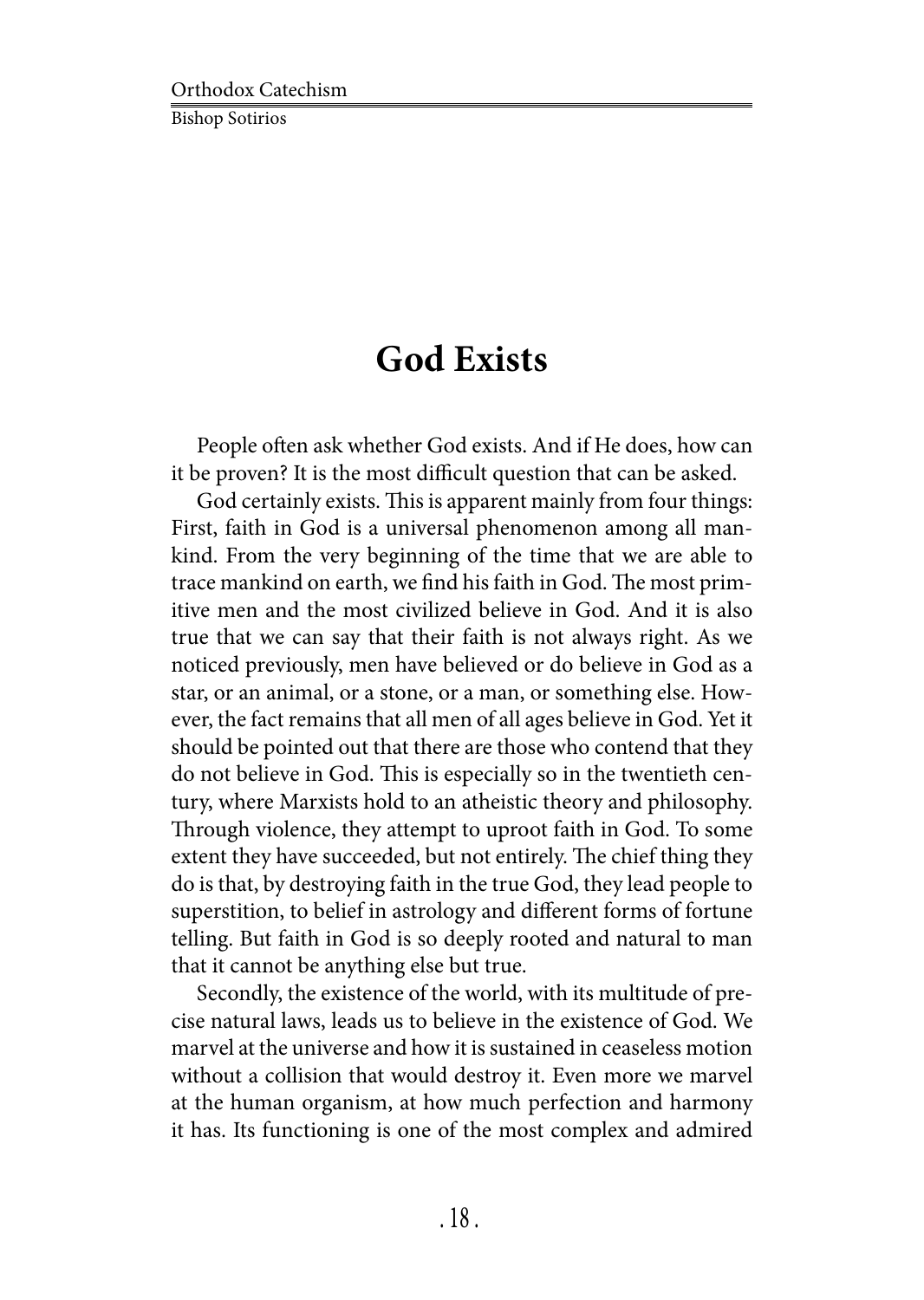phenomena that exist. Have you ever stopped to think what a complete chemical laboratory is a little flower, which can transform water and earth into such beauty, with so many colours and fragrances? Within a single pot, plant different seeds and you get different flowers. Isn't all of this proof that there exists a Creator? Can there be a house without a builder? Can there be a watch without someone having constructed it? A ship or an aeroplane or a spaceship that can travel without a Commander? Do not be deceived when you hear about self-propelled missiles–they have their commander from afar. Even more to the point, they have their manufacturer. We come back, therefore, to the saying, "Every house is made by someone and He that made all things is God."

Thirdly, there is another powerful proof of the existence of God. That is, the voice of our conscience. It commends us when we do what is right, moral, and just; it censures us when we step out of line and we do what is not right, what is immoral and unjust. Who planted this voice within us? Who else but God?

Fourthly, whether we like it or not, we must accept the fact that we all have the problem of death. We are drawn to the belief in life after death and to a longing to return to our origin. We feel like migrating birds that fly away and return. We do not know why we have this feeling, but even so it leads us to believe in God and in an other-worldly origin of ours.

All that we have said up to now indicates so powerfully that there is a God, that it would be difficult for someone to doubt it. However, the real proof of the existence of God is our faith. The person who believes does not require any other proof or evidence. His faith is tangible proof of God. He does not require any evidence. He feels and experiences the existence of God. He is within God and God resides within him. If the faithful person needed proof of his own existence, then he would also need proof of God's existence. But who doubts his own existence? Perhaps only a madman. What faithful person can doubt the existence of God? No one. But in order to be faithful, we must have a pure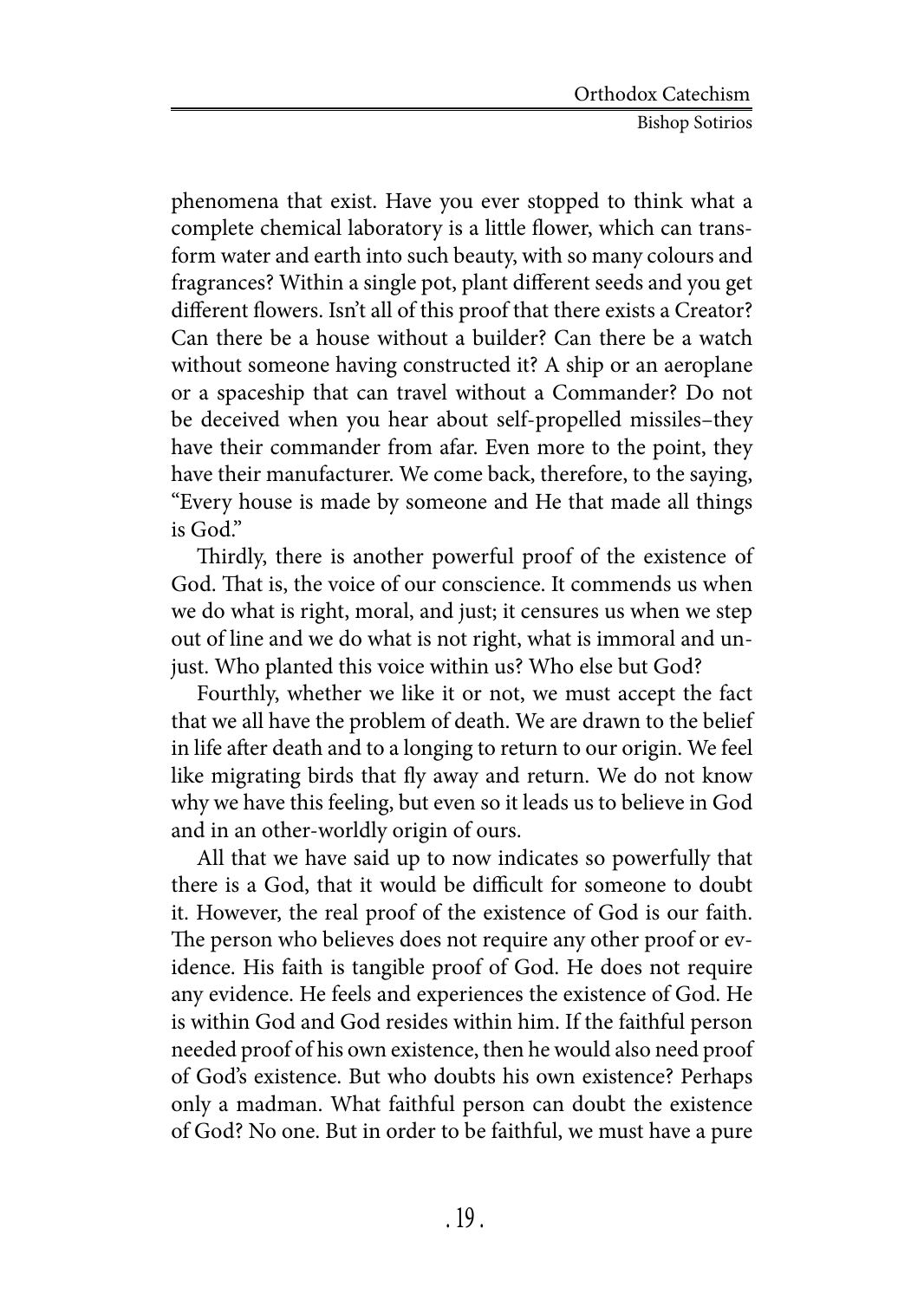heart. "Blessed are the pure in heart, for they shall have sight of God." Blessed and happy are those who have a pure heart, for they shall see God.

**Most holy and All-knowing God, You know our souls and our hearts. You know who has a clean and who has a soiled heart. You see the faith and unbelief and deceit of men. Even more so, You know that the man who lives in misery tries to find happiness–true happiness. And it is a fact that true happiness is found only in You. Do not misunderstand us, my God. Do not turn against even the most sinful or the most unfaithful. Do not turn away from or scorn even the most blasphemous against You. We are all Your children. True, we offend You. But bear with us. Forgive us all. Grant us a clean heart in which to enthrone our belief in You. Bring it about that all may know Your existence. Live inside every human heart. Let all human existence be dedicated to You, the Creator of the Universe, the Father of us all. You exist, and we believe in You, and we worship You. With Your perfect love, You have revealed Yourself even to those who doubt You and to those who reject You.**

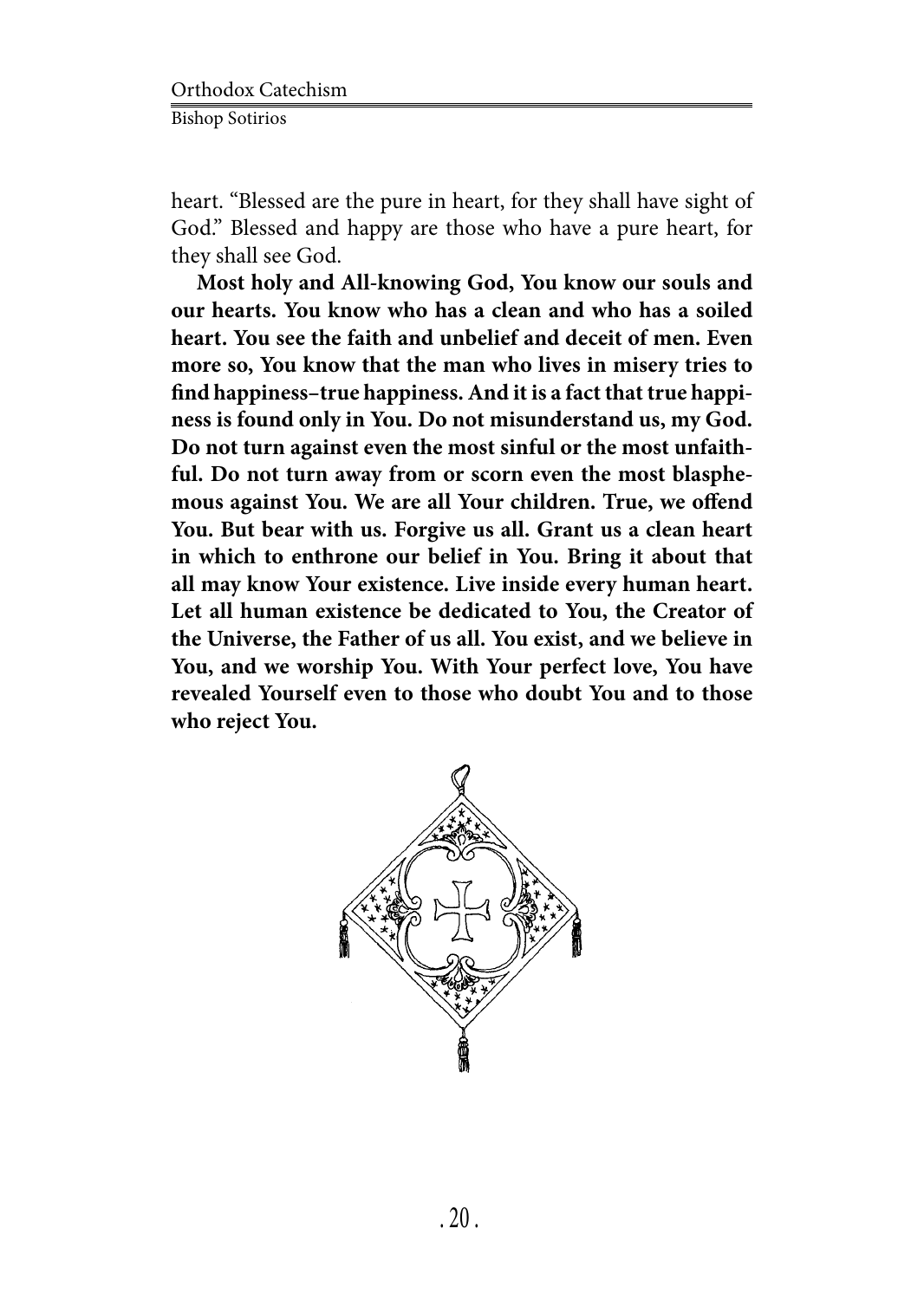Bishop Sotirios

#### **What God is**

There is no definition of God. That which is defined, is limited. How can we define and limit God? If we could do this, God would not be God, but, instead, we would be gods or at least something superior to God.

Reading Holy Scripture, we can, without fear of being in error, say that God is the highest, infinite, unlimited, perfect spiritual Being from Whom derived all that has been created and is sustained. John the Evangelist says: "God is Spirit." As Spirit, which God is, He does not require space, but rather He fills space; He is, that is to say, present everywhere. He is beyond time; that is, eternal. He is unaffected by change and therefore is unalterable. The Spirit cannot be confined within earthly limits; it does not age, does not accept changes or alterations. Since God has all of these qualities, He is All-knowing. He comprehends everything. He has unlimited knowledge. He knows and has always before Him the past, the present, and the future. Past, present, and future have a meaning for us; but for God, Who is eternal, they have no meaning or significance. Everything is in the present to Him. God is All-wise. And He acts always correctly and with purpose. He is the All-mighty and the Ruler of everything. He is All-powerful; nothing can resist Him. Before Him, "every knee" is bent. Again, John the Evangelist tells us that God is Love. Since He is complete Love, He is also Most-Holy. He is Perfect Goodness. He is the highest justice. He treats all of His creatures with utmost love, justice, and mercy. God is self-sufficient. He has no need whatsoever of anything outside of Himself. He is truly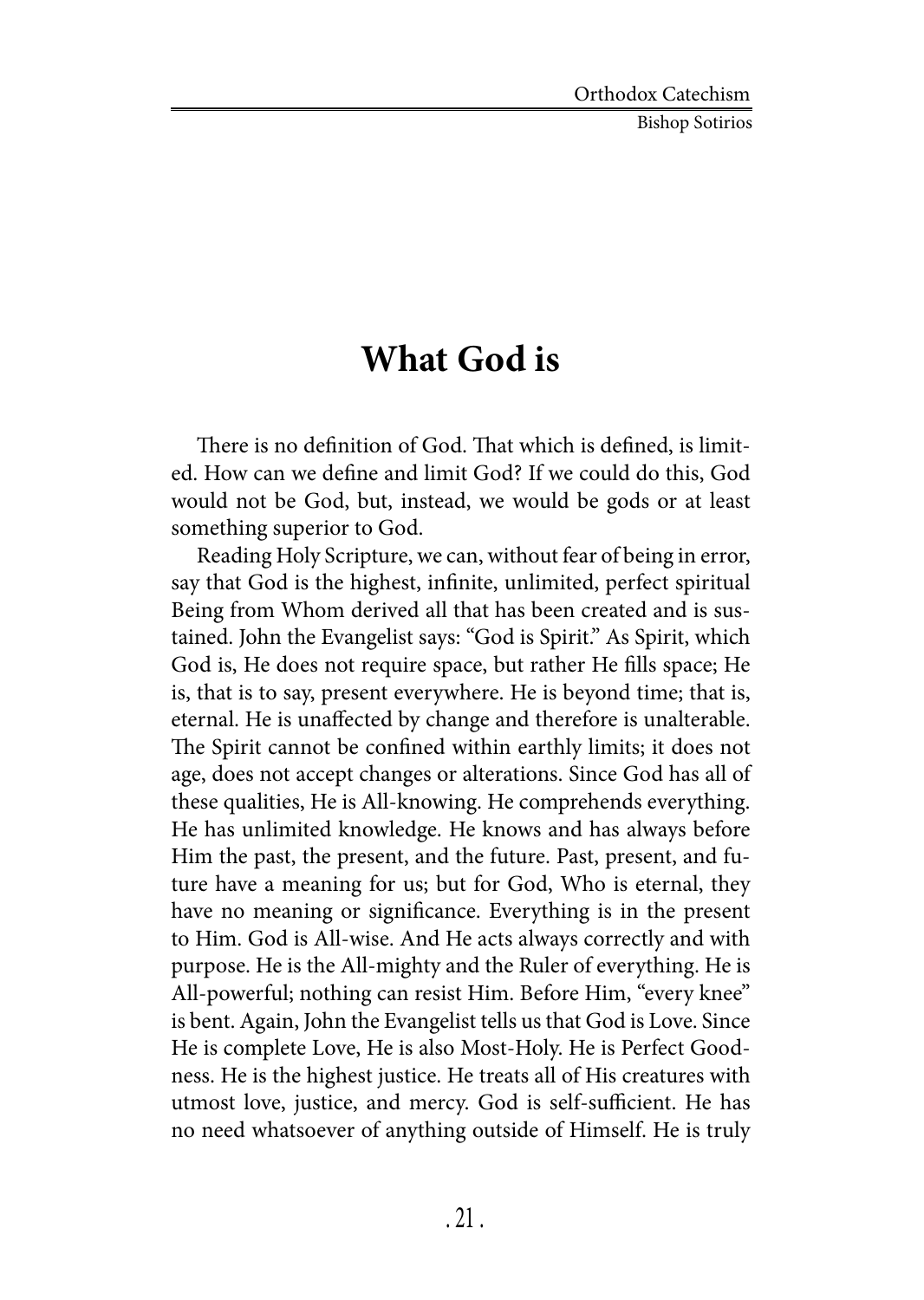Blessed. Scripture tells us still again that He is Light, the Light of Truth that enlightens and blesses everything.

In addition to all that we have said to now, we can conclude without any doubt that "every perfect Gift is from above;" every good quality is found in God and is directed by God with perfect selflessness and love, and is directed toward His creatures. All of God's actions are for man's good and the good of His creatures. God's perfection and the fact that the world is such an harmonious whole, lead us to the conclusion that God is One. One directing mind that rules everything. There is no greater blasphemy than for someone to believe that many gods exist, one god for heaven, another god for the earth, another god for the sea, another god for Hades, and so forth. Nothing can stand beside the One God.

Some will ask how can you say that we believe in one God when you speak of Father, Son, and Holy Spirit? And again, what position does the Panagia (The Virgin Mary) have in divinity? Is God the Father? Is God the Son? Is God the Holy Spirit? If so, do we not, perhaps, have three gods? And beyond that–is the Panagia a goddess? At this point we will say very simply that the Father is really God. And the Son is God. and the Holy Spirit is God. There are not, however, three Gods. There is one trinitarian God. In another section, we will explain all of this in detail to the extent that the human mind can comprehend it. I say this because, as we said previously, God is infinite and the human mind does not have the capacity to understand that. When discussing theology, we must also bear in mind these philosophical thoughts. Ideas have three categories: logical–that is, those that are in accord with human logic; irrational–which are contrary to human logic and consequently cannot stand; and supra-logical ideas–that is, those ideas that go beyond logic, that are above logic. Supra-logical ideas cannot be investigated by the human mind.

As for the Panagia, the Mother of Our Lord, we can say that of course she is not a goddess. She is herself human. Worshipping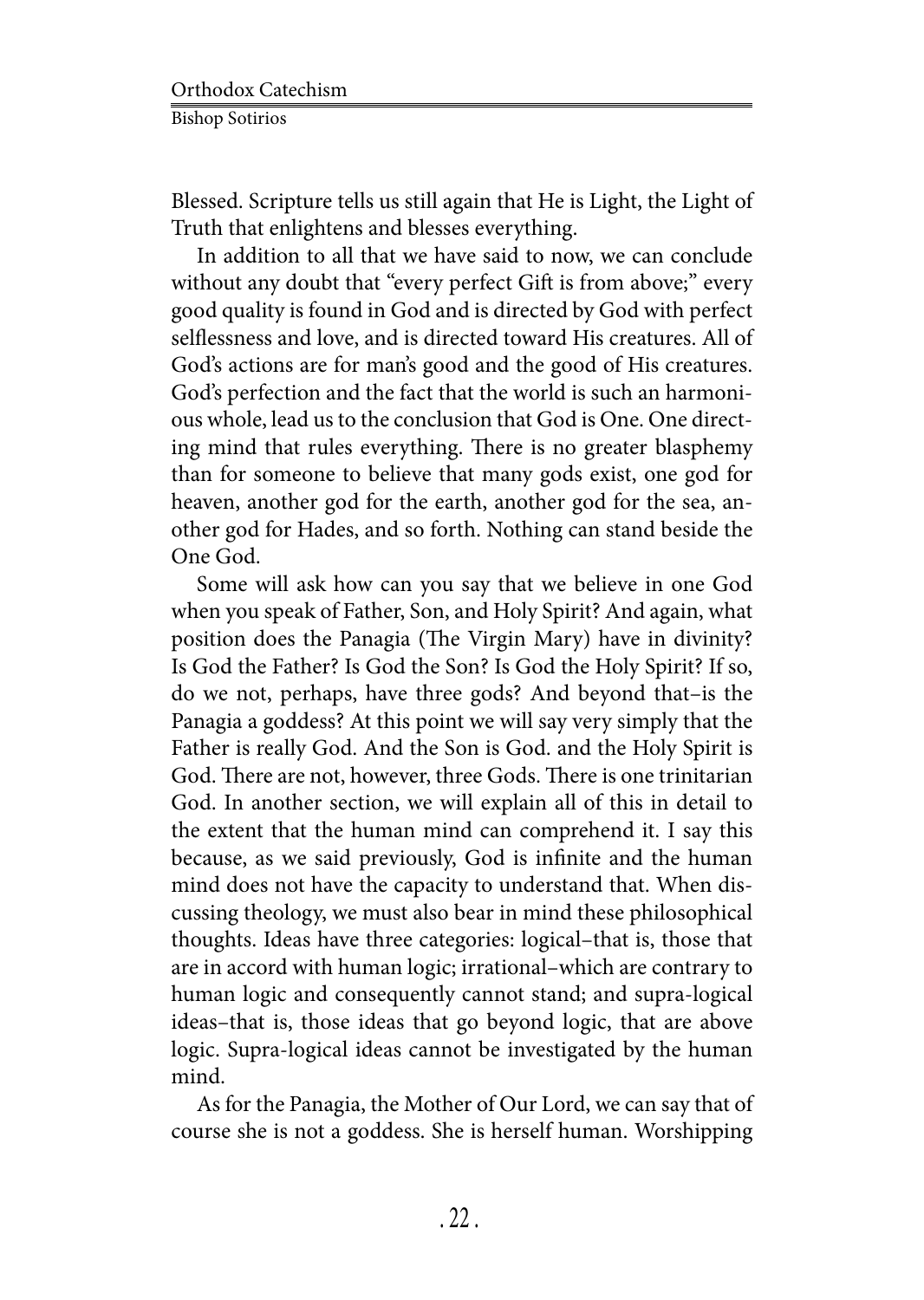her is not permitted. We can, however, honour her. We can request her to intercede for us because her intercession has a powerful influence upon her Son and her God, and our God, Jesus Christ. But we shall speak about our Panagia in another section.

**Only True, Trinitarian God, All-holy, All-mighty, All-wise, All-loving, All-knowing, Eternal and Unchangeable, Who are present everywhere, accept our humble praise. Receive our thanksgiving and our gratitude, which arises from our sinful hearts, but with sincerity. Hear our supplication. During the course of this catechism, whose purpose is to know You better and to unite us to Yourself, become Yourself the mouth of the speaker. Open the hearts of men to accept Your Word. Abide with us. Let as many people as possible hear Your Word for them to be fertile soil in which Your Word may bear fruit. Gaze with love and goodness upon how men suffer from sin because they are not near You. Redeem us all. Make all of us Yours.**

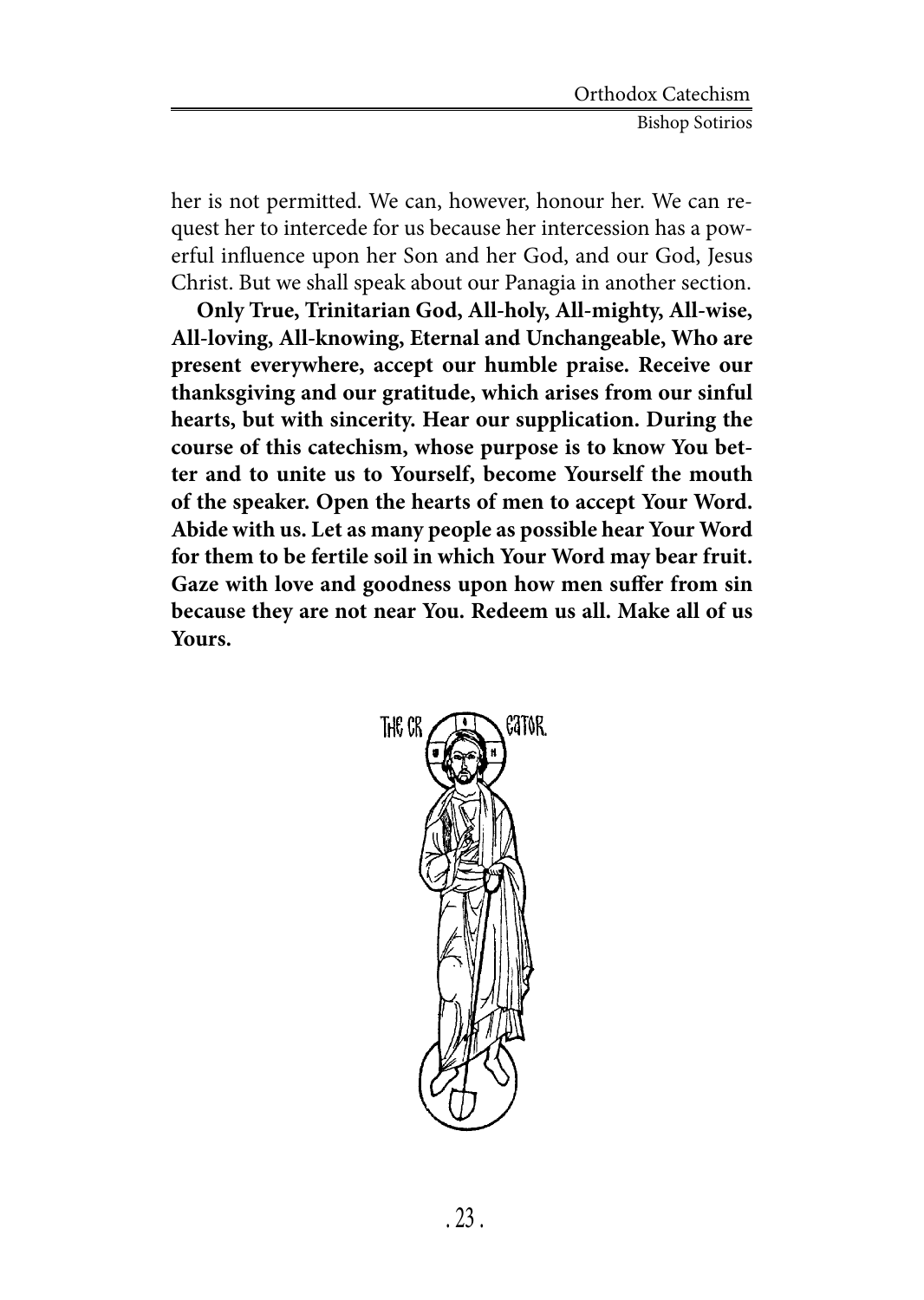## **The Holy Trinity**

We believe in one God. This God is trinitarian. That is to say, God includes three persons: the Father, the Son, and the Holy Spirit. But if He is three persons, how can He be one God? This is the greatest mystery that the human mind can absorb. It does not perplex only us. We are not the only ones who cannot understand by rational means the great mystery of the Holy Trinity. Great wise men and the great Fathers of the Church had the same problem. One Father of the Church, St. Augustine, studied the mystery of the Holy Trinity and although he was at his wits' end, he still could not comprehend it. One day he was walking on the sandy beach by the ocean. There churned in his mind the mystery of the Holy Trinity. He was talking to himself: "One God, but three Persons. Three Persons–not three Gods but one God. What does it mean? How can it be explained? How can my mind take it in?" And so he was torturing his mind and beating his brains out, when he saw a little boy on the beach. He approached him to see what he was doing.

The child had dug a small hole in the sand. With his little hands he was carrying water from the ocean and was dumping it in the little hole. St. Augustine asked, "What are you doing, my child?" The child replied, "I want to put all of the water of the ocean into this hole." Once more St. Augustine asked, "But is it possible for all of the water of this great ocean to be contained in this little hole?" And the child asked him in return, "If the water of the ocean cannot be contained in this little hole, then how can the Infinite Trinitarian God be contained in your mind?" And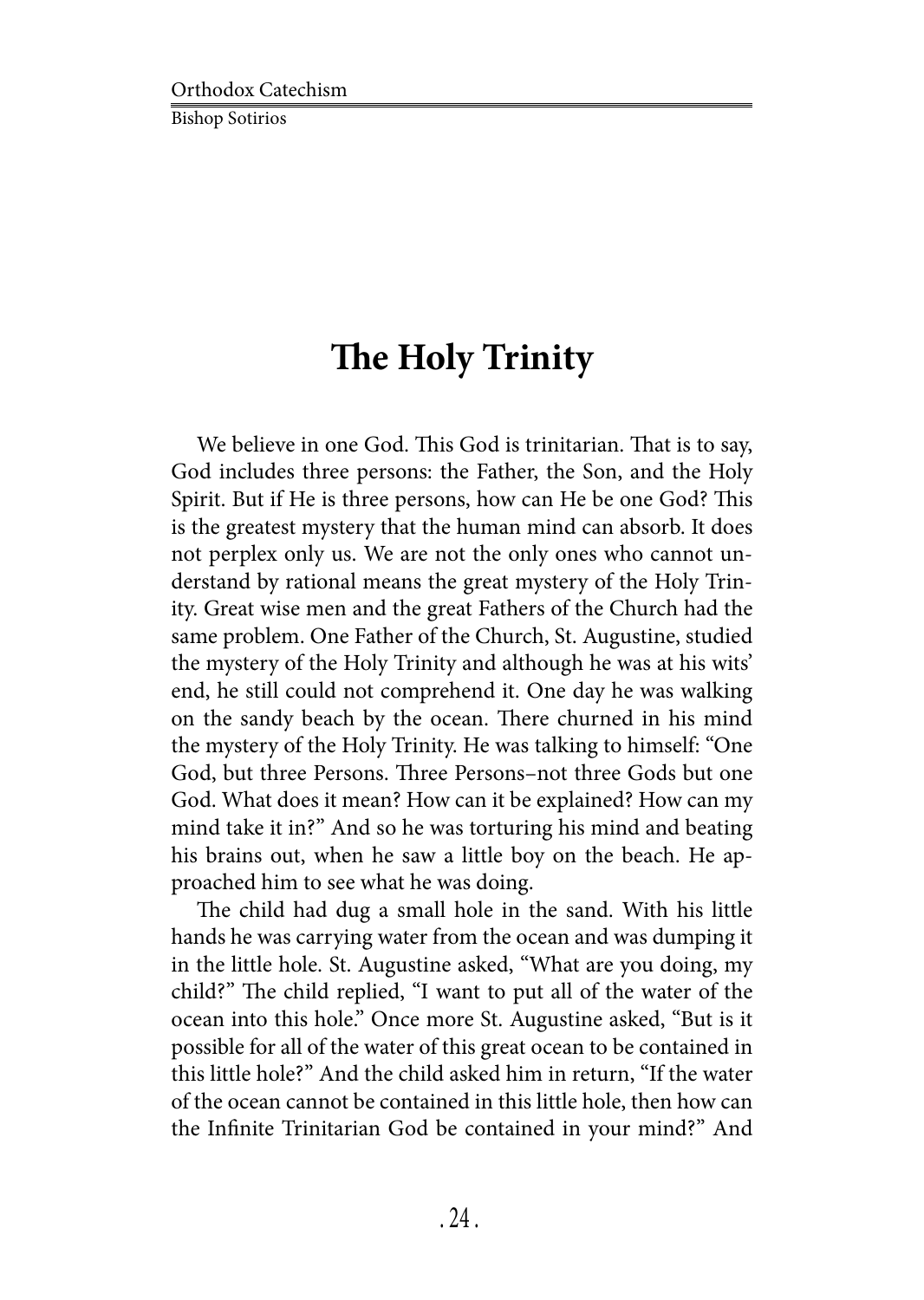the child disappeared. He was actually a little angel.

St. Augustine learned his lesson. He reverently thanked God, Who taught him in such a miraculous way that the mystery of the Holy Trinity cannot be comprehended with human reasoning. It is a matter of faith rather than of human reasoning. Whoever believes in God lives the mystery of the Holy Trinity and does not require rational proof.

We ourselves cannot prove rationally the mystery of the Holy Trinity. It would not then be a mystery. However, we shall mention a few verses from the Old and the New Testament that speak about the Holy Trinity and do not leave any doubt that God is One, but trinitarian. He has three Persons.

In the Old Testament, the emphasis falls mostly on God as one. Moses shouted aloud to the Israelites, "Hear, O Israel! The Lord our God is One" (Deuteronomy, 6:4). In spite of this, even in the Old Testament there are indications and references to the Holy Trinity. Not clearly and plainly, but in a cloudy way and veiled. There are many verses in which God is presented as being comprised of more than one Person. At the creation of man we read, "And God said, Let Us make man in Our own image and likeness" (Genesis, 1:26). When men had committed many sins and when they were building the Tower of Babel not for the glory of God but for their own glory, in order to bring them to their senses, God decided to "confuse their tongues." And God said, "Let Us go down and there We will confuse their tongues." There are other references in the Old Testament where God speaks in the plural. But why so? He is not using the "royal plural" form of the verb. Simply put, this plural form refers to the Three Persons of the Holy Trinity, the Father, the Son, and the Holy Spirit. More concretely, the Prophet Isaiah remarks that the angels, the Seraphim, fly about the throne of God and offer praises to Him, saying "Holy, holy, holy, Lord of the Sabbath, the entire earth is filled with His glory." Why "holy" three times? As the Fathers of the Church explain, it refers to the three Persons of the Holy Trinity. "Holy" is the Father. "Holy" is the Son. "Holy" is the Holy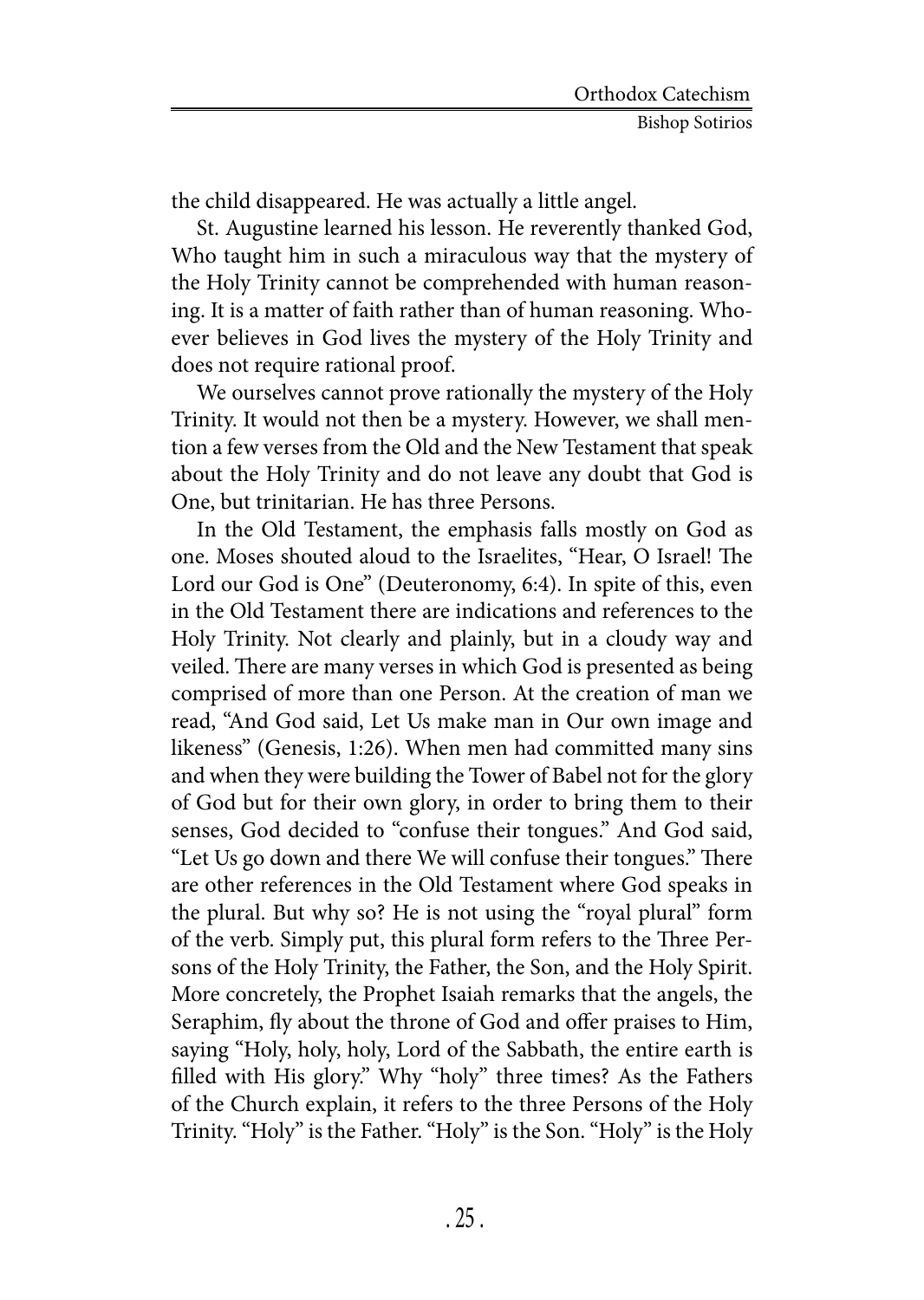Spirit. In addition we have the hospitality of Abraham. There the three Persons of the Holy Trinity appeared as three angels.

The New Testament teaches about the mystery of the Holy Trinity more explicitly. When Christ was baptized in the Jordan River we have the appearance of the Holy Trinity. Christ was being baptized. The Holy Spirit descended in the form of a dove. The Father exclaimed from Heaven, "This is my beloved Son in Whom I am well pleased." For this reason the holy day for this event is called Theophany (the appearance of God). And after His Resurrection Christ said to His Disciples, "Go and teach all nations, baptizing them in the name of the Father and the Son and the Holy Spirit." St. Paul greets the Corinthians, "The Grace of our Lord Jesus Christ and the love of God and the communion of the Holy Spirit be with you all." With all of these verses and many more, the New Testament does not leave any doubt that God is trinitarian. We cannot ask for an explanation of the mystery. It would not be a mystery if it had an explanation. We accept the truth of God and we understand it and we live it only through our faith.

**Thrice Holy One, Trinitarian God, Father, Son, and Holy Spirit, we thank You that You have revealed Yourself to us. Together with the Seraphim, we glorify You, saying Holy is the Father, Holy is the Son, Holy is the Holy Spirit. We sinners humbly beseech You. Grant us peace and serenity. Lead the whole world to know You as You are, Trinitarian and Most Holy. Let no one be lost. Bring all to true faith. Unite us with Yourself. Keep us in Your love and in Your Kingdom.**

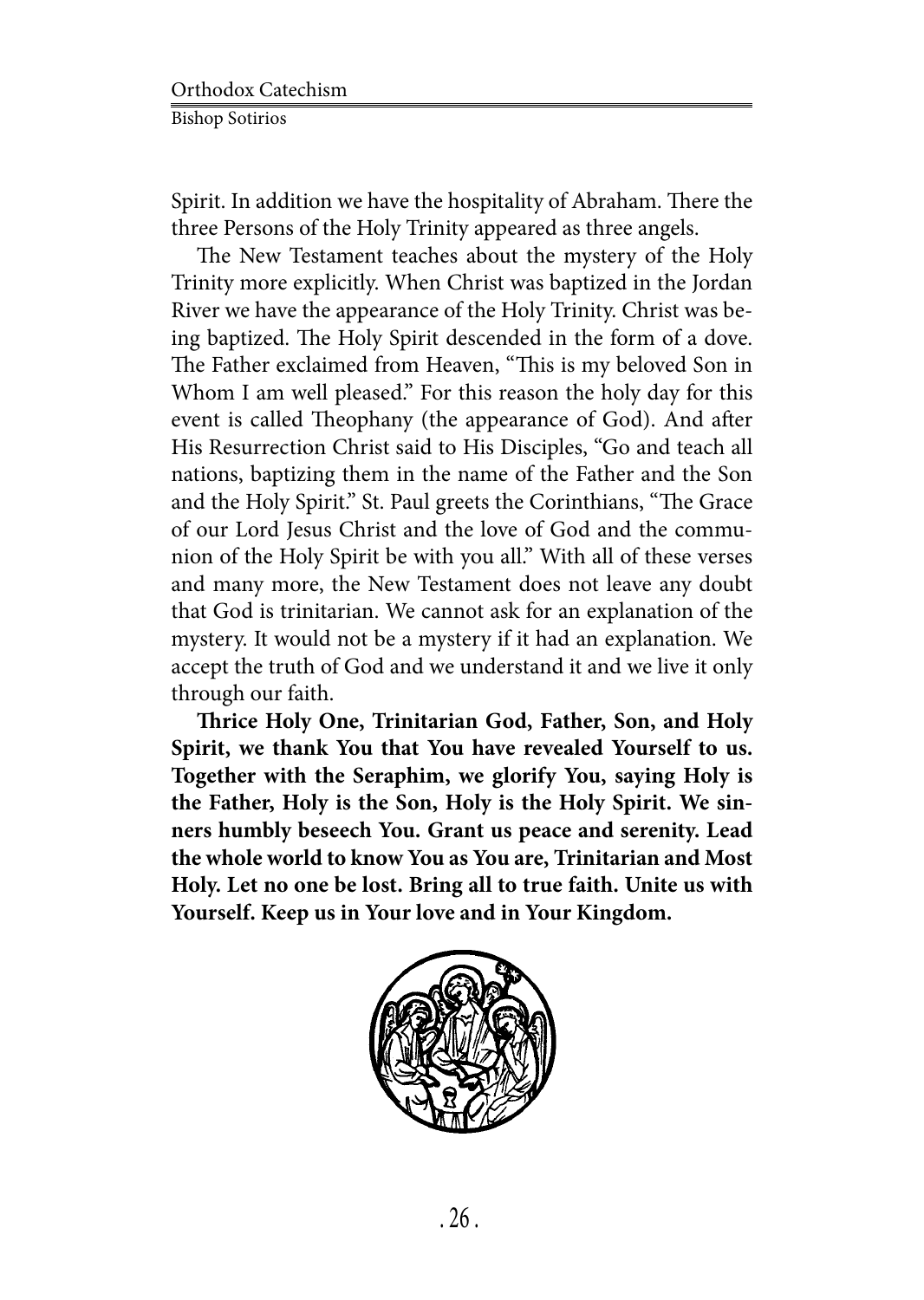Bishop Sotirios

#### **God the Father**

We all know that God is called Father. It will serve us well to look at a few of the passages from the Holy Scriptures where God is called Father.

In the Old Testament the psalmist says, "As a father pities his children, so the Lord pities those who fear him." In another place he says again, "Father of orphans and judge of widows."

In the New Testament St. Paul says, "Blessed be the God and Father of our Lord Jesus Christ." When His Disciples asked Christ Himself to teach them how to pray, He taught them "Our Father Who art in Heaven . . . ," and in this way He calls God Father. Again we find in the Gospel of St. John, "For God so loved the world, that He gave His only-begotten Son, that whosoever believeth in Him should not perish, but have ever-lasting life."

Although there exist many other passages in the Holy Scriptures that call God the Father, those that we have referred to are sufficient to convince every well-intentioned listener.

However, at this point we must clarify something. God is called Father in two senses: the moral and the doctrinal sense. God is the Father of all of us in a moral sense and meaning. This is how He is presented in the Lord's Prayer, in the parable of the Prodigal Son, and in many other places in the Old and in the New Testaments. He is a Father with infinite love for His creatures. A Father Who sends the sun and the rain and all His other gifts to all people. A Father Who always receives with open arms all sinners; those who have taken the wrong path; even criminals, as long as they repent. He is our Father, our Creator, and our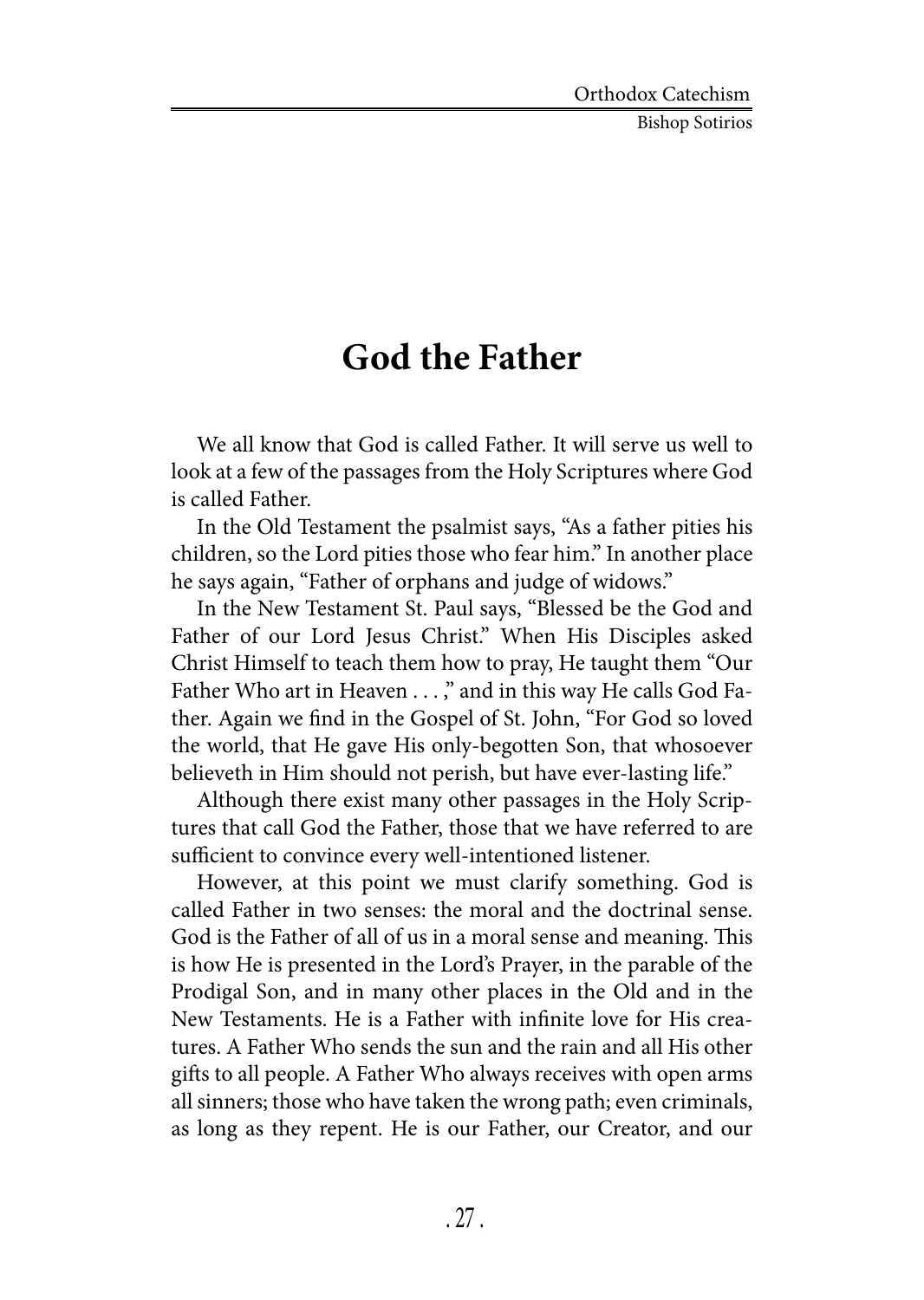Protector. He accepts us when we repent and reinstates us in our former glory. He is our Father because He intends us to be heirs of His Own Kingdom. For all of these reasons, He is our Father. But all of us, and the angels, too, are children of God "by grace."

This does not apply to Christ. He is not the Son of God "by grace;" He is the Son of God "by nature." He is the Son of God by His nature and substance before all ages. In many instances when Christ speaks about God as Father, He makes this same distinction. In order to understand this beyond any doubt, we have only to remember what He said to Mary Magdalene after His Resurrection: "Touch me not, for I am not yet ascended to my Father, but go to my brethren and say unto them, `I ascend unto my Father and your Father and to my God and to your God.'" He did not say, I am ascending to our Father; He made the distinction. In order to avoid the error of thinking that this distinction is not important, let us point out that it was because Jesus called God His Father in a distinct and separate sense that the Pharisees sought to condemn Him. John the Evangelist says it clearly. He says that they sought to kill Him because He called God His own Father and made Himself equal to God. The Pharisees understood correctly what He was saying, but they did not want to believe it. They forgot and did not want to hear about the voice of God that was heard at Epiphany and at the Transfiguration, when, in a sense entirely distinguishing Him from others, God called Jesus Christ "His beloved Son in Whom He was well pleased."

Unfortunately, there are people today who speak very irresponsibly, having personal benefit for themselves as their standard and aim. At least they think so; actually they are working for the benefit of Satan. They are people–yes, they are Protestant Christians–who assert that they can call God Mother. This has grown out of the feminist movement, and it has no bearing upon theology or religion. We cannot find God called "Mother" anywhere in Holy Scripture or in the writings of the Holy Fathers. Those who persist in this are deceived by Satan, and they are deceiving themselves and others. They would do well to study Holy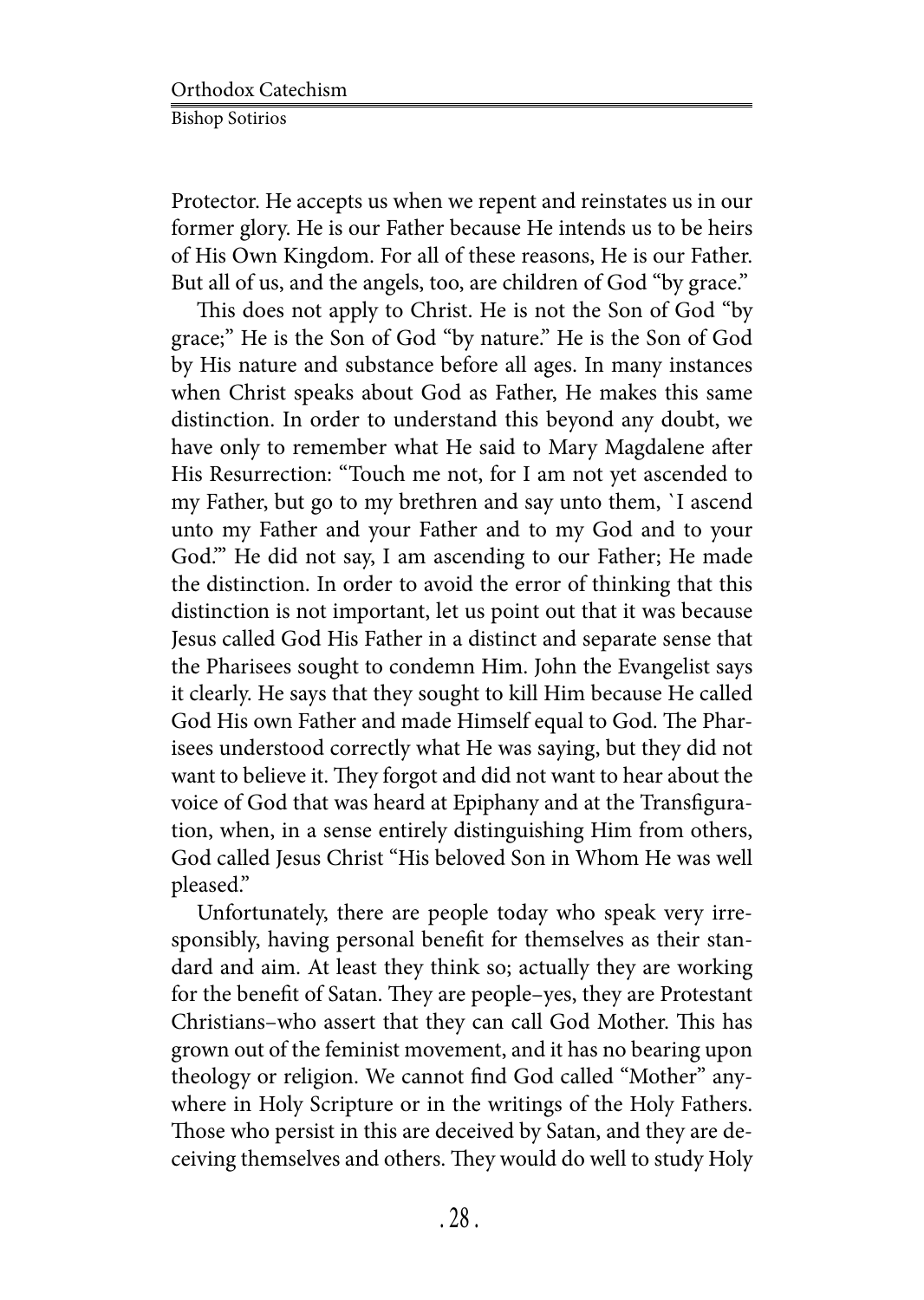Scripture and examine their deception. By remaining deceived, they act diabolically and their reward will be eternal damnation.

**Our Heavenly Father, You know that we are Your children by Grace. We do not claim to be Your children by our nature. Only our Saviour, Christ, is Your Son by nature. We fervently beseech You: accept us as the Prodigal, as the Thief, as the Tax- Collector. As Peter, who denied You. Open the eyes of our mind and soul to acknowledge You as our Father by Grace and the Father of Christ by nature. Give us Your Grace abundantly, not only to acknowledge You as our Father by Grace, but also to act as Your true children and as brothers among ourselves. You have destined us to be heirs of Your Kingdom; help us to inherit it. We wish it. We seek it. We desire it. If our path is not straight, it is because Satan deceives us. Our evil self is drawn toward sin, but, Father, we do not want this to happen. We want Salvation. Save us, through Jesus Christ, our Deliverer and Saviour.**

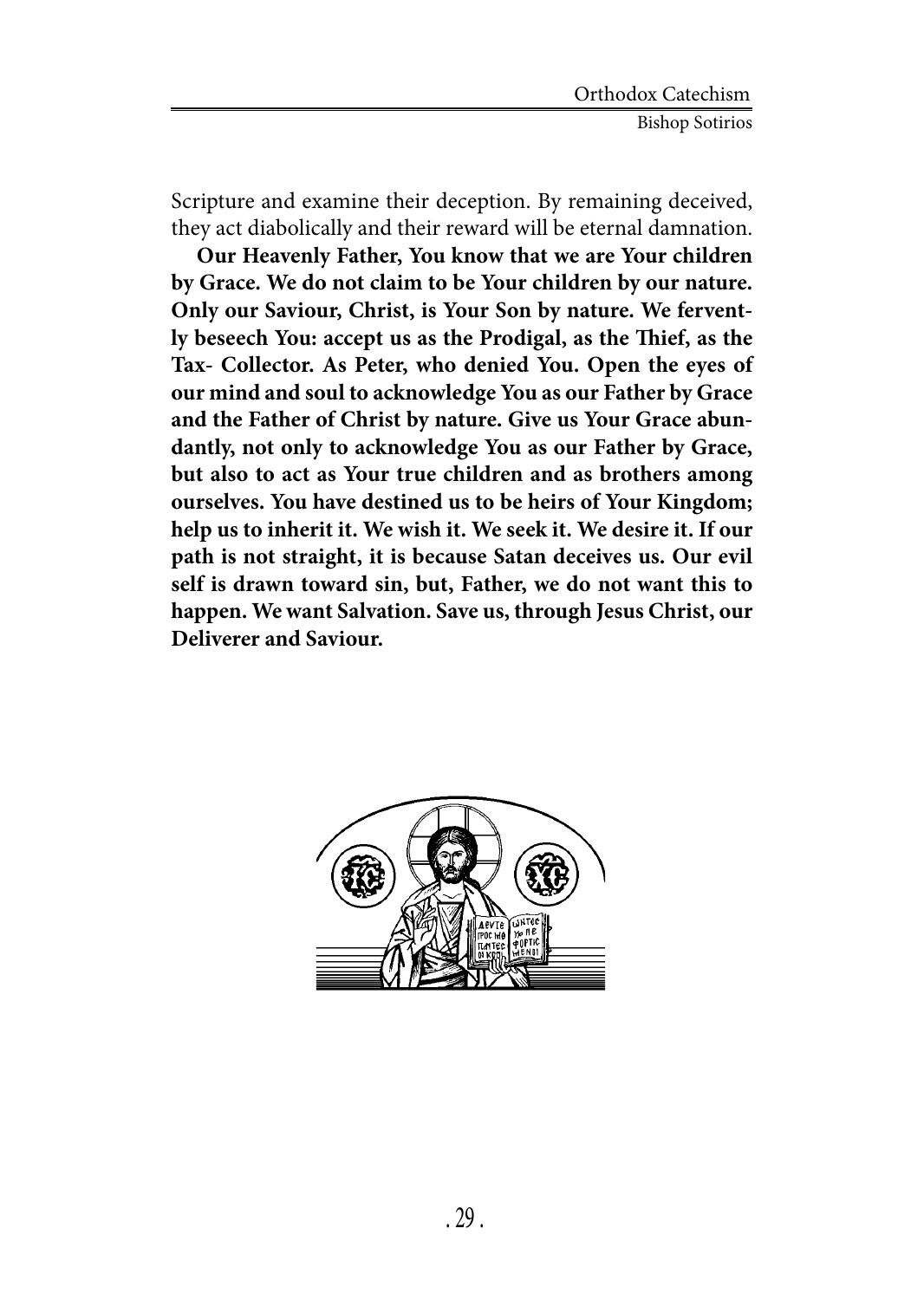## **The Son is God**

All Orthodox Christians believe that the Son, that is to say, Jesus Christ, is God. With a profound comprehension of soul, they repeat the words of the Creed, "I believe . . . . and in one Lord, Jesus Christ, the Only-begotten Son of God, begotten of the Father before all ages. Light of light, true God from true God, begotten, not made, one in essence with the Father, from Whom all things were made."

Orthodox Christians believe quite correctly. Their belief is supported by Holy Scripture. John the Evangelist tells us, "In the beginning was the Word and the Word was with God and the Word was God." In this way he calls the Son and the Word of God, God. He further informs us that the Son and Word of God existed from the Beginning, that is, before Creation, before Time. He always existed, together with the Father. He was and is inseparable from God the Father. And He is Perfectly God. St. Paul complements this by saying, "Great is the mystery of godliness–God appeared in the flesh." How? By the Incarnation of the Second Person of the Holy Trinity, the Son, Jesus Christ. Elsewhere, St. Paul calls Christ Lord and God, Great God, Blessed God. But first St. Thomas, after Christ's Resurrection, had called Christ, "My Lord and my God."

In other places in Holy Scripture, the same Divine attributes are ascribed to Christ that are also ascribed to the Father. He is called The One Who Existed Before All Time, the All-mighty, the All-Knowing, Equal to the Father, Creator of the World.

From what we have said, from the Creed and Holy Scriptures,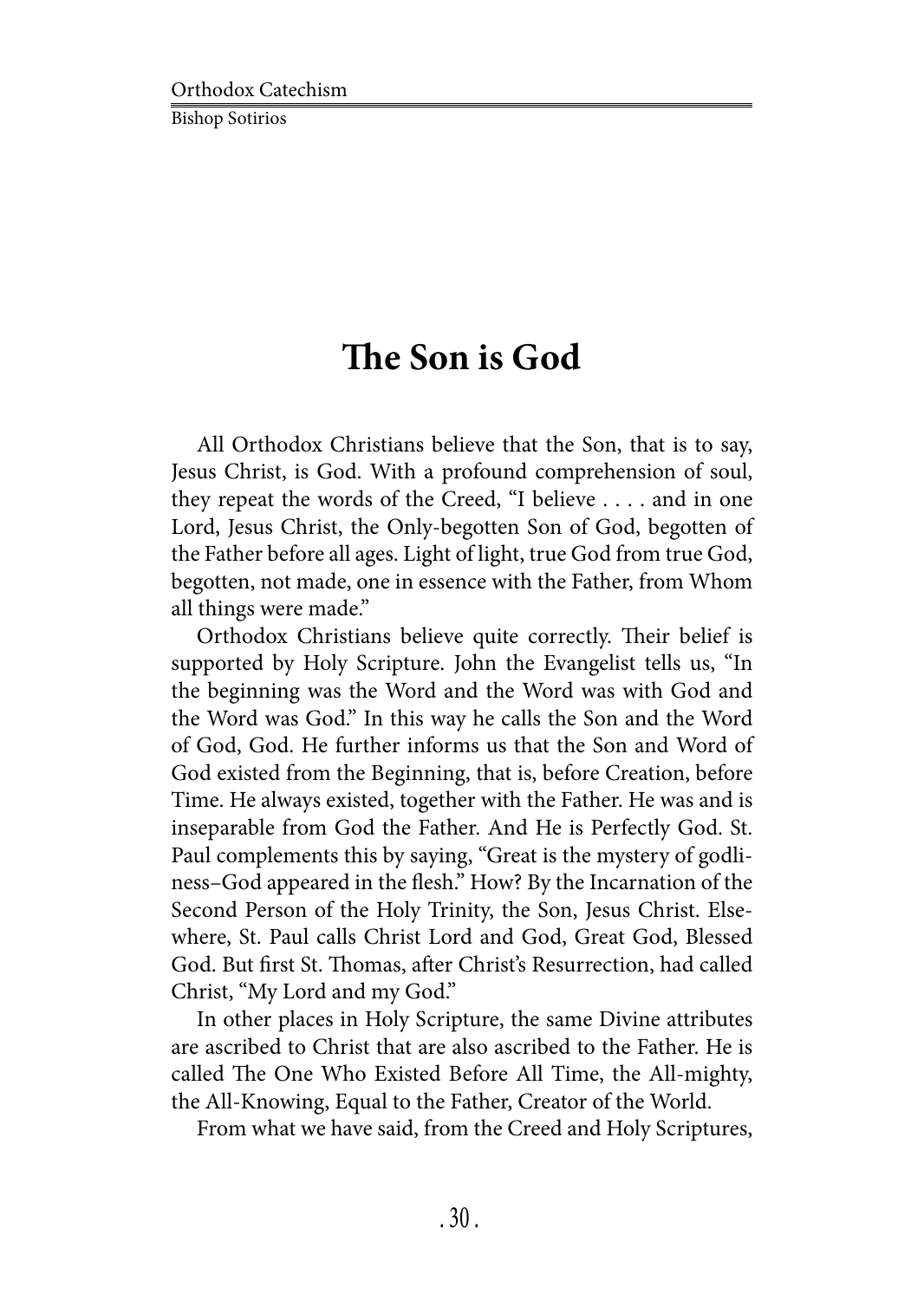it becomes very clear that the Son is Perfect God as is the Father. Christ Himself teaches that "All must honour and worship the Son as they do the Father. He who does not revere the Son, does not revere the Father." In other words, he who denies the divinity of the Son, denies the divinity of the Father and, therefore, is an unbeliever.

What we have said above is the Orthodox faith. However, there are heretics. Sadly, the heretics who deny the divinity of Christ insist that they are supported in their heresy by Holy Scripture. They are the Arians of the period of the First Ecumenical Council, the Jehovah Witnesses of today, and certain Protestants.

Let us see how and why they are mistaken. In the Gospel of St. John, at the Lord's Supper, Christ says, "My Father is greater than I." What does this mean? According to the heretics it means that since Christ regards the Father as greater than Himself, He therefore is not equal to the Father and truly God. But these words of Christ refer to His human nature and not to His divine nature. As a man, Christ cannot really be equal to the Father. He is Perfect Man, but no man, no matter how perfect he may be, can be God. What we should keep in mind is that while the Son became man and took "the form of a servant," He did not cease to be God, to remain always "in the bosom of the Father." Never did He cease to be Perfect God. The real meaning of the above words of Christ, "My Father is greater than I," is that He is greater than I because you see Me now as a human being in the form of a servant; however, I remain God "in the bosom of the Father," but I will return to the Father also as human. At that time, My human nature will be granted unlimited glory.

Another passage of the New Testament that is misinterpreted by the heretics to support their deceptions is the discussion that Christ had with the wealthy young man. The young man called Him "Good Teacher," and Christ replied, "Why do you call Me good? No one is good except One, that is God." Heretics ask how could the Son, Jesus Christ, be God since when the wealthy young man's question was directed to Him, He Himself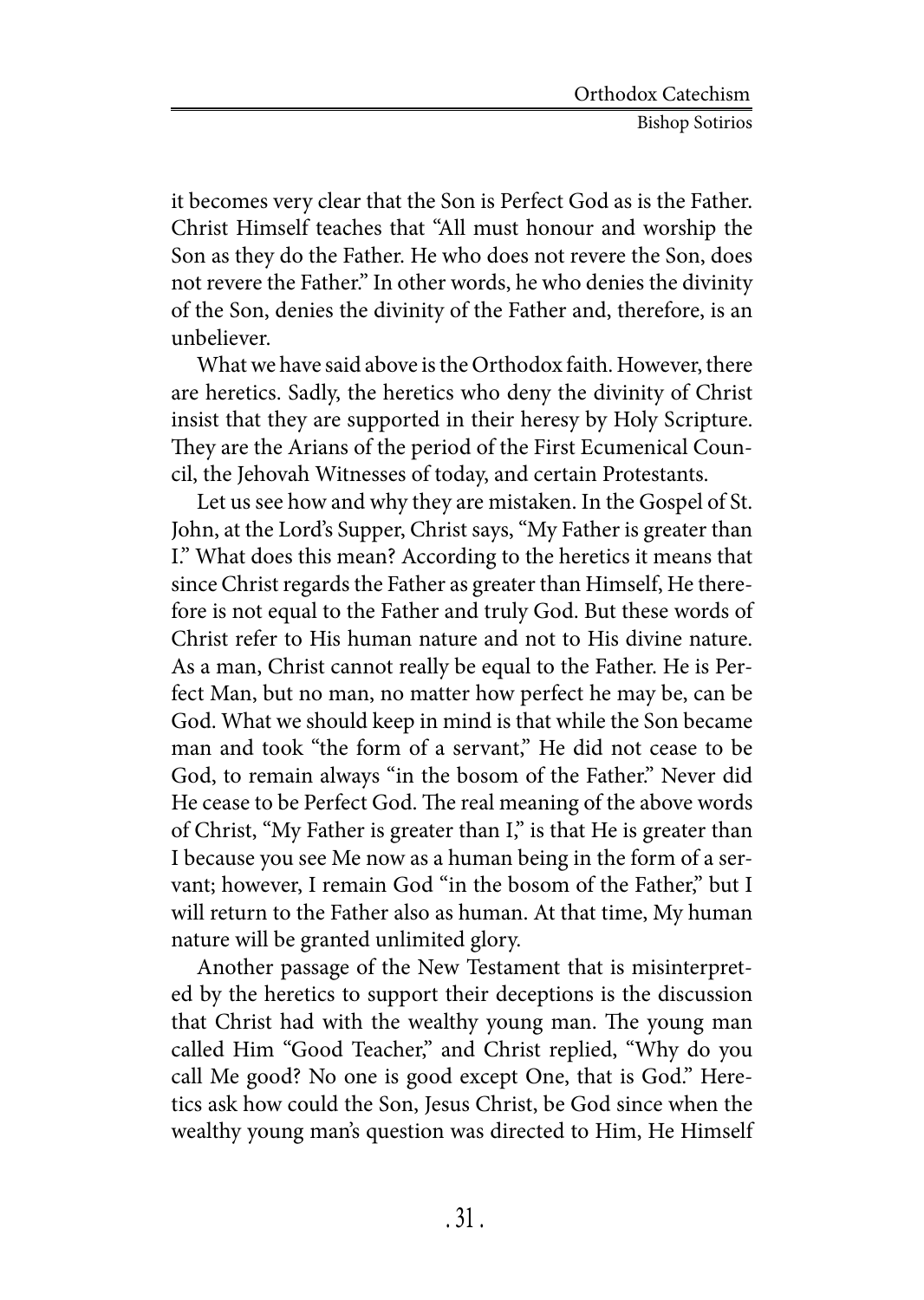accepted by His answer that He was not good, but that only God was good? Here we find again the same misinterpretation. Why? Most simply, because Christ knows that the young man sees Him as strictly human and nothing more. It is as if He were saying to the young man: "Yes, you want to seem to be clever, but at least have some respect for yourself. You know that the Perfect Good is God, and therefore you do not believe in what you are saying." Here once more Christ regards Himself as human in comparison with God, because that is how the young man perceives Him, as human only. The interpretation given by St. John Chrysostom of this passage is quite interesting, and so we will present it here. St. John Chrysostom writes, "Attend more to the Lord's answer." He did not say "No one is good except One, the Father," but rather, "No one is good except One, God." He said this so that we might understand that He is God and the Son of God, equal to and as good as God the Father." Consequently, the Lord as God is unlimited Good, All-good, as is the Father and the Holy Spirit.

**Lord Jesus Christ, You were and are True God, God always "in the bosom of the Father" before all ages. You accepted and received the form of a servant. You became man for our salvation and You humbled Yourself all the way to the Cross and death without ever ceasing to be the Perfect God. With all of the ways in which You endured and suffered for us, show Your compassion still and Your unlimited Love and Mercy for mankind, Your Creation. Do not forsake us who believe in You and bear Your witness. Lead us near to You. Elevate us spiritually daily. Forgive those who deny You and blaspheme You. Enlighten them to recognize You. To live and to feel the warmth of Your Love and everlasting happiness. Condemn no one. Save Your people, O Lord**.

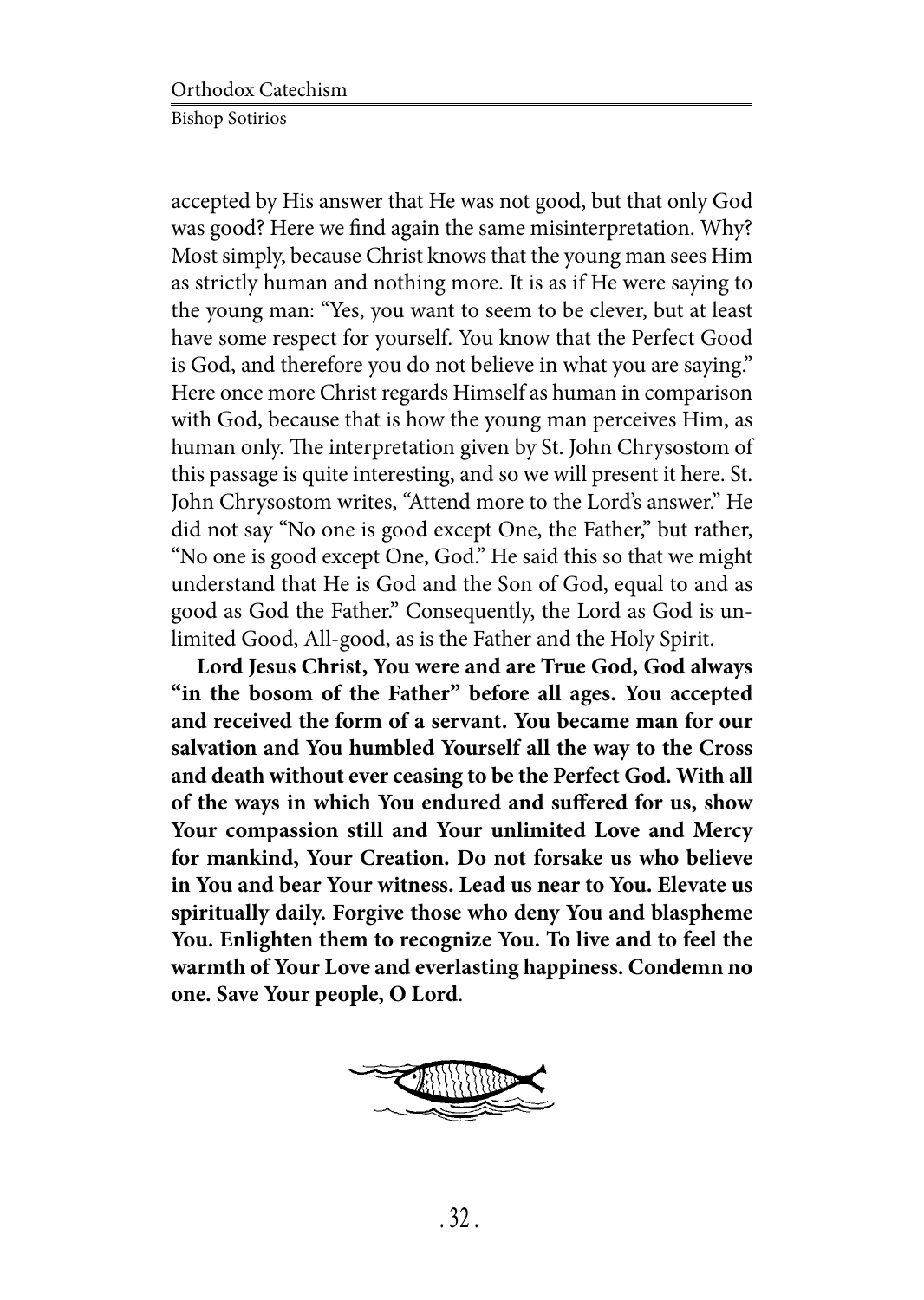Bishop Sotirios

## **The Holy Spirit is God**

Our Church believes that the Holy Spirit is God. He is the third Person of the Holy Trinity. He is equal to the other two Persons of the Holy Trinity, the Father and the Son. This belief of our Church is based on both the Holy Scriptures and on Holy Tradition.

In the Old Testament it is mentioned that the Prophet Isaiah talked with the Holy Spirit (Isaiah, 6:1-10). This is confirmed when St. Paul says, "Well spoke the Holy Spirit by Isaiah the Prophet to our Fathers" (Acts, 28:25). A similar passage is found in the Prophet Jeremiah. And again we have the witness of St. Paul, who confirms that "the Holy Spirit" speaks (Hebrews, 10:15-17). There are many more similar passages in the Old Testament that bear witness that the Holy Spirit is God.

In the New Testament many passages bear witness. When Christ was resurrected, He said to His Disciples, "Go you and teach all nations, baptizing them in the Name of the Father, and the Son, and the Holy Spirit" (Mark, 16:15). Here the Holy Spirit is equal to the Father and to the Son. There is no doubt that He is God. Saint Peter categorically calls the Holy Spirit, "God" (Acts, 5:4). And St. Paul characteristically says, "Now the Lord is that Spirit" (II Corinthians, 3:17). In very many other places in the New Testament the Divinity of the Holy Spirit is revealed. It is not necessary, however, to mention them all here.

In opposing the heresy of Macedonios against the Holy Spirit, the Second Ecumenical Council, which took place at Constantinople in the year 381 A.D., produced the eighth article of the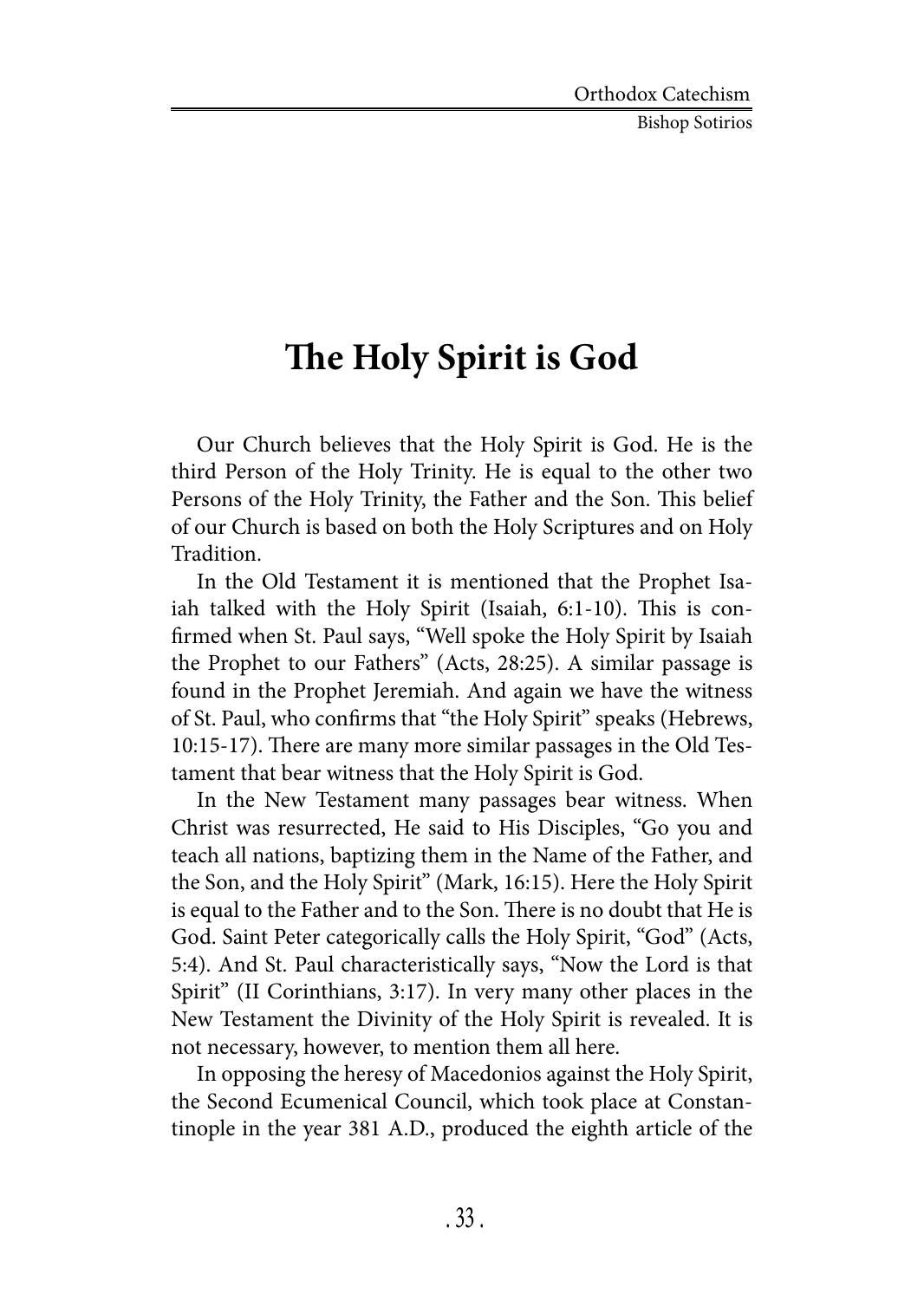Creed, which states, ". . . and [I believe] in the Holy Spirit, the Lord, the Giver of Life, Who proceeds from the Father, and is worshipped and glorified together with the Father and the Son, Who spoke through the Prophets." This is a teaching that is absolutely based on the Holy Scriptures and Holy Tradition. Pay attention to these words: "worshipped and glorified together with the Father and the Son." Who is worshipped and glorified? God. God alone. And so, since the Holy Spirit is worshipped and glorified together with the Father and the Son, He is also True God.

Many opposed this Orthodox belief. In the Fourth Century, it was Macedonios and his followers. They said that the Holy Spirit is not uncreated God, as is the Father and the Son. They said that He is a creation, and therefore no different from all other created beings; no created being is God, and so the Holy Spirit cannot be God. This arbitrary opinion cannot be supported by Holy Scripture or Holy Tradition.

In our times there are others who are worse than the followers of Macedonios. The Jehovah's Witnesses deny the existence of the Holy Spirit. The worst is that they call themselves students of the Holy Scriptures. Even a brief glimpse at the Holy Scriptures would show them not only the existence of the Holy Spirit but also His Divinity.

With the use of the word spirit, The Holy Scriptures frequently refer to the other two Persons of the Holy Trinity, the Father and the Son. Why? As Theodoritos the Compiler says, "To show us that the divine nature of the Three Persons is one and the same, spiritual and immaterial, unembodied and indescribable." And he adds, "Nevertheless, the Spirit is Holy, and only the Third Person is called the Holy Spirit."

There is much to be said in interpreting the many passages of the Holy Scriptures that refer to the Holy Spirit. However, it is not our intention to interpret all of these passages here. But we do find it necessary to look at a particular passage that is often misunderstood. St. Mark writes, "All sins shall be forgiven unto the sons of men, and blasphemies wherewithsoever they shall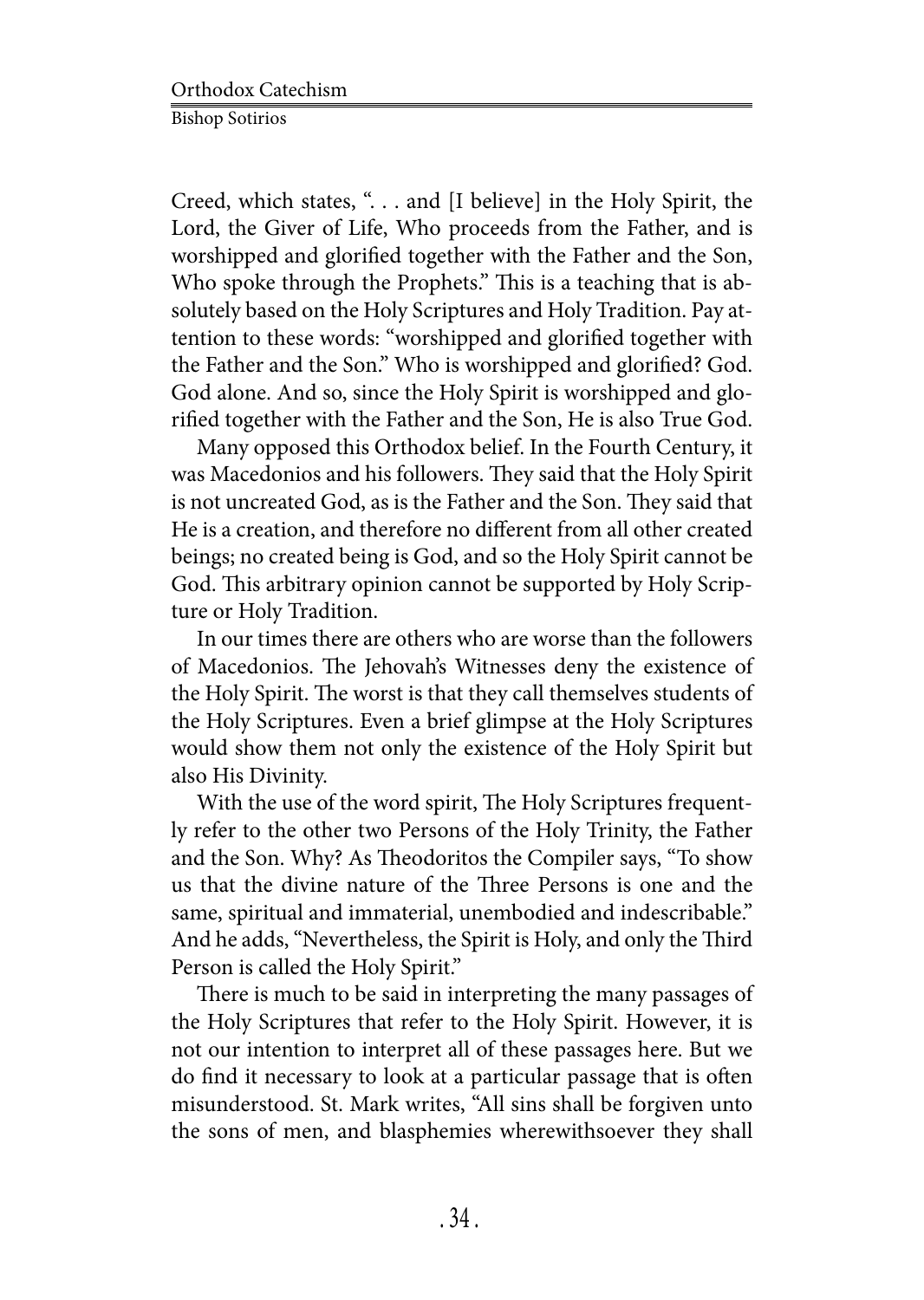blaspheme. But he that shall blaspheme against the Holy Spirit has never forgiveness but is in danger of eternal damnation" (Mark, 3:28-29). Blasphemy against the Holy Spirit is an unforgivable sin. The problem is that this passage seems to forgive blasphemy against the Son but not against the Holy Spirit. The passage can be very easily misunderstood to mean that the Holy Spirit is superior to the Son. The correct interpretation, as it is given to us by the Church Fathers, is this: blasphemy against the Holy Spirit is the denial by man out of hatred of God's power to save him. Even more simply, the man who does not believe that the grace of God–the Father, the Son, and the Holy Spirit–can save him, closes his heart to the actions of the Holy Spirit; he does not accept Grace. He does not proceed to repentance. He fights against the sanctifying and saving act of God. He creates within himself a sorrowful and incurable condition.

**"Heavenly King and Comforter, the Spirit of Truth, Who are everywhere and fill all things, come and abide in us and cleanse us from every stain and save, O Good One, our souls." Relieve every man of sorrowful incurable non-repentance and the denial of Your sanctifying and saving action. Make us aware of our shortcomings and sins. Grant us faith in the Trinitarian God, sincere repentance, a returning to You. Grant us the salvation of our Souls and that of all the world.**

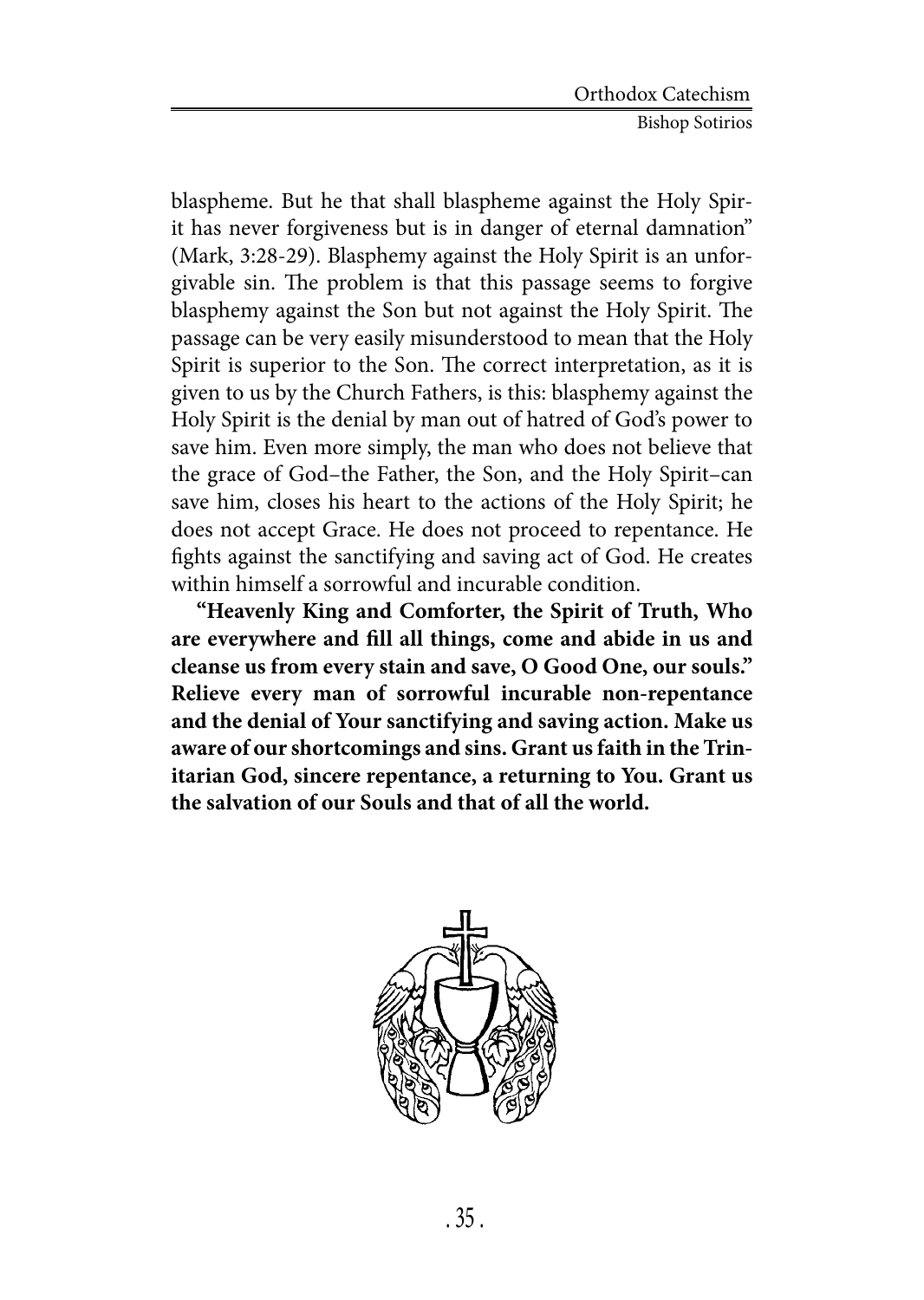# **Some Attributes of the Holy Trinity**

As we previously observed, it is difficult for us to understand the Holy Trinity completely. However, it is necessary to say certain things about the Holy Trinity and about the special attributes of the three Persons.

The first thing to keep in mind is that the Holy Trinity is always united. Christ in His high priestly prayer prayed for the unity of the world and gave us an example and a model: He said, "That they may be one, even as We are One" (John, 17:22). What does We mean? The Father, the Son, and the Holy Spirit. The Three Persons of the Holy Trinity.

And what does this mean? Is it possible that the three Persons are really the same Person and that Person presents Himself, appropriately to the situation, as the Father or the Son or the Holy Spirit? No. The Holy Trinity is one in essence and inseparable, one undivided Being. It is of one substance. The three Persons are undivided, but distinct. We must not confuse Them or separate Them. They co-inhere in one another; that is to say, One fits inside the Other. The Father fits in and is always inside the Son and the Holy Spirit. The Son fits in and is always inside the Father and the Holy Spirit. The Holy Spirit fits in and is always inside the Father and the Son. Can the human mind grasp this? No. That is why we previously said that there are things "beyond logic," above our own logic. However, just because it is beyond logic and above our own mental capacities does not mean that what has been revealed to us by God is not true. It is precisely as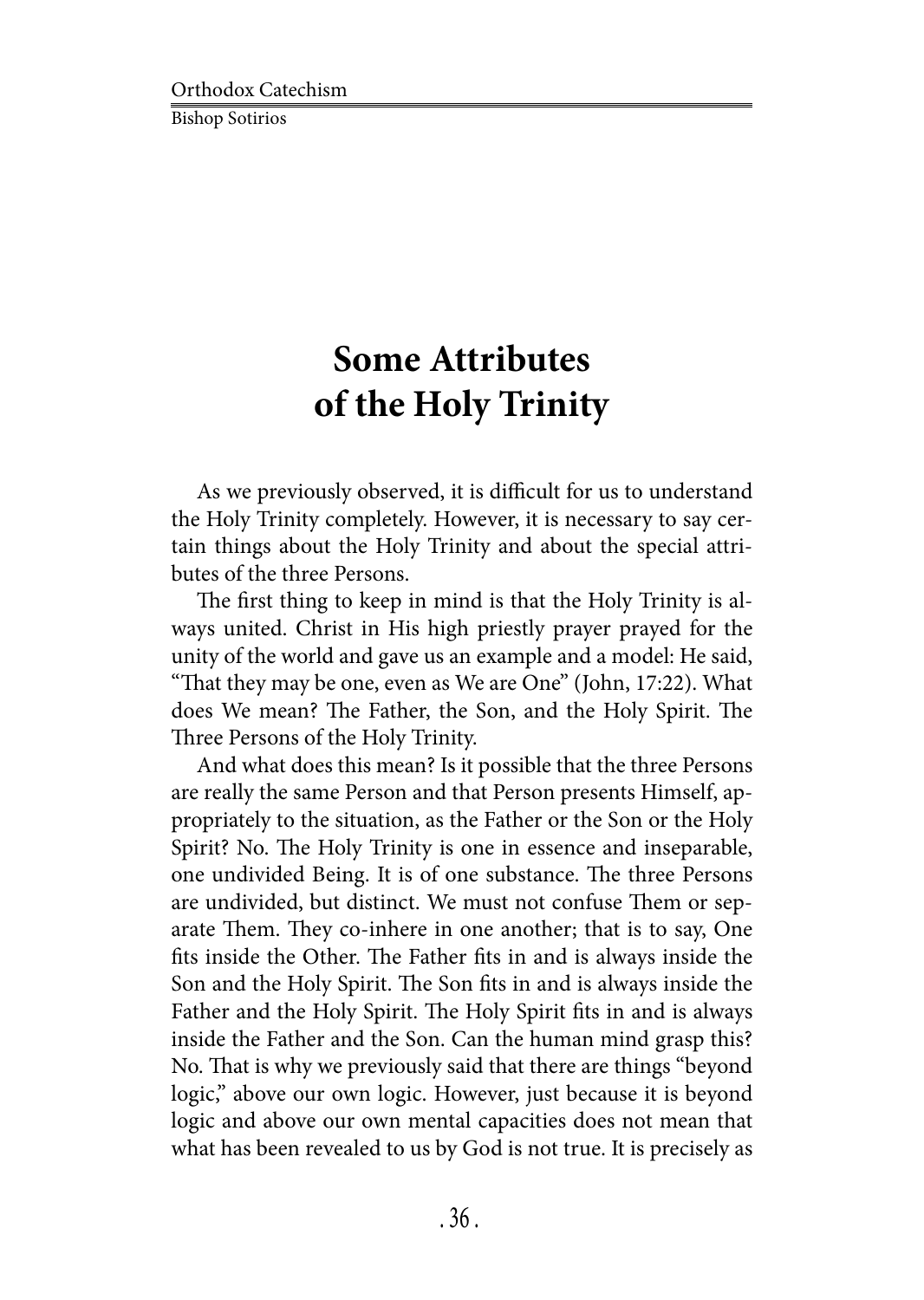God has revealed it to us, because He alone knows Himself. This is seen more clearly in the words of Christ, when He said, "He that has seen Me has seen the Father. . . . I am in the Father and the Father in Me" (John, 14:9-10).

Although this is the way things are, there are nevertheless certain individual qualities of the three Persons of the Holy Trinity. The Father is unborn. The Son is born of the Father. The Holy Spirit proceeds from the Father. The Father is the beginning, but the Son is co-existent and the Holy Spirit, also. In other words, the Father did not exist before the Son and the Holy Spirit, nor is the Father superior to the other two Persons of the Holy Trinity. The three Persons are equal. This is all very difficult to comprehend with human rationality. St. John of Damascus manages to explain matters. He says that because the Son is born of the Father does not mean that He is separate, as the light is not separated from the fire. The fire gives birth to light simultaneously. That is why we cannot say that the fire existed before the light. The Son is born of the Father but simultaneously and eternally and is never separate. The same is true of the Holy Spirit, proceeding from the Father but simultaneously and eternally and never separated.

Let us pay attention also to this. When we say that the substance of the three Persons of the Holy Trinity is the same, we do not mean that this substance is divided. It is not cut up into three pieces, for each Person to take one piece. No. The Father is infinite, and He has all of the infinite divine substance. And the Son is infinite and has all of the infinite divine substance. And the Holy Spirit is infinite and has all of the infinite divine substance. We cannot say that the substance of the Father exists up to a certain point and that it ends there; and that from there begins the substance of the Son; and that from where the substance of the Son ends, there begins the substance of the Holy Spirit. No. That would all be heresy. Wherever the substance of the Father exists [i.e., everywhere] there exists the substance of the Son and of the Holy Spirit. Wherever the Father exists [everywhere], there exists the Son and the Holy Spirit, and vice-versa. Wher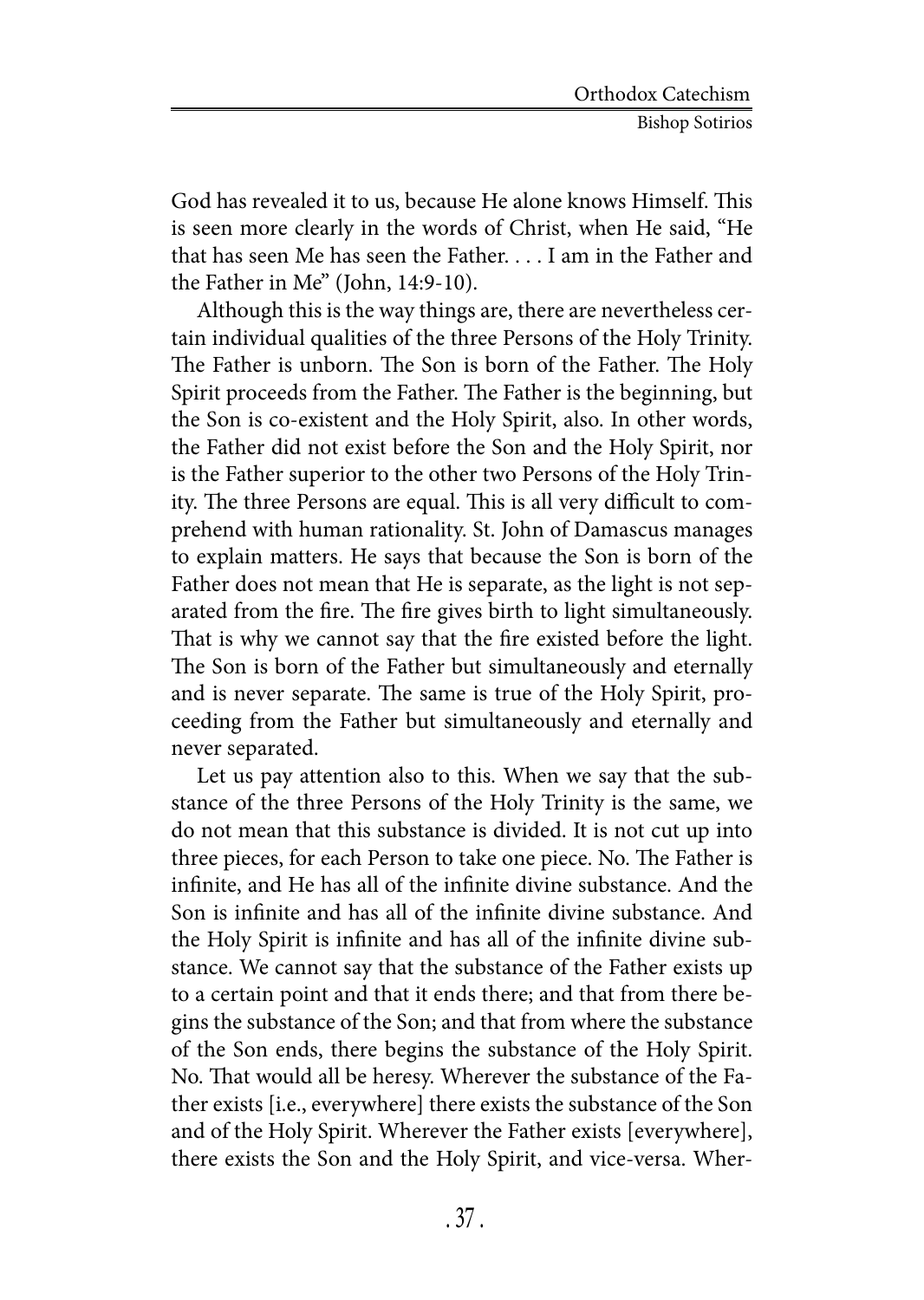ever the Son exists [everywhere], the Father and the Holy Spirit exist. Wherever the Holy Spirit exists [everywhere], there exist the Father and the Son.

Such are the particular characteristics of the three Persons of the Holy Trinity. The Father is without beginning and is the beginning. The Son is co-existent with the Father, as we have previously explained, but is born of the Father simultaneously and eternally. The Holy Spirit is co-existent with the Father, but proceeds from the Father simultaneously and eternally.

Here we have to add that the Holy Spirit proceeds only from the Father, not "and from the Son" as the Roman Catholics and the Protestants say. Christ has told us this: "The Spirit of Truth that proceeds from the Father" (John, 15-26). And so the Second Ecumenical Council decreed, "[I believe in] the Holy Spirit . . . Who proceeds from the Father." The Third Ecumenical Council decreed that no one can add or delete anything from the Creed. Pope Leo III had the Creed engraved on silver plates without the addition "and from the son," and at the bottom he added, "Let him be anathematized who adds even a small jot to this Creed." However, the Roman Catholics and Protestants added "and from the Son" to the Creed, contrary to the teaching of Christ and the decision of the Second Ecumenical Council and the anathema of Pope Leo III. But they will return to the Orthodox faith.

**Father without beginning, Son co-existent, born of the Father, Holy Spirit co-existent and proceeding from the Father, Trinity of One Essence, Undivided, United, Inseparable, and Distinct, hear our prayer and the groaning of our souls. Keep us in our Orthodox faith. Have those who have adulterated our faith recover and return. Make them accept the complete teaching of the Holy Scriptures and Holy Tradition. Have them follow the infallible decisions of the Ecumenical Councils. Make all people become one flock under One Shepherd, Christ. Have us be one as You are, Father, Son, and Holy Spirit, One True God.**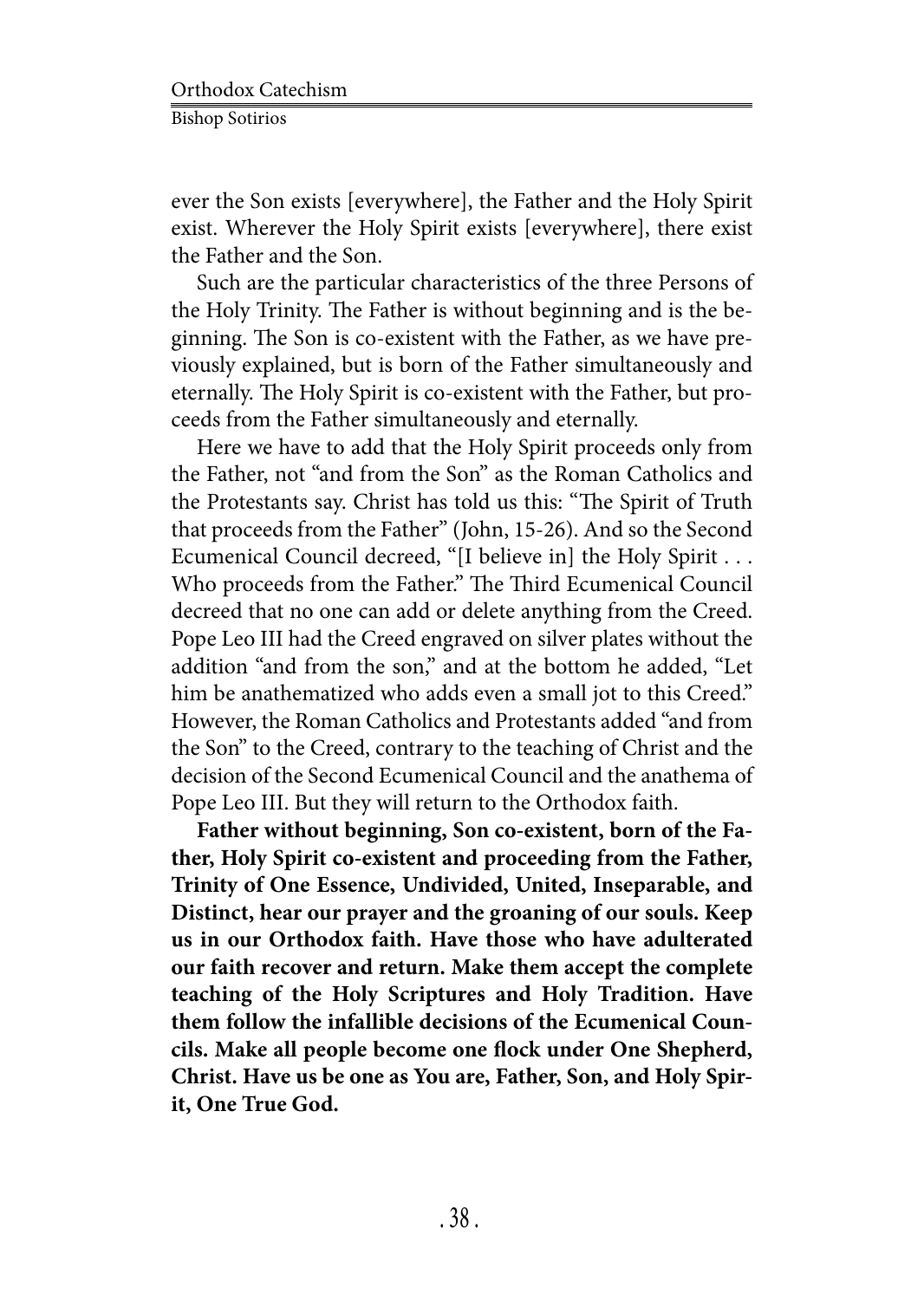Bishop Sotirios

### **The Creation of The World**

Our Orthodox faith teaches us, "I believe in one God, Father Almighty, Maker of Heaven and Earth and of all things visible and invisible." God is the Creator of all of the visible and invisible world. That is to say, He is the Creator of the spiritual world (angels); the material world (the sun, the earth, the stars, and whatever exists in them); and also the world of spirit-matter (man). Everything has been created "by The Father, through The Son, in the Holy Spirit." Let us listen to what the Holy Scriptures tell us about this: "I made earth and man upon it, with My hand I founded the firmament of the Heavens, I order the course of the stars" (Isaiah, 44:24). The Psalmist and St. Paul repeat, "Thou, O Lord, in the beginning hast laid the foundation of the earth; and the Heavens are the work of Thine hands" (Psalms, 102:25; Hebrews, 1:10).

Holy Scriptures and Holy Tradition teach us that God created the world out of nothing. Absolutely nothing. The mother of the Maccabees says to her child, "I beseech you, my child, to look at Heaven and Earth, and see everything that is in them and recognize that God did not make them out of things that existed" (II Macabees, 7:28). She is asking her child to look at the Heaven and the Earth and to see what there is in them, and to recognize that God made them from what had not existed; that is to say, from nothing. And the New Testament tells us, "That the worlds were framed by the word of God so that things that are seen were not made of things which do appear" (Hebrews, 11:3). All phenomena were made by the word of God out of things that had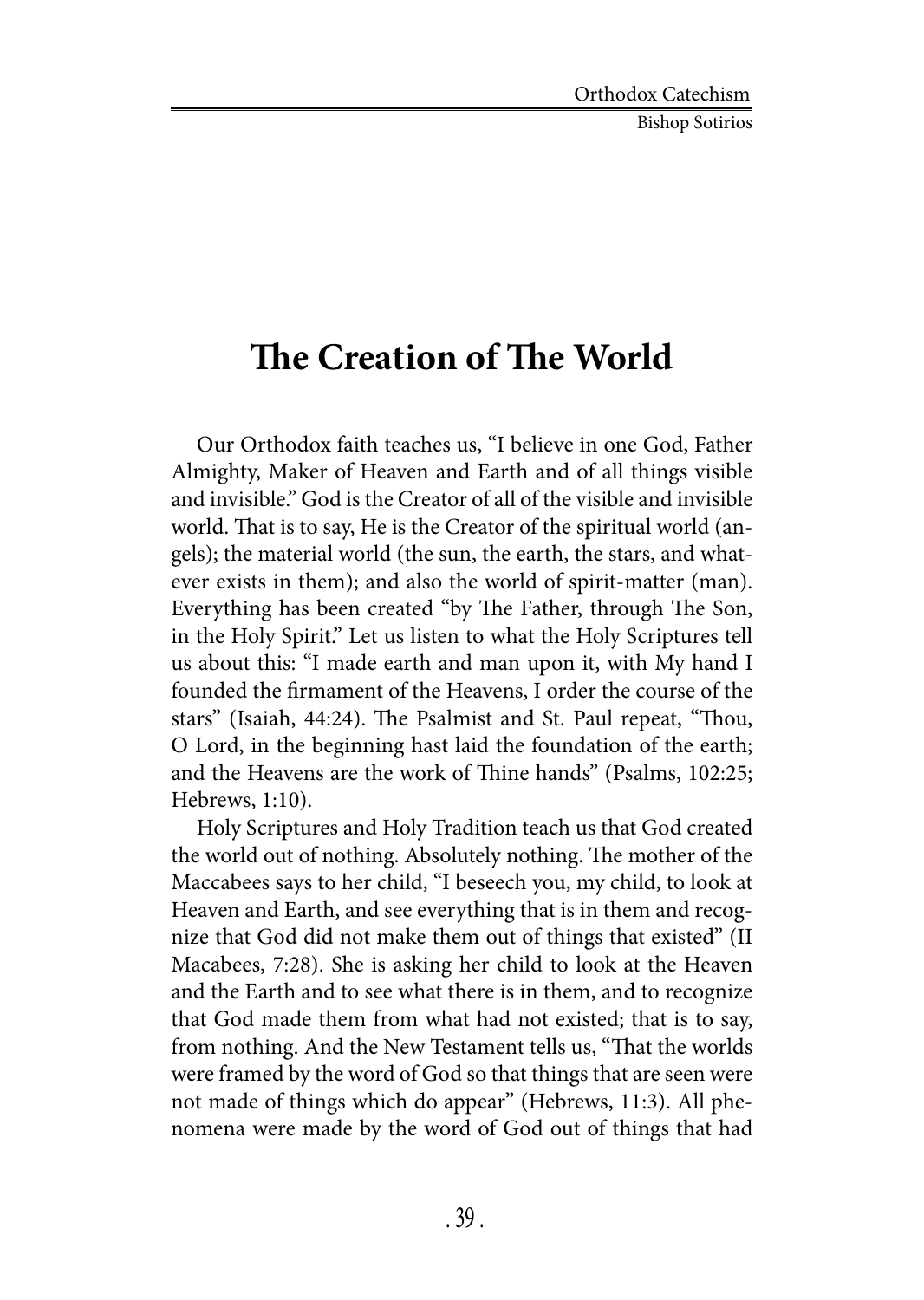not existed. Our Church and Holy Tradition assure us that God is "He Who created out of nothing."

Everything was made by the word of God alone. As we said above, from the Letter to the Hebrews, "by the Word of God" (Hebrews, 11:3). We find in other parts of the Holy Scriptures, "By the word of the Lord were the Heavens made . . . " (Psalms, 33:6). And further down in the same psalm, "For He spake and it was done; He commanded, and it stood fast" (Psalms, 33:9). In the Old Testament (Genesis, 1:3-6) we read, "And God said, Let there be light, and there was light . . . . Let there be a firmament . . . . And it was done." And so there exists no doubt that it was only by the word of God that everything was created.

God created all of this world in six days, as it is told to us in Genesis, the first book of the Old Testament. But those were not days under the sun as we know such days today. How could there be days and nights inasmuch as the sun was created on the fourth day of creation? We must therefore regard those days as lengthy periods. After all, to God "a thousand years . . . are but as yesterday" (Psalms, 90:4). Why does God call the periods of creation days? We do not know. Why did He make the Creation in six days? We do not know. God could have created everything in a moment with a single word and a single motion. He preferred this way of creation. It is His privilege. We cannot say anything about this. We must emphasize here, though, something more important. When and at what time did God create the world? We are referring to the days of creation--but when did those days begin? What is time? Did time exist before the creation of the world? We have said in another section, that God is not subject to time. He is eternal; He is beyond time. And so we should understand that time was created together with the creation of the world. The beginning of the world becomes the beginning of time. Time and the world are synchronous.

Why, however, did God create the world? Hadn't He been happy by Himself as Trinitarian God? Did He perhaps need the world? Need us? We build a home out of the need to live in it. We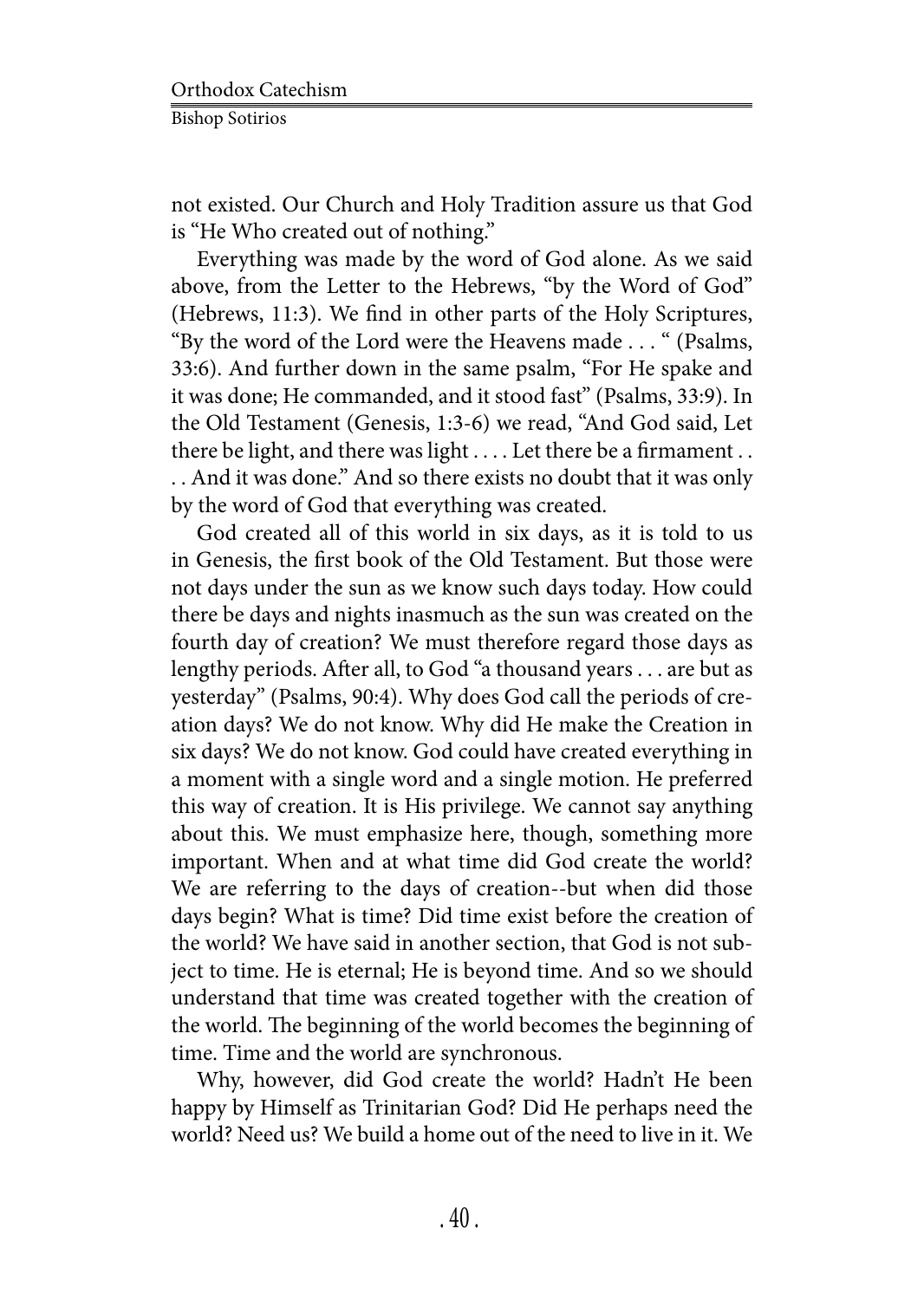make automobiles because we need them for transportation. Is it possible that God had need of the world and that is why He created it? No. It is blasphemy to believe something like that. God has no needs. Speaking to God, David says, "O my soul, thou hast said unto the Lord, Thou art my Lord; my goodness extendeth not to Thee [i.e., Thou, O Lord, needeth not my goodness]" Psalms, 16:2). Then why did God create the world? He created it out of love. He created it to make it a participant in His glory, joy, and bliss. God is not selfish. He wants His creation to have and to enjoy whatever He has. We can say that the cause of the creation of the world is God's Love. The same God Who is Perfect Love. The purpose of creation is participation in the joy, the glory, and the bliss of God. Naturally, the creation of the world bears witness and gives praise to the Power and the Glory of God. We can even say that this is the purpose of creation; that is to say, the praising of God by His creatures. However, that is not a servant's work. It is participation in the glory of God. The one who benefits from it is not God, but we ourselves.

**Our Father and Creator, Who by Your Word alone and out of Love created us from nothing, we raise our voice to You humbly and respectfully. We glorify You. We thank You for creating us. For granting to us all Your earthly and material goods. We thank You for Your spiritual goods. For revealing Yourself to us. For Your Church. For Your sacraments that enable us to participate in Your Life and Glory even now as we live upon the earth. Hear our prayer. Do not deprive us of Your Heavenly Kingdom. Prepare us for "the glory that shall be revealed in us" (Romans, 8:18).**

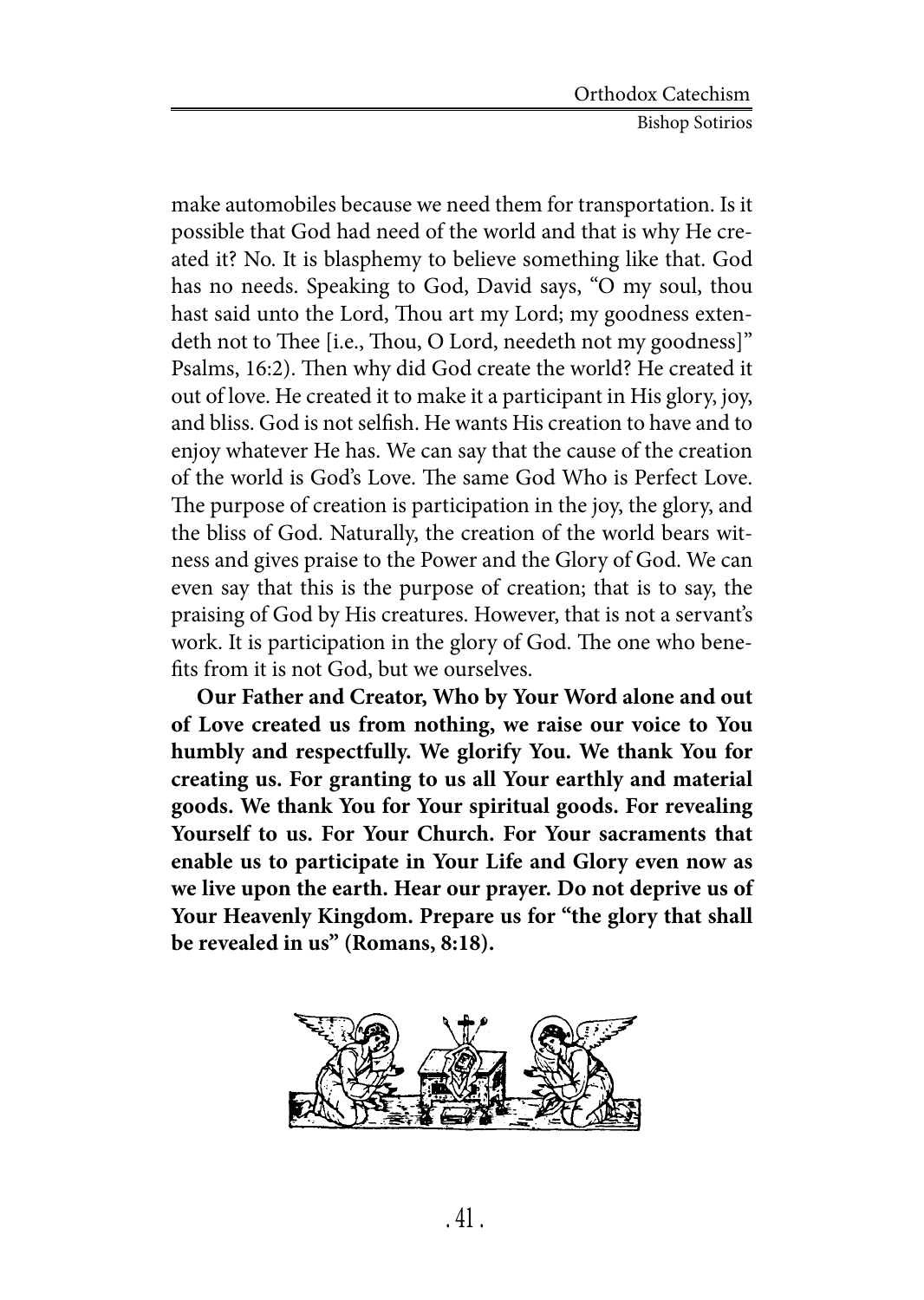# **The Creation of the Spiritual World**

The angels, demons, and the souls of men constitute the known spiritual world that God has created. We do not know whether there exist other creatures in the spiritual world. We should certainly not forget that God, too, belongs to the spiritual world, as the Holy Scriptures say. "God is a Spirit and those that worship Him must worship Him in spirit and in truth" (John, 4:24), but God is not part of creation. Here we shall write about angels and demons. We shall write about the soul of man when we discuss the creation of man.

Angels are beings--insubstantial, spiritual, immortal, and selfgoverned--that serve God and protect mankind. They are divided into nine ranks:

Seraphim, Cherubim, Thrones

Dominions, Powers, Authorities

Principalities, Archangels, Angels

They were created before the creation of the material world, but we do not know exactly when. We infer this from what God said to Job. He said, "When the stars appeared, all My angels praised Me with a great voice" (Job, 38:7). The Fathers of the Church agree with this opinion and teaching.

From the above passage from the Holy Scriptures, we know that angels are creatures created by God, and St. Paul also writes about this that through Jesus Christ "were all things created that are in Heaven, and that are in Earth, visible and invisible, whether they be thrones, or dominions, or principalities, or powers"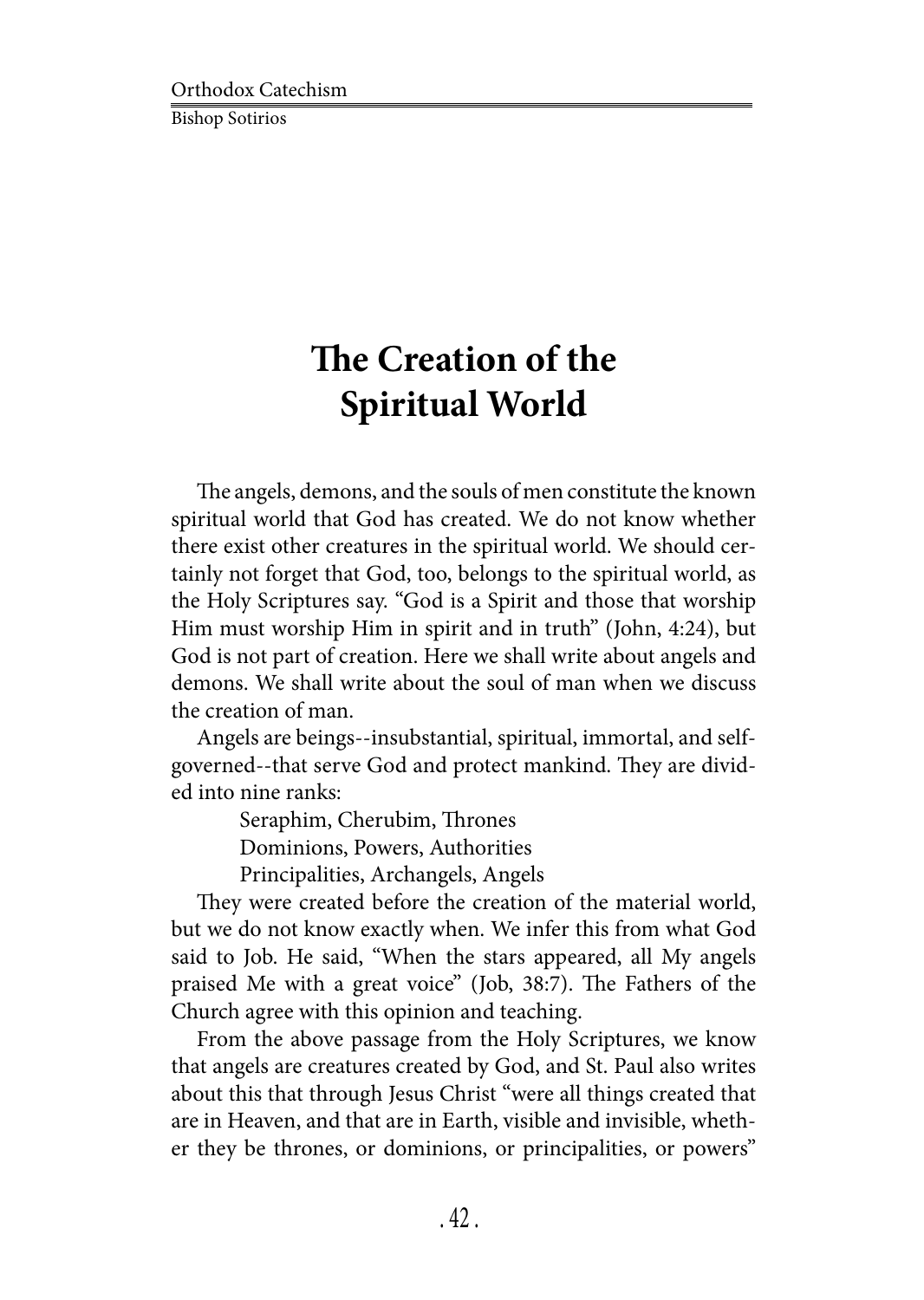(Colossians, 1:16). In this passage, St. Paul includes as creatures of God four of the nine ranks of angels.

The task of angels is to serve God, to praise Him, and to glorify Him. Many passages of the Holy Scriptures bear witness to this. We are mentioning only one here, which is sufficient: Isaiah tells us that he saw the seraphim around the throne of God glorifying Him and singing, "Holy, holy, holy is the Lord of Hosts, the whole earth is filled with His glory" (Isaiah, 6:3).

That is the primary task of angels. In their relationship to men, angels bring to them God's messages. So the Holy Scriptures tell us: the Angel Raphael brought messages to Tobias; Archangel Michael, to Joshua, the son of Nun; Archangel Gabriel, to Zacharias and to the Virgin Mary. These are the angels whose names we know. However, we should not believe that there are only three angels. No one knows the numbers of the angels. There are, however, many. This is seen by the fact that on the night of the birth of Christ, "Suddenly there was with the angel a multitude of the heavenly hot, praising God and saying, Glory to God in the highest, and on earth peace, good will toward men" (Luke, 2:12- 14). The teaching of our Church is firm that we have "an angel of Peace, a faithful guide, protector of our souls and bodies." And so, therefore, our angels protect us, guide us, rejoice when we repent, bring us, as messengers, God's messages. Each one of us has a personal angel.

Although angels are spiritual beings and constantly in motion, they are not present everywhere. The same angel, that is to say, cannot be in two places at the same time. Only God is present everywhere. Angels are sent by God, in accordance with His Will.

Angels were created free. One, Lucifer, abusing his freedom, said, "I will ascend to Heaven, above the stars of God I will set my throne on high; I will make myself like the Most-High" (Isaiah, 14:13-14). He said this and attempted it. "I will ascend to Heaven. I will set my throne above the clouds. I will become the same as God." Many other angels followed him in his attempt. We do not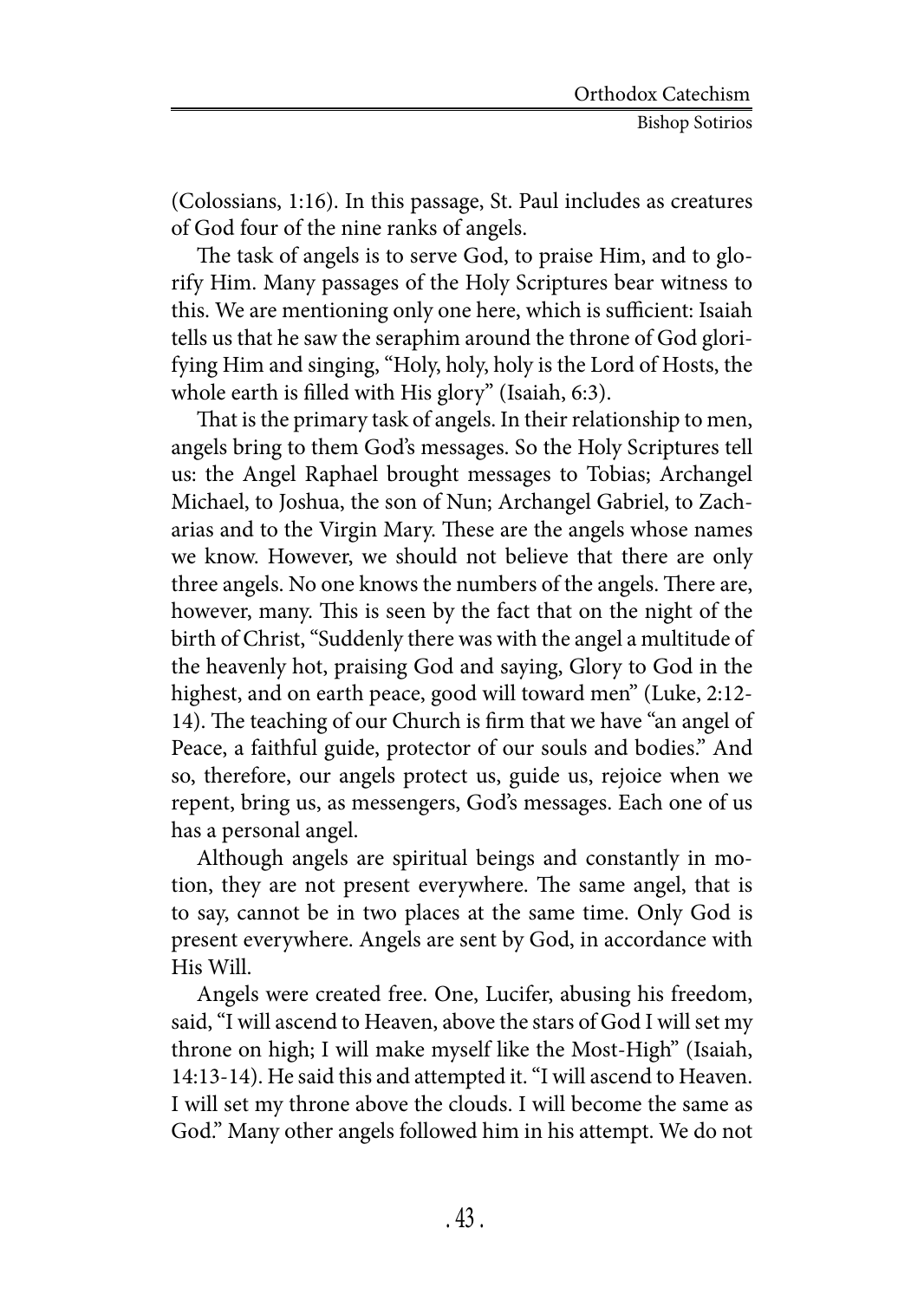know how many. God punished them. From the righteous spirits that they had been, they became evil. That is to say, they became demons. Satans. They became entrenched in this condition. They will be forever miserable as demons. They are unable to change. However, as we shall see later on in another section, although God punished the man who disobeyed Him, and gave him a second opportunity to be saved by sending Christ to save mankind, He did not offer the demons a second chance. Why not? That is unknown. Perhaps because the demons had decided on their own to oppose the Will of God. Man himself also exercised his free will, but he had been tempted by the satanic serpent. Maybe that is why God gave him a second chance to be saved.

The demons work to tempt people. They feel guilty and seek others to share their guilt. They cannot tempt God. Nor can they tempt the angels, because angels are eternally entrenched as righteous spirits. Therefore, they turn to mankind. They tempt them. They lure them. They want to lead them to eternal hell. But if people have faith in God, the demons cannot succeed in their attempts. God does not permit this.

Some say that there are no demons. Satan is merely the personification of evil to them. It is a shame that there are people, especially Christians, who are unaware of the Holy Scriptures, which so clearly tell us about demoniacs, and how Christ drove out horrible demons. All such people have to do is to remember the legion of demons that was driven into the swine.

**All Holy God, Who made the spiritual world, You created angels to praise You and to help us. You punished the rebels and they became demons, spirits of darkness. You create our souls, which belong to the spiritual world. Send each one of us a guardian angel. Do not allow us to fall into sin. Guide us to repentance and to a return to You. Grant us peace and serenity in our earthly life. Make us worthy of Your Heavenly Kingdom.**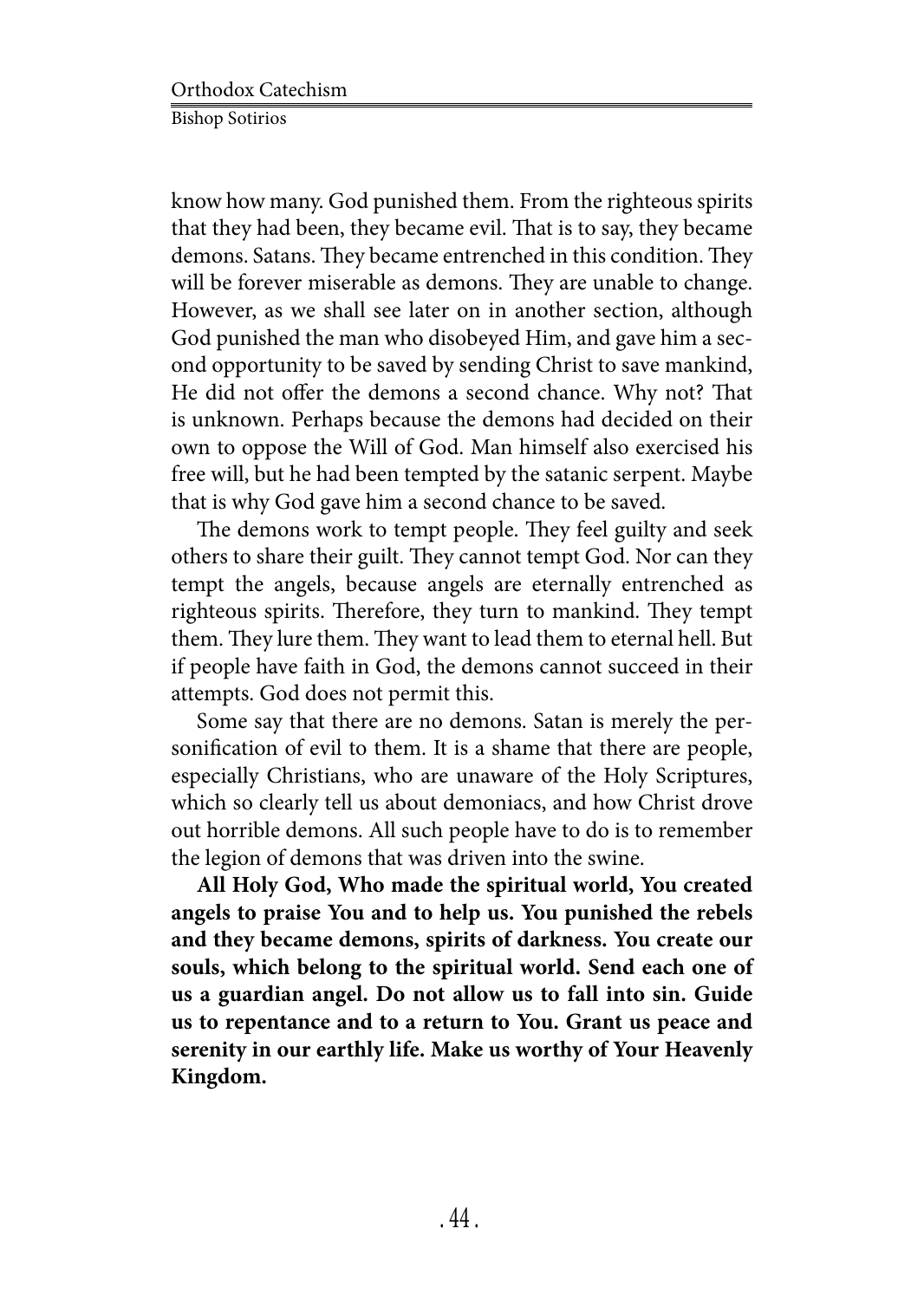Bishop Sotirios

## **The Creation of Man**

According to the description of creation in the Old Testament, in the Book of Genesis, man was God's final creation. That does not mean that God does not continue to create. It is written in the New Testament that Christ said, "My Father is working until now, and I am working (John 5:17)." This means that God continues creating. When we say that God's final creation was man, we are referring to the Creation that took place in six days.

Why was man the final creation of God? Simply because man belongs to neither the material world alone nor only to the spiritual world. He is comprised of two components: one, spiritual--the soul; the other, material--the body. And in this way, he is the connecting link between the spiritual and the material worlds. To understand this better, let us see what the Holy Scriptures say about how God created man.

God created all creatures with only one word. But in creating man, He followed a completely different method. God--the Father, the Son, and the Holy Spirit--said, Let Us create man. "And the Lord God formed man from the dust of the earth, and breathed into his nostrils the breath of Life. And man became a living being" (Genesis, 2:7). We see that God used a different method for man. And he made a special effort. He gave him soul and body and made him sovereign upon earth, to have authority over all earthly things.

The soul of man, as the spiritual component, is of great value, so much so that Christ tells us, "What profit is there to a man if he gain the whole world and loseth his own soul, or what giveth a man in exchange for his soul?" (Mark, 8:36-37). And the body,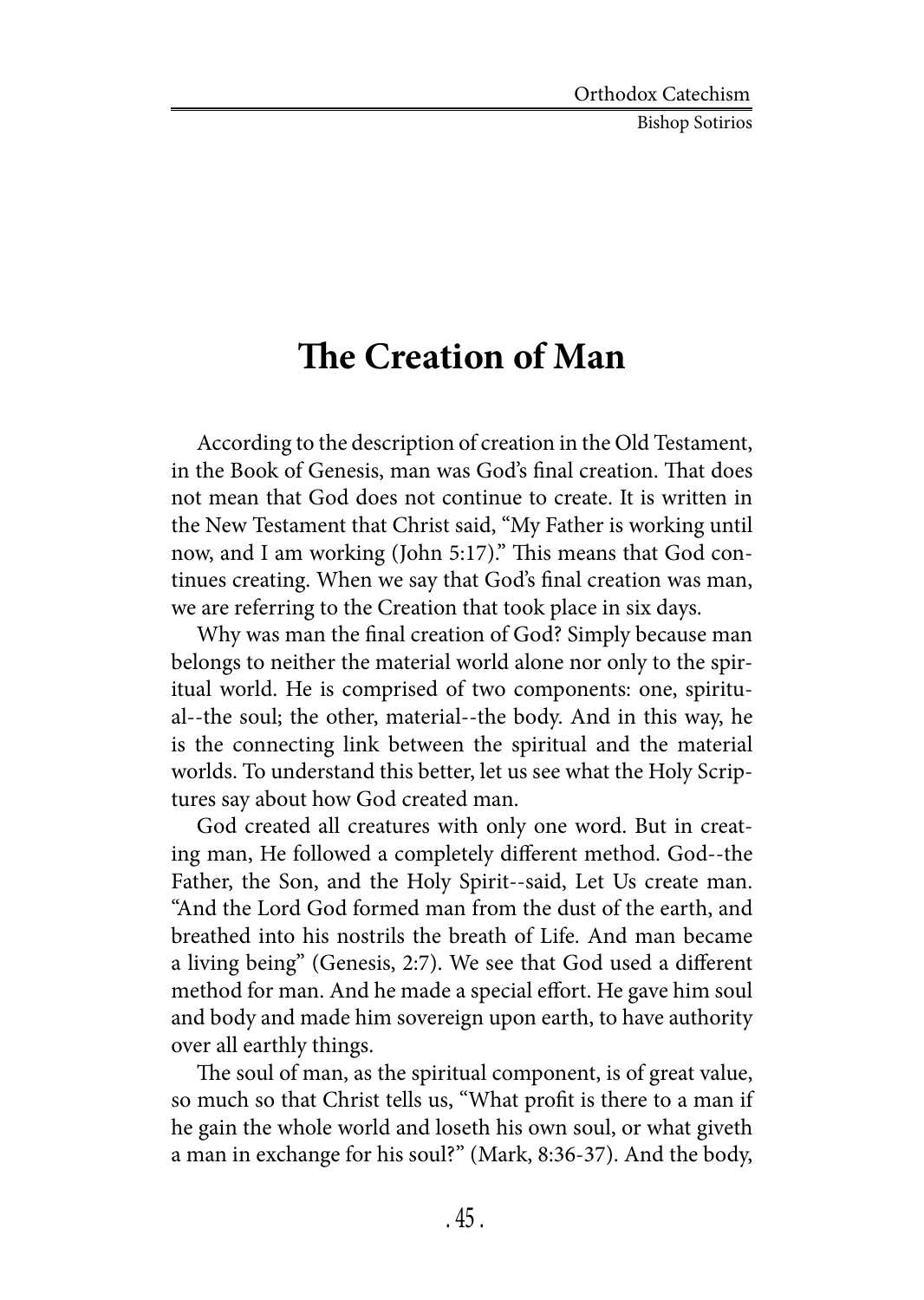too, has great worth, because the soul acts together with it. The body is the temple of the spirit that dwells therein. "Do you not know that the body is the temple of the Holy Spirit within you that you have from God?" (I Corinthians, 6:19) St. Paul asks. And the body, which is made of clay and is material, is destined not to be lost. It is sanctified by the Spirit of God that dwells within it. It receives the Body and Blood of Christ at the time of Holy Communion. With death it will return to the earth, but at the Second Coming of Christ and the Resurrection of all, it will be resurrected. Resurrected. Reunited with the soul. Incorruptible and immaterial, to live forever with the soul near God. The two, body and the soul, will comprise for eternity each man's personal identity.

At this point we should pay attention to something. The Scriptures often speak to us about soul and spirit. They are one and the same. Man's spirit is his soul. It should not be confused with the Holy Spirit, or the Spirit of God, as the Holy Spirit is often called. Nor should we think that the soul and the spirit of man are two different things. The followers of Makrakis make this mistake, and think that man is tripartite. No. Man is comprised of two parts, not three. He is comprised of body and soul, or spirit.

That is how God created man. In order for man not to be alone, He gave him a helpmate and partner. He created Eve from Adam's side. How unique is the way in which woman was created. It was done this way so that there would be no doubt that woman is of the same nature and substance as man and so that there would always be cooperation between them. Man complements woman, and woman complements man; the two complement each other. They do not live alone, but together.

Everyone is born of Adam and Eve. All who live today are their offspring. But it seems strange, then, that we can have whites and blacks, those of the yellow and red races. How could there be so many races and so many languages? Yes, it is true that we now have many races and languages. But this was not so at first. Even after the Great Flood, at the time of Noah, "All of the earth had one language and one voice" (Genesis, 11:1). This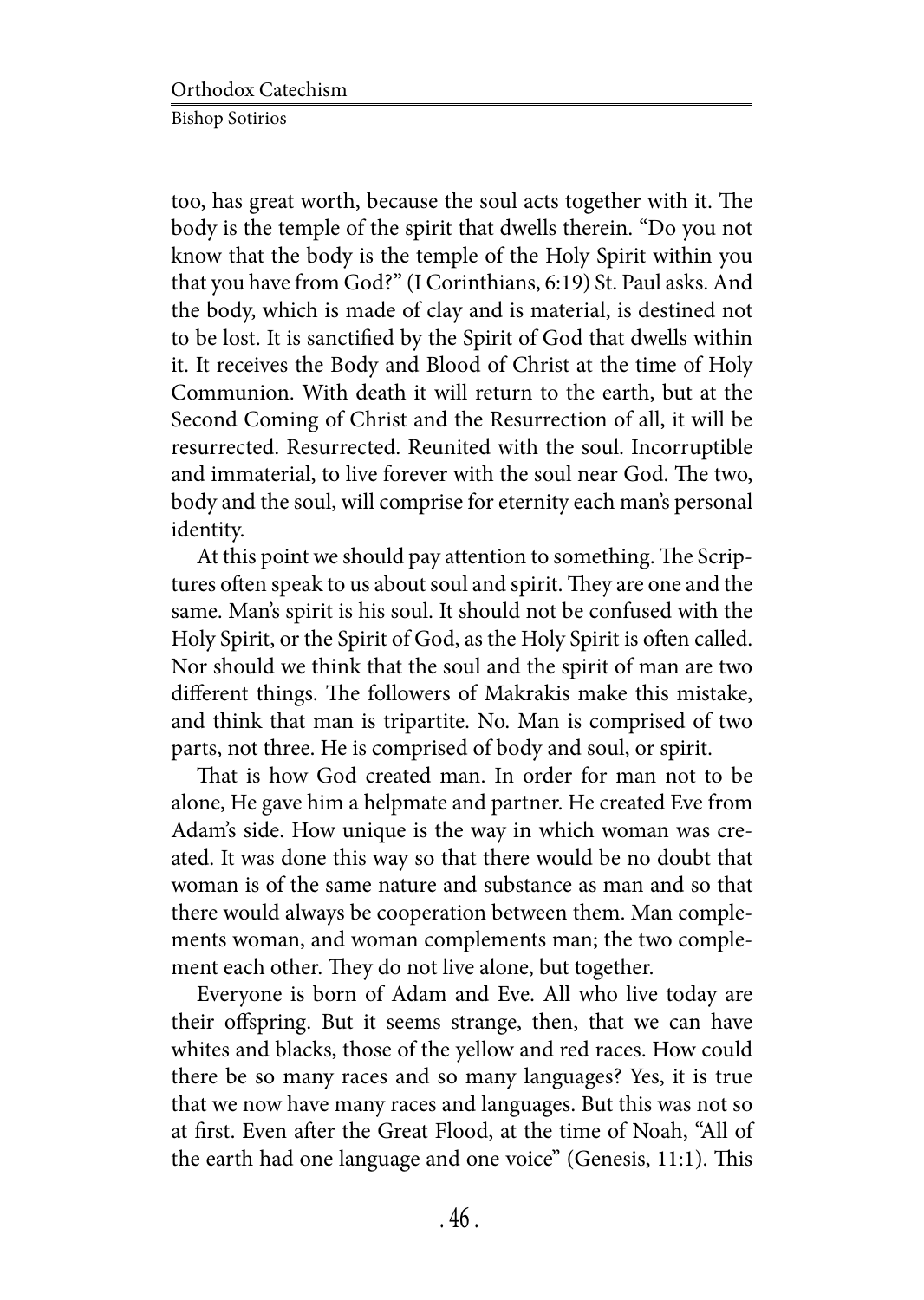means that there was one race of people on the earth, and that they all spoke the same language. Then what happened? How were we fragmented? People multiplied. They became proud and egoistic. They began not to respect God. They decided to build the Tower of Babel. Not for the Glory of God, but for their own glory. Perhaps they thought that they could gaze upon God from there. Who knows? Perhaps they had in mind to climb higher than God, or to tear God down. Like the nonsense that some say today, that God is dead. And so it was that God came down and confused their languages, and people became divided into nations. With climatological conditions, their appearance and colour slowly changed, and they became almost unrecognizable to each other. They certainly do seem so different from each other today. They certainly often dislike each other. They are from the same Ancestor, Adam. From the same couple, Adam and Eve. From the same blood. St. Paul makes this very clear to us in Acts. He says that God "created every nation of man from one blood to live on all the face of the earth" (Acts, 17:26).

God created man according to His image, intending him to be like Him. But we shall discuss this and other matters having to do with the creation of man in the next section.

**Creator of the entire world, spiritual and material, the visible and the invisible, Creator of man, we praise You and thank You for Your creation and for sustaining and governing the world. It is You alone Who sustain and govern the world, with Your divine and eternal laws. It is You Who created man a dual-natured creature, a link between the spiritual and material world. It is You Who placed him a ruler over the earth. He disobeyed You, and has often continued his disobedience. He thinks that he is better able to care for himself than are You, although actually he is creating his own destruction. We fervently beseech You, intervene. Stop our downward rush. Raise us up. Through Your Holy Spirit, as on the day of Pentecost, call us all to unity with each other and with You. You are our creator, our joy, and our ultimate goal.**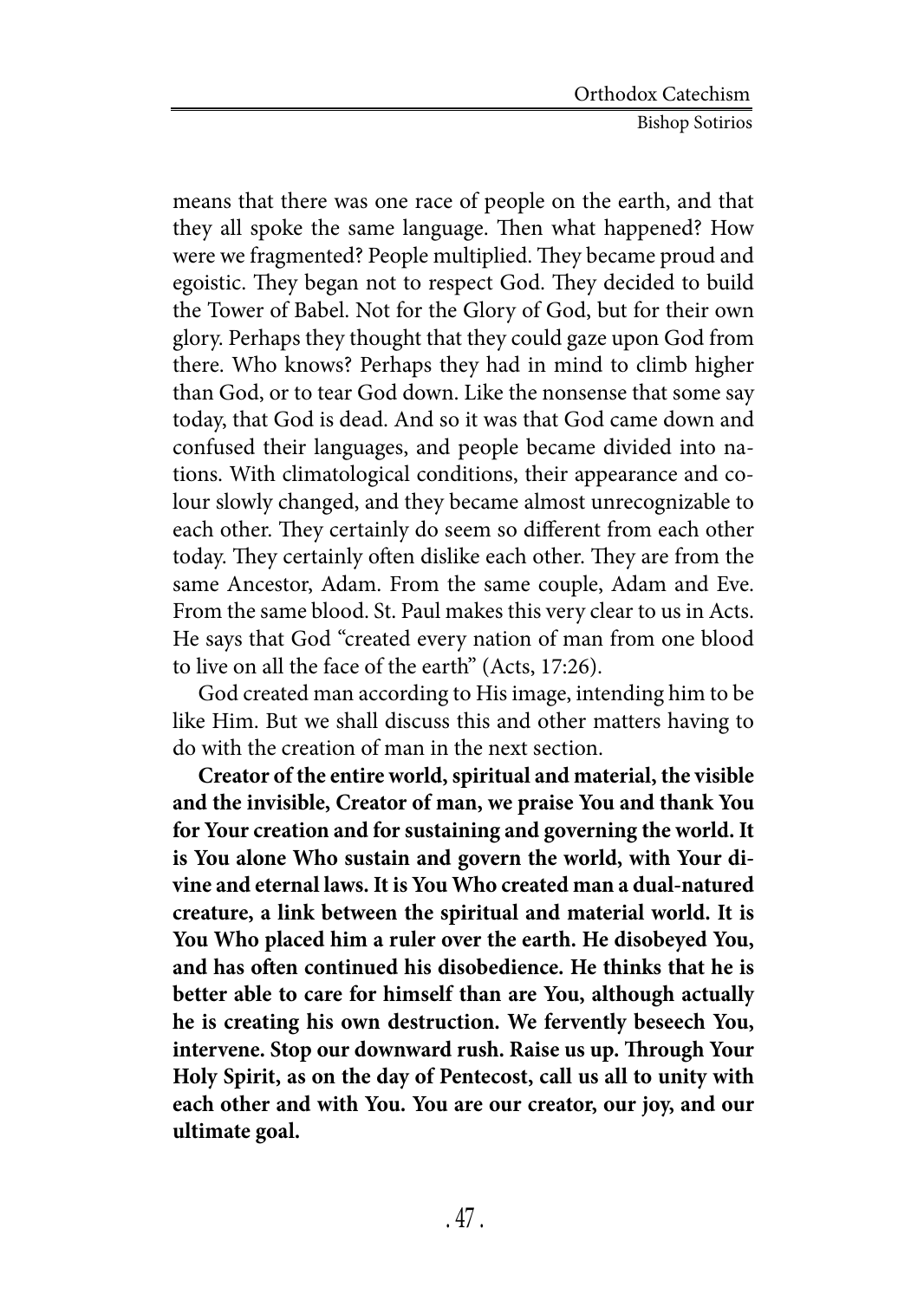# **The Origin of the Soul and the Condition of Primitive Man**

First God created the human body, and then after that He breathed "a living soul" into it. With His breath, He created the soul of man and gave it life. But what did God arrange for the reproduction of man? Does God directly intervene and create a soul each time someone is born? If so, at what exact moment does God intervene? At conception? During the pregnancy? Or at birth? There is no clear answer to the question either in the Bible or in Holy Tradition. The fact that God made man His co-creator helps us find some answer. As the infant's body is transplanted from the bodies of the parents', so is the soul. The creation of the infant is an act of both God and the parents. And this creation, which takes place with the cooperation of both God and parents, is for the creation of soul and body together. The soul and the body are conceived and created at the same time. From the time of its conception, the embryo is fully human. That is why abortion is murder.

The original condition of man was not the same as it is today. When God created man, He said. "Let us make man in Our image, after Our likeness" (Genesis, 1:26). But what does that mean, "image and likeness"? "Image" does not mean the body of man; as totally spirit: God is not related to a material body. "Image" means that which is sovereign, and independent. That is, it is the freedom and the power of man to choose and do what he wishes. Man's basic element "of supreme goodness"--meaning his perfection--is his freedom and his power of choice. With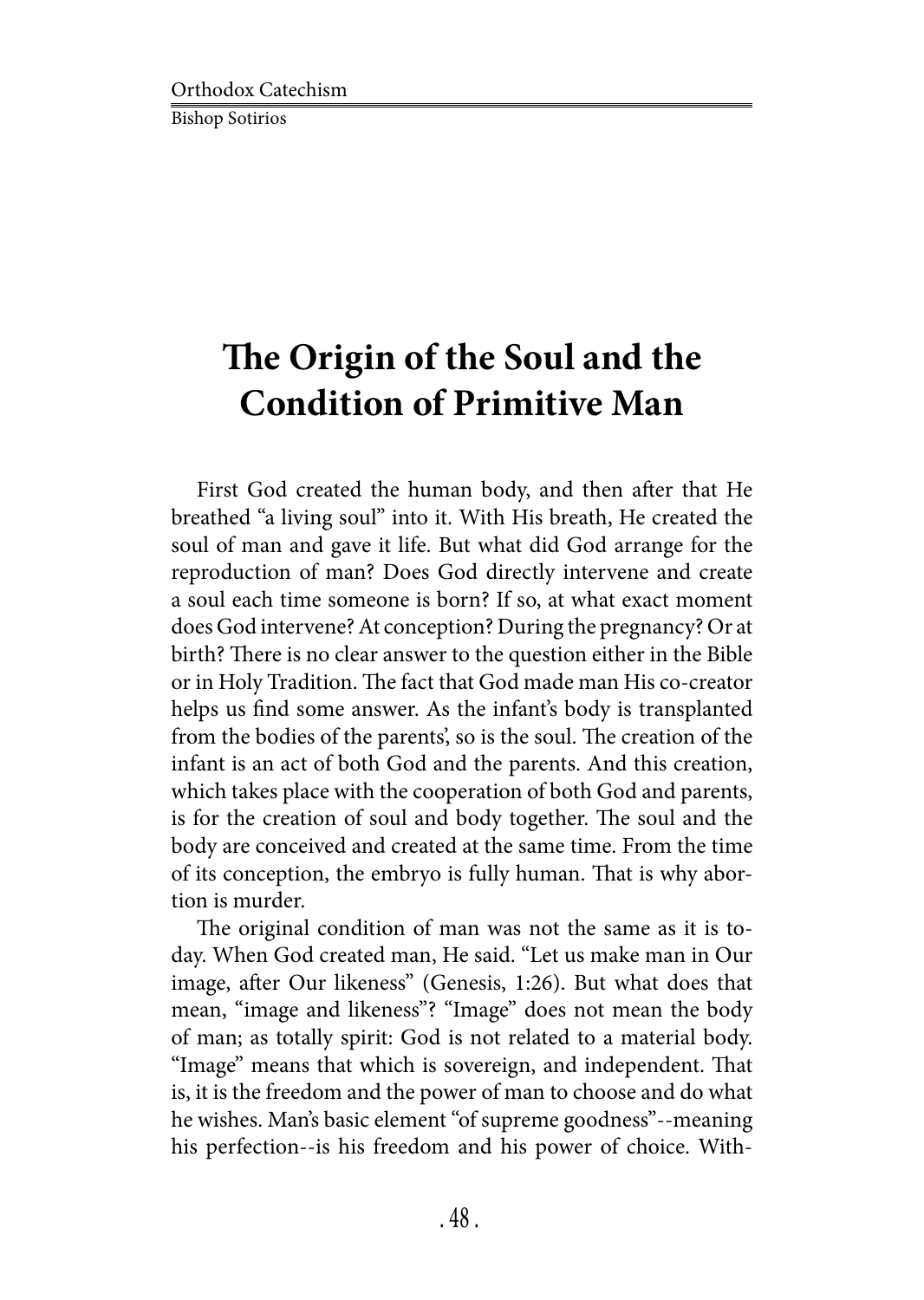out this freedom and power, man would not have been created whole and perfect.

"Likeness" is the image in action. That is, it is the good use of man's free will to improve himself morally so as to come closer and closer to the Divine, to God. This movement toward holiness and perfection of the first created man and woman was not a steady and irrevocable condition. It depended on man's free will and his own authority, which was designed to have a tendency towards goodness. Man had the possibility of being perfected. With their fall, the first man and woman "blackened" the "image" and distorted the "likeness" to such a degree that they could no longer walk towards justice, holiness and perfection by themselves.

Part of the original condition of man involved Paradise, the tree of knowledge and the tree of life, and so a few words about them should be given.

The Bible tells us that when God created man, "the Lord God planted a garden in Eden, in the East; and there He put the man whom He had formed (Genesis, 2:8)." And again, "The Lord God took the man and put him in the Garden of Eden to till it and keep it. And the Lord God commanded the man, saying, `You may freely eat of every tree of the garden, but of the tree of the knowledge of good and evil you shall not eat'" (Genesis, 2:15- 16). This is not the same Paradise that we talk about today. This Paradise was an earthly garden in which were found all material and spiritual goods. It was a Paradise filled with luxuries. It was a place for material enjoyment and spiritual fulfilment. It was most delightful and beautiful.

The "tree of knowledge" was in this Paradise. It was the "tree of the knowledge of good and evil." God commanded man not to eat the fruit of this tree, although he was permitted to eat the fruit of all of the other trees. Why did God do this? What exactly does "the tree of knowledge" mean? What kind of tree was it? We do not know. Nor do we know why God gave this command and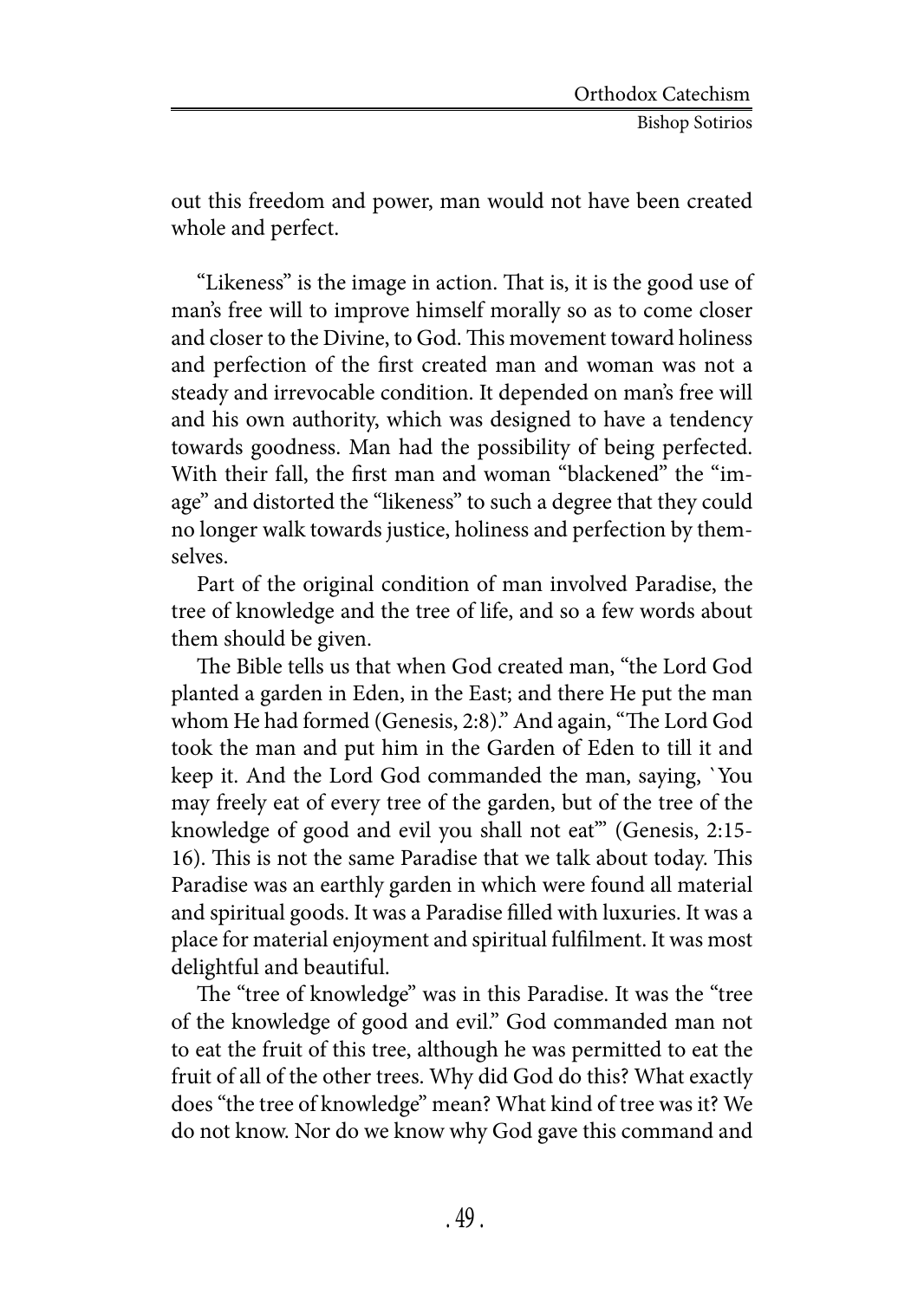the punishment of death. God said "for in the day that you eat of it you shall die" (Genesis, 2:17).

It seems that this command was the first form of fasting, to strengthen the character of man. This fruit was the fruit of a tree, and not the sexual relationship of Adam and Eve, as some ingenuously say. God blessed the reproduction of mankind, and would not punish them for it. Nor should one think that Adam and Eve had no knowledge of good and evil before they ate from the fruit of the tree of knowledge. They had knowledge. Their knowledge was theoretical. With the tasting of the fruit of the tree of knowledge, their knowledge became practical; their knowledge became empirical. The cause for the expulsion from Paradise was not the fruit of the tree of knowledge. The real cause was that they disobeyed and rejected the commandment of God.

The Bible also speaks about the tree of life, although we do not know anything about it. From one phrase that God spoke after the fall of Adam and Eve it seems that this tree bestowed eternal life. God took care lest Adam too should "put forth his hand and take also of the tree of life, and eat, and live forever" (Genesis, 3:22). We know nothing else about the tree of life.

**Our Father and Creator, we know that our bodies and our souls are Your creations. We know that we disobeyed Your command. We ate from the forbidden fruit. We were expelled from Paradise. We blackened the image. We distorted the likeness. We are condemned. Alone, we are unable to return to You. Thank You for sending us Your Only-begotten Son, Jesus Christ, to redeem us. To set us free. To restore us. To raise us up to Heaven. We entreat You, help us to follow Him, and at His second coming grant us to be found standing at His right hand. To be steady in holiness and perfection. To live with You forever.**

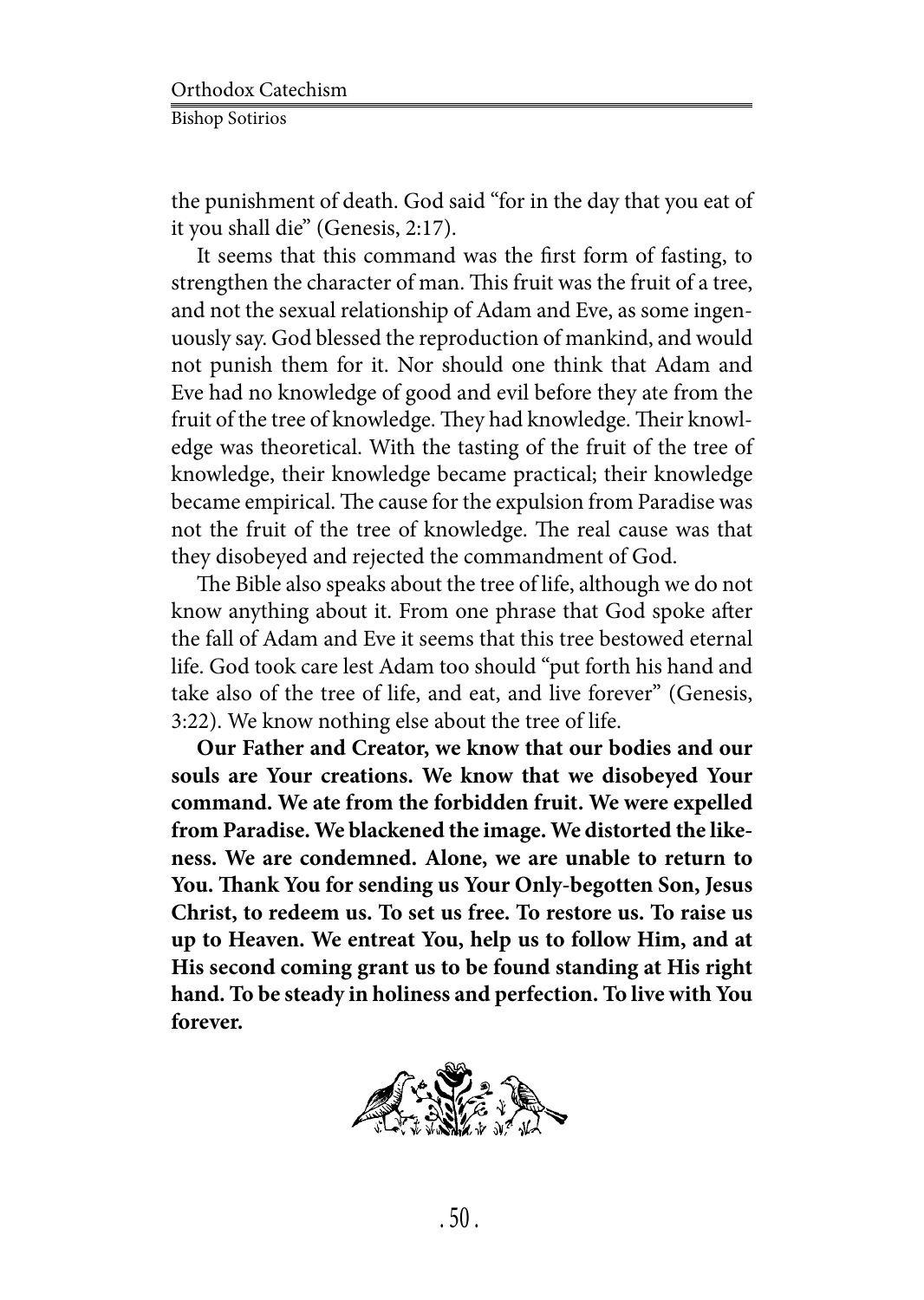Bishop Sotirios

## **Original Sin and its Consequences**

The disobedience and transgression of Adam and Eve is called Original Sin. What happened? As we have previously said, God gave Adam and Eve permission to eat the fruit of all trees except the fruit of the tree "of the knowledge of good and evil." Here is what the Bible says: "You may freely eat of every tree of the Garden; but of the tree of the knowledge of good and evil, you shall not eat, for in the day that you eat of it, you shall die"(Genesis 2:16-17). In other words, God said to Adam and to Eve, "You may eat the fruit of all of the trees that are in the Garden and that are edible; it is only the fruit of the tree of the knowledge of good and evil that you should not eat. On the day that you do eat it, you shall die."

A guilty person wants an accomplice. Satan, who had been an angel and had disobeyed God, becoming Satan, felt guilty and terribly alone. He could keep company only with the other Satans, the demons. His nature had been perverted; he was unable and is unable ever to think about goodness. He always thinks and desires evil. He always seeks evil for others. He was jealous of man. He saw that he was so very happy in Paradise in the company of God. So he put his evil plans into action. As the spirit that he is, he entered the body of a snake. Then he climbed the tree of "the knowledge of good and evil." He waited there. Eve came and peered at the tree. Satan intruded upon her curiosity. He asked her, "Tell me, Eve, is it true that God told you not to eat the fruit of all of the trees?" Eve answered, "No. He told us to eat the fruit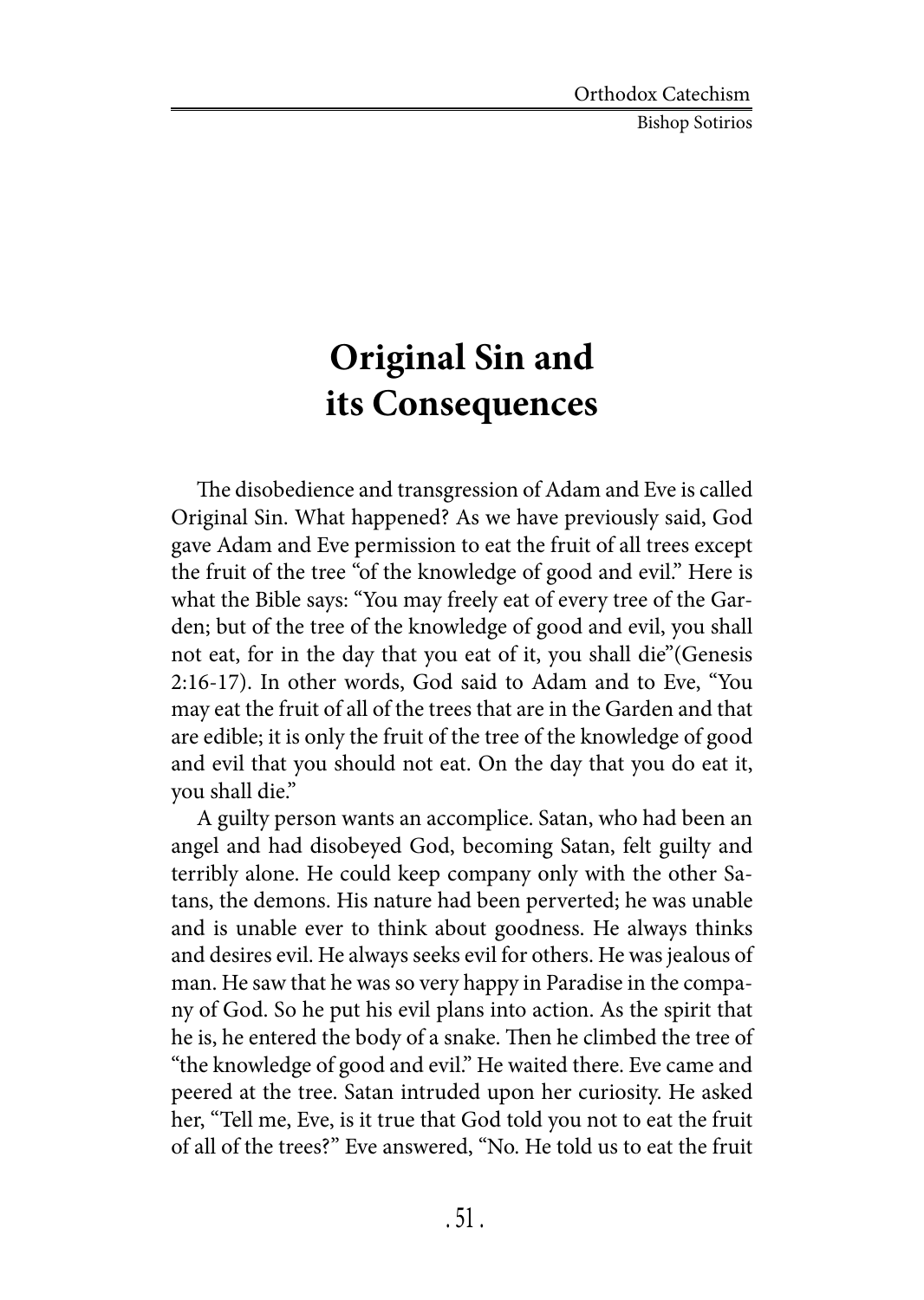of all the trees except the fruit of the tree of the knowledge of good and evil, because if we did we would die." The serpent said, "You shall not die. God knows that on the day that you eat of that fruit, your eyes will open and you will become as gods. You will know good and evil." Eve liked Satan's sweet and slanderous words. She stretched out her hand. She took a fruit from the tree of the knowledge of good and evil. She ate some, and she also gave some to her mate, Adam. They ate together. Immediately, "their eyes were opened" and they realized that they were naked (Genesis 3:1-7).

Because many people say that the Bible is being metaphorical and that by the fruit of the knowledge of good and evil the Bible refers to the sexual relationship of Adam and Eve, we repeat here that this is not true. God had decreed the sexual relationship of Adam and Eve when he told them to "increase and multiply." Then what shall we say is the original sin? It is the denunciation of God. If you will, it is the attempt of man to disenthrone God and to enthrone himself in His place, to become God in the place of God. It is not merely that he ate fruit from the tree of the knowledge of good and evil. St. John Chrysostom says about Eve, "She was filled with grandiose imaginings, hoping to be equal to God." Hoping to be equal to God, she lost her senses.

That is original sin. And its consequences? A.) Spiritual death. That is, the separation of man from God, the source of all goodness. B.) Bodily death. That is, the separation of the body from the soul, the return of the body to the earth. C.) The shattering and distortion of the "image." That is, darkness of mind, depravity and corruption of the heart, loss of independence, loss of free will, and tendency towards evil. Since then "the imagination of man's heart is evil "(Genesis 8:21). Man constantly thinks of evil. D.) Guilt. That is, a bad conscience, the shame that made him want to hide from God. E.) Worst of all, original sin is hereditary. It did not remain only Adam and Eve's. As life passes from them to all of their descendants, so does original sin. We all of us participate in original sin because we are all descended from the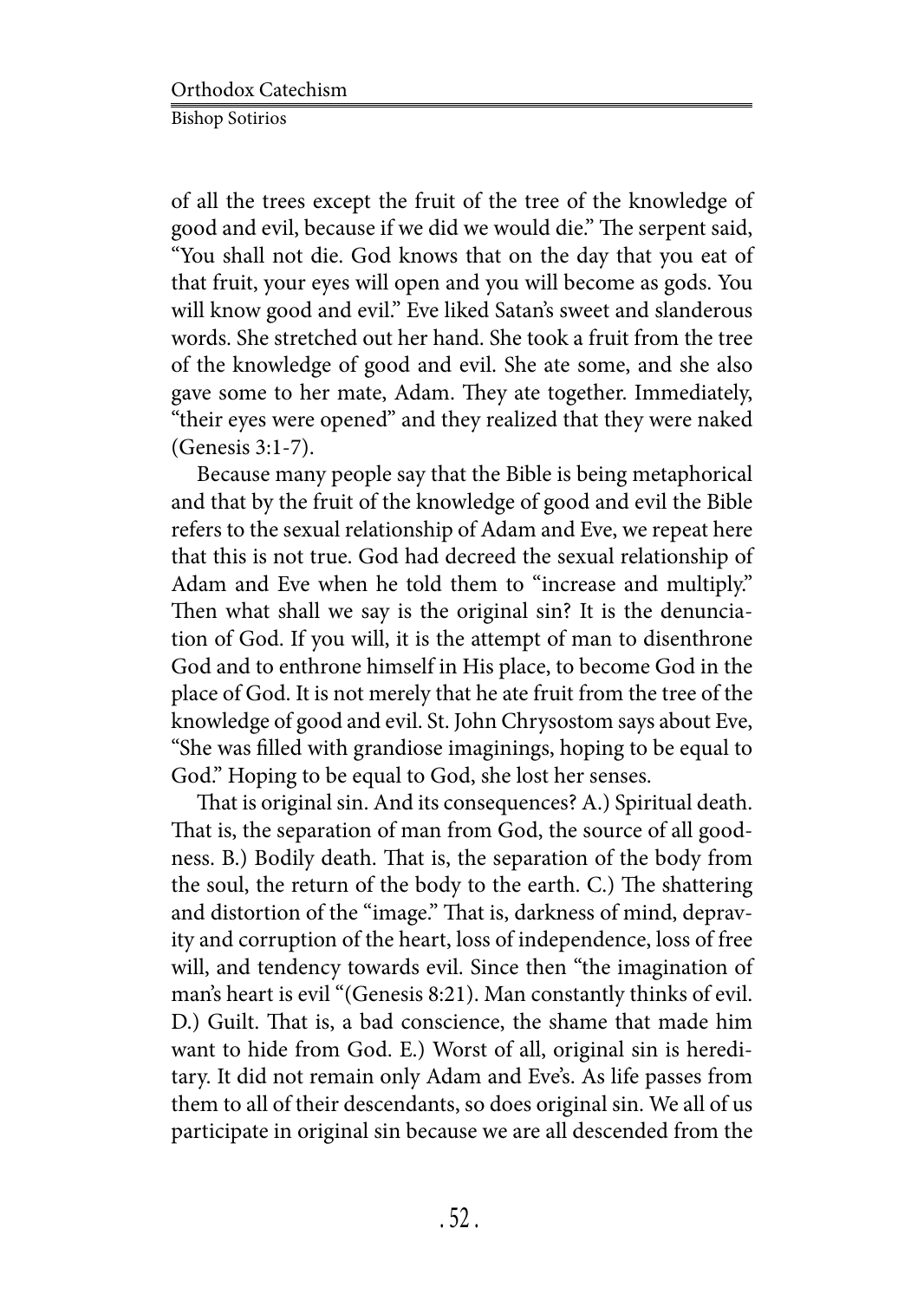same forefather, Adam. This creates a problem for many people. They ask, Why should we be responsible for the actions of Adam and Eve? Why should we have to pay for the sins of our parents? they say. Unfortunately, this is so, because the consequence of original sin is the distortion of the nature of man. Of course, this is unexplainable and belongs to the realm of mystery, but we can give one example to make it somewhat better understood. Let us say that you have a wild orange tree, from which you make a graft. You will get domesticated oranges, but the root will still be that of the wild orange tree. To have wild oranges again, you must regraft the tree. This is what Christ came for and achieved for fallen man, as we shall see in the following sections.

**Our Creator and Maker, ours is the fault. Adam and Eve, listening to Satan, blasphemed. Out of egotism, they allowed themselves to be misled. They distorted the "image." They darkened the beauty of the soul. They weakened the nature of mankind. Because of them, we became unrecognizable. "The imagination of our heart is evil." We constantly think of evil. We feel so guilty. We are so far away from You. We have been grafted to evil. We have lost our self-control and our free will to do good. We thank You for Your love, and for sending Your Only-begotten Son to regraft us to goodness. For giving us the possibility of returning to You. You, Lord "want every man to be saved and to come to the knowledge of the truth." Do not deprive us of this. Do not deprive anyone of salvation. We thank You Lord.**

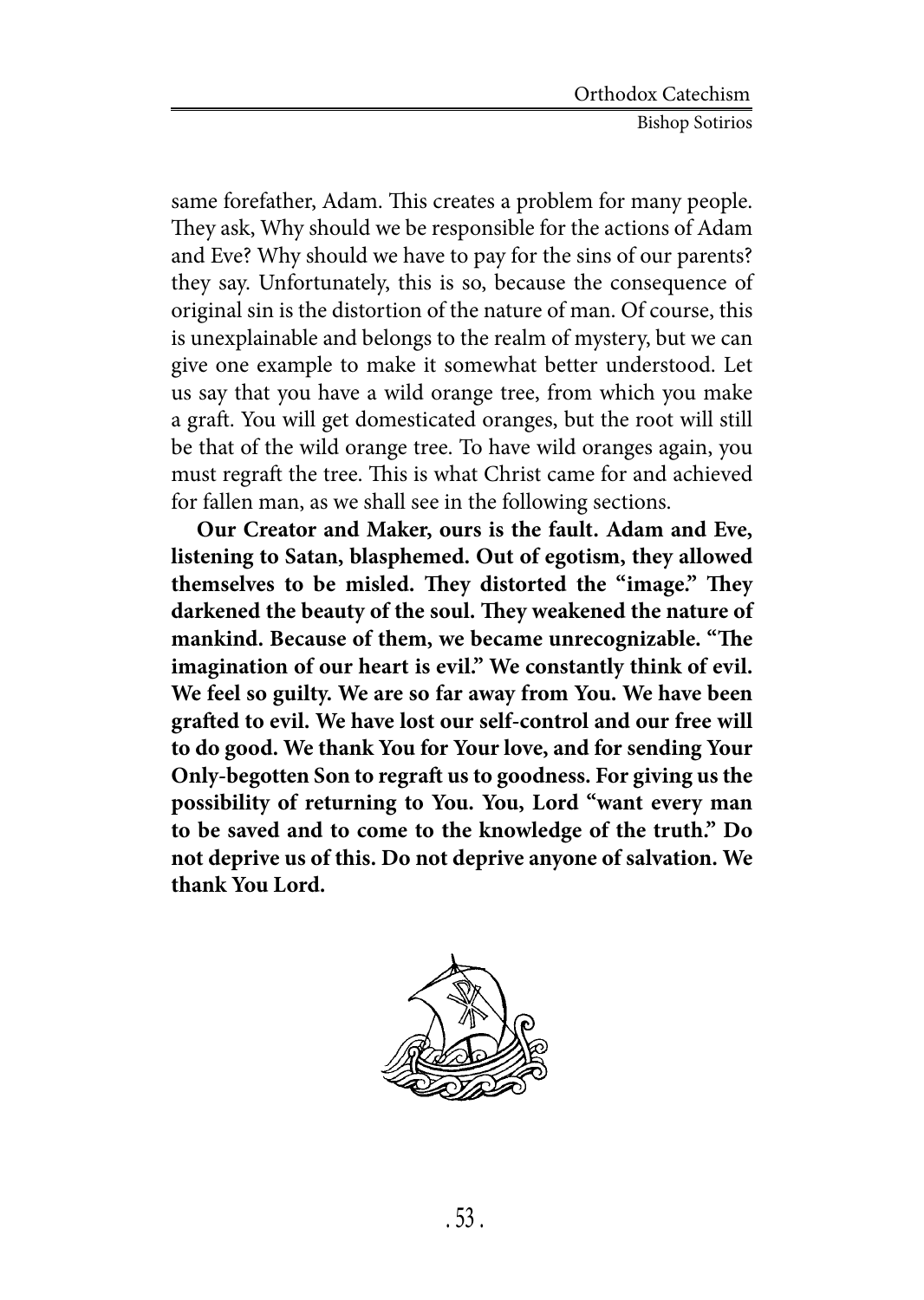## **The Salvation of Fallen Man**

As we have previously said, man was able to be saved because God gave him a second chance, since he had not sinned on his own initiative. He was influenced by Satan. The Salvation of the fallen man was promised by God when He said to the devil inside Paradise, "I will put enmity between you and the woman, and between your seed and her seed; he shall bruise your head and you shall bruise his heel" (Genesis, 3:15). The essential phrase here is "He shall bruise your head." He will crush your head. Who is he? Jesus Christ, the second person of the Holy Trinity, the only-begotten Son of God, the seed (descendant) of woman.

God kept His promise. He did not fulfil it immediately. He had to prepare things. He prepared the world to accept the "salvation to come." He prepared the nations by the teaching of many wise men for the expected coming from Heaven and the salvation from on high, and by the Old Testament, which "was our custodian until Christ came" (Galatians, 3:24). And "when the time had fully come, God sent forth His Son, born of a woman, born under the law, to redeem those who were under the law, so that we might receive adoption as sons" (Galatians, 4:4-5).

The salvation of man through Jesus Christ is a basic doctrine of our Church. It is expressed beautifully in the Creed: "I believe . . . in one Lord Jesus Christ, the Only-begotten Son of God, born of the Father before all ages. Light of light, true God of true God, begotten not made, one in essence with the Father, through Whom all things were made. Who for us men and for our salvation came down from Heaven and was Incarnate by the Holy Spirit and of the Virgin Mary and became man."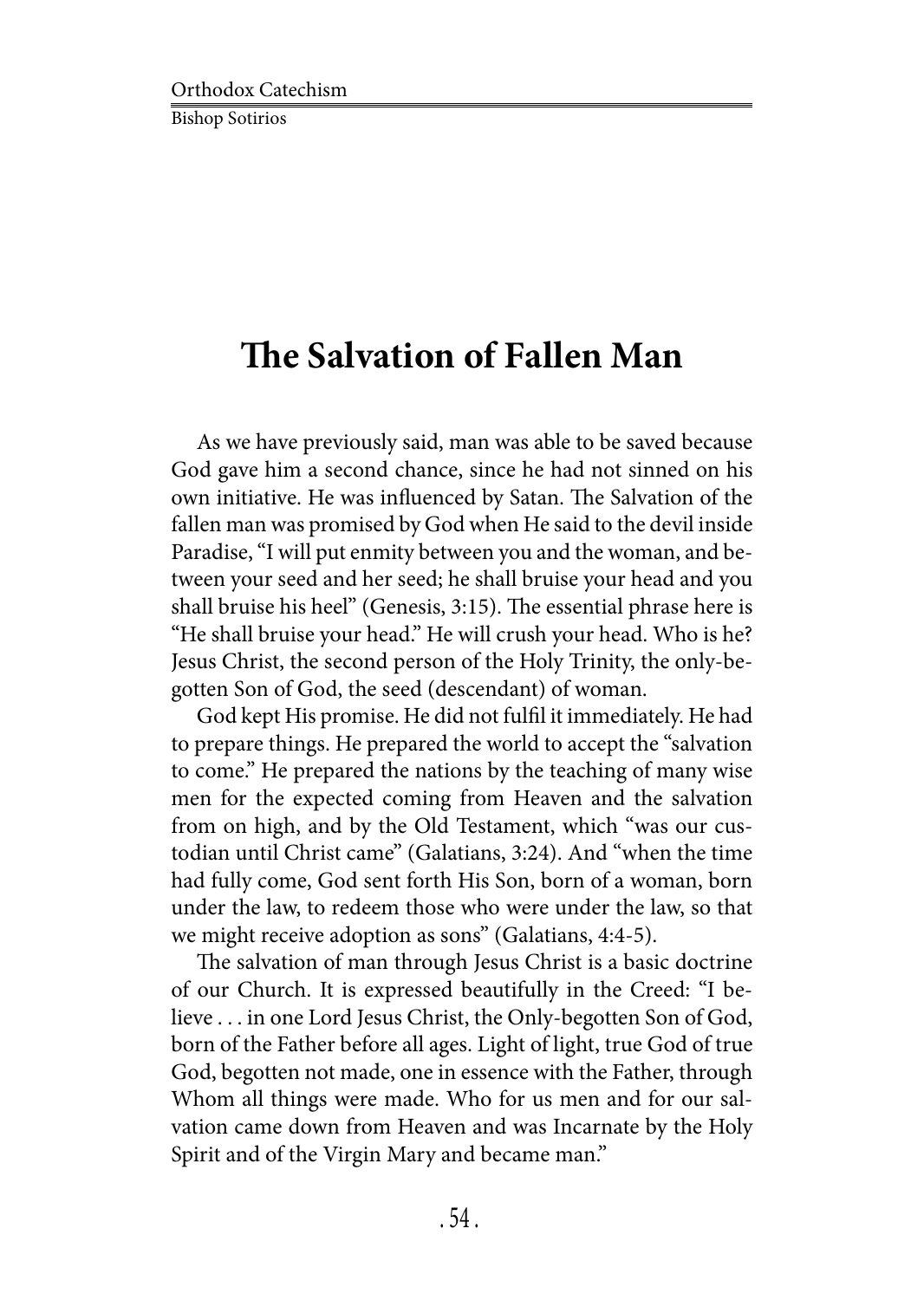This is proof of the perfect love and continuous care of God for man. Even when he has sinned and has fallen, God loves man. He tries to raise him; to save him; and to make his return to Heaven and his salvation possible.

Many ask whether it was necessary for God to become man to save the sinful man? Could not another man save man? Of course not. Because every man was and is sinful and cannot save himself. How could a sinful man save all humanity? Impossible. Only someone who was without sin was able to save mankind. And that was and is Christ. Others ask whether an angel could not have saved humanity? Perhaps so, if God wanted it that way. But God decided differently. Who are we to question God on His decision? If we think that we can question God, are we not putting ourselves above Him? Are we not even more egoistic and proud than the Devil? And consequently, are we not continuing our sinful condition without repentance?

The salvation of man is a recall from the fall and a return to the house of God. It is a return to the arms of God from that separation which man suffered by his disobedience and fall. Since it is a recall and a return, this could be accomplished only by Him Who had originally created man: God. This is why man had to be saved by Christ. He had to stretch out His hands on the cross and to unite "what before was separated." The second person of the Holy Trinity, Jesus Christ, becomes the saviour of the world through His Incarnation, through His sacrifice on the cross, His descent to Hades, His Resurrection, and His Ascension into Heaven.

With what we have said here, no one must think that Jesus Christ, the second person of the Holy Trinity, is the only saviour of the world. As "the Father created the world with the Son, together with the Holy Spirit," so is the salvation of man an act of the entire Holy Trinity. An act of the Father and of the Son and of the Holy Spirit. The Father "consented." The Word "became flesh." The Holy Spirit "coordinates the institution of the Church," and abides in the Church and in the sacraments that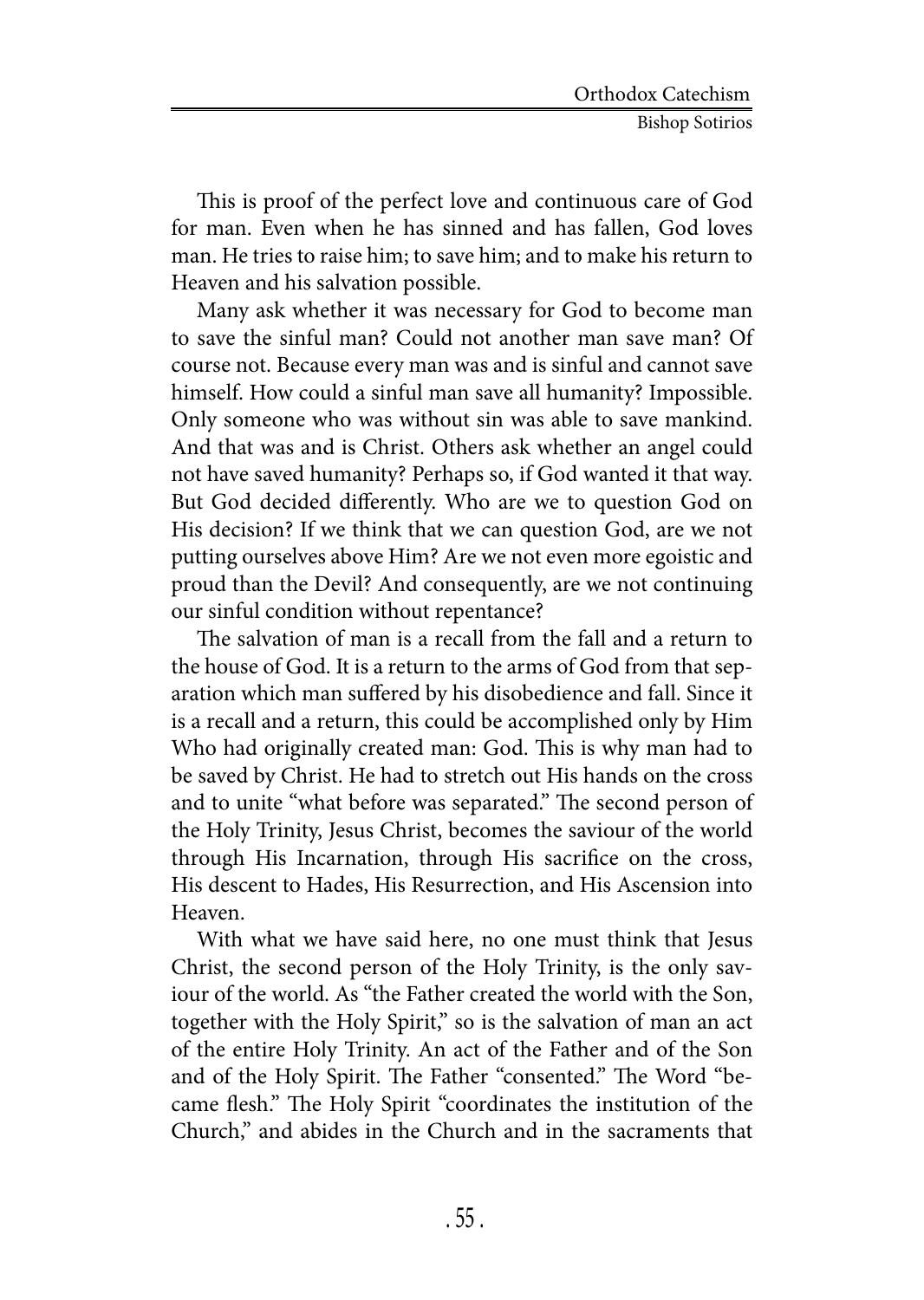save and sanctify the faithful. The works of the Holy Trinity are inseparable.

**Triune God, with love as Your only objective You created the world and man. You were saddened by his fall and his disobedience. And You never ceased to love sinful man. Out of love for him, You promised him salvation, to give him a second chance. Out of Your love You consented for Christ to be born. To become man. To take on human nature. His only purpose, to raise human nature to Heaven, restoring the "image" and "likeness." We thank You for all of Your love. For Your continuing care for us. For the fulfilment of Your promise. For the Incarnation of the "Word." Because You made our salvation possible. We respectfully entreat You, open the eyes of our souls so that we may enter into our salvation. Help us not to lose the chance, and to return close to You. Not only us, but the whole world, Christians and non-Christians, believers and non-believers. Make it so that all will believe in You. Let no one be lost. Let everyone find salvation through Jesus Christ, the Saviour and Redeemer. Glory be to Your Holy Name.**

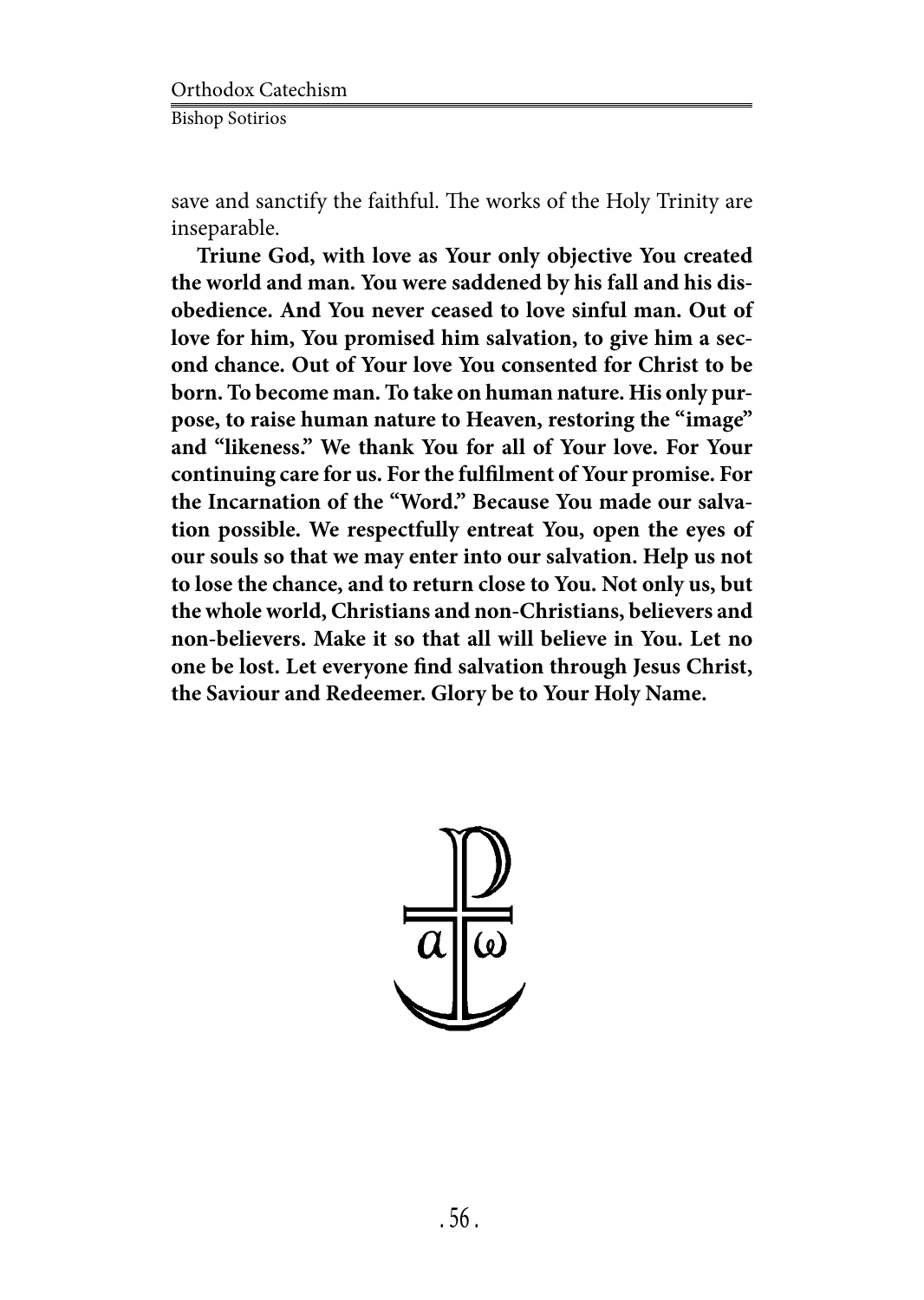Bishop Sotirios

#### **The Incarnation of the Logos**

When the time was ripe, God sent His Son to become man "through the Holy Spirit and the Virgin Mary." When was the time ripe? When man had suffered enough through his disobedience and the Fall; when man himself sought salvation; when the ancient wise men had prepared humanity for the Heavenly Redeemer; when the Old Testament had educated man to accept Christ; when there was one empire in all the known world, established by Alexander the Great and his descendants and continued by the Roman Empire; when there was a common language, the Greek language, spoken even in Rome–then the Logos was incarnated. Then the second Person of the Holy Trinity left Heaven and came down to earth as God and God-man. Archangel Gabriel brought the message to the Virgin Mary. He told her that through the Holy Spirit she would give birth to a son. Then Christ was conceived, 1991 years ago. With His birth as man, history was divided into two divisions–before and after Christ. The counting of time started all over again.

"The Word became flesh" (John, 1:14). From the Holy Spirit and the Virgin Mary, the second person of the Holy Trinity was incarnated. While He remained perfect God, He became perfect man. And one might ask, How could a true God be born of a human mother? It is an unexplainable phenomenon. It is only understood as a miracle. "Whenever God wishes, the order of nature is overturned." The order of nature is twice overturned here: we have a virgin birth and the infinite God filling a woman's womb, and being born as a whole and perfect man. There is no logical explanation for these happenings. Christ is a God-man.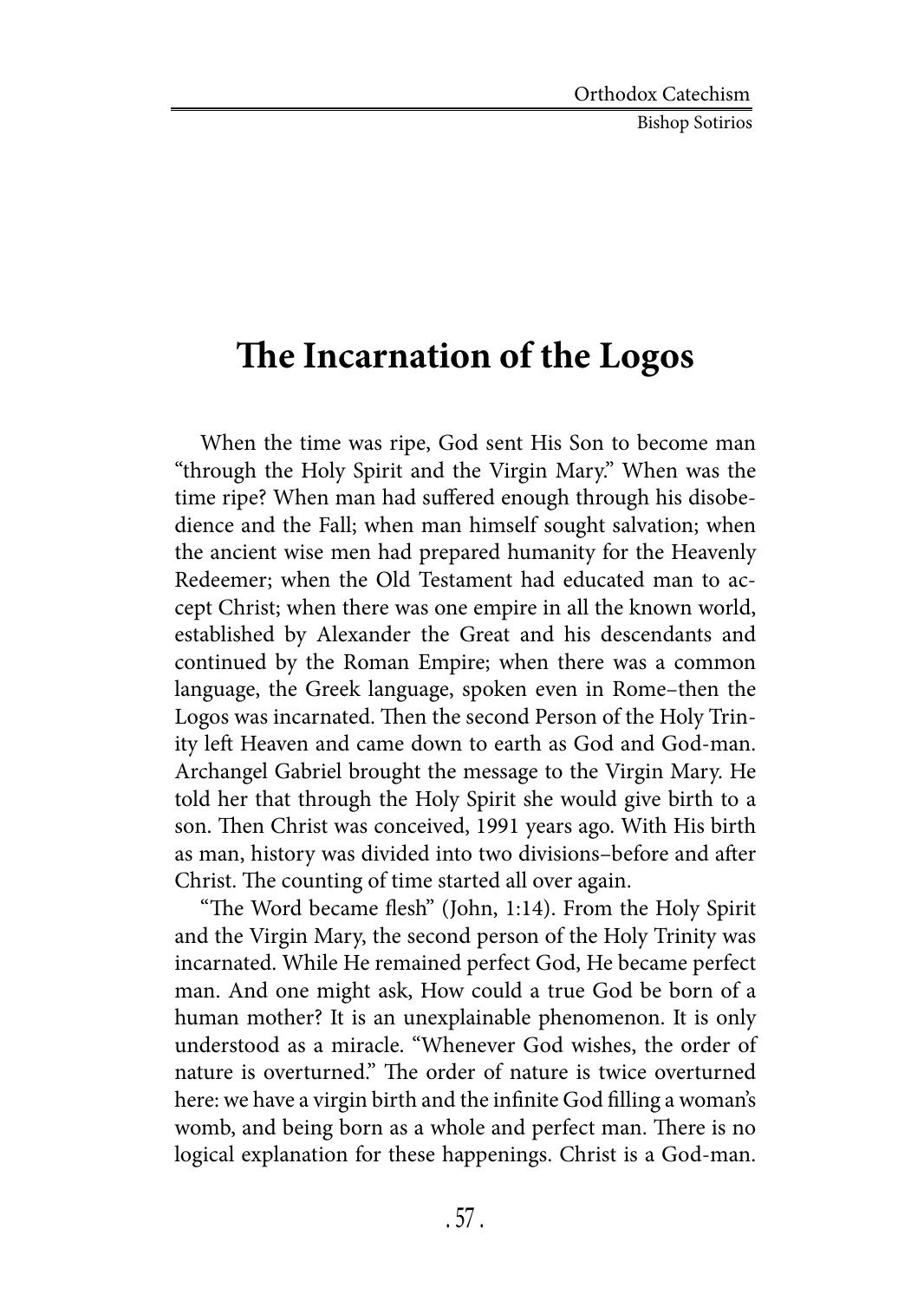He is perfect God and perfect man. And at the same time He is one person; that is, one essence with two natures, the Godly and the human. "Dual in nature but one in essence." These two natures are unconfusedly united, so that they form one person but at the same time are not confused.

This God-man, "dual in nature but one in substance," the "fulfilment of embodied divinity," was born in time and place as a human being, in Bethlehem of Judea, under the most unexpected conditions. The Roman Emperor had decreed that everyone was to return to his place of birth for the census. The elderly Joseph set out with his bride. They arrived at Bethlehem, their village. They knocked at doors, but none were open to them. "There was no room at the inn." They took refuge in a cave, a manger for animals, to escape the night cold. There, on that "night filled with miracles, night filled with charms," the God-man was born, the Redeemer, the Saviour of the world. The Heavens shone brightly. Angels descended and ascended singing, "Glory to God in the highest, and on earth peace and good will among men" (Luke, 2:14). The angels proclaimed it to the shepherds, who ran to worship Him. A star guided the Magi from the East. They discussed it with Herod. He, who hated God, guilefully pretended that he wanted to worship the new-born King. Actually, he wished to kill Him. The Magi found the God-man. They worshipped Him. An angel revealed Herod's plans to them. Secretly, they departed. They returned to their own lands. Herod realized that they had left without saying anything to him. He was enraged. He slaughtered fourteen thousand children, two years and under, hoping to kill the God-man. But he was outwitted. Another angel warned Joseph of Herod's plans and suggested that he take Mary and the child and depart for Egypt, which they did. They returned when Herod died. And this is how Christ was born.

However, why was He born in such a simple way? Why in such humility? Why not in a way that would have made Him accepted as King? Why was it necessary for Him to be hidden from Herod? Had he ceased being God? No. However, He was born as perfect man, and behaved as a man. He had the natural needs of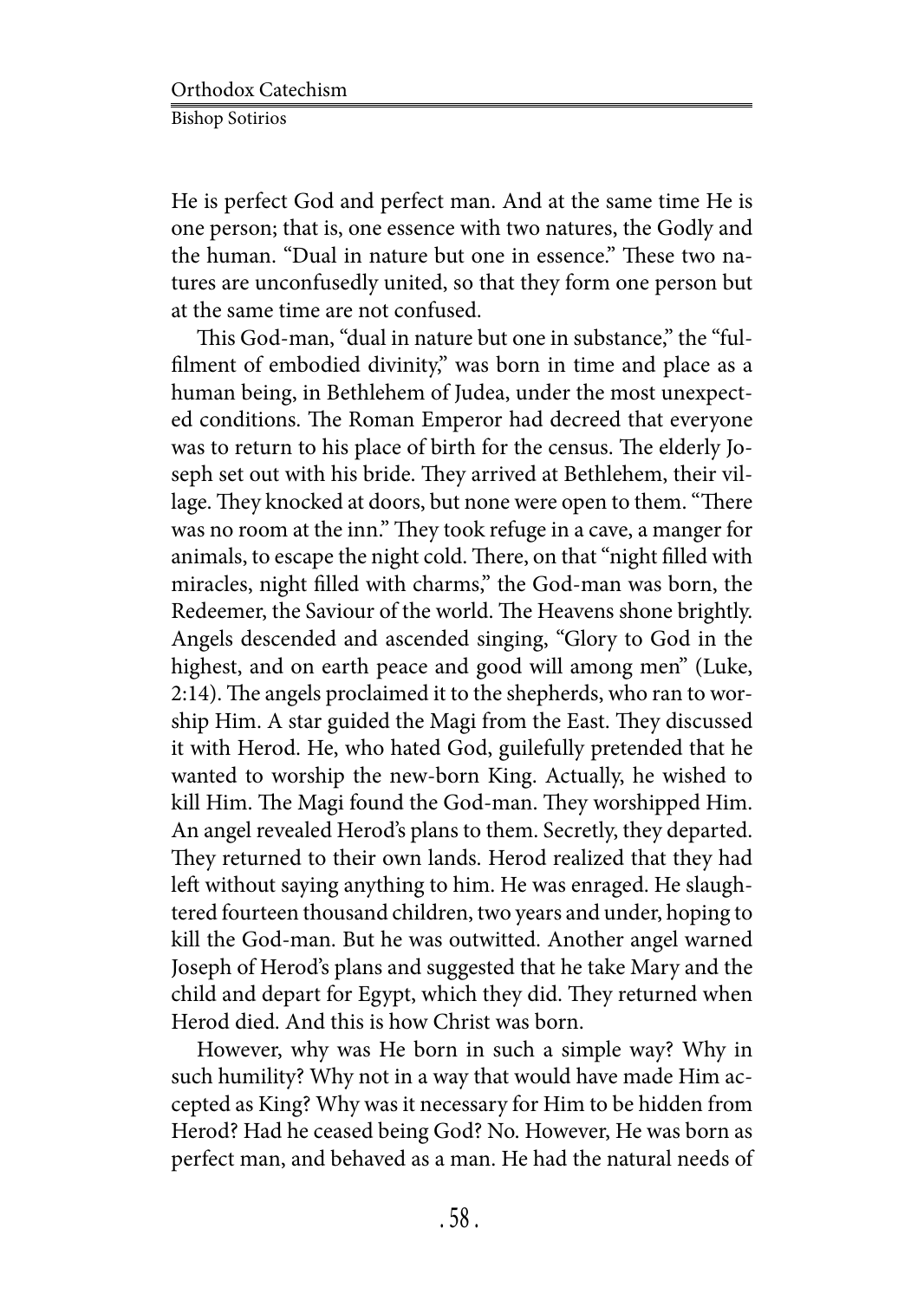man. The divine nature did not overwhelm the human nature, nor the human, the divine. How could it have been otherwise? The infinite God could not be overwhelmed by His creation, finite man. He condescended to humble Himself, to become man, to put on human flesh, as man in baptism puts on Christ. As Christ descended, man ascended. As God was incarnated, man was able to become God-like.

Whatever we write, it is impossible to explain the mystery of the Incarnation. "The mystery does not lend itself to research." The Incarnation of the Logos is and shall remain a mystery. It was brought about mysteriously through God's love for man and His desire to save him.

**Son and Word of God, Who through Your love for man became man to save him, You accepted extreme humility. You came without glory and honour. You came to Your creation and Your creation did not know You and accept You. It did not receive You. They closed the door to You. They compelled You to be born in a manger. They compelled You to flee to Egypt, to survive the rage of Your servant Herod. And You accepted it all without protest, even though You were God and man, almighty. We express admiration for Your humility. We have Your meekness and tolerance as examples. Together with the angels, shepherds, and Magi, we glorify and worship Your birth. We accept Your divine and human nature. Hear our prayer. Overlook our ingratitude, our inhospitality, and the animalistic behaviour of a few. You "wish all men to be saved and come to the knowledge of the truth." You, O Christ, "on Your shoulders carried our deceived nature and ascending to Heaven brought it before God the Father." You, O Lord, take every deceived nature, every man, and raise him to Heaven. Bring him to the One Who is God and Father.**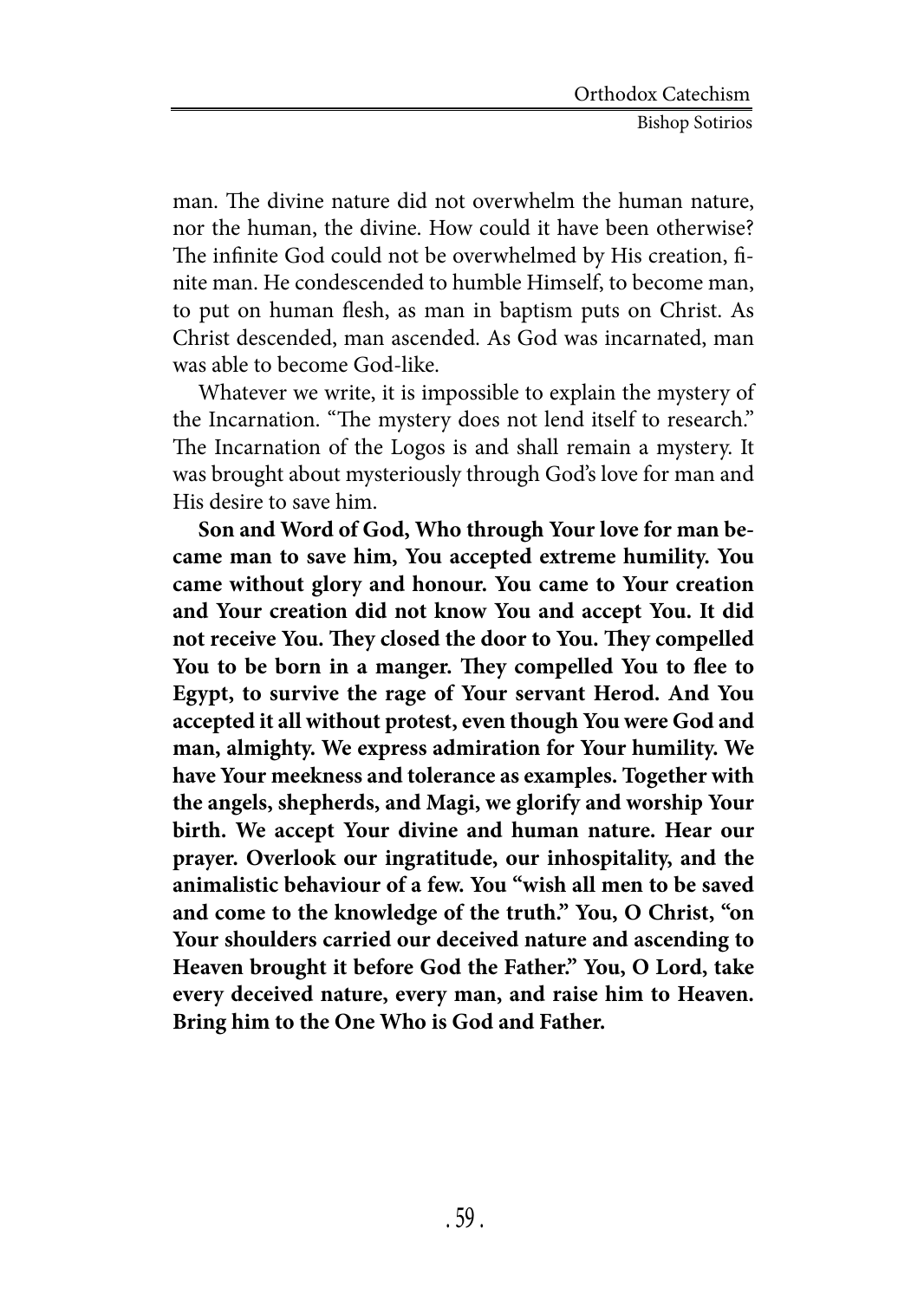#### **The God-Man**

There is a single, unique, and unprecedented event in the world's history: the incarnation of God. God and man were united in the person of Christ and became the divine and extraordinary person of the God-man. Never before has another such person existed, nor will again, in the history of the world and of humanity. In Christ the God-man, two natures have been united: the divine and the human, without confusion, distinct, separate, and independent, each unchanged by the other. Christ, the Son of God, is also the Son of Man–perfect God and perfect Man. He is truly the God-man in the full sense of the word. As God, He is born of God the Father "before all ages." As human, He was born "of the Holy Spirit and the Virgin Mary," the place being Bethlehem in Judea.

The event of the Incarnation of the Son and Word of God and His retaining both His divine and human natures have made a profound impression, resulting inevitably in much debate. The Third, Fourth, and Sixth Ecumenical Councils dealt with this matter. The Third Ecumenical Council decided with its infallibility to call Christ "Perfect God and perfect man, with a rational soul and body . . . one in divine essence with the Father and of the same essence as humanity."

The hymnologists of our Church express beautifully all that pertains to the God-man Christ. The Theotokion of the stichera of the third tone (Saturday Vespers) speaks about the human birth of Christ, that "He never underwent change or mixture or division, but He guarded the attributes of both natures."

Whereas, the Theotokion of the stichera of the eighth tone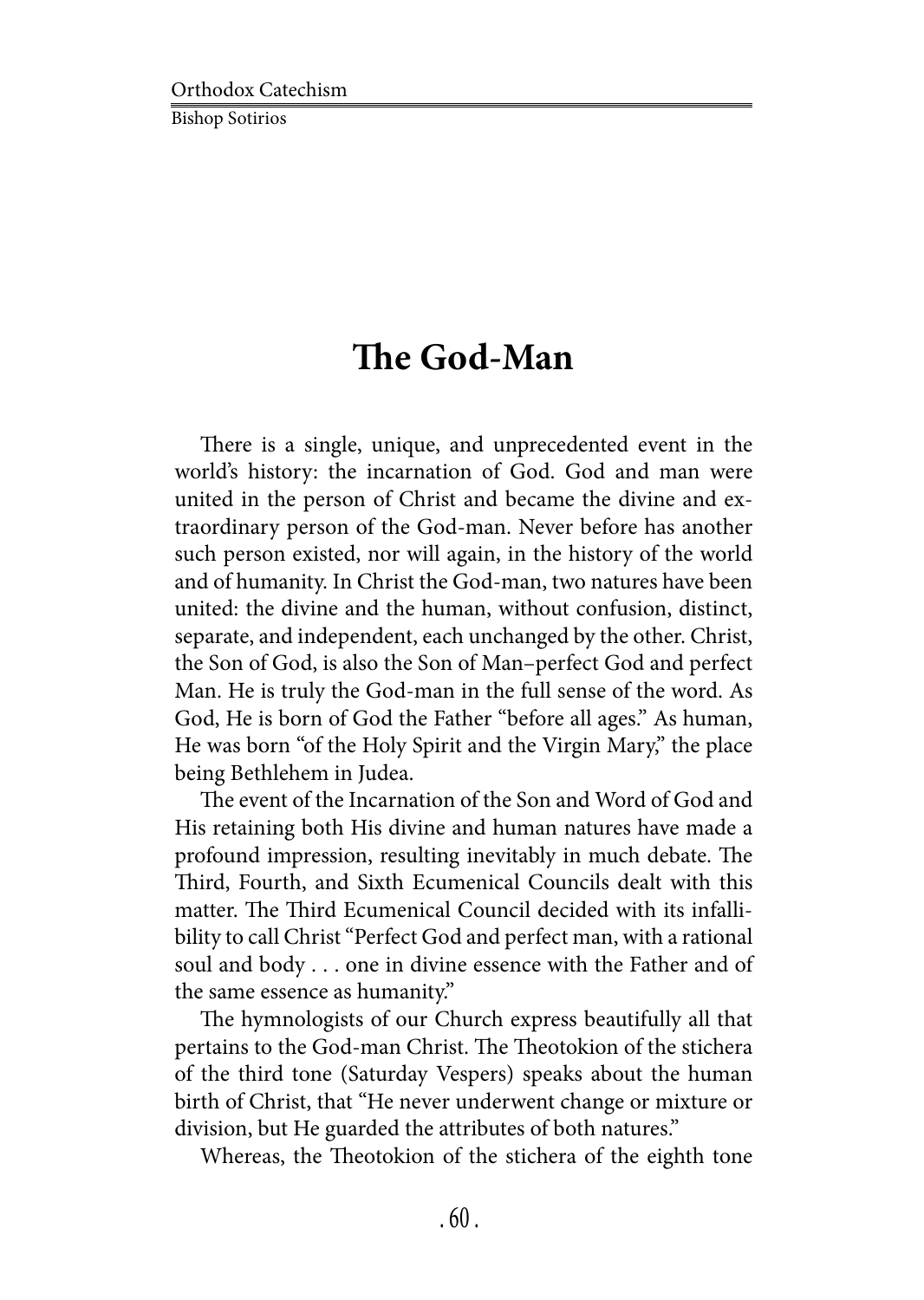(Saturday Vespers) speaks on the same subject more clearly, saying "He that was born of the Father out of time, His Only-begotten Son, He Himself was born of you [i.e., the Theotokos], assuming flesh, God by nature and becoming man in nature for us, not being divided into two persons, but His two natures remaining unconfused."

A few words should be said here about the purpose of the Incarnation of the Son and Word of God. It is very simple. With the disobedience of Adam and Eve, man fell and lost Grace. He was alienated from God. He was expelled from Paradise. In order for fallen human nature to be restored, the Son and Word of God had to assume the whole of human nature completely, to restore it to Heaven through His Resurrection and Ascension. "Carrying deceived human nature upon Your shoulders, O Christ, through Your Ascension You brought it before God and Father." This was the purpose of the Incarnation of the Son of God. As St. Athanasios writes, "God became man in order for us to become godly." No one should think that we humans can become gods and be given a divine nature. No. We can become godly in the moral sense. We return to our first state. The wall of animosity has been torn down between God and Man and communication between them is free.

This section of our Catechism is quite long, important, and difficult to comprehend. We must continue in the next section to see correctly how the Incarnation took place, and what its meaning is. We shall look at quotations from the Gospel and the Holy Fathers concerning the divine and human nature of Christ, in order to understand the relationships between them. It is not possible of course, to deal with this exhaustively, but at least enough can be said that the teaching of the Incarnation of the Son of God does not seem to be arbitrary, but rather based upon Holy Scripture and the truth that the Incarnated God has taught.

**Incarnate Christ, we thank You that You accepted to leave Heaven and Your place next to the Father to descend to earth. To be so humiliated. To take human nature upon Yourself and**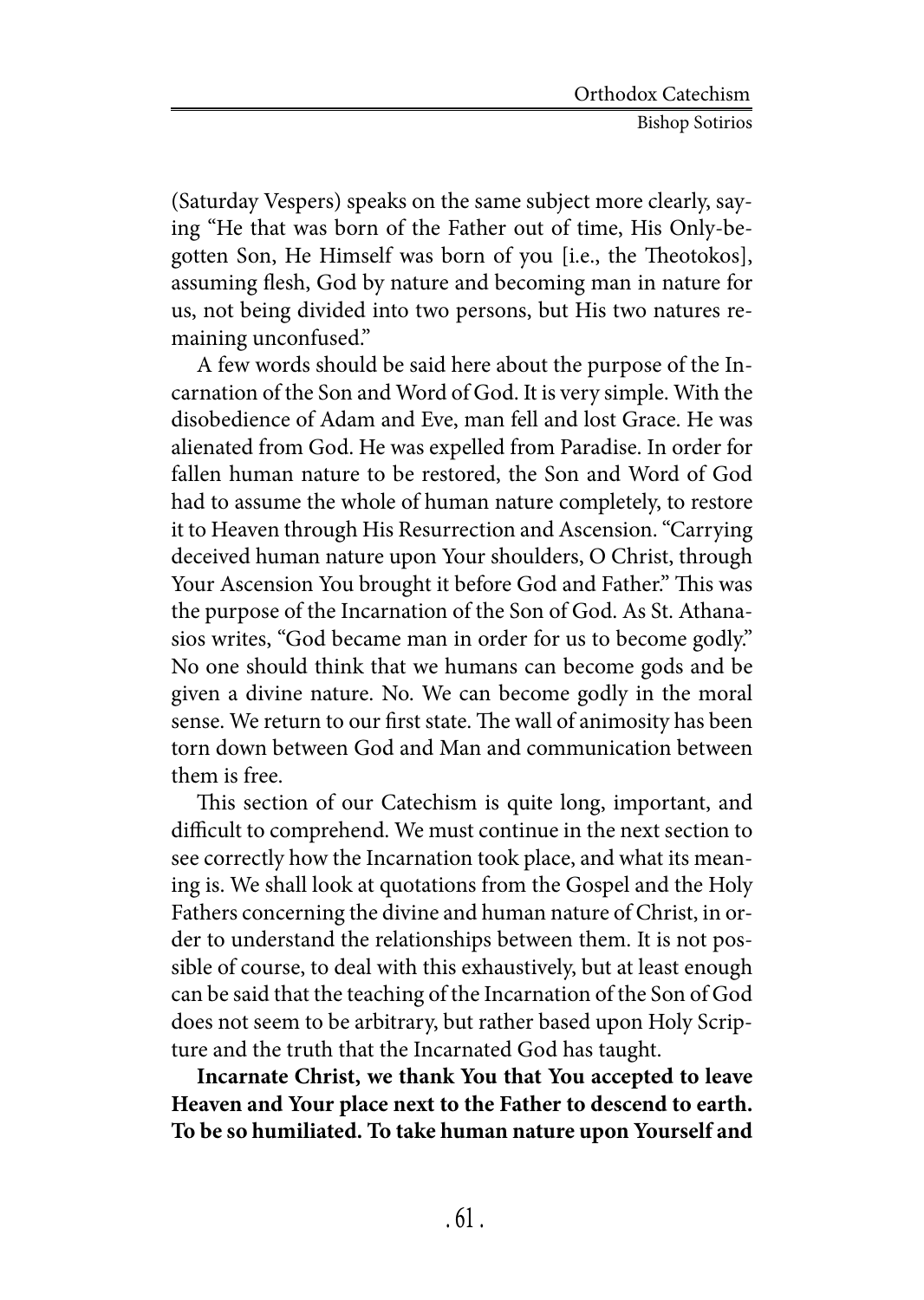Orthodox Catechism Bishop Sotirios

**as human, to undergo the Passion and death upon the Cross. We know that You had no other reason to do this than to do it for us. For our salvation. You took upon Yourself all of our sins. With Your Holy Blood, You washed them away upon the Cross. We have not power enough with which to thank You properly. Accept our simple and humble gratitude. Hear our prayer. Make us worthy and enable us to take advantage of Your Incarnation to change our way of life so that we may be raised up with You and come to the Jerusalem Above in the Kingdom of Heaven. Let us always live near You.**

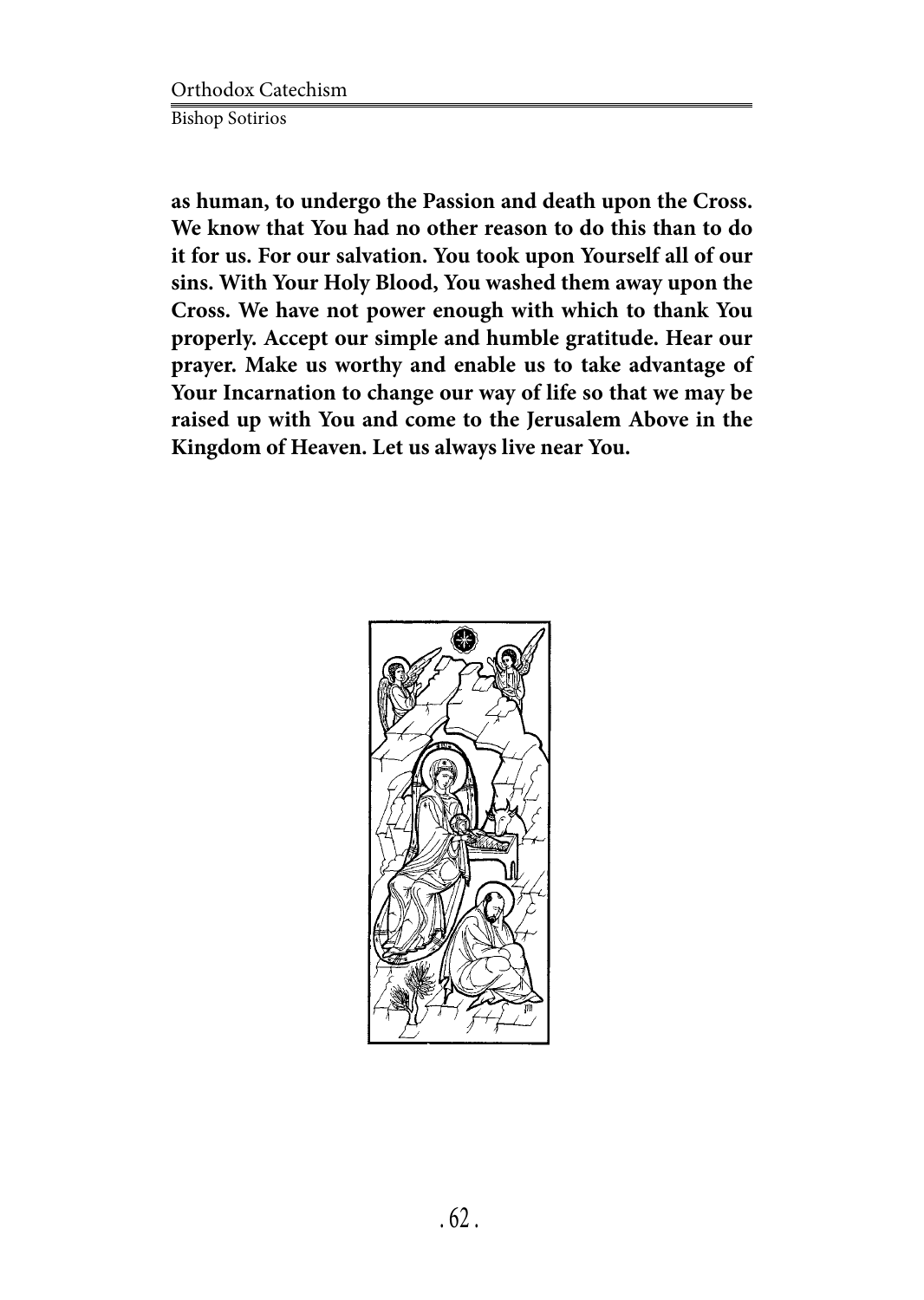Bishop Sotirios

## **The Divine and Human Nature of Christ**

The Holy Scriptures speak of the divine nature and divinity of Christ in many places, but we will refer to only a few. Let us begin with Thomas, who had doubted His divine nature. However, in John, 20:28, Thomas proclaims without any reservations or doubt, "My Lord and my God!" Christ is Lord and God. St. John characteristically states, "In the beginning was the Word, and the Word was with God, and the Word was God." The Son and Word of God is truly God. We will make only one more reference, to St. Paul, who states, "God was revealed in the flesh" (I Timothy, 3:16).

With absolute faith, the Church Fathers preached the divinity of Christ. St. Eirinaeos, emphasizing that his faith was received from the holy Apostles and their disciples, believes, "in one God, Father almighty, and in one Christ Jesus, the Son of God, incarnate for our salvation." And he confirms that the Son of God is truly God. And he continues, "If man had not been joined to God (i.e., united in Christ), he would not have been able to partake of incorruption."

We find the same teaching about the divinity of Christ–His divine nature–in Gregory of Nyssa, in Basil the Great, in John Chrysostom, in Cyril of Alexandria, in Athanasios the Great, and in many other Fathers of the Church. The Fathers explain that the Son is not the same Person as the Father, and that with His Incarnation, the Son did not suffer "change or alteration." He remains perfect God.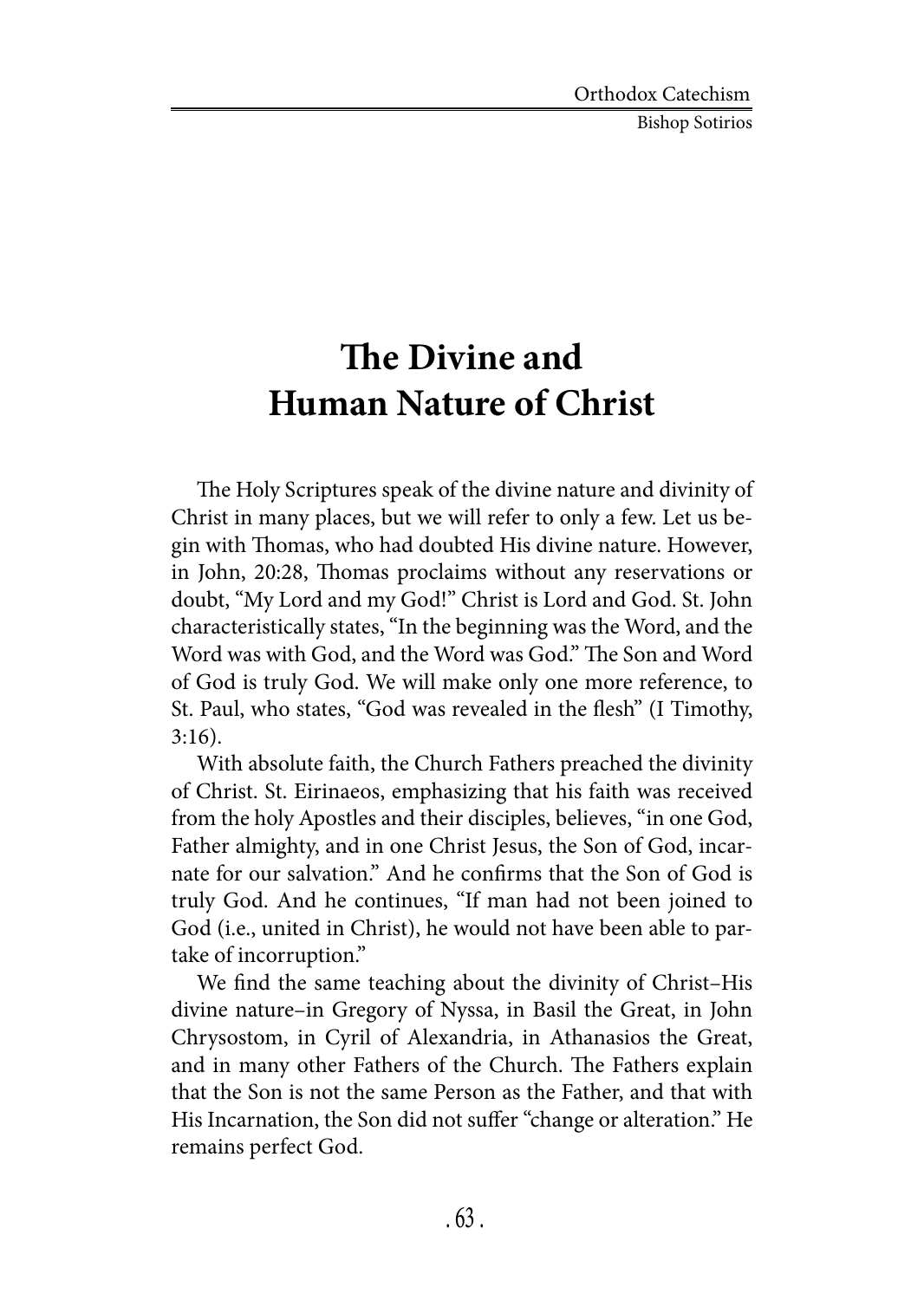Let us now look a bit at the human nature of Christ. We must first emphasize that He is the Son and Word of God made man. St. John clearly tells us, "The Word was made flesh" (John, I:14). St. Paul tells us, that the Incarnate Word is in all things like us human beings, with a soul, body, rationality uncorrupted passion, hunger, thirst, fatigue, etc. "similar in all things to us" but "without sin" (Hebrews, 4:15). Christ Himself calls Himself "the Son of Man," in this way declaring that He is perfect man. He also acknowledges that He is descended from David. In the Epistle to the Hebrews (2:10-15), St. Paul tells us, among other things, "since therefore the children share in flesh and blood, He Himself likewise partook of the same nature, that through death He might destroy him who had dominion over death, that is the Devil, and deliver all those who through fear of death were subject to lifelong bondage." Since human beings are comprised of flesh and blood, so likewise the Son and Word of God assumed the same elements. St. Paul tells us further that Christ assumed flesh and blood so that by His death as man, He could defeat the Devil, who has the power of death; so that He could destroy death, "by death trampling down death."

The Church Fathers Gregory Nazianzen, John Chrysostom, John Damascene, and Athanasios the Great in their teachings agree that Christ "became man in nature and in truth and assumed human nature with all of its properties." "Not another kind of flesh, but the same with which we are all afflicted."

This scriptural teaching about the human nature of Christ and His condescending to humanity is summarized in the Third Article of the Nicene Creed, which states, "Who for us and our salvation descended from Heaven and became Incarnate by the Holy Spirit and the Virgin Mary and became man."

We must state here in very simple terms that although the Son and Word of God became Perfect Man, He became truly perfect, which means He became man without sin, just as Adam and Eve were originally created as sinless beings. Christ has no connection with sin, which entered man through the intervention of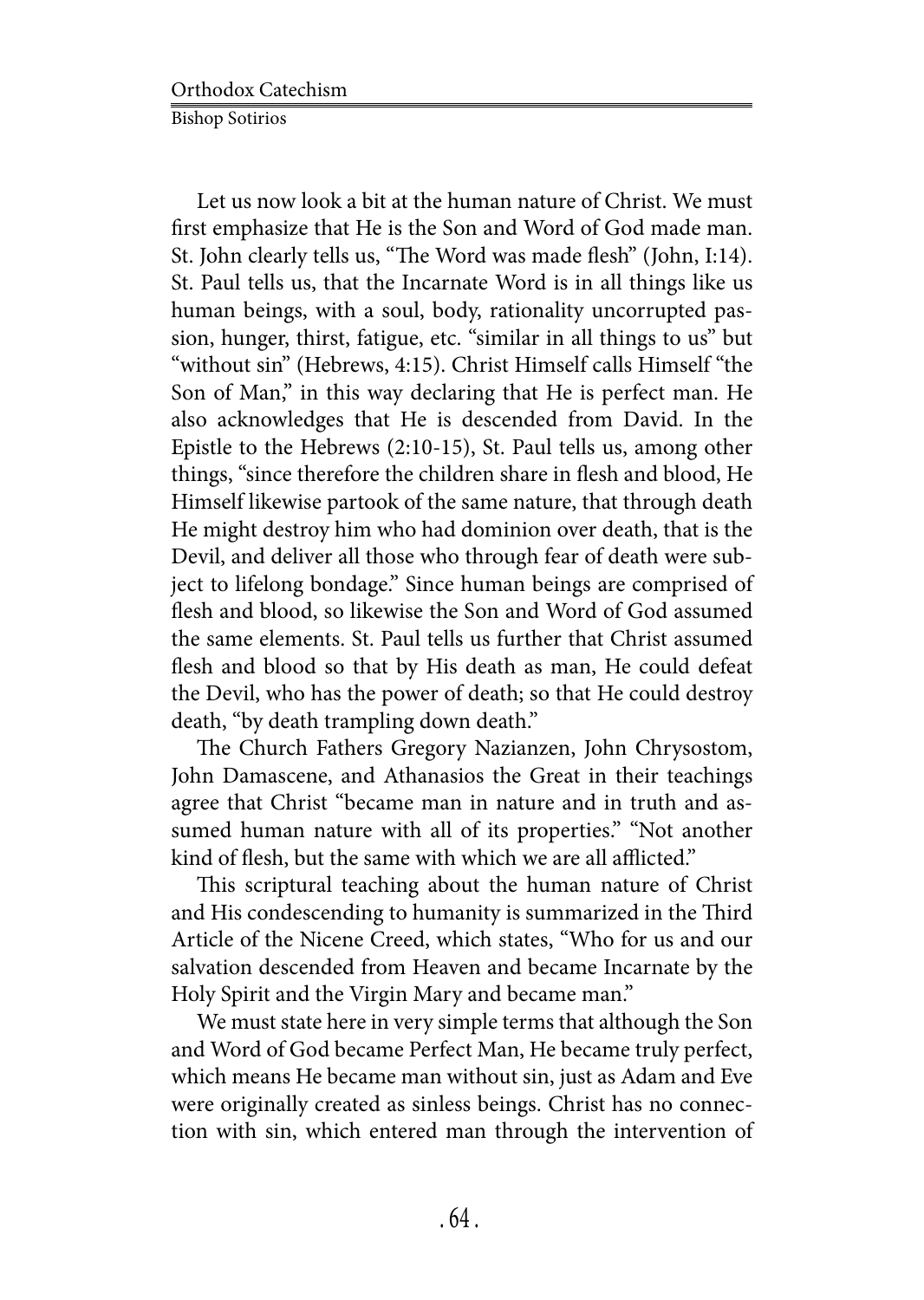Satan.

Although the Son and Word of God became man and is Godman, His two natures remain distinct. One does not absorb the other. The two natures are distinct and separate, united in the same person, Christ. He is "dual in nature, but one person." Two natures, one person.

His human nature united with His divine nature becomes itself divinized, without, of course, passing beyond its limits or ceasing to be human. In this way, united with Christ we become divine in the moral sense and are saved. Our human nature becomes divine, without, of course, it being altered, or participating in the divine nature.

Keeping the above in mind, and in particular that the divine nature remains unchanged, we understand why the Virgin Mary is called Mother of God. She truly gave birth to God. How could this be? Only through a miracle. "Whenever God wills, He overthrows the order of nature."

**O Jesus, You Who are God-man, Your mercies are unfathomable. Great is Your condescension to us. Unfathomable is Your Incarnation. We accept all of these as Your true children. Only our faith–and even this is Your gift to us–brings us to the beginning of the comprehension of this great Mystery. With faith and humility, we beseech You to receive us. Take us with You. Cleanse us of every stain and impurity. Restore us to our ancient glory, to be like Adam before his disobedience and fall. Make us godly. Make us Yours. Grant us eternal life in Your Kingdom.**

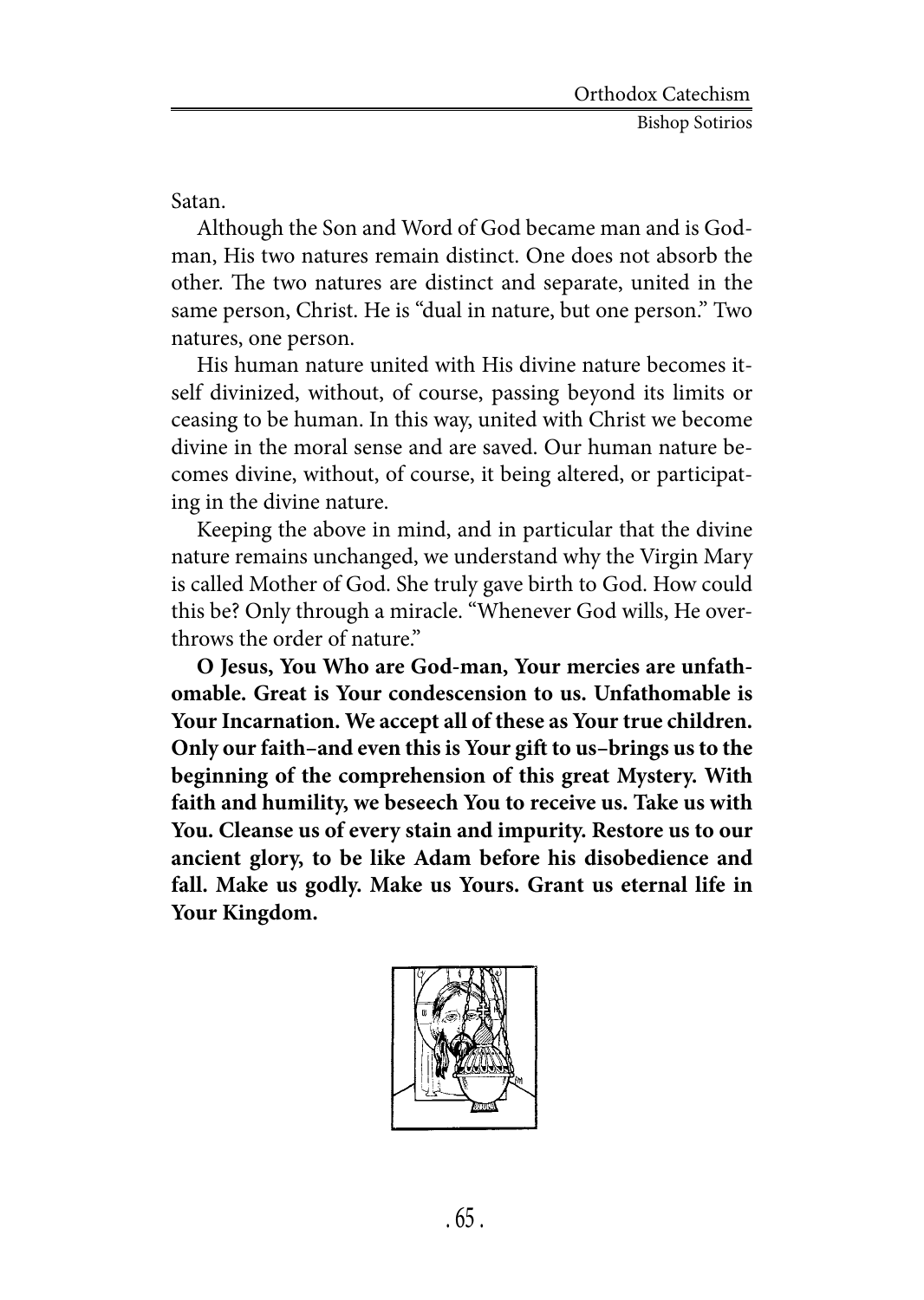## **The Three Offices of Christ**

Original sin brought a general deterioration and collapse to mankind. This distortion had three main characteristics: a) It brought a certain darkness of mind, making us unable clearly to see truth and understand what is correct and proper, unable to distinguish good from evil. b) Conquered by sin, the will became enslaved to sin, unable to resist and overcome. c) With the Fall, mankind became guilty before God, and was condemned to eternal death.

Christ had to save mankind from this general deterioration and collapse. As Prophet, he had to cleanse the mind and teach it truth. As High Priest, he had to sanctify and justify it. As King, he had to redeem it. St. Paul presents these three offices of Christ briefly when he states that, He "was made to be our wisdom [the Prophetic office], our righteousness and sanctification [the office of High Priest], and our redemption [the Royal office]" (I Corinthians, 1:30).

Therefore, Christ has three offices: the Prophetic (that of Prophet), the Archieratical (that of High Priest), and the Royal (that of King).

However, no one should believe that these are three separate offices. They are indissolubly intermingled and united in the One and Same Person, the God-man Redeemer.

The Prophet Isaiah is referring primarily to the Prophetic office of Christ when he says, "The Spirit of the Lord God is upon me, because the Lord has anointed me to bring good tidings to the afflicted . . . to proclaim liberty to the captives and to make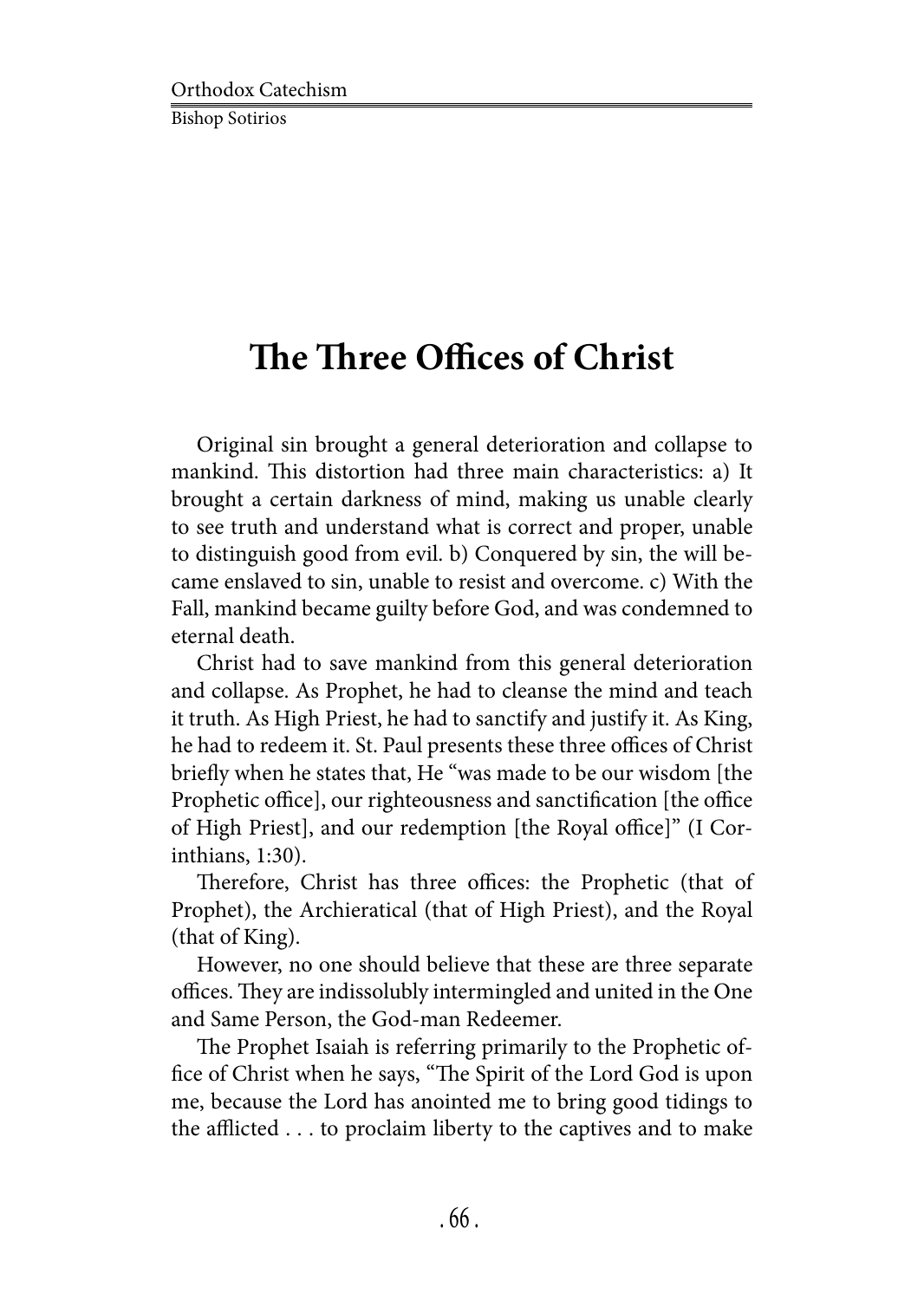the blind see again" (Isaiah, 61:1). Christ Himself preached "as One having authority" so that His enemies admitted that "no one ever spoke as this man." And He said of Himself that He is "the Way, the Truth, and the Light" and "the Light of the world", and that whoever follows Him "will not walk in darkness but shall have the Light of Life" (John 8:12). His Disciples characterized Him as "a Prophet mighty in deed and word before God and all the people" (Luke, 24:19).

Fallen man was unable to perfect himself, however, only by the teaching of truth and the enlightenment of the mind. He required a High Priest to sacrifice Himself upon the Cross in order to lift up and crucify our sins and sanctify us. This High Priest was and is Christ, the Only-begotten Son of God, Who "died for our sins" (I Corinthians, 15:3). As High Priest, "He Himself bore our sins in His Body on the Tree, that we might die to sin and live unto righteousness" (I Peter, 2:24). "Christ appeared as a High Priest of the good things that have come, that through the greater and more perfect Tent (not made with hands) (Hebrews, 8:1-2) . . . not by the blood of goats and calves, but by His Own Blood, He might enter once and for all into the Holy Place, thus securing an eternal redemption" (Hebrews 9: 12).

However, the redemption of man required a redeemer with authority, with a Royal office. As the Only-begotten Son of God, Christ is truly a King with authority, "King of Kings and Lord of Lords." As God-man upon earth, He used His Royal Authority when He preached; when He performed miracles and overturned the natural order of things; when He triumphantly entered Jerusalem; and when He drove out the moneychangers.

The humility of the God-man found culmination upon the Cross with the words, "It is fulfilled." And then His Royal Authority shone forth and as Triumphant Victor, Christ descended to Hades. He destroyed its gates. He shattered the kingdom of Hades and the realm of death. "He resurrected the dead who were there for ages." He was resurrected as the All-Powerful God and the Lord of Life and Death, because "it was not possible for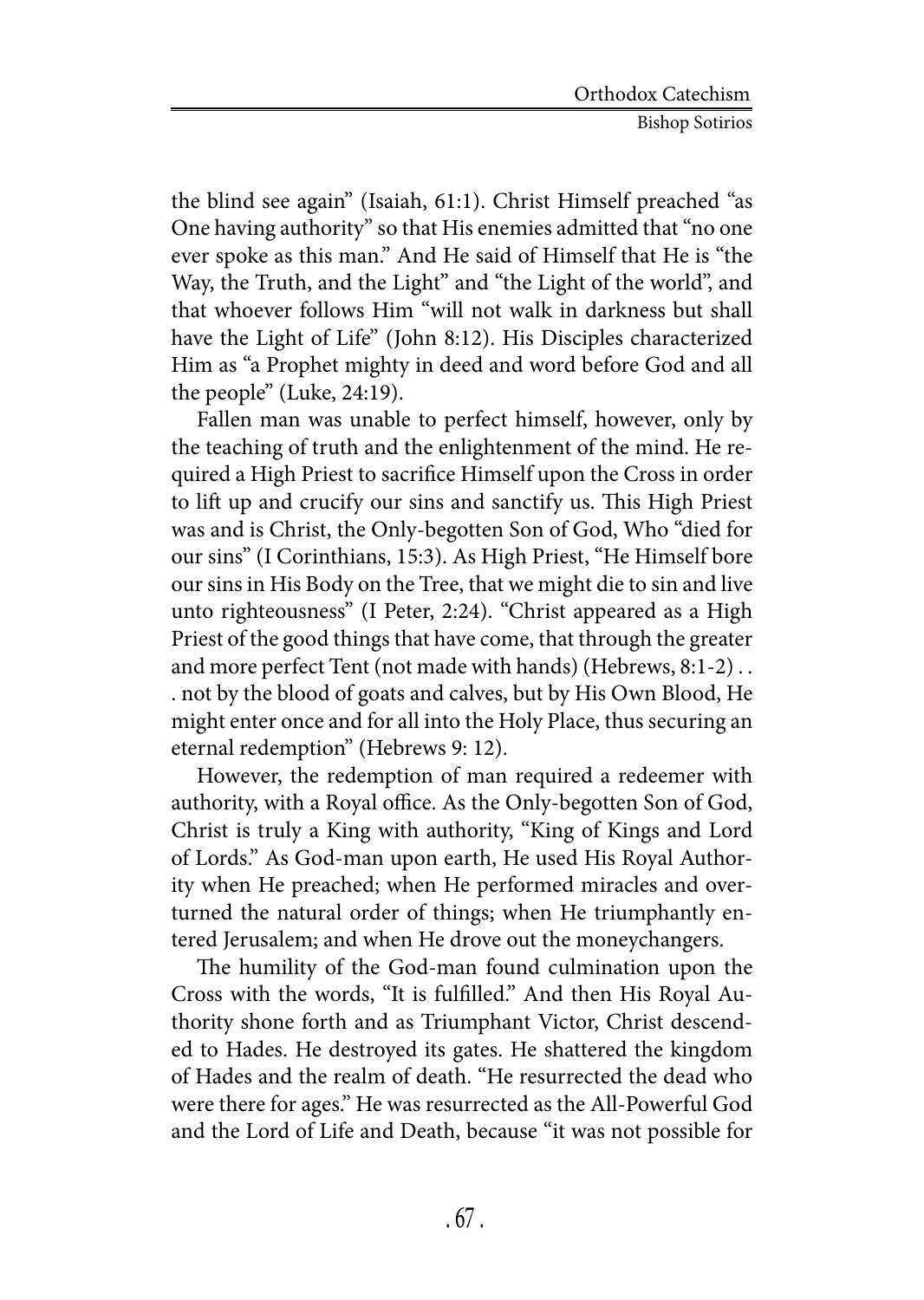the Author of our life to be held by corruption," and He proclaimed that "all authority in Heaven and earth has been given to Me" (Matthew, 28:18). He ascended to Heaven. He sits at the right hand of the Father and as a true King He governs the entire Church, which is triumphant in Heaven and militant on earth. Mankind will have full evidence of His Royal Authority at the time of His second coming, when He shall come to judge the living and the dead.

The successors of the Apostles, that is, the Bishops and the Priests, continue in the Church the pedagogical, sanctifying, and redeeming work of Christ.

**Saviour of the world, God-man Christ, we acknowledge that You are the Great Prophet, the sole High Priest, and the true King. Teach us the truth. Enlighten our minds. Take out of our minds the cobwebs and rust of our sinful ideas. Bathe us with Your redeeming Blood and wash us clean. Sanctify us. Free us from the bonds of sin. Restore us to our original condition. Come quickly in Your Second Coming to judge us and justify us. Judge and condemn us not, even though that is what we deserve. Forgive us and grant us Your Eternal Kingdom.**

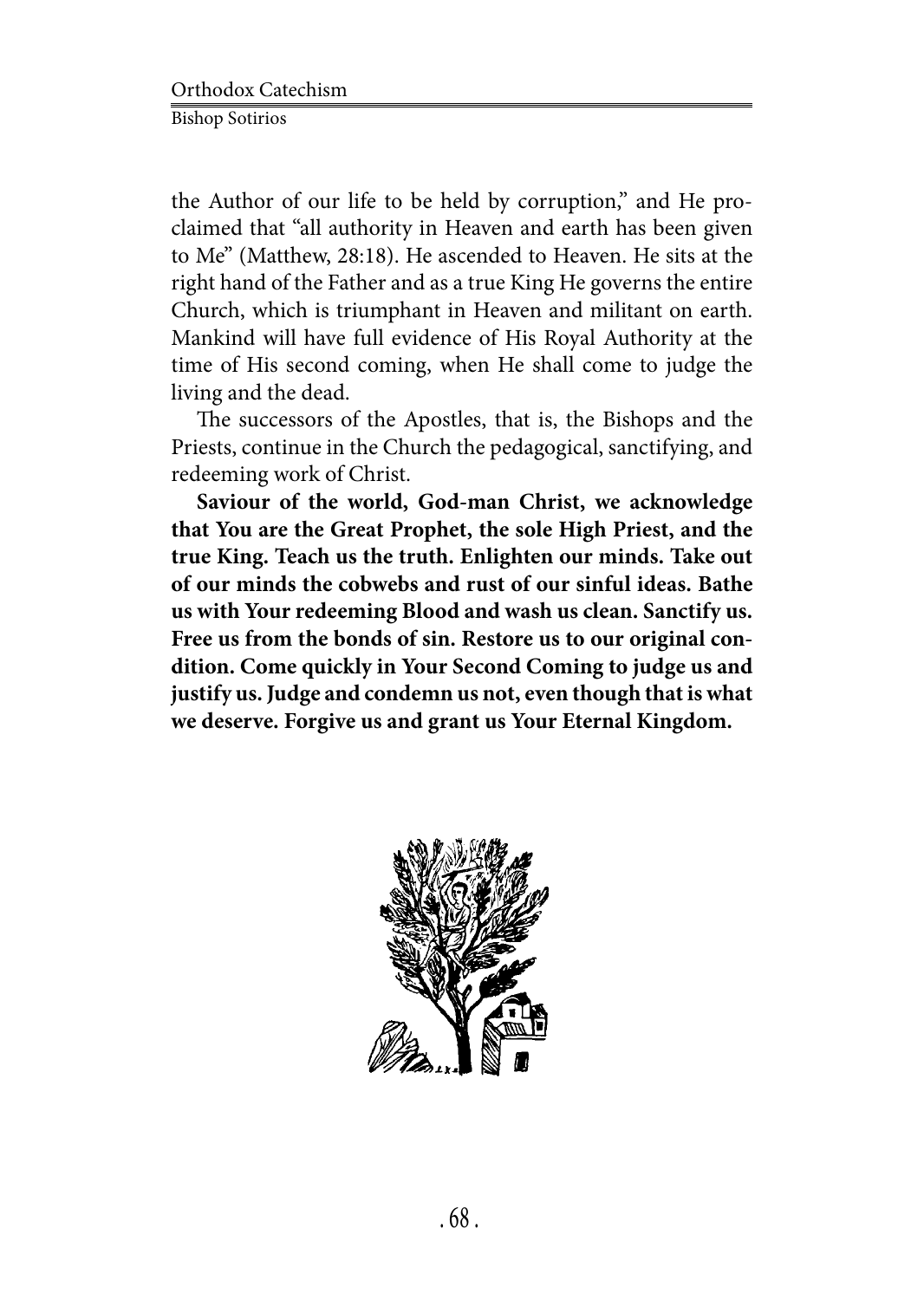Bishop Sotirios

### **The Holy Spirit**

The Holy Spirit is God. He is equally God with the Father and the Son. He is the Third Person of the Holy Trinity.

Only once in the Holy Scriptures is the Holy Spirit explicitly and categorically called God, as follows: "Ananias, why has Satan filled your heart to lie to the Holy Spirit . . .? You have not lied to men but to God" (Acts, 5:3-4). What further proof does a Christian need to believe that the Holy Spirit is truly God?

It is demonstrated in many verses of the Old and New Testament that the Holy Spirit has divine attributes. We shall give only two examples.

"The Spirit of God moved upon the waters" (Genesis, 1:2). This means that the Holy Spirit has divine attributes and authority to give form to and to perfect the creation.

"May the grace of our Lord Jesus Christ and the love of God the Father and the communion of the Holy Spirit be with you all" (II Corinthians, 13:13), St. Paul says, thus placing the Holy Spirit in the same order and position as the Father and the Son.

". . . and in the Holy Spirit, the Lord, the Giver of Life, Who proceeds from the Father, Who, together with the Father and the Son, is worshipped and glorified, Who spoke through the prophets" (The Creed of Faith, Article 8). This Article of the Creed contains the entire teaching of our Church concerning the Holy Spirit. He is Lord. He is life-giving; that is to say, He has the attributes of the Father and the Son. The Lord--the Master--the Father; the life-giving Son; the life-giving Holy Spirit. He is truly God. He proceeds from the Father, just as the Son is born from the Father. The Father is the source of divinity. The Holy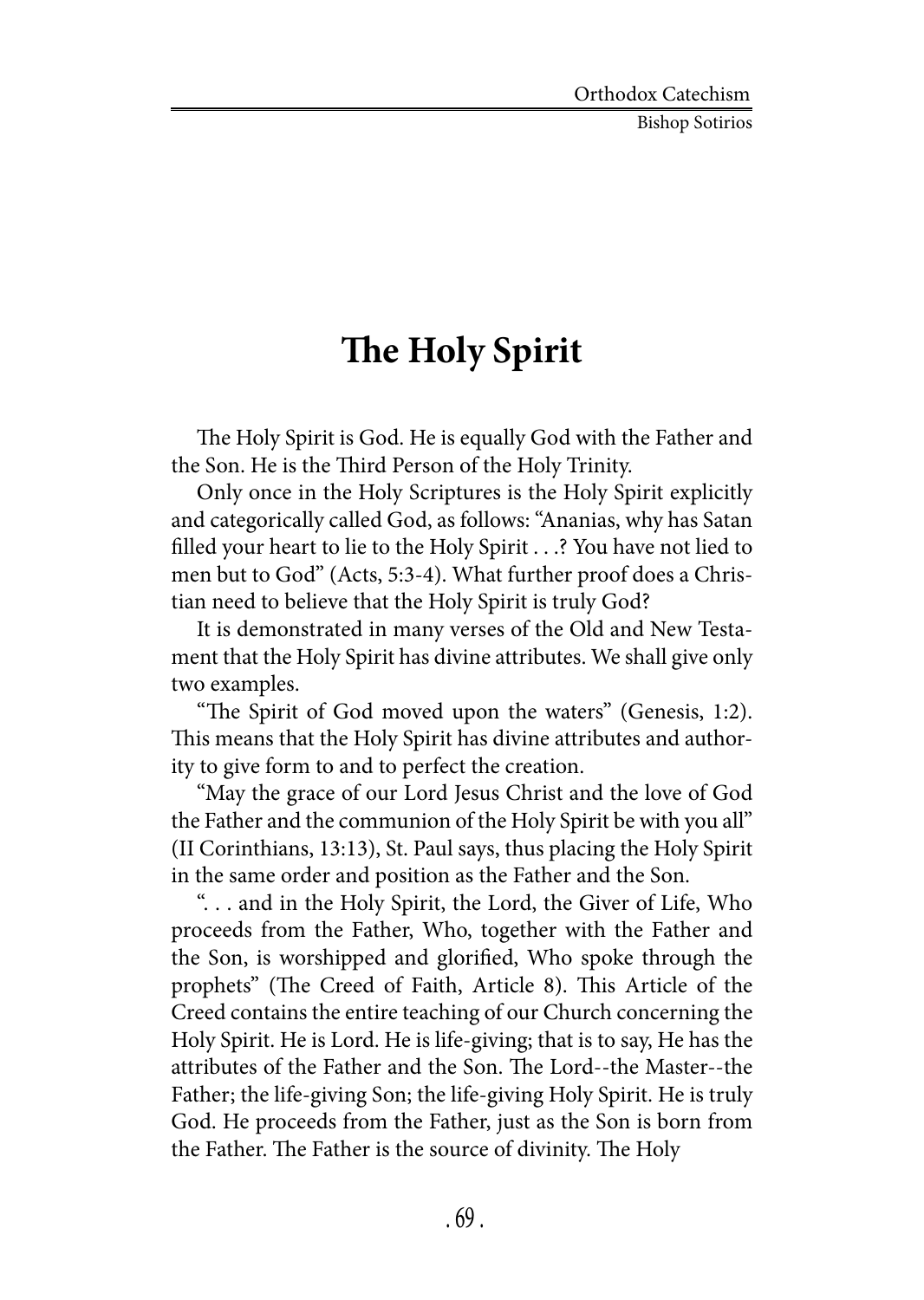Spirit eternally proceeds from the Father. The Holy Spirit is the Third Person in the order of divinity, and is equal to the other two Divine Persons. He is co-worshipped and co-glorified with the Father and the Son. And He is the same Spirit referred to in the Old Testament and Who spoke through the mouths of the Prophets.

This section of Article 8 of the Creed is exactly the way the Second Ecumenical Council of 381 in Constantinople decreed and dogmatized it. The addition "and from the Son" was made much later and is a falsification of the original document and is unorthodox. That the Holy Spirit proceeds from the Father is also proven from the passage, "But when the Comforter comes Whom I shall send to you from the Father, even the Spirit of Truth, Who proceeds from the Father" (John, 15:26). The Holy Spirit proceeds from the Father, Who is the Godhead, and is sent by the Son, Who is the "creative and joining force of the wisdom and power of the All Mighty God." Basil the Great well describes the matter when he says, "the Godly source is One (i.e., the Father), Who creates through the Son and completes it through the Holy Spirit."

Our Church places things in correct perspective when it chants, "We worship Father, Son and Holy Spirit, Trinity undivided, one in essence." One triune God. Three persons, but one God, all of one essence.

"The Holy Spirit is the Giver of all; He is the spring of the prophecies; He perfects priests, teaches wisdom to the unlearned, elevates fishermen to theologians, and holds together the institution of the Church," notes the hymnographer. He abides in the Church. He guides it in all truth. He works through the sacraments and sanctifies the faithful.

All Christians must know the Holy Spirit and believe in Him, Who is true God, equal with the Son and the Father, Who proceeds from the Father, is sent by the Son, and holds together the institution of the Church and perfects everything.

**"Heavenly King and Comforter, Spirit of Truth, Who are**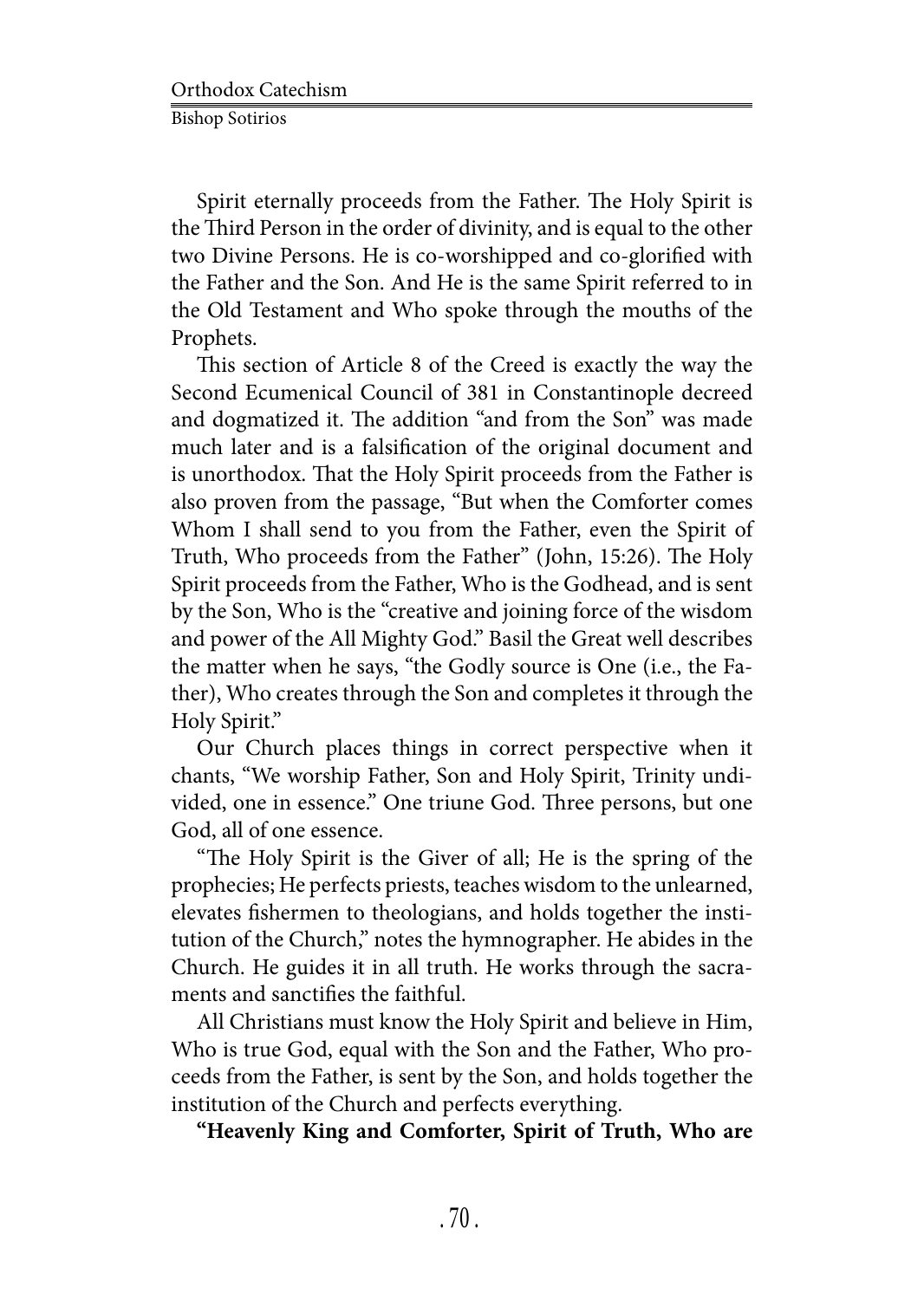**present everywhere and Who fill all things, the treasury of all good and the giver of life, come into our lives and cleanse us from all stain and, O Good One, save our souls."**

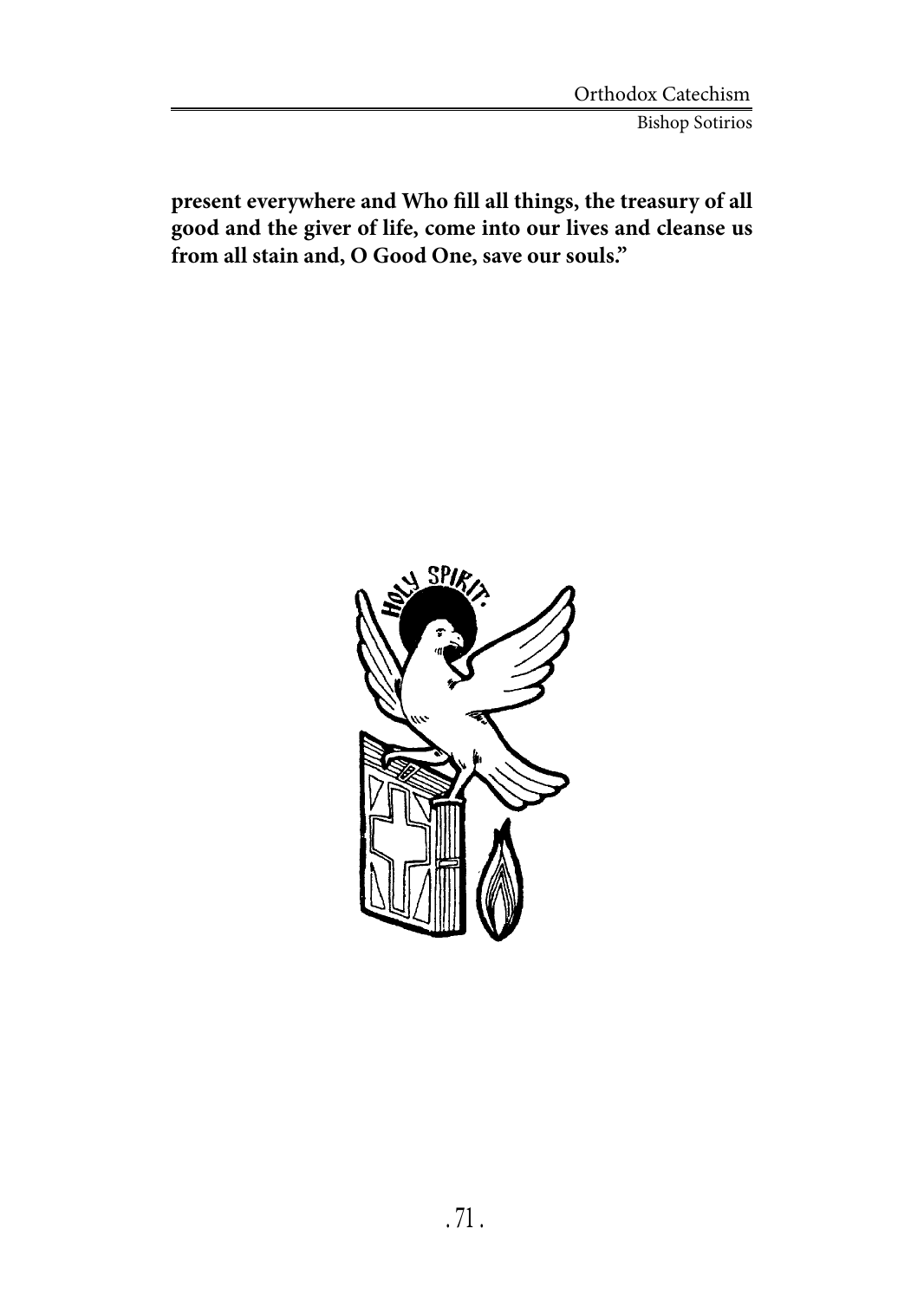## **Redemption**

As we have stated in previous sections, man has sinned. He has disobeyed God. He has broken His commandment. He was driven out of paradise. He became a slave to sin. He lived far removed from God. He had to be set free from the chains of sin. He had to be redeemed. It is for precisely this reason that the second person of the Trinity, the Son, was made incarnate, was crucified, descended into Hades, was resurrected, ascended into Heaven, and sent us the Comforter. He took upon Himself and bore all the sins of humanity, atoned for man, and reconciled him with God.

For this purpose, however, the initiative and effort of Christ is not enough. Man must cooperate as well. God, of course,"desires all men to be saved and to come to the knowledge of the truth" (1 Timothy, 2:4): "I have no pleasure in the death of the wicked, but that the wicked might turn from his way and live" (Ezekiel, 33:11). At the same time, Christ says that "if any man would come after Me, let him deny himself and take up his cross and follow Me" (Mark, 8:34). This means that although with the incarnation of Christ, His crucifixion, His descent into Hades, His resurrection, His ascension, and the sending of the Holy Spirit, the salvation of man became strong and accessible, in order for it to become the property of man it must be pursued by man himself. God respects the freedom of man and does not compel, pressure or force anyone, but rather calls. He asks, if you will. He waits. He waits for man to open his heart and receive divine grace, redemption, sanctification, and glory.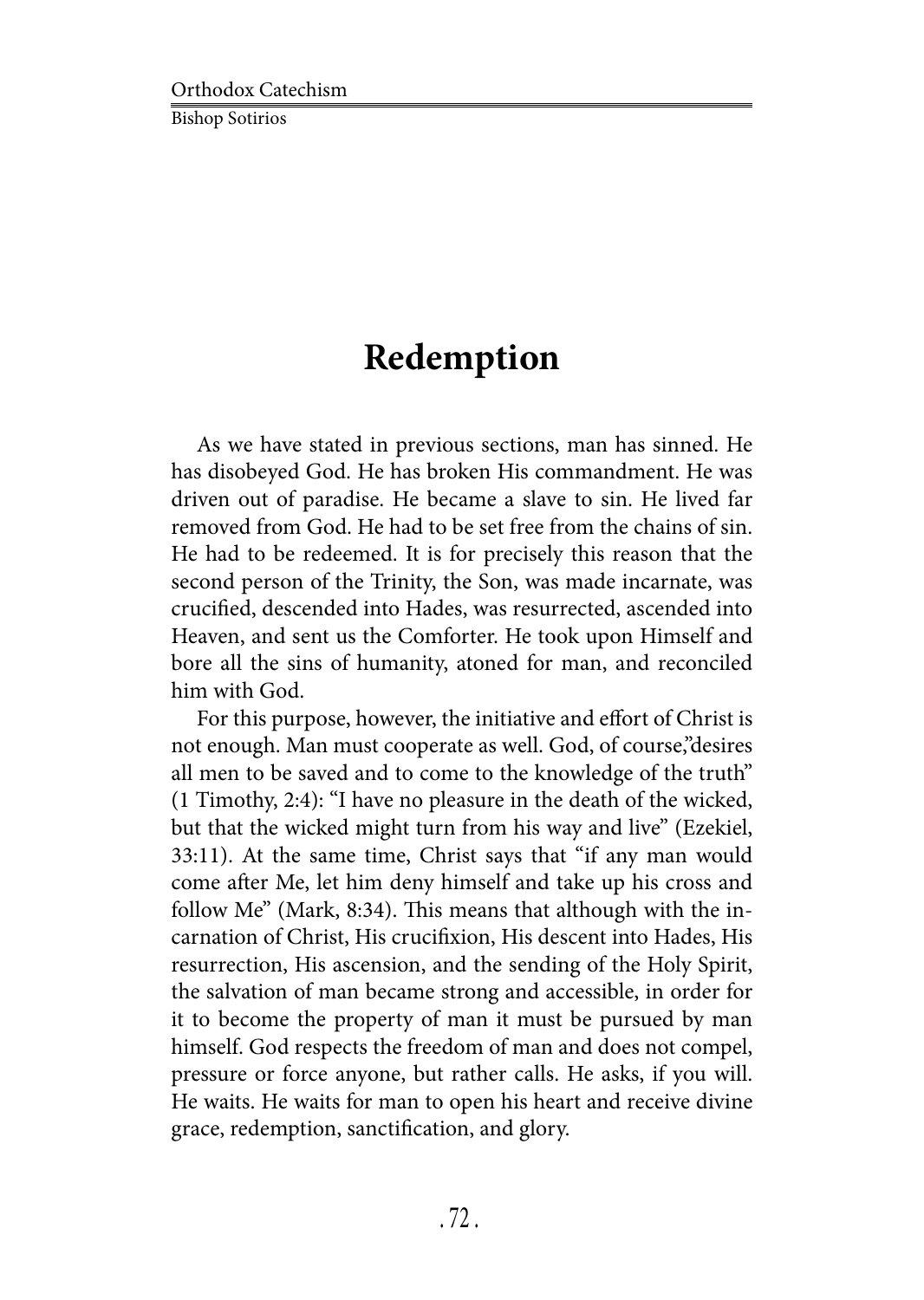Man alone cannot accomplish anything regarding his salvation. With the cooperation of the devil he accomplishes his condemnation. With the cooperation of God he accomplishes his salvation. Christ himself said that "apart from me you can do nothing" (John, 15:5). Then what can man do? What can he offer? St. John Chrysostom says that man can only offer a good disposition. It is only this that man can offer: the disposition to open our souls and to accept the grace of God.

In future sections, we will look at the meaning of divine grace, what it is and how we acquire it.

**Most gracious God, for many years until the fulfilment of the age You heard the groanings of condemned humanity. Then You sent Your Son to save the world. Most of humanity has yet to know the Good News. They have not heard the Good News. And many of us that have heard and have been taught the Gospel do not have the strength to accept redemption, with Your Grace. We fervently ask You: Make everyone really know that he needs the salvation that flows out from the redemptive work of Your Christ. That is our wish. Help us to open our hearts. Make Your Grace fall upon us as the dew of salvation to redeem us, to sanctify us, to justify us, to glorify us, to unite us with Him.**

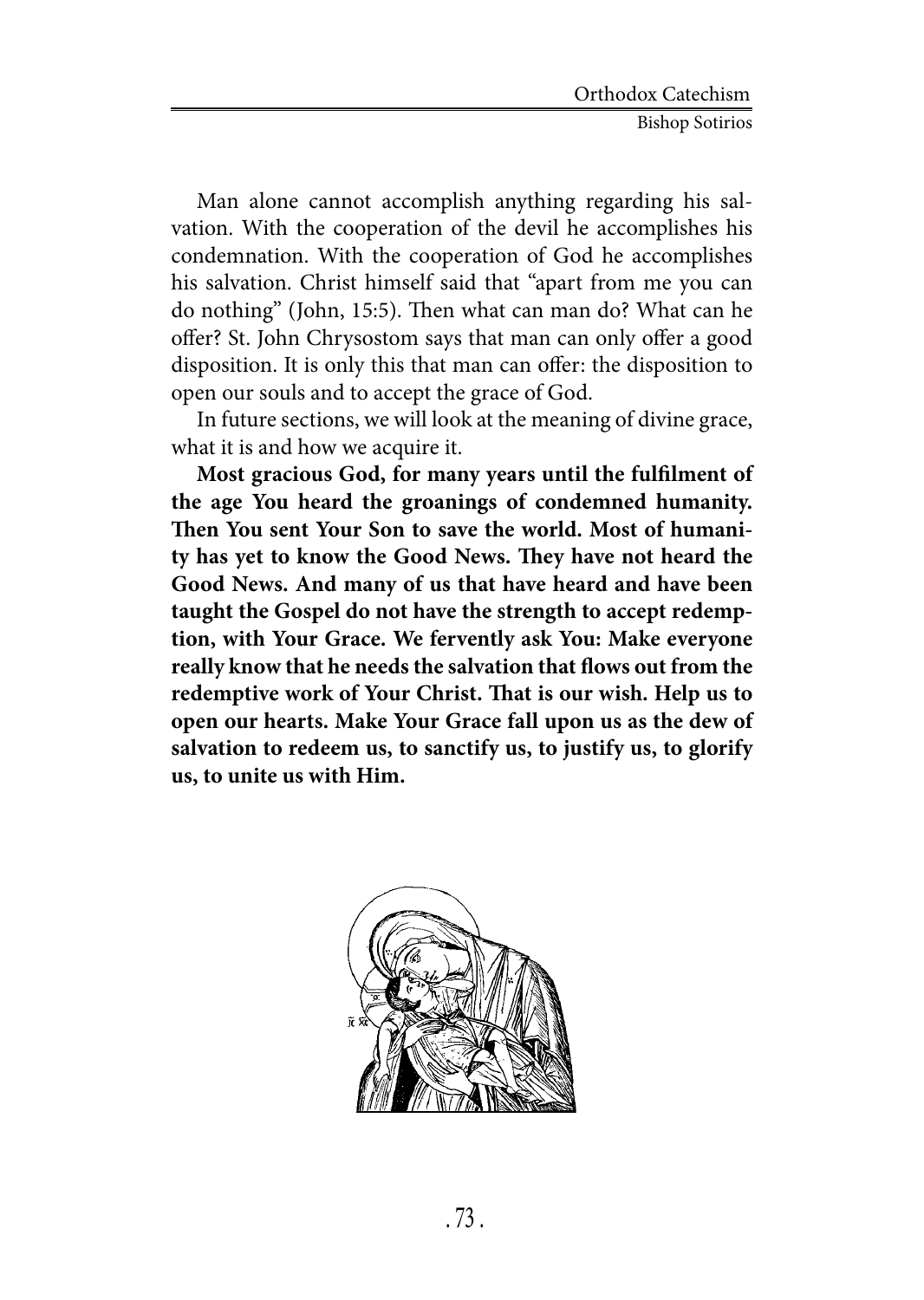### **Divine Grace**

Divine Grace is the good will of God that is made manifest and given to man. Gift, Love, Assistance--all of these are offered freely to man, without his deserving them. How can man be worthy of God's grace, since he disobeyed God, and left Him and departed from Him? He is not worthy of it. Divine Grace is so necessary to him, but he cannot ask for it. He cannot demand it as though it were his wages. He needs Grace in order to be redeemed, and it is given to him richly and as a gift. St. Paul tells us that, "It is by grace that you are saved," and that, "If it is by grace, it is no longer on the basis of works, otherwise grace would no longer be grace"(Romans, 11:6). And this Divine Grace, a gift, is offered to man through Christ and results from His incarnation, His sacrifice on the Cross, and His Resurrection. St. Paul explains it wonderfully when he says that, "Much more have the Grace of God and the free gift in the Grace of that one man, Jesus Christ, abounded for many" (Romans, 5:15).

We said earlier that Divine Grace is indispensable for the salvation of the sinner. It is necessary. Without it, man cannot attain salvation. Christ Himself says that, "No one can come unto Me unless the Father Who sent Me draws him" (John, 6:44). "God is at work in us, both to will and to work for His good pleasure"(Philippians, 2:13). Again, "Unless one is born of water and the Spirit, he cannot enter the Kingdom of God" (John, 3:5). These scriptural verses reveal to us that we need Divine Grace "which is always the cure of the weak and fulfils what is lacking." Without it we cannot work out our repentance and our return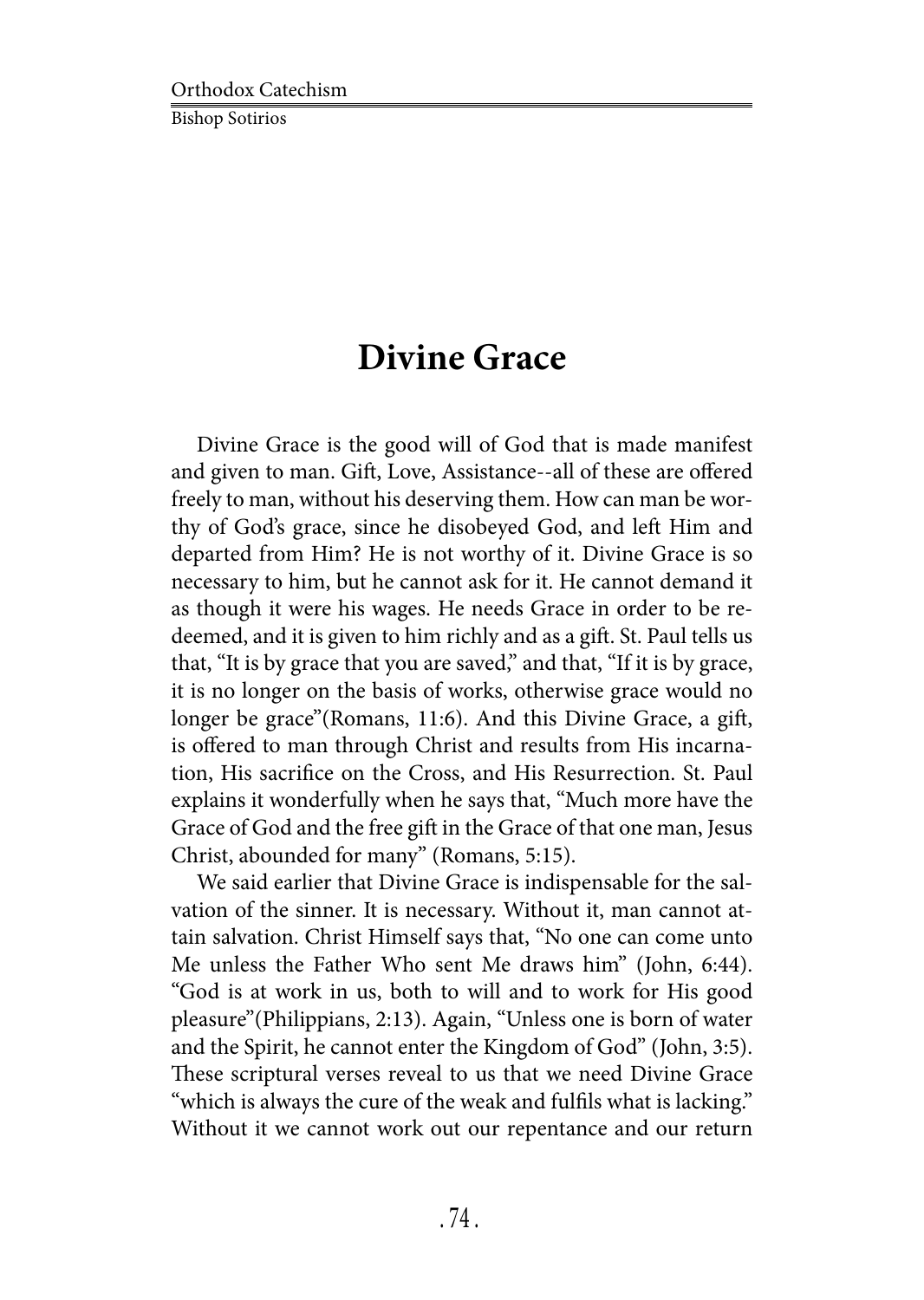back to our God and Father.

Man has an absolute need of Divine Grace. And God grants it freely and richly, but He does not impose it. He does not force man to accept His Grace. He created man as a free being, and He respects his freedom. "He desires all men to be saved and to come to the knowledge of the truth" (1 Timothy, 2:4), but God waits for man by his own free will to accept the divine Grace which will save him. The apostle of love, St. John, puts it so beautifully in Revelation, 3:20 when he says, "Behold, I stand at the door and knock. If anyone hears My voice and opens the door, I will come in to him and eat with him, and he with Me." He knocks at the door of man in order to save him. He does not open it Himself. He respects the freedom of man and He waits.

Divine Grace, which is freely offered by God without being imposed, and for which man has absolute need, but which he must use his own freedom to accept--this Divine Grace has many fruits that are offered to man through the Holy Spirit. St. Paul says, "The fruit of the Spirit is love, joy, peace, patience, kindness, goodness, faithfulness, gentleness, self-control" (Galatians, 5:22- 23).

In particular, the fruits of Divine Grace are the awakening of man from the lethargy of sin and the call to repentance. "Awake, O sleeper, and rise from the dead, and Christ shall give you light"(Ephesians, 5:14): these are the words of Divine Grace calling out through the voice of St. Paul.

After the "awakening" and the "call" comes regeneration through water and the Spirit, that is to say, through baptism; for "unless one is born of water and the Spirit, he cannot enter the Kingdom of God" (John, 3: 5).

Following "regeneration" comes sanctification; in other words, the full and perfect cleansing of man from all sin, through which man attains to being in God's "likeness."

Justification follows this. Man, who had been sinful, guilty, and condemned, becomes justified through his repentance, regeneration, and sanctification. He finds peace and rest. He no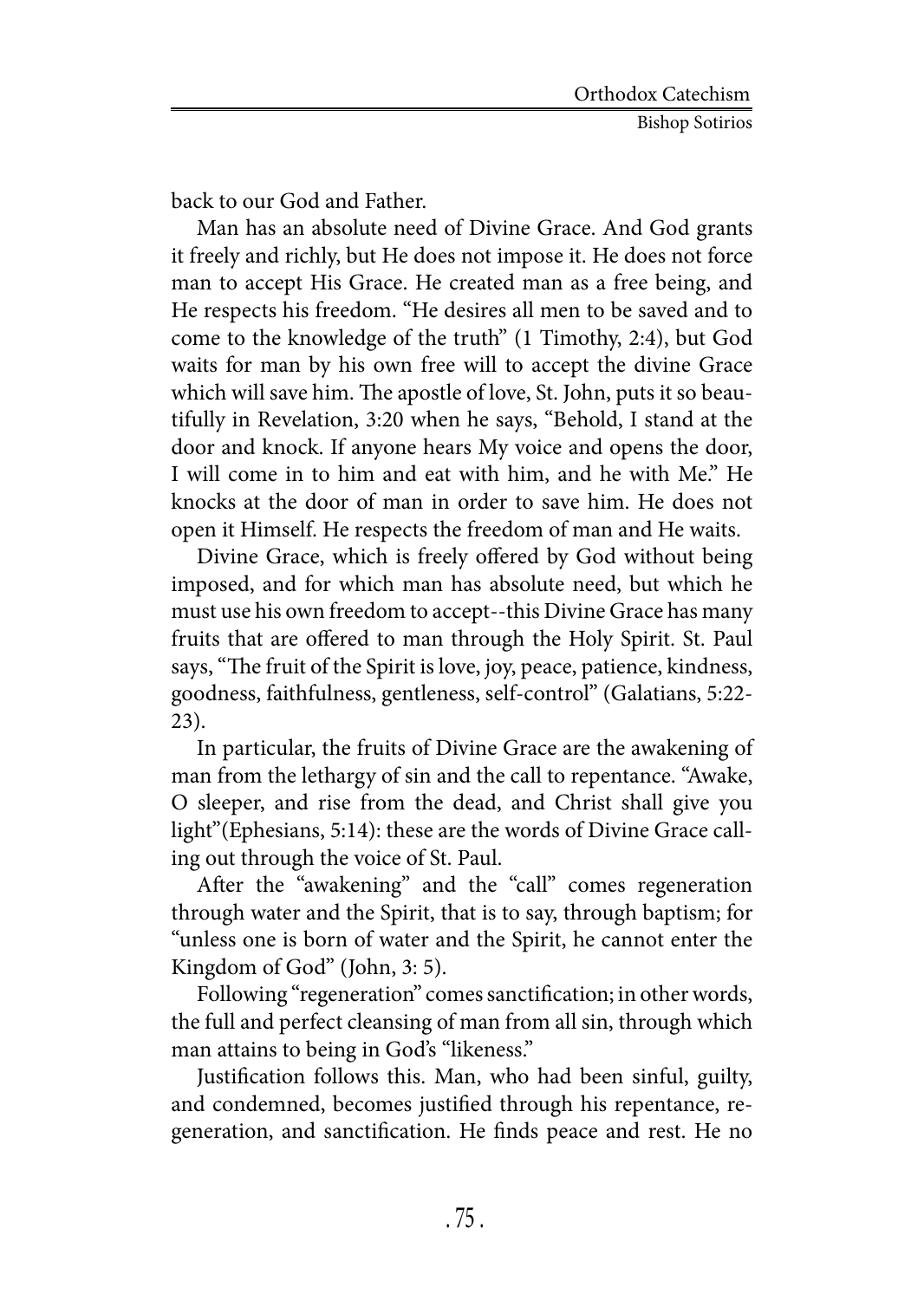longer has a guilty conscience gnawing at him. St. Paul assures us of this when he says, "Since we are justified by faith, we have peace with God through our Lord Jesus Christ"(Romans, 5:1).

All of these elements of our salvation lead to the glory that even here on earth is enjoyed by those called to repentance, and who have been regenerated, sanctified and justified, although in the eternal life it will be even better enjoyed, when they are fully united with God and "look upon the unspeakable beauty of His face," for indeed with the Incarnation and Sacrifice of Christ "we have entered into communion with Divine Nature."

For man to attain this justification and glory, only one thing is needed: Faith. However, let no one be deceived. This faith cannot be theoretical. It has to be real. It has to be "faith working through love" (Galatians, 5:6). It has to be faith that is proven to be real and alive by the works of love. Consequently, both faith and works are needed to show a faith which is real and alive.

**Thrice holy, triune God, You created us in Your "image." You ordained us to be in Your "likeness." With the Incarnation of the Son and Logos You again made strong our journey towards "the likeness." You pour out Your Grace so richly and freely. It is in our hands to accept this Grace, to be saved and justified. Do not allow us to be deceived. We all want to be saved. You know this. "What blind man does not want his sight?" Sometimes, though, we do not know what the light is, what true Grace is. We do not know how we can walk more steadily towards You. And this is why we ask You today: Help us and everyone understand how to accept Your Grace.**

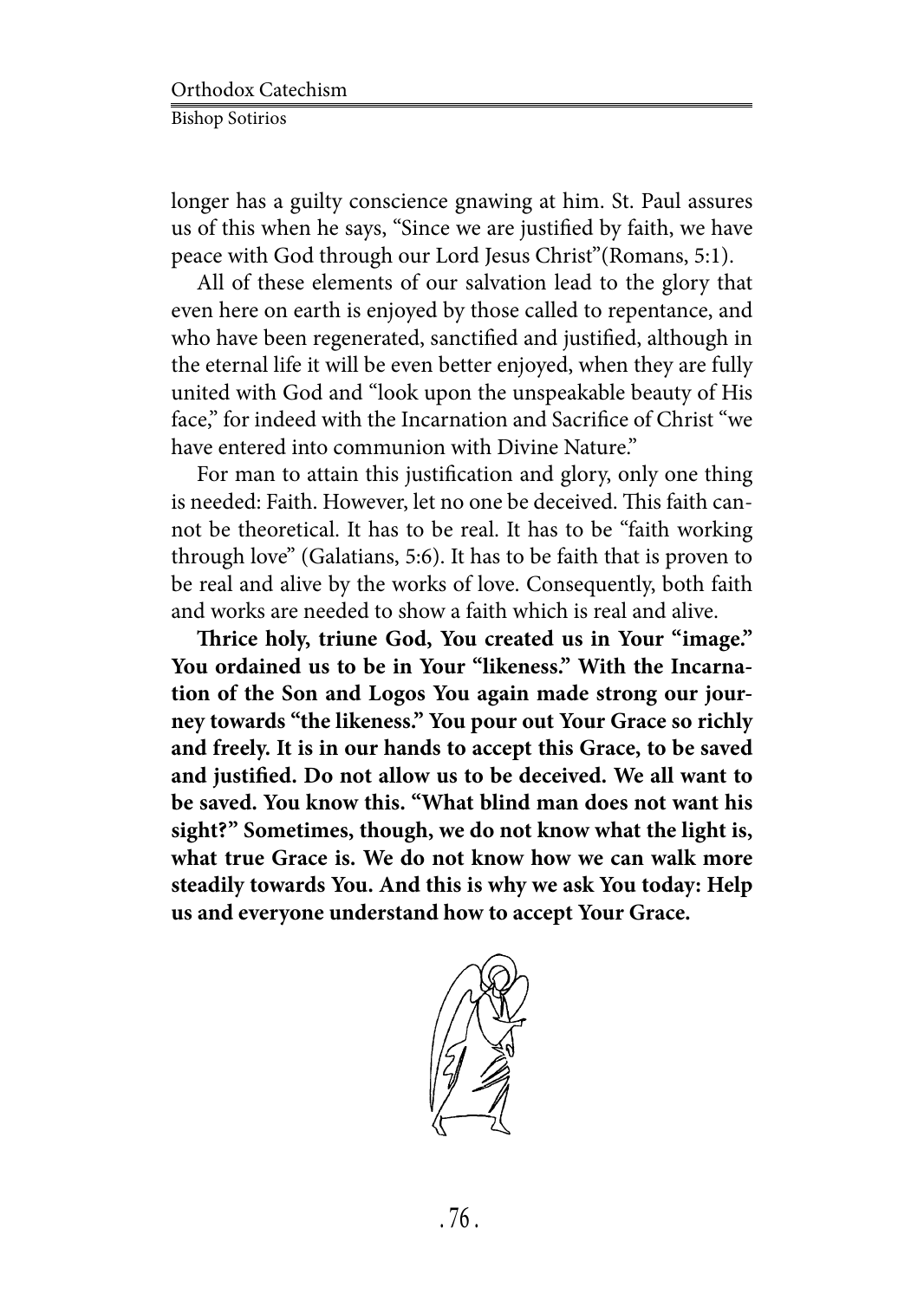## **Church**

The Church is the mystical body of Christ. In other words, Christ is the head and the members of the body are those who have been baptized in accordance with the Orthodox faith in the name of the Holy Trinity; or those who, having been already baptized in another Christian confession and who live the Orthodox faith, have been accepted into the Orthodox faith through the sacrament of Chrismation. A hierarchy exists in the Church: Christ; the Bishop, who is the representative of Christ on earth; the Priest; the Deacon, and the people. All together they comprise the Church, the mystical body of Christ. "Christ is the head of the Church, His body, and is Himself its saviour" (Ephesians, 5:23), says St. Paul. He also says that "you are the body of Christ, and individually members of it, (I Corinthians, 12:27) and that "we, though many, are one body in Christ, and individually members one of another" (Romans, 12:5).

However, let no one believe that the Church is comprised solely of Christ and those who live on earth. No. The Church includes those who now live on earth and who have been baptized in an orthodox way, and is called the militant church; but the Church also includes all of those who lived in an orthodox way and who are now in Heaven, known as the triumphant church.

This Church is the treasury of truth and divine grace. It is the ark of the salvation of man. It is the kingdom of God on earth. Christ Himself told us this: "Repent, for the kingdom of God is at hand" (Matthew, 4:17), meaning the Church. Did you ever think that by our Baptism in the Orthodox faith we enter the kingdom of God and become members of the mystical body of Christ? The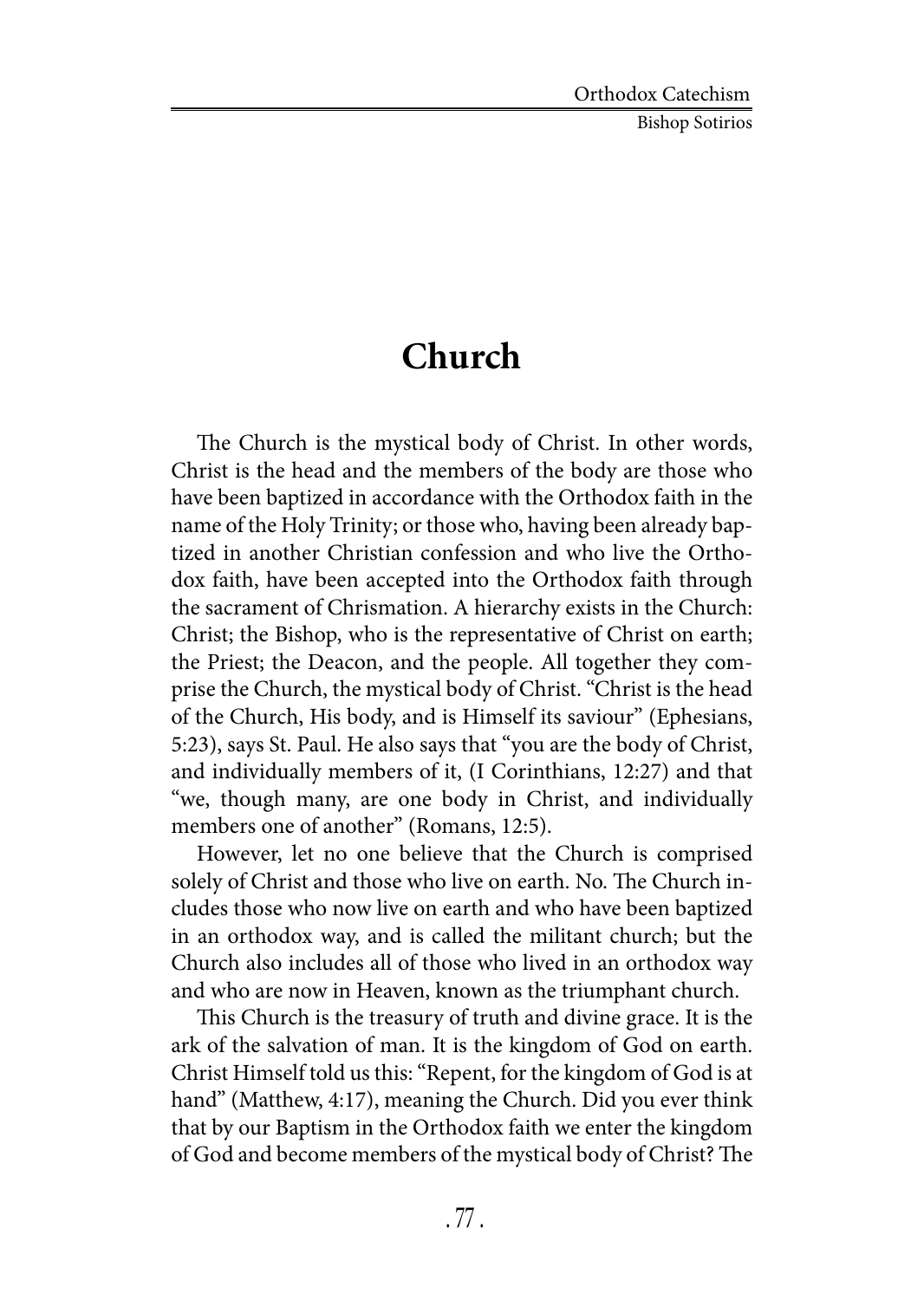Church Fathers say that outside the Church there is no salvation, and rightly so, since whoever is not a member of the mystical body of Christ cannot have a spiritual life. Christ said this: "I am the vine; you are the branches. He who abides in Me, and I in him, he it is that bears much fruit...." (John, 15:5). When the branch of the vine is cut off at the trunk it withers. So it is when someone leaves the Church, cut off from the mystical body of Christ--he dries up spiritually.

Christ Himself established the Church. When? With His Incarnation and the calling of His disciples. To be sure, Pentecost is considered to be the founding day of the Church, because on that day the Holy Spirit descended as tongues of fire and taught the disciples all of the Truth, as Christ had promised. "The Comforter, Whom I shall send to you from the Father, even the Spirit of Truth, Who proceeds from the Father. . ." (John, 15:26). "He will guide you into all the truth" (John, 16:13). The Church has Christ as its foundation. St. Paul says that it is "built upon the foundation of the apostles and prophets, Christ Jesus Himself being the cornerstone" (Ephesians, 2:20). It is illumined and guided by the Holy Spirit, Who "grants all things . . . causes prophecies to abound, perfects the priests, sustains the whole institution of the Church."This Church "the powers of death shall not prevail against" (Matthew, 16:18); It will be always invincible.

As we confess in the Creed, the Church has its characteristic marks. It is "One, Holy, Catholic, and Apostolic."

The Church is One because one is her head--Christ. There are not many heads. Just one. Consequently, the true Church is only one. Everyone must become a member of this Church to be saved. Everyone, without exception. Whites, blacks, yellow-skinned and red-skinned, all are equal children of God and all have to be members of the One Church--the mystical body of Christ. Everyone must have the true faith. Whoever does not follow the true faith is a heretic and is cut off from the Church.

The Church is Holy because Christ, the head, is holy and without sin. Christ Himself sanctifies her. Here is what St. Paul says: "Christ loved the Church and gave Himself up for her, that He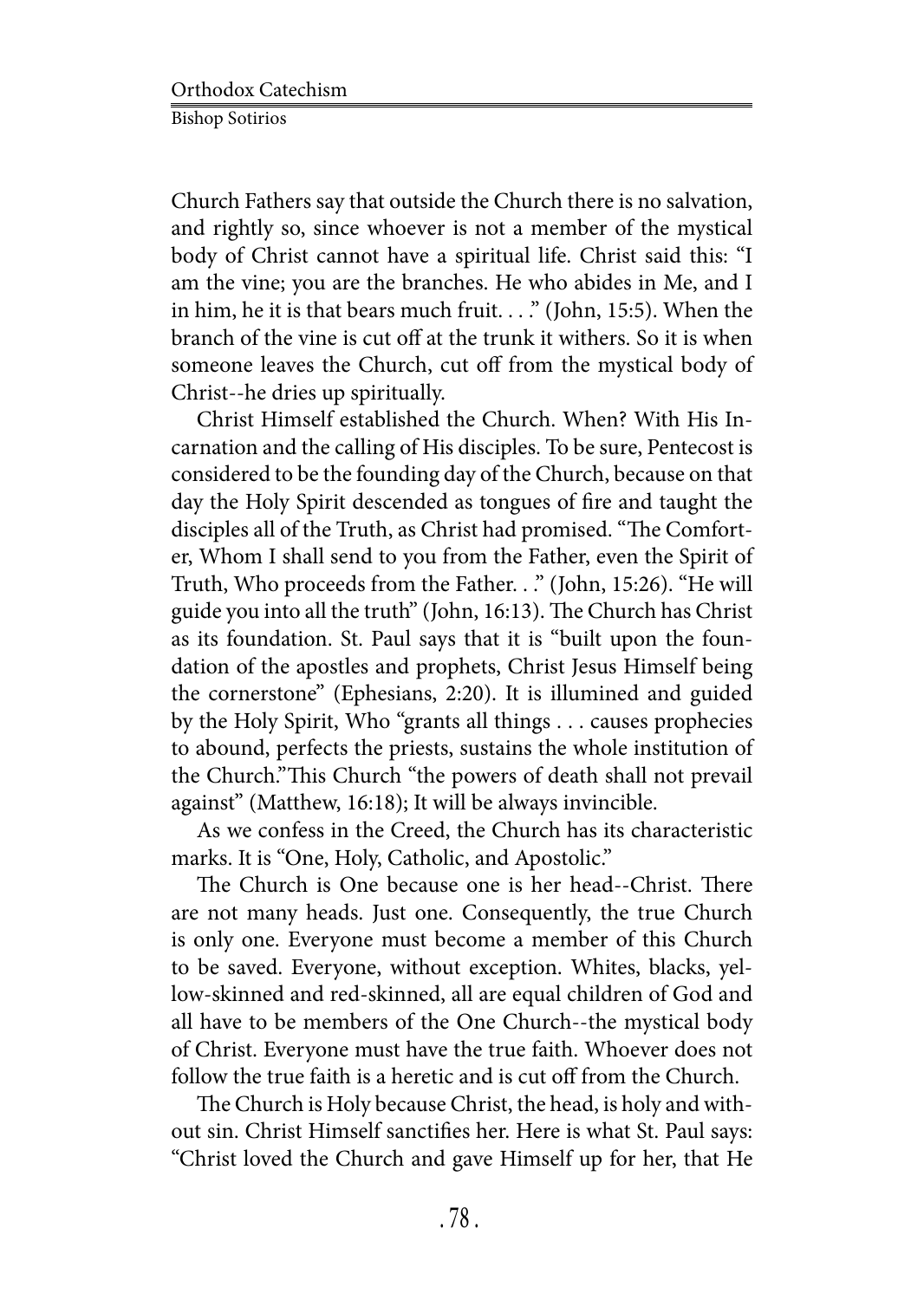might sanctify her, having cleansed her by the washing of water with the word, that He might present the Church to Himself in splendour, without spot or wrinkle or any such thing, that she might be holy and without blemish" (Ephesians, 5:25-27). Although those who become members of the Church are sinners, within the Church, through divine grace, they are purified and sanctified--that is the purpose of the Church.

The Church is Catholic. This means two things: First, that it accepts all people (as many, of course, as want to become members) from all over the world without discrimination. The commandment of God to His Disciples was: "Go therefore and make disciples of all nations, baptizing them in the name of the Father and of the Son and of the Holy Spirit, teaching them to observe all that I have commanded you; and lo, I am with you. . . ." (Matthew 28:19-20). Second, "catholic" means that the Church has the "Catholic" faith, that is, the fullness of faith in Christ and in the Triune God, the true faith, the Orthodox faith.

The Church is Apostolic because the first representatives of Christ on earth were the Apostles. Their successors, that is, the Bishops, must have apostolic succession, but also apostolic faith and teachings, and they must govern the Church as did the Apostles. In the true Orthodox Church there exists canonical and uninterrupted apostolic succession. It is only by means of apostolic succession, which is given through the sacrament of ordination, that the Church is One, Holy, Catholic, and Apostolic, the true body of Christ, the treasury of divine grace and truth, the ark of man's salvation.

**Christ, You Who are the founder of the Church, the head of the body, and the vine of truth, we thank You because You accept us as members of Your mystical body. We glorify You because with Your great love You are willing to justify and glorify us as well. We ask that You make us, who were baptized as Orthodox Christians and who have become members of Your mystical body, never to go away from You; that our sin never become a cause of our separation from You. We also ask**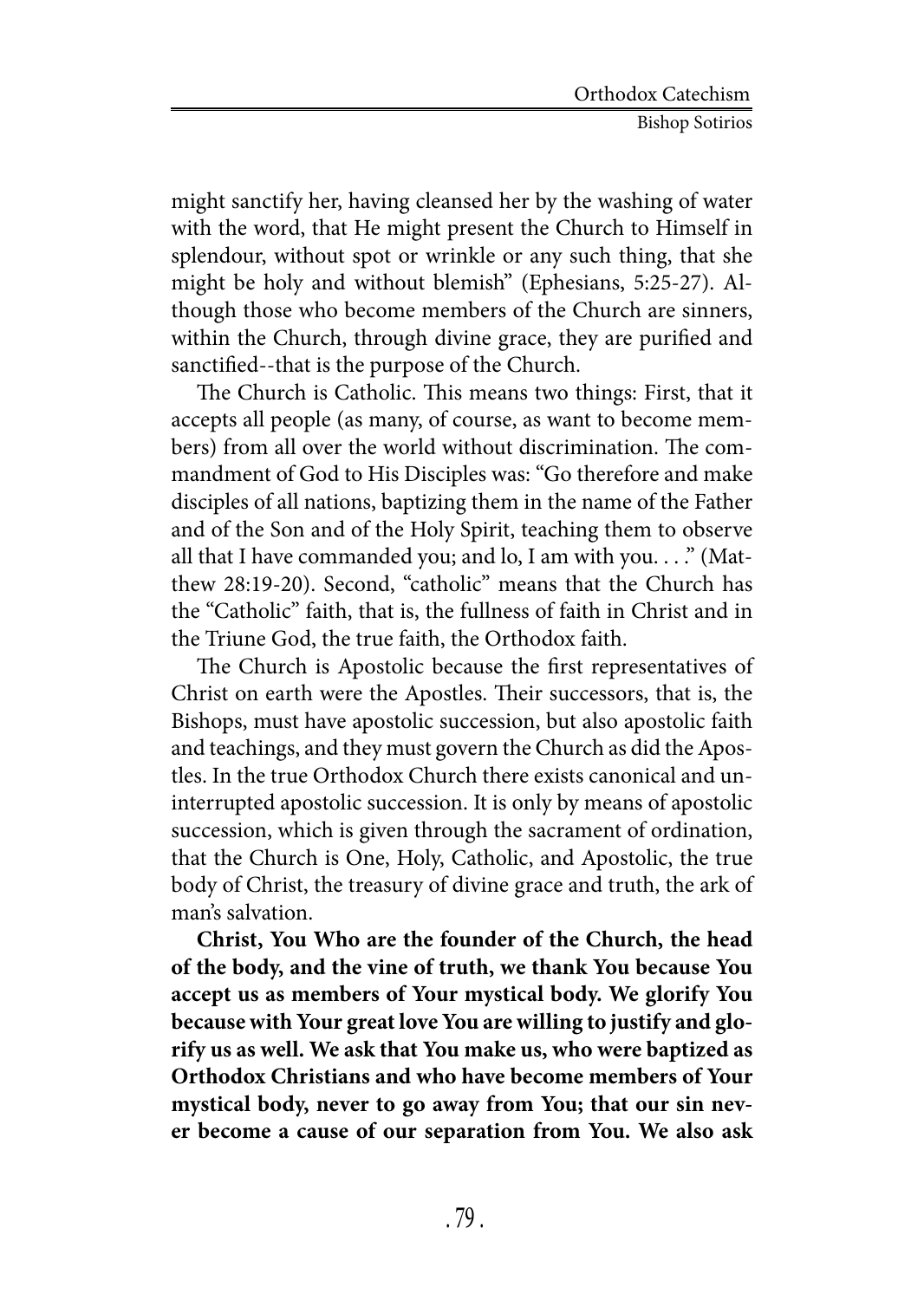Orthodox Catechism Bishop Sotirios

**that You enlighten the heretics to return to Your Orthodox Church, the One, Holy, Catholic, and Apostolic Church. Lord, help everyone--all the people of the world--to hear Your Gospel and to become members of Your Church, Your mystical body. Lord, we thank You.**

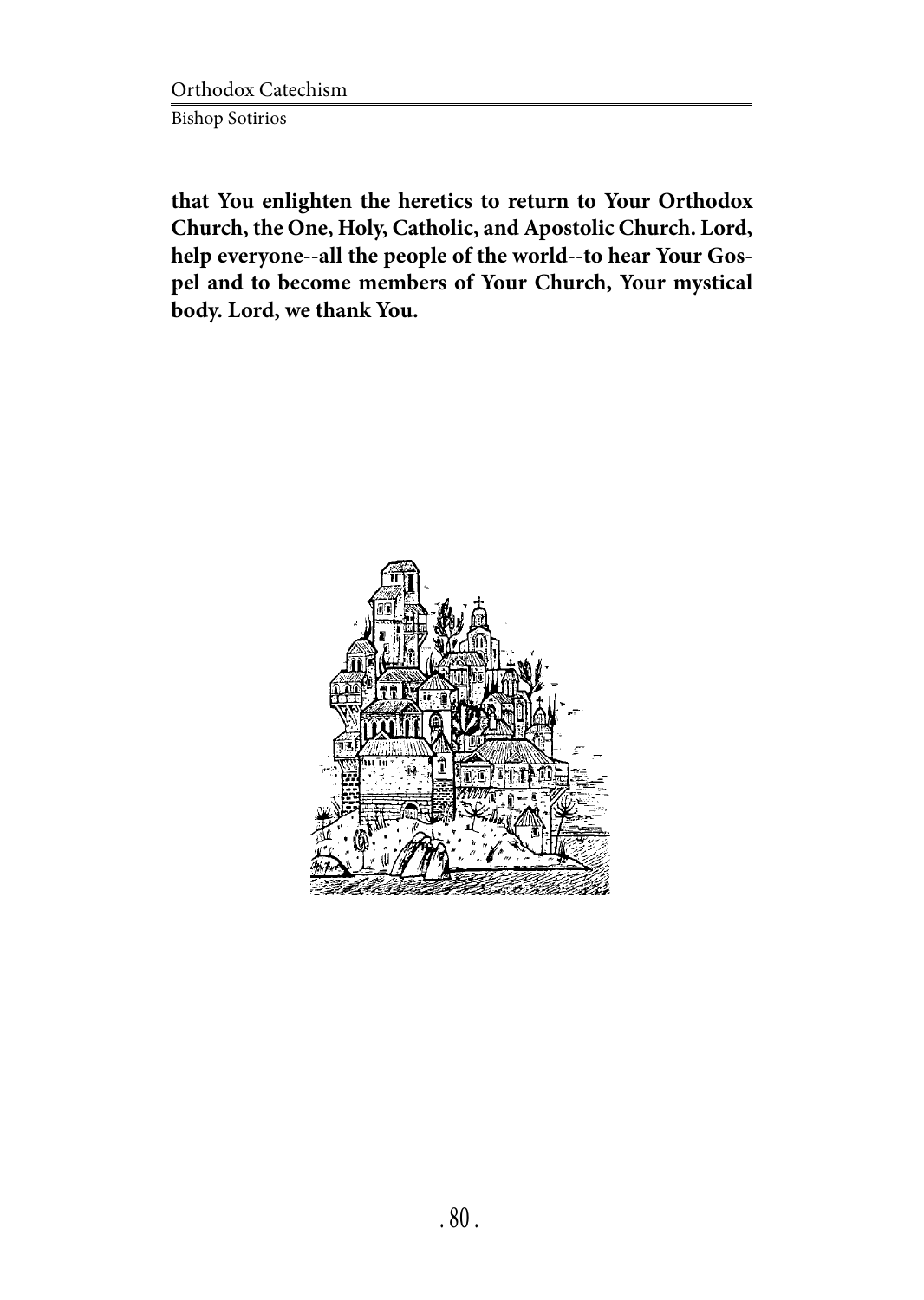## **Sacraments**

Our Church has seven sacraments, and they are the following:

- 1. Baptism
- 2. Chrismation
- 3. Holy Eucharist
- 4. Repentance and Confession
- 5. Priesthood
- 6. Marriage
- 7. Holy Unction

We have to say here that the great sacrament of our Church is the salvation of man through Christ. These things that we have called sacraments are holy ceremonies through which divine grace is transferred to man and which cleanses, sanctifies, and guides him to his salvation. Among the seven sacraments of the Church the first four are obligatory for everyone. They are necessary for the salvation of man. The next three are optional; in other words, they are received if the person wishes them for himself. An explanation is needed here. It is not necessary for someone to become a priest in order to be saved, but if someone is a priest, all the members of the Church are obliged to accept him as a priest. It is not necessary for someone to marry in order to be saved, but if Christians want to live with a partner they have to accept the sacrament of marriage or else they sin. And it is not necessary for the salvation of man to receive Holy Unction, but when all Christians are ready to die, they must accept it and respect it as a sacrament.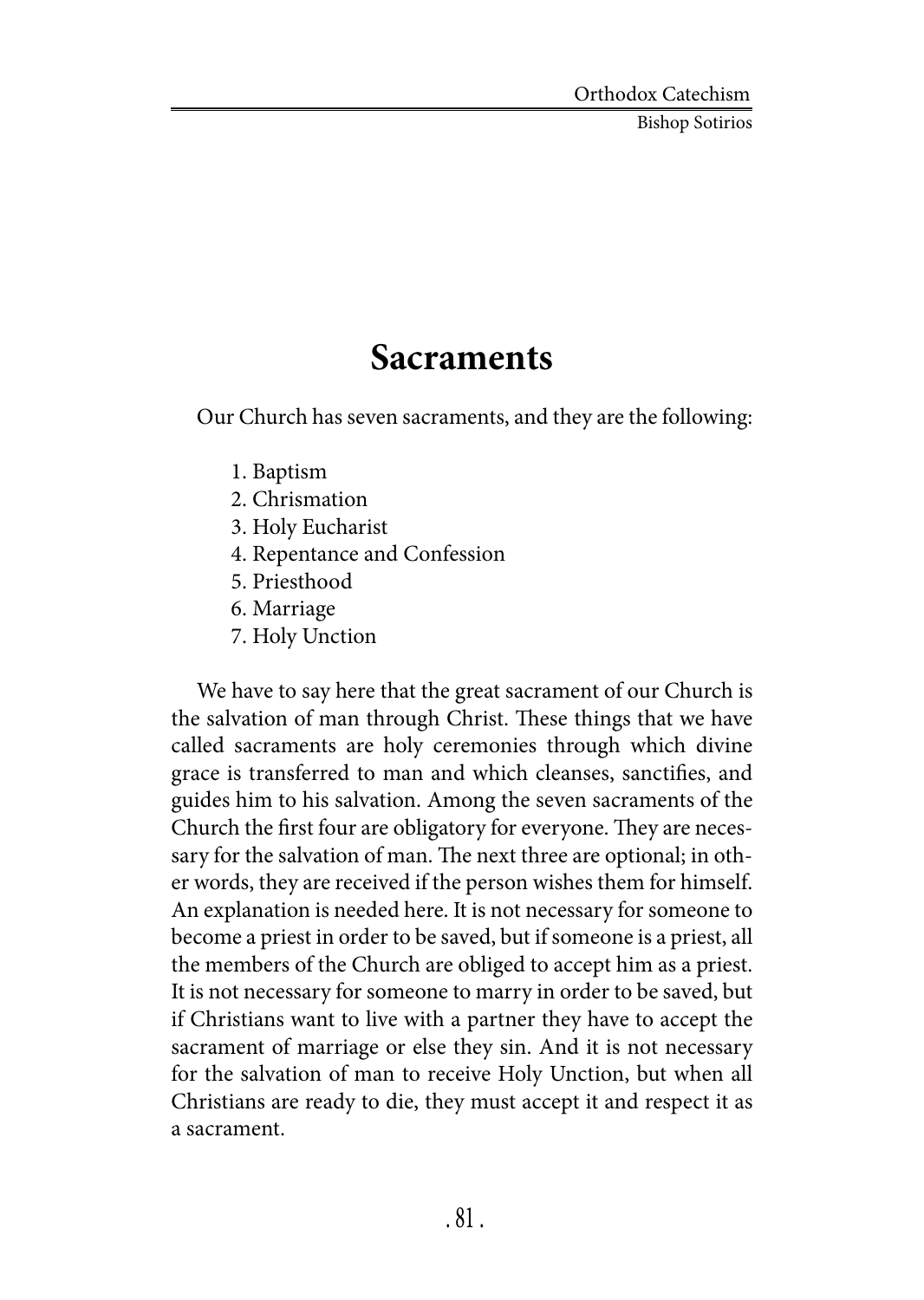The sacraments are sent from God. Their beginning is found in the Holy Scriptures and in Tradition. When we write about each individual sacrament we will also refer to the Scriptural passages which established them.

When we speak about sacraments we have to know that the doctrines of the Church are also called sacraments. These are the supernatural and godly truths that remain incomprehensible and mysterious to the limited mind of man, and it is only with faith that man makes them a property of his soul.

We said that with the seven sacraments divine grace is imparted to man, cleansing, renewing, sanctifying him, and guiding his salvation. This does not mean that there are no other ways in which divine grace is imparted to man. There are prayer, sermons, study of Holy Scripture, blessing of water, venerating holy things and many other ways. Divine grace is imparted through all these ways, but these are not enough for the salvation of man. The seven sacraments, and especially the first four are absolutely necessary for his salvation.

We should also know that among the four compulsory sacraments, the first two, that is baptism and chrism, are never repeated. In other words, they are performed one time only for each person. Moreover, ordination is also never repeated. It is done only one time for the individual. Holy Communion, Repentance and Confession, and Holy Unction are repeated, and man should often partake of the Holy Eucharist, often repent and confess, and often approach Unction. Holy Matrimony is permitted to someone up to three times. This does not mean that a man can have simultaneously three wives. No. If he loses his first wife he may marry another, and if he loses the second he may marry a third. The same applies to the woman.

**Lord Jesus Christ, You became man, were crucified, died as man on the cross, descended triumphantly into Hades, were resurrected and ascended, bringing human nature with You and You have made possible the mystery of our salvation. You also established the seven sacraments of our Church through**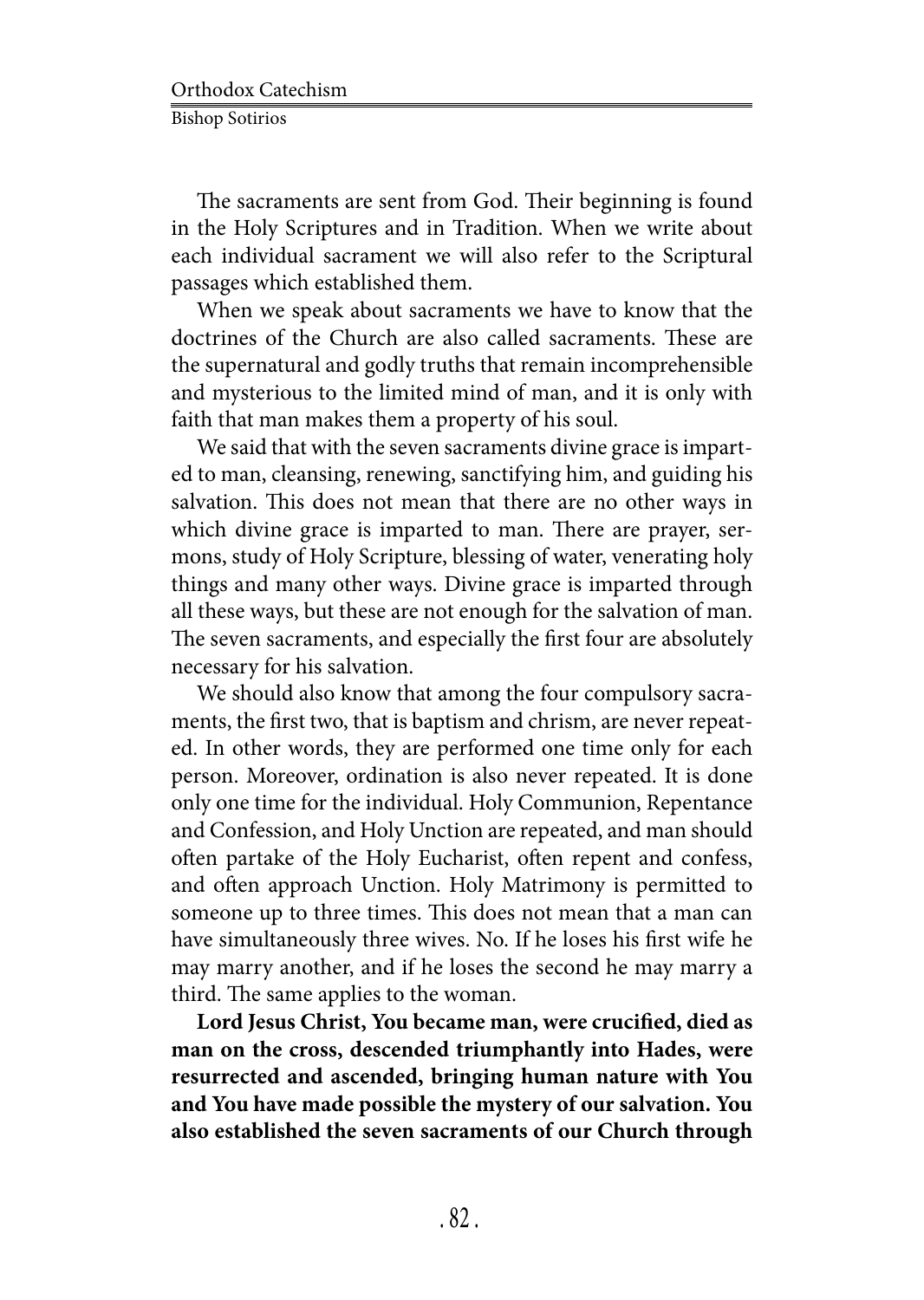**which we especially receive the divine grace for our purification, cleansing, sanctification, and salvation. We thank You for all these. We give You as much praise and glory as our weak human powers permit. We fervently beg You, to open the eyes of our mind, heart, and soul to understand the great mystery of our salvation that comes from You and the seven sacraments. And not only to understand them, but to receive from them Your divine grace like the sap that nourishes the vine of our spiritual life, and through the sacraments to live united with You. Make us understand that this is the alpha and omega of our lives.**

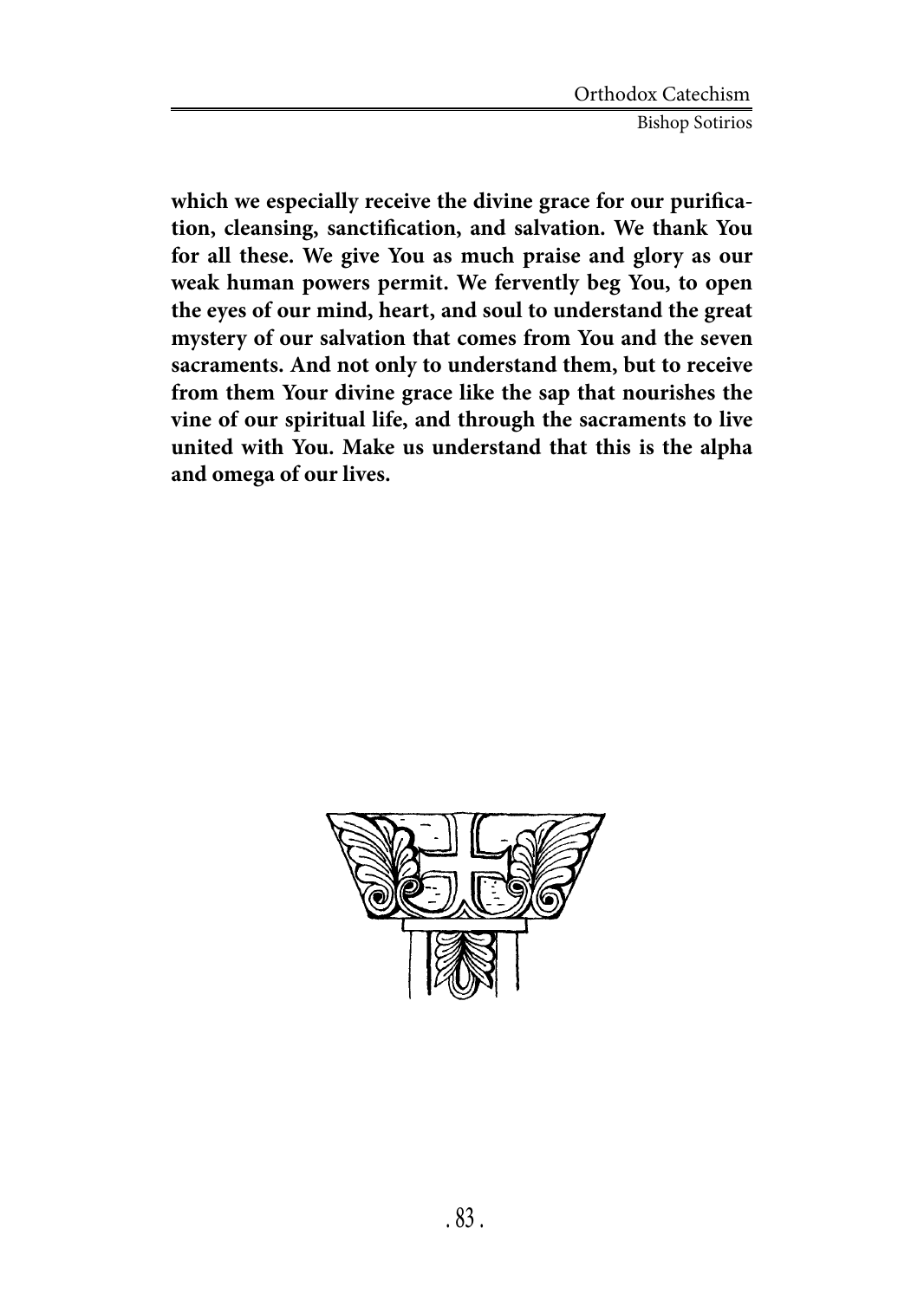# **Baptism**

The first of the seven sacraments of our Church is Baptism. It is sent from God. Christ Himself commanded it when he said to His disciples: "Go therefore and make disciples of all nations, baptizing them in the name of the Father and of the Son and of the Holy Spirit" (Matthew, 28:19); elsewhere He said "Go into all the world and preach the gospel to the whole creation. He who believes and is baptized will be saved; but he who does not believe will be condemned" (Mark, 16:15-16).

In these words of Christ we see firstly that He established baptism, and secondly that baptism is absolutely necessary for salvation: "He who believes and is baptized will be saved; but he who does not believe will be condemned."

It should be noted here that, even though He was sinless, Christ was baptized. He was baptized so that He could teach us in a practical way that we benefit from being baptized.

The command and example of Christ were applied by the Apostles, and are and will continue to be applied till the end of the world by the Church.

Actually, baptism should take place after catechism. The person who will be baptized is first of all catechized. He is taught the Orthodox faith. He accepts the faith and is then baptized. Infant baptism has prevailed, however, even from the first centuries of Christianity. Why? The reason is that no one should die unbaptized, since there is no salvation for him who is not baptized. You may ask what happens to a little baby that dies before it is baptized? We cannot answer this question. What we do know is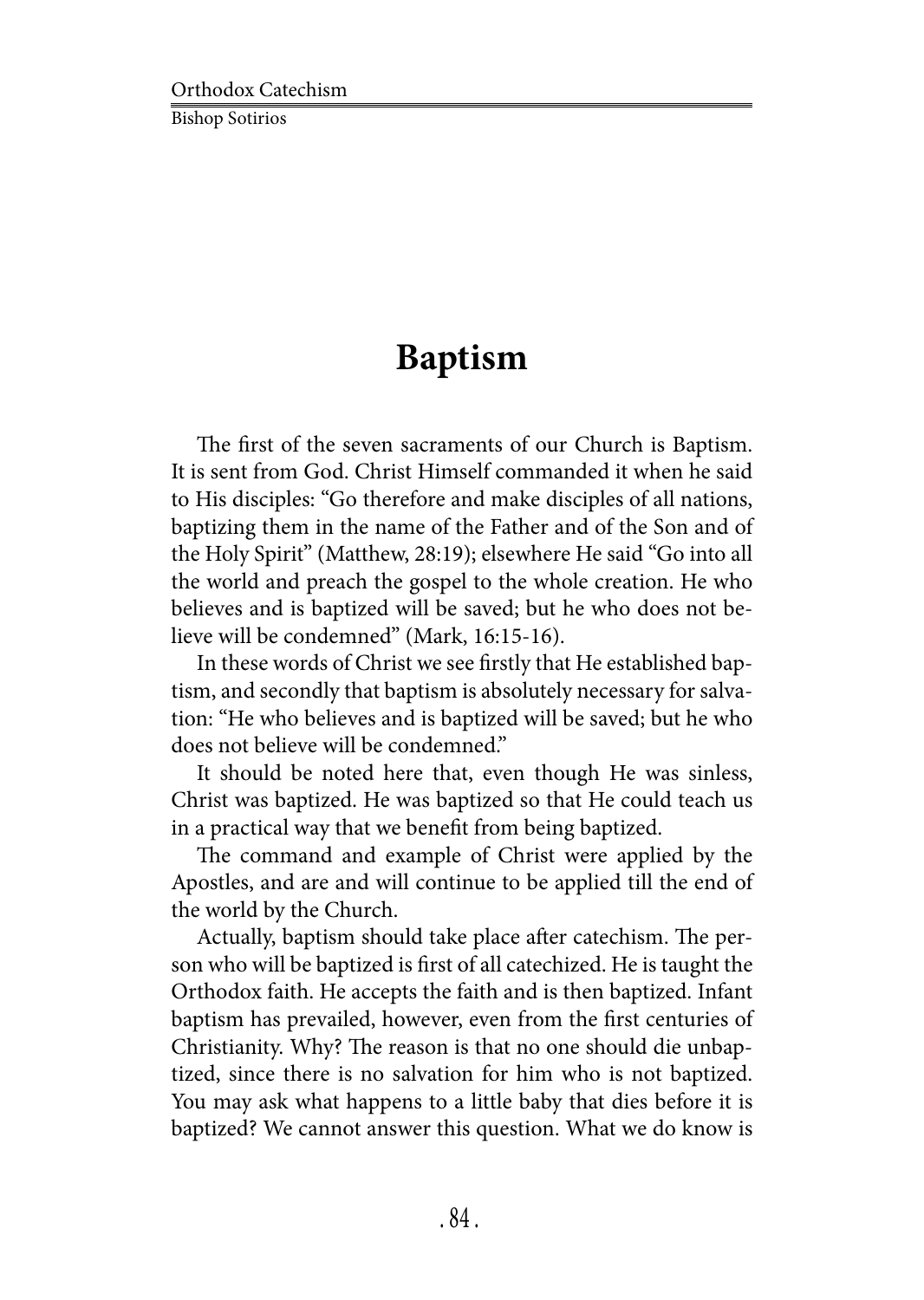that the baptized person is saved. What will happen to the person who apart from his own will, dies unbaptized is a matter for God and He will judge. We cannot know the will of God, nor can we become judges of God. What happens, though, with the catechesis of an infant? All the responsibility of the catechesis falls on the godparent and the parents of the baptized. They must catechize the baptized infant.

Baptism is performed with three immersions in water, just as Christ ordained, "In the name of the Father and of the Son and of the Holy Spirit." The Orthodox Church does not accept baptism by sprinkling or pouring of water, unless there is absolute need for it. It does not accept these other forms of baptism because the very word baptism means immersion, plunging in water. Christ said "baptized" not "sprinkled."

He who is baptized is cleansed from original sin and from all other sins that he has committed up to the time of his baptism. His immersion in water symbolizes death. The sinful man dies. The baptized person is reborn and becomes a member of the Church, the mystical body of Christ. He puts on Christ. "Those who are baptized in Christ, put on Christ." After baptism, or rather with baptism, he enters the Kingdom of God. He is saved. This creates a problem, however. Because he has entered the Kingdom of God, because he is saved, does this mean he will remain there? No. That will depend on the individual and the effort he puts into not soiling the new garment again with sin, and not dirtying the beauty of the soul. We say that it depends on the individual because "God desires all men to be saved and to come to the knowledge of the truth" (1 Timothy, 2:4). Although with baptism he is cleansed from all sin and from original sin, the Christian does not cease to be free, and not unlike his forefathers who disobeyed God, so too after his baptism he may not follow God or do His will, but rather do his own will. St. Paul tells us "Do you know that all of us who have been baptized into Christ Jesus were baptized into his death? We were buried therefore with him by baptism into death, so that as Christ was raised from the dead by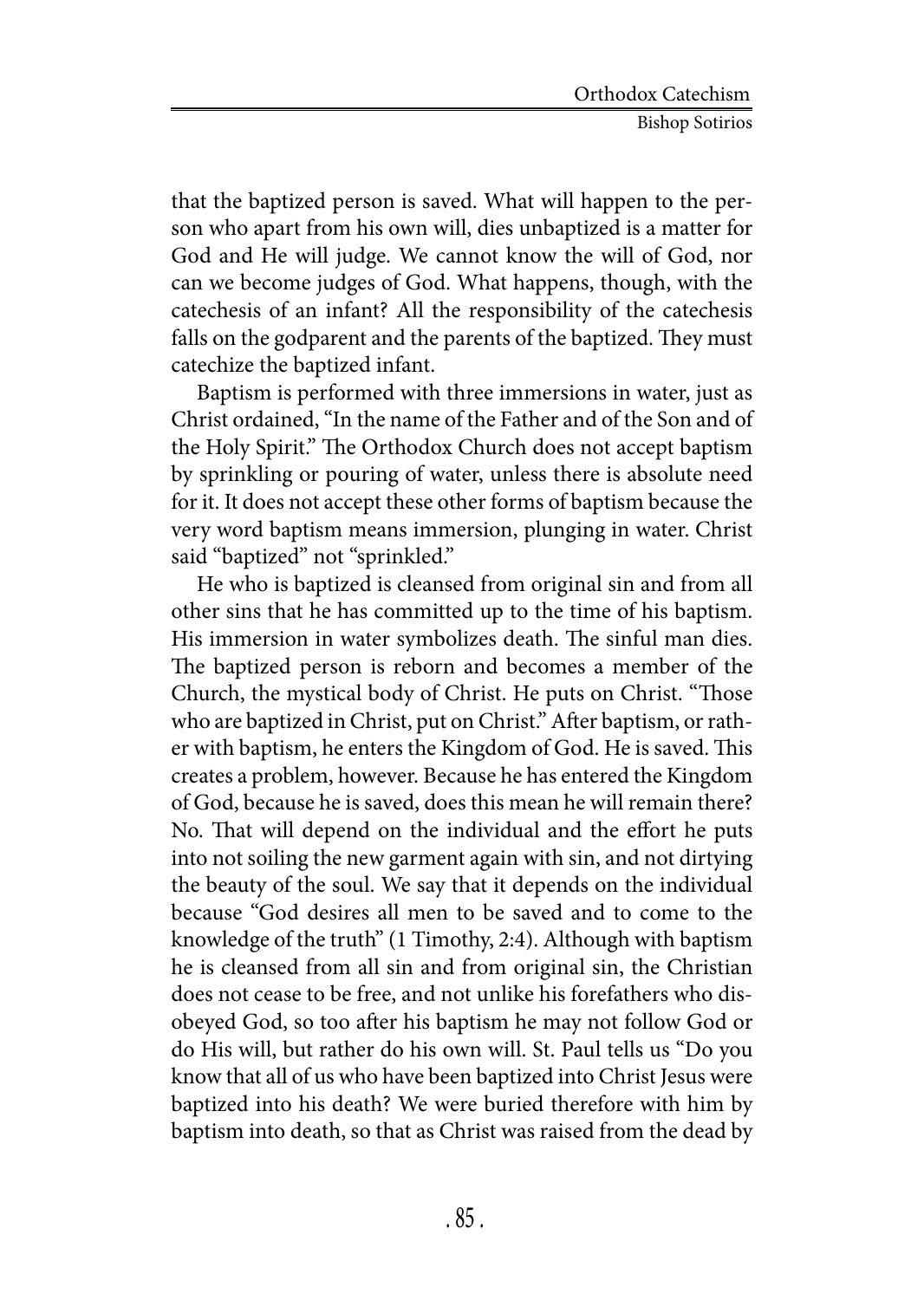the glory of the father, we too might walk in newness of life" (Romans, 6:3-6). This is how it is. We should not be serving sin and working for the sake of sin after baptism. Unfortunately, though, many of us return to our old ways. Though we entered the Kingdom of God through baptism, it is possible to be driven out from the Kingdom of God by the sins that we commit, just as Adam and Eve were driven out of Paradise.

Baptism is also called illumination because with it man comes out of the darkness of sin and into the light of righteousness–the light of Christ. He is illumined. He becomes wholly light and life, and radiates divine light and spirituality. In the past, the catechumens were called the "illumined." Baptism is also called the fountain of renewal because man is reborn through baptism.

**Christ, You are the true light Who illumines and sanctifies every man who enters the world, You who by deed and word taught and established the sacrament of baptism in order for man to be cleansed from original sin, from all sin, Who gave baptism for the death of the old man, and for the reborn man to become a member of Your Church–Your mystical body– and to work no longer in sin and for sin, make, O Lord, everyone accept this great gift of baptism. Make the baptized and reborn return no more to the old deception, nor become slaves of sin. Make them remain in the light, in freedom, and in Your grace, love, and kingdom. Make them remain holy, honourable and healthy members of Your mystical body as long as they are on earth, and after death grant them eternal life and Your kingdom. Accept O Lord our thanksgiving and doxology, for to You belongs all glory, thanksgiving, praise, and worship.**

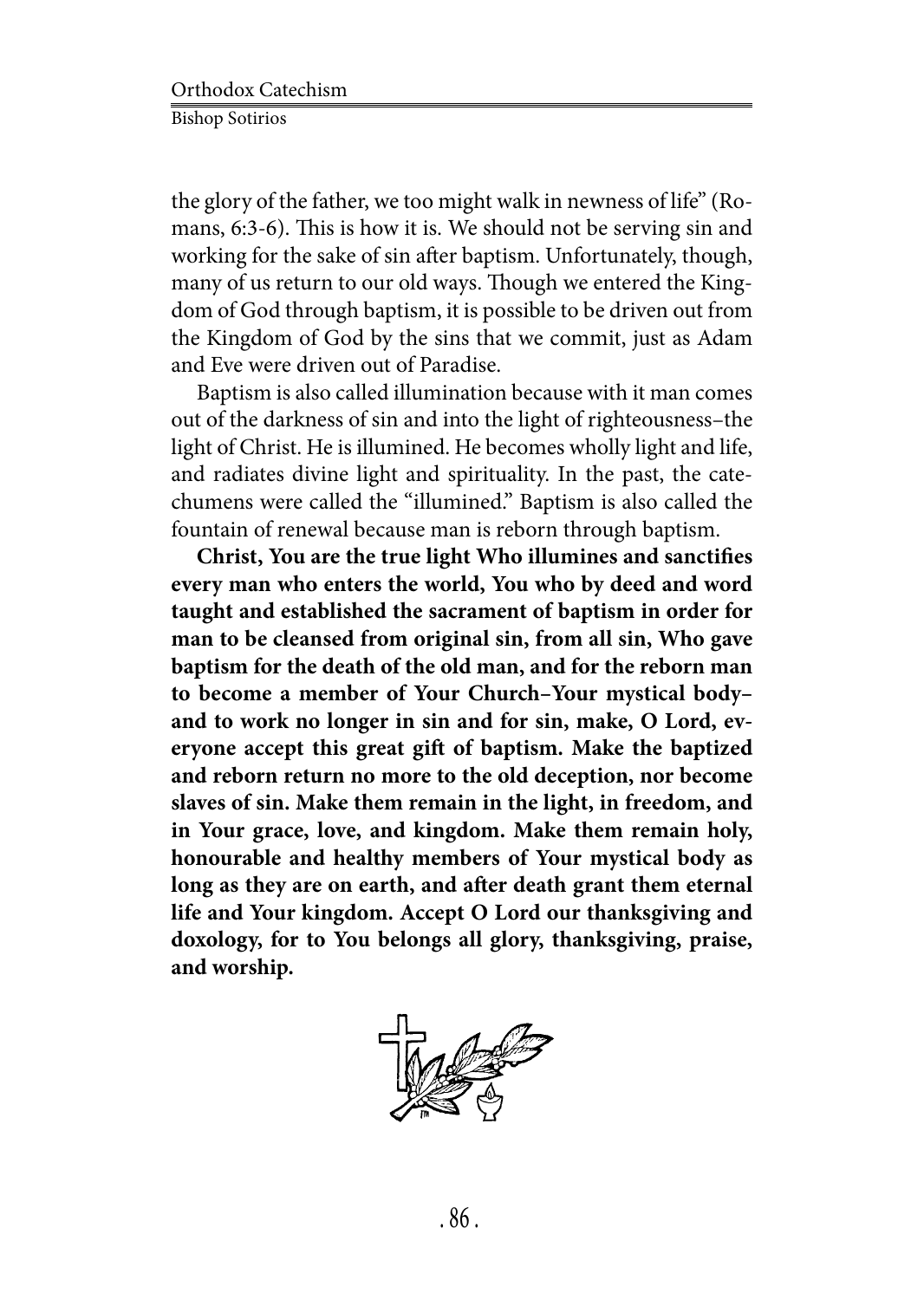# **Chrismation**

Chrismation is also known as Holy Chrism. As we said in the lesson on Baptism, the baptized person is cleansed from original sin and from all other sins that he has committed up until that time. He is reborn and becomes a member of the Church–the mystical body of Christ. He begins the new life. This new life, however, has its temptations. Satan does not stop working. The way Satan deceived Adam and Eve, so too does he try to deceive us everyday. Moreover, man does not cease to be free. He still has choice–the choice to follow God or to be deceived and follow the devil–the choice to do the will of God or to do his own will. The road is uphill and difficult. Man is a soldier who belongs, as we have already said, to the militant Church and so he struggles. For this battle he needs the armour of the Holy Spirit, and this is what chrismation provides. It gives the baptized person the armour, the gifts of the Holy Spirit so that he may continue his battle as a soldier.

Chrismation is a God-sent sacrament. It is based on the practice of the apostles whereby they would place their hands on those who had believed and had been baptized so that by the laying on of the Apostles hands these would receive the Holy Spirit. The two Scriptural passages that support this practice are as follows: "Then they laid their hands on them and they received the Holy Spirit," and "when Paul had laid his hands upon them, the Holy Spirit came on them" (Acts 8:17;19:6). There is no doubt then that the sacrament of chrismation is God-sent and is an apostolic practice.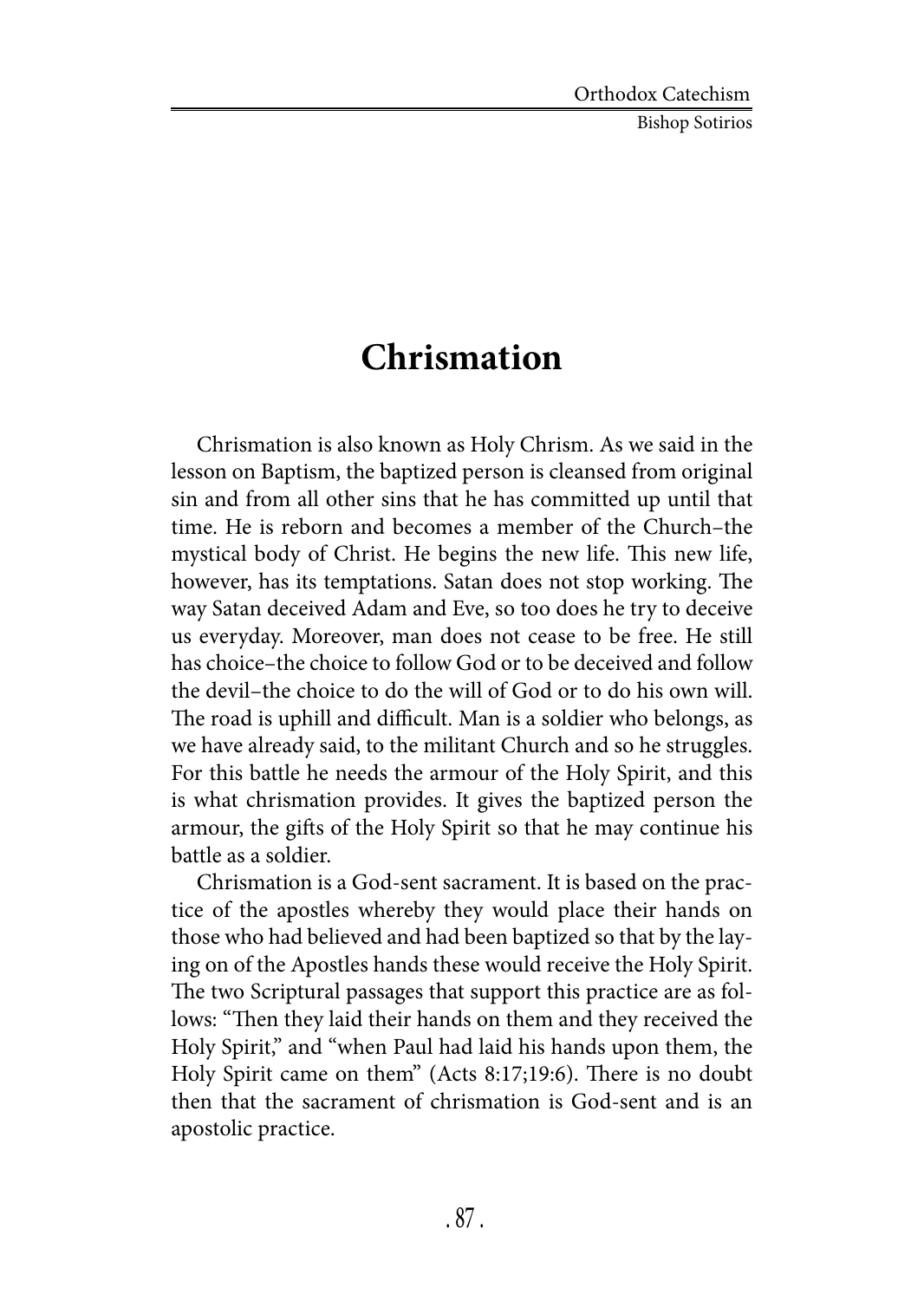Chrismation is done immediately after baptism. In the past, in its attempt to closely follow the practice of the apostles, the Church practised chrismation performed by the Bishop. Because this was not always possible, the Church established the custom of preparing the Holy Chrism to be used by the priests. The Holy Chrism is prepared at the Ecumenical Patriarchate from forty different aromatic substances that symbolize the many gifts of the Holy Spirit. It is prepared with the participation of many hierarchs (many of whom are from the autocephalous Orthodox Churches) and is then distributed to all the Churches.

With this Holy Chrism the priest, immediately after baptism and having read the specified prayer, anoints the baptized person on all the members of his body and repeats the following phrase: "The seal of the gift of the Holy Spirit. Amen." And so the baptized person is anointed with the Holy Spirit in his renewed life and receives the gifts–the armour–of the Holy Spirit as he begins his spiritual battle. The phrase "the seal of the gift of the Holy Spirit" that is repeated by the priest is based on the words of St. Paul when he says that "it is God who establishes us with you in Christ, and has commissioned us; he has put his seal upon us and given us His spirit in our hearts as a guarantee"(2 Corinthians 1:21-22). In other words, it is God who anoints us and seals us to remain faithful to Christ by putting in our hearts the Holy Spirit.

Even though chrismation is a God-sent sacrament, an apostolic practice, and is found in Holy Scripture, the Protestant churches have nonetheless done away with it, viewing it as non-sacramental and unnecessary for the salvation of man. The Roman Catholic Church accepts the sacrament of chrismation but performs it at a later age, between seven and twelve.

**Heavenly, triune God, You–Who never wished to see the destruction of Your creation, Who gave to strayed Adam and humanity a second chance to be saved with the incarnation of the Son, Who with baptism cleanse us from original sin, Who sanctify us as honourable members of the mystical body of Christ, Who with the sacrament of chrismation–grant us**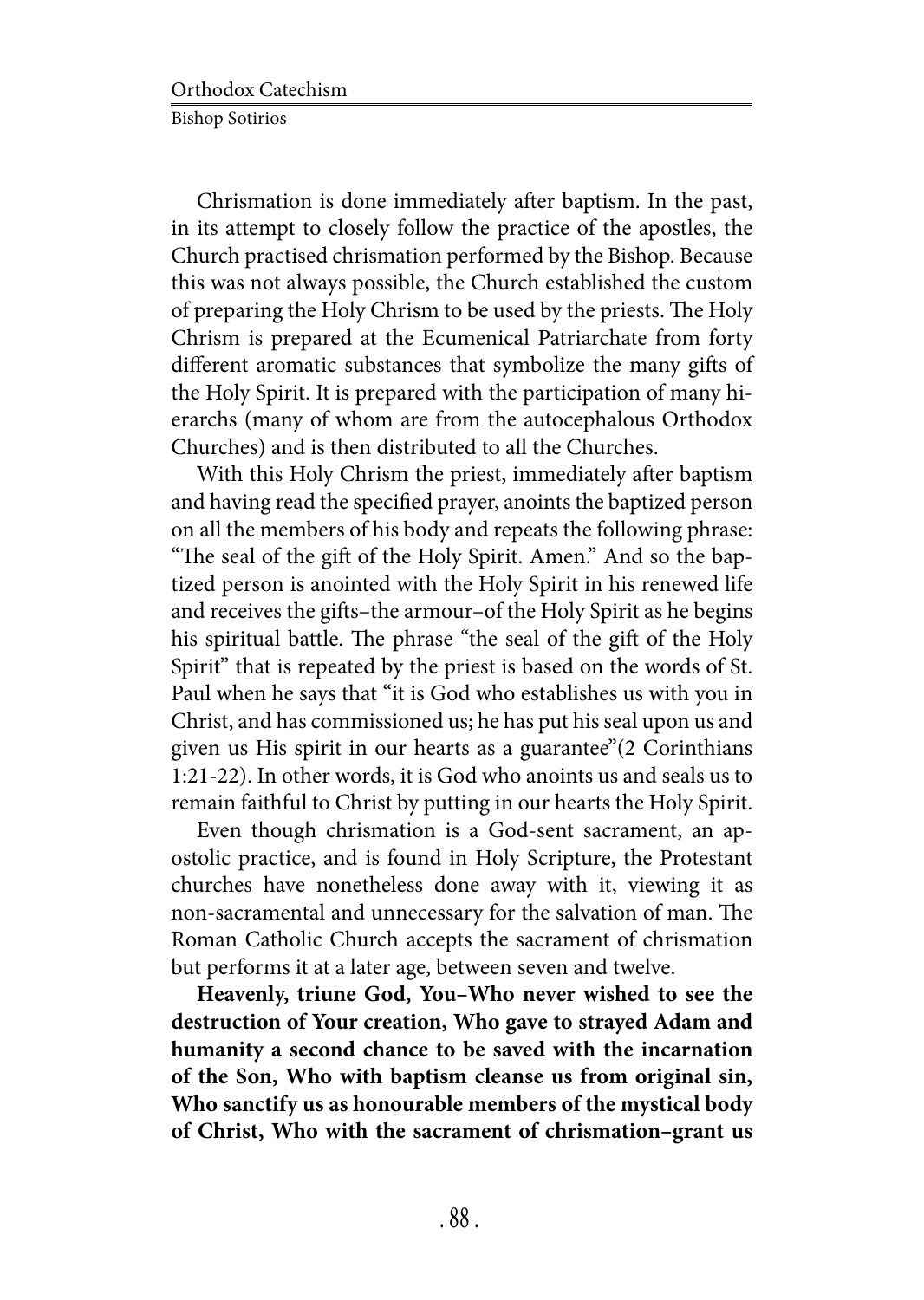**the gifts–the armour–of the Holy Spirit so that we may struggle in our earthly battle. Lord strengthen our will so that we may always follow You and do Your will. Do not allow us to be induced by Satan to do our own will. Lead us safely to our theosis and salvation. We fervently thank You.**

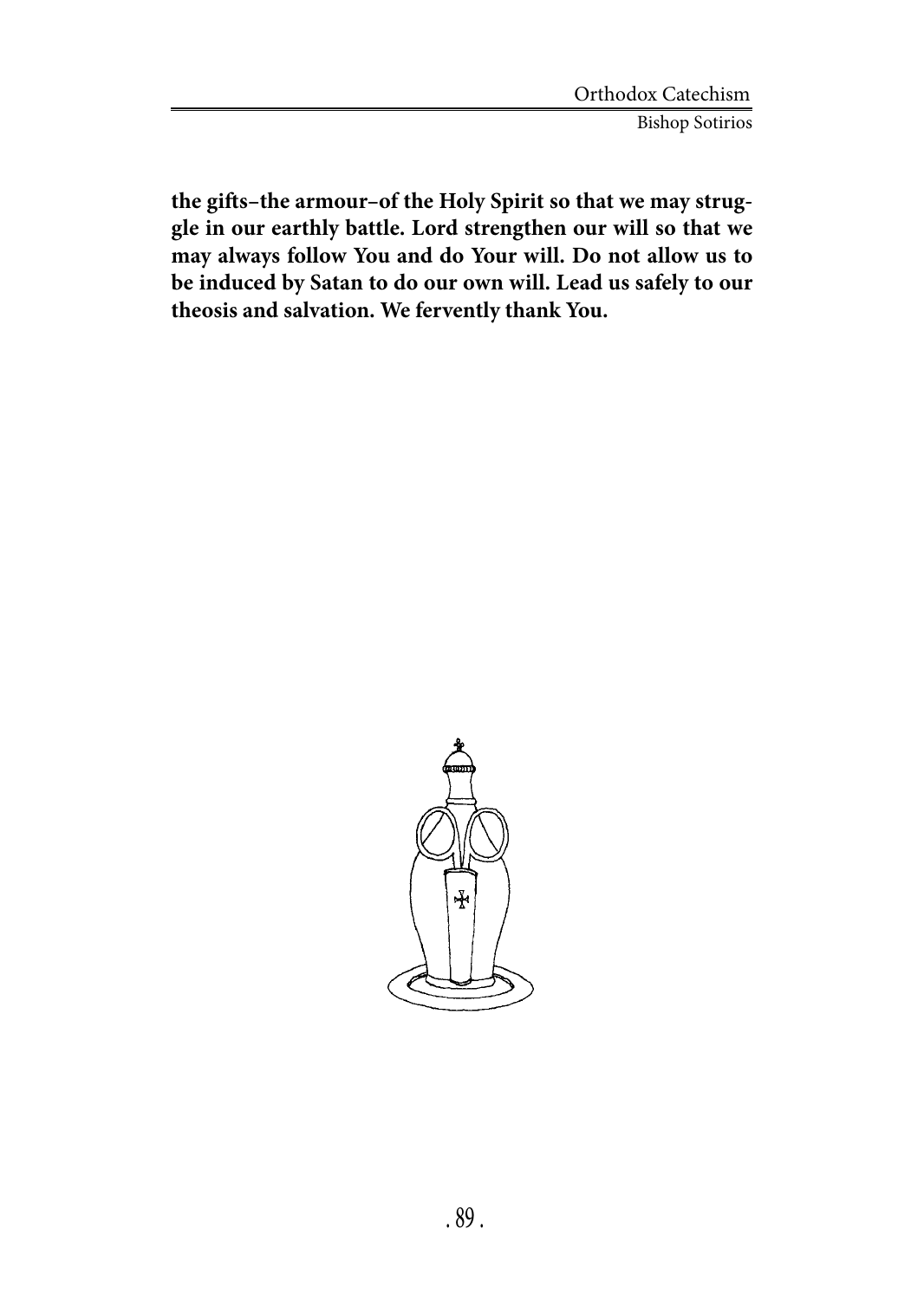# **Holy Eucharist**

It can doubtlessly be said that the central sacrament of the Church is Holy Eucharist. It is the sacrament of sacraments. It was established by Christ Himself: "When it was evening," Jesus "took bread, and blessed, and broke it, and gave it to the disciples and said, `Take, eat; this is My body, broken on behalf of all for the forgiveness of sins,' and "He took the cup, and when He had given thanks He gave it to them, saying, `Drink of it, all of you; for this is My blood of the New Covenant, which is shed for many for the forgiveness of sins.'" Christ added, "Do this in remembrance of Me" (Matthew, 26:20-9; Mark, 14:17-25; Luke, 22:14-38; John, 6:27-69; 1 Corinthians, 11:23-26).

From these words of Christ we see that the Holy Eucharist is truly the body and blood of Christ. It is not a symbol. It is truly the body and truly the blood of Christ. Christ did not say that "this symbolizes My body" and "this symbolizes My blood." He said, "this is My body" and "this is My blood." Of course, even after the celebration of the Holy Eucharist, all we see with our human eyes is bread and wine. Even the taste on our tongues is that of bread and wine. In reality and in essence, though, that which we see and that which we taste is truly the body and blood of Christ. How does this happen? How does this change occur? No one can say. It is done in a mysterious way with the intervention of the Holy Spirit. As the celebrant says: "And make this bread the precious Body of Your Christ, and that which is in this cup the precious Blood of Your Christ."

Therefore, from the above words of Christ we see that this sac-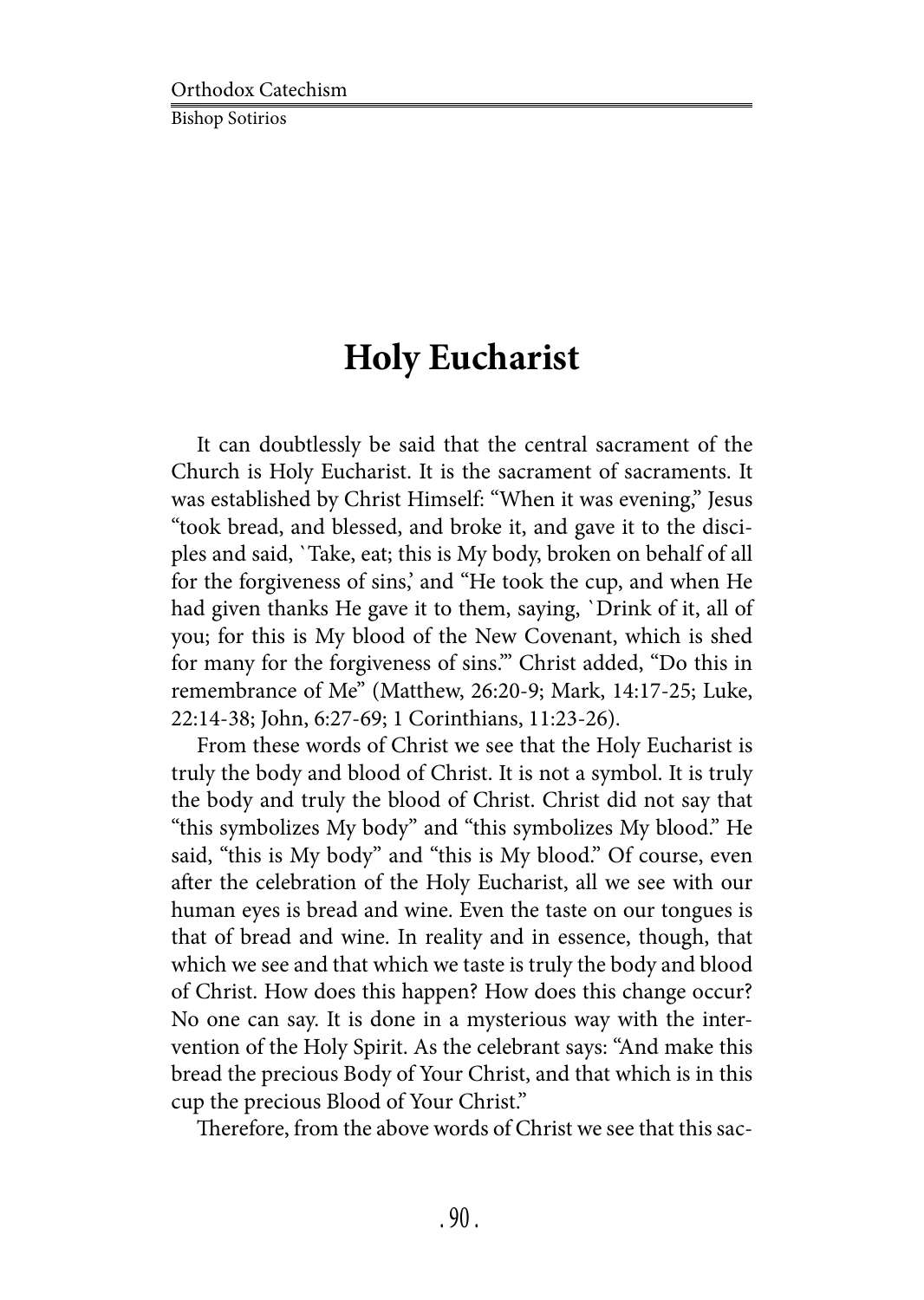rament was established by Christ "for the forgiveness of sins." The main purpose of the sacrament then is the forgiveness of man's sins. Along with the forgiveness, though, come the sanctification and glory, eternal life. This is why when the celebrant gives Holy Communion, he says to each person: "the Body and Blood of Christ, for the forgiveness of your sins and life eternal."

Even from the words of Christ it appears that this sacrament of Holy Eucharist is preeminently the sealing of the New Covenant between God and man. It is the testament of reconciliation and friendship.

Beyond the above statements, the very words of Christ reveal that this sacrament has to be repeated "in remembrance" of Christ, of His incarnation, sacrifice on the cross, burial, resurrection, and of His ascension into Heaven to be seated at the right hand of the Father, and His second glorious coming.

In other places in Holy Scripture, Christ has assured us that His Body is "truly food" and His Blood is "truly drink." Moreover, this is shown by the fearsome saying that "whoever does not eat My body and does not drink My blood, has no life in him." This proves that the Holy Eucharist is the spiritual nourishment of man. Just as man cannot live without natural nourishment, so neither can he live without spiritual nourishment–the body and blood of Christ–without Holy Eucharist. Christ makes this very clear. He says that "unless you eat the flesh of the Son of man and drink His blood, you have no life in you; he who eats My flesh and drinks My blood has eternal life" (John, 6:53-54).

Holy Eucharist unites man with God. It deifies him. Since man unites with God, he also unites with other people. St. Paul says that "because there is one bread, we who are many are one body, for we all partake of the One Bread" (1 Corinthians, 10:17). This unifying of the people among themselves into one body is like the unity of the three Persons of the Holy Trinity, Father, Son, and Holy Spirit.

We could say that the fruits of Holy Eucharist are the following: forgiveness of sins, cleansing, sanctification, justification,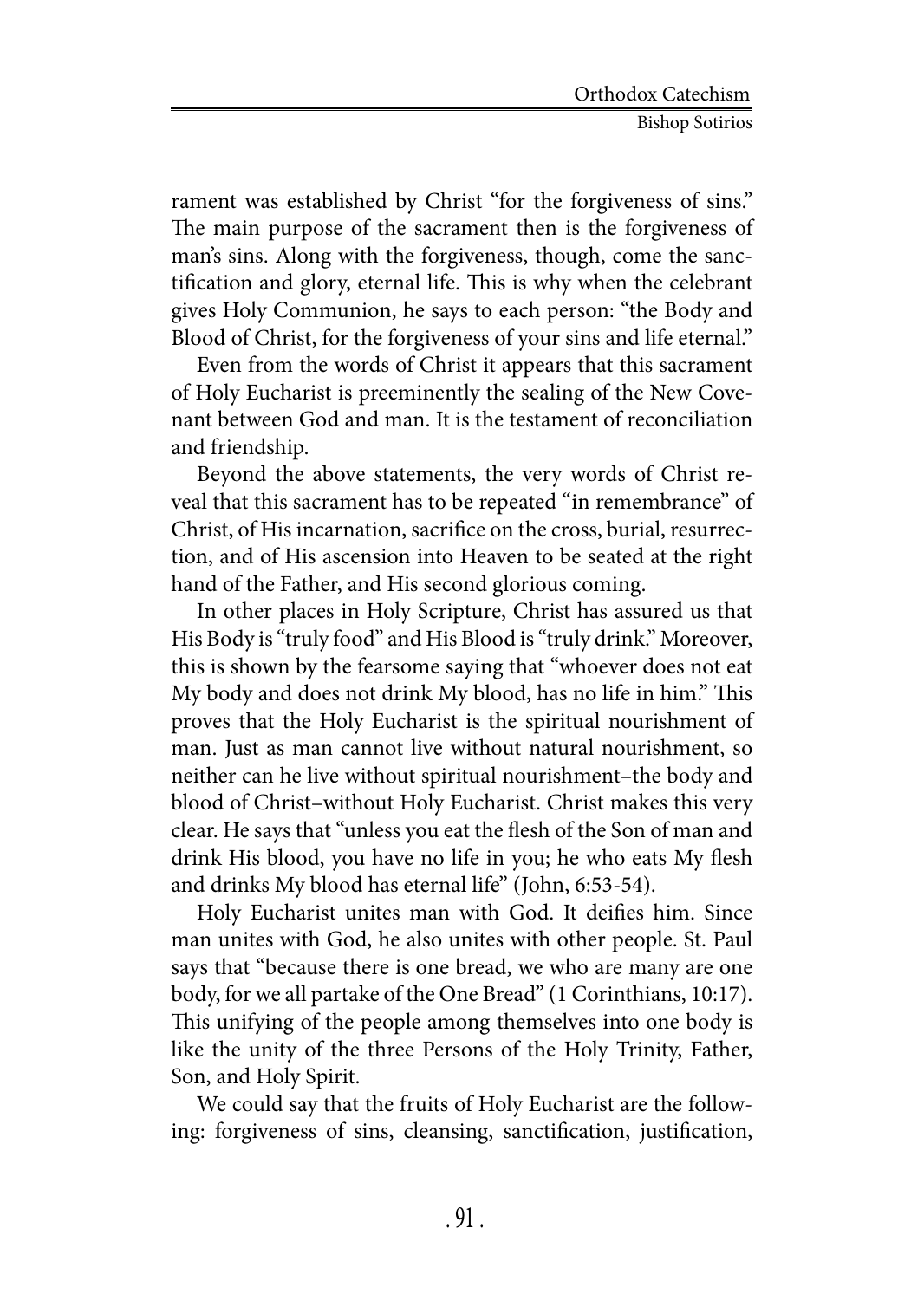unity with God and with each other, spirituality, eternal life, glory, theosis.

In order for man to have all the fruits and benefits of the Holy Eucharist, he needs first to partake of it often. How often? Every time he attends the Divine Liturgy; and secondly, he needs to "approach with the fear of God, faith, and with love." In other words, to approach worthily, with reverence and faith in God, and with total love towards God and man.

Holy Eucharist is celebrated in the Church, but it can be celebrated in an open space or anywhere for that matter in times of necessity. It can be celebrated once per day. It is performed during the Divine Liturgy. Bread and wine are offered. This bread and wine are sanctified and, though they are physical substances, through the intervention of the Holy Spirit they are transformed into spiritual things–into the body and blood of Christ. God created, out of nothing, the visible (physical) and invisible (spiritual) world. From physical things–bread and wine–He makes the body and blood of Christ.

**O God, how much amazement and delight we receive from Your great deeds. Your deeds are unfathomable, and Your wonders are incomprehensible. The way of our salvation is impossible for our limited minds to understand. I gaze with wonder and fear at the mystery of mysteries, the Holy Eucharist. We approach with faith and with love, yet we are unworthy. Make us worthy of this great gift. Do not allow us to partake "in judgment or condemnation" but for cleansing and sanctification, for forgiveness of sins, for glory and holy communion, and for life eternal. We thank You. O Lord, "Abide in us."**

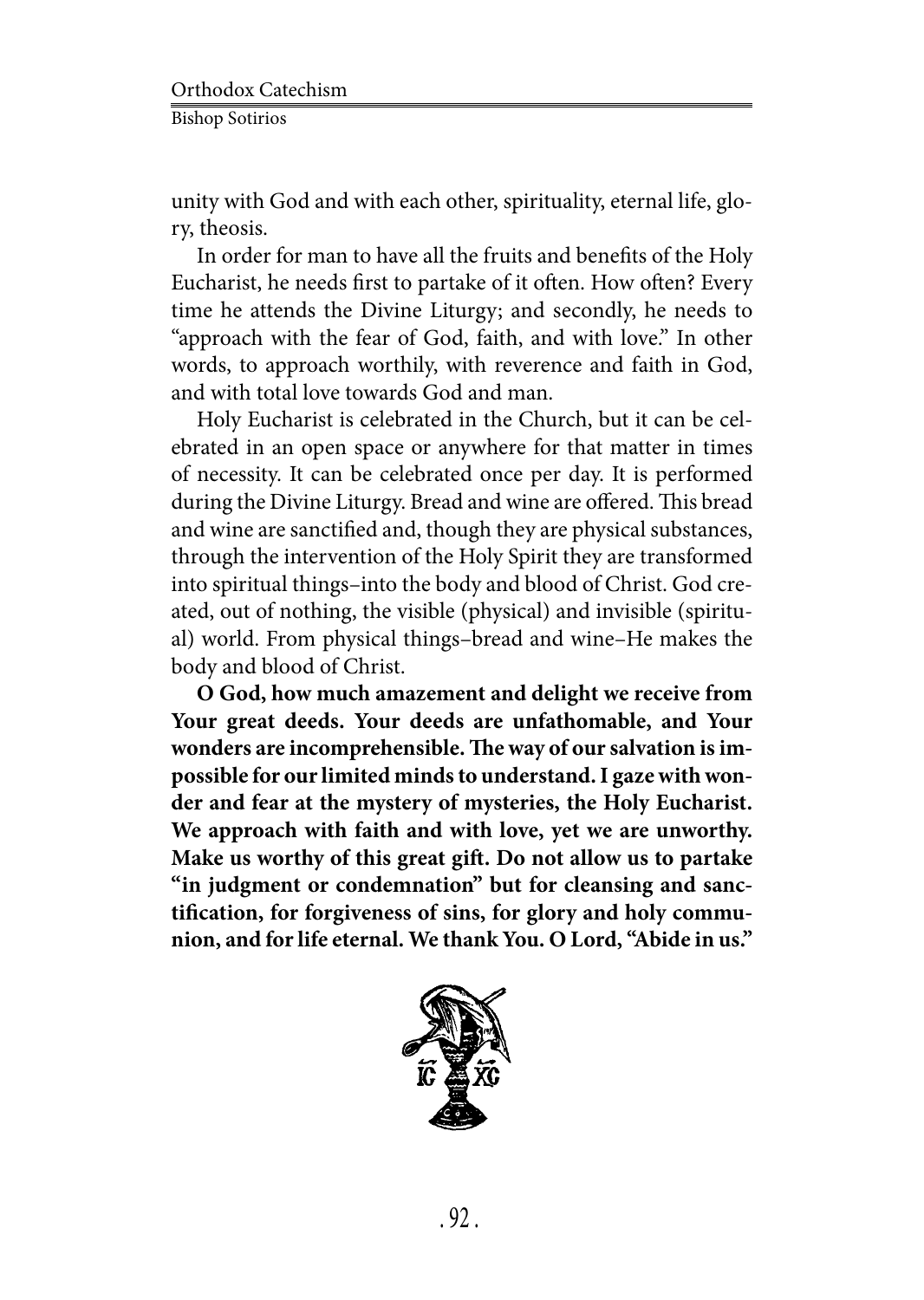#### **Repentance and Confession**

Christ established the sacrament of repentance and confession after His resurrection. Directing Himself to His disciples, He said: "Receive the Holy Spirit. If you forgive the sins of any, they are forgiven. If you retain the sins of any, they are retained"(- John 20:22-24).

The words of Christ are very clear. They leave no room for doubt. His disciples, and afterwards their successors, alone–no one else– have the right to forgive or not to forgive the sins of man. In essence they are instruments of Christ. It is Christ Who forgives the sins of man. The contemporaries of Christ–Pharisees, Sadducees, and others–doubted that Christ could forgive sins, or that He had this authority. We see this in the healing of the paralytic. Christ said to the paralytic: "Your sins are forgiven." They doubted His authority. And replying to them, "that you may know that the Son of Man has authority on earth to forgive sins," He said to the paralytic: "I say to you, rise, take up your pallet, and go home"(Mark 2:10-11). The healing of the paralytic was used as proof to those who opposed Christ that He indeed had authority to forgive sins. Of course, this authority arises from His divinity and His sacrifice on the Cross. He gave this authority to the Apostles and to their successors, the Bishops and Priests. He did not give this authority to anyone else, not even to the angels. Let no one say, then, that he can confess to God Himself, or to a saint, or to an icon. No. It can be done only to a Bishop or to a Priest, and to no one else.

Do we need the sacrament of repentance and confession? It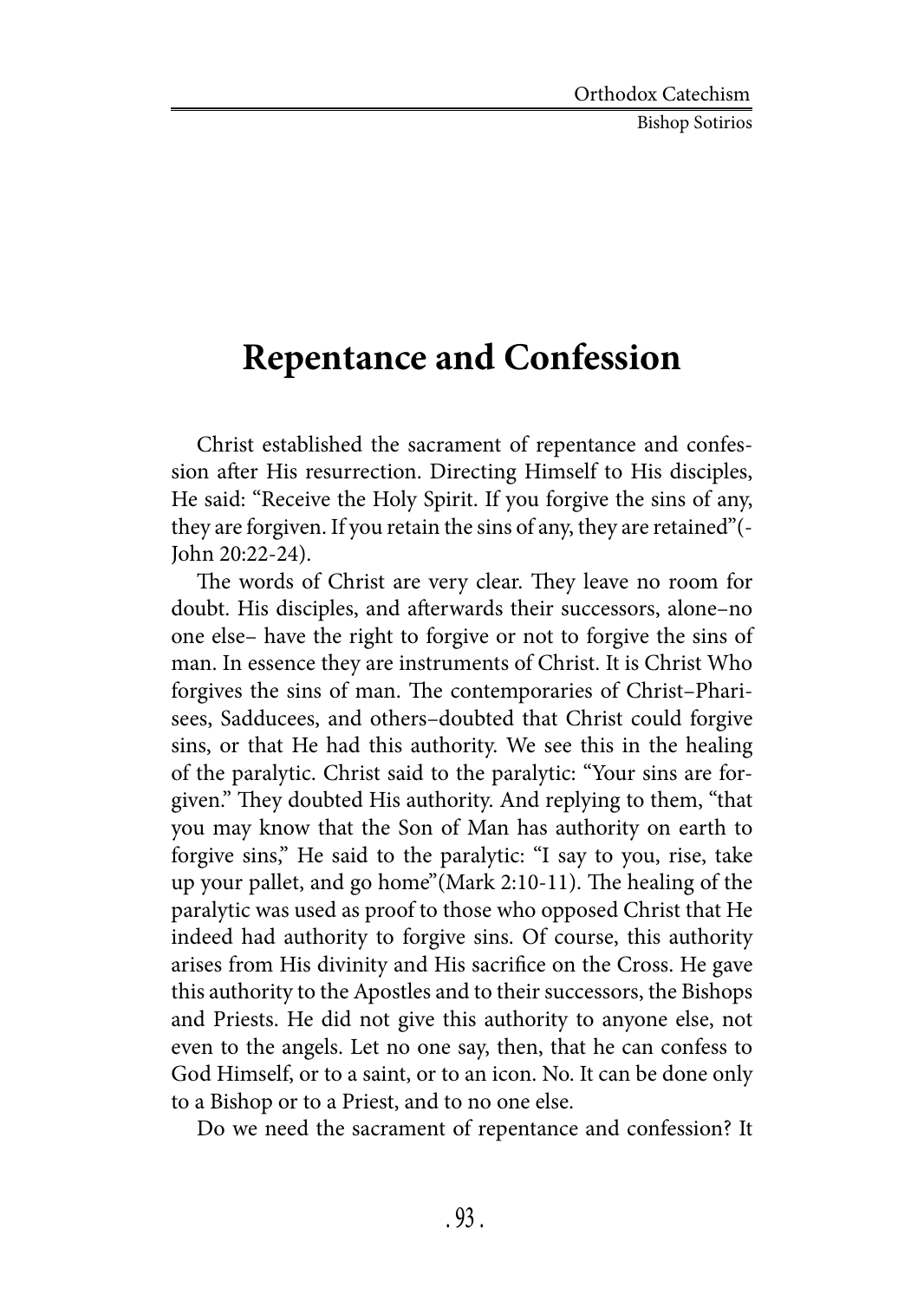would not be necessary if man did not sin. Man, however, sins even after baptism, and so this sacrament is absolutely necessary for our cleansing from sin, our purification, and for the washing of our spiritual selves. It is for this reason that it is called a second baptism.

In order to understand how the sacrament should be performed we need not look further than the meaning of the words repentance and confession. Repentance means a changing of the mind, of thoughts, attitudes, and feelings. It is a recognition of the responsibility and the guilt for committed sins, but also of man's sinful nature. This recognition must be followed by a willingness to change our ways, yet even this is not enough. This attitude needs to be accompanied by a continual will and effort not to remain in a state of sin, but to continue in the sphere of grace, to live in a state of righteousness, and to climb continually to the spiritual ladder that never ends. This is why repentance is not a momentary matter. It is a way of life. It is a progressive state. This element is totally necessary for the forgiveness of sins, cleansing, purification, justification, sanctification, and glory.

Confession means that what a man has in his heart, he reveals to the representative of Christ, the Bishop or the Priest–whatever wrong he has done, whatever evil thing he has thought–all this is a necessary element for the forgiveness of sins. How can the Priest forgive if he does not know? And how can it be true repentance without confession?

Many people say, "I am embarrassed to speak about it." Naturally, sins are shameful. But a person should be ashamed when he commits a sin, not when he is confessing. Unfortunately, when we commit our sins not only are we not ashamed but we enjoy it at the time. Later we realize that this is spiritual poison coated with honey. Sin is the spiritual poison that withers the soul and brings about spiritual death.

Repentance and confession are not a trial or a court. It is a shelter for sinners, a hospital. The one who confesses is not judged or condemned. He is surrounded with love, comfort, sin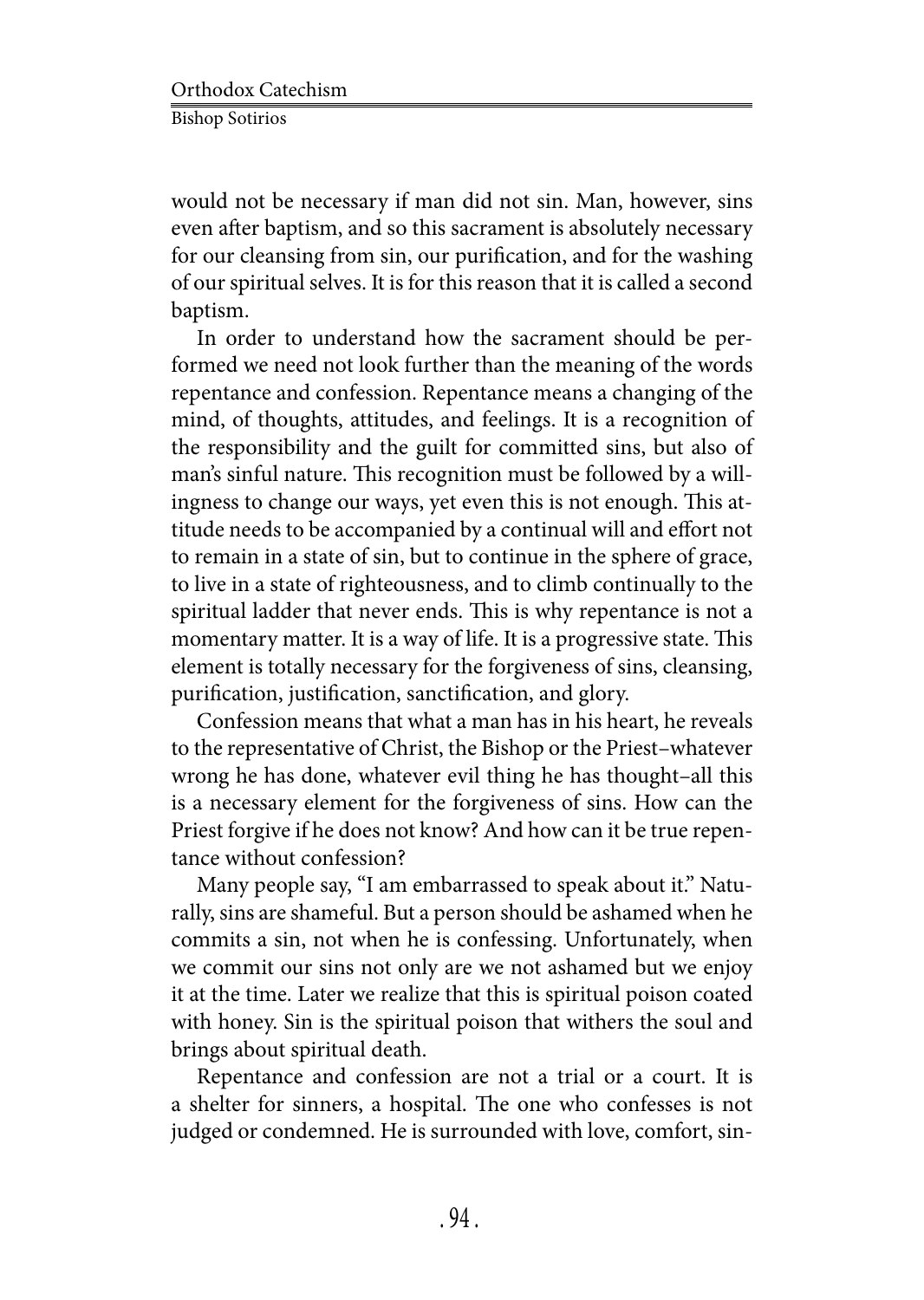cere interest; he is taken care of, healed, assisted, treated by the physician, instructed, and forgiven.

The confessor is not a judge. He is a doctor, a loving father. He is not a warden, but an angel of freedom and forgiveness.

When there is true repentance and confession, remission is granted. The penance that the confessor gives is not a ransom for sins, but rather a pedagogical means for the learning of the one who confesses. It is the crutch of the paralytic, until his feet strengthen and he is able to continue freely. No sin is unforgivable except for the sin of unrepentance, which is, in essence, blasphemy against the Holy Spirit. In other words, the one who will remain unforgiven is the one who does not believe that God can forgive and save.

**Christ, You Who were crucified for us and for all people, Who took on our sins and were tortured, through Whose wounds we are healed, You Who are the physician of our souls and bodies, Who are so lenient and understanding that You established the sacrament of repentance and confession for us to take refuge there, and to be healed at that clinic and in that bath to be washed and cleansed every time we become spiritually unclean, how can we thank You deservingly? The most appropriate way is to take advantage of this opportunity, to repent for every sin and to confess, so that we may be forgiven. We understand this Lord, but we do not do it. Help us to live in a constant state of repentance, purification, and ascent.**

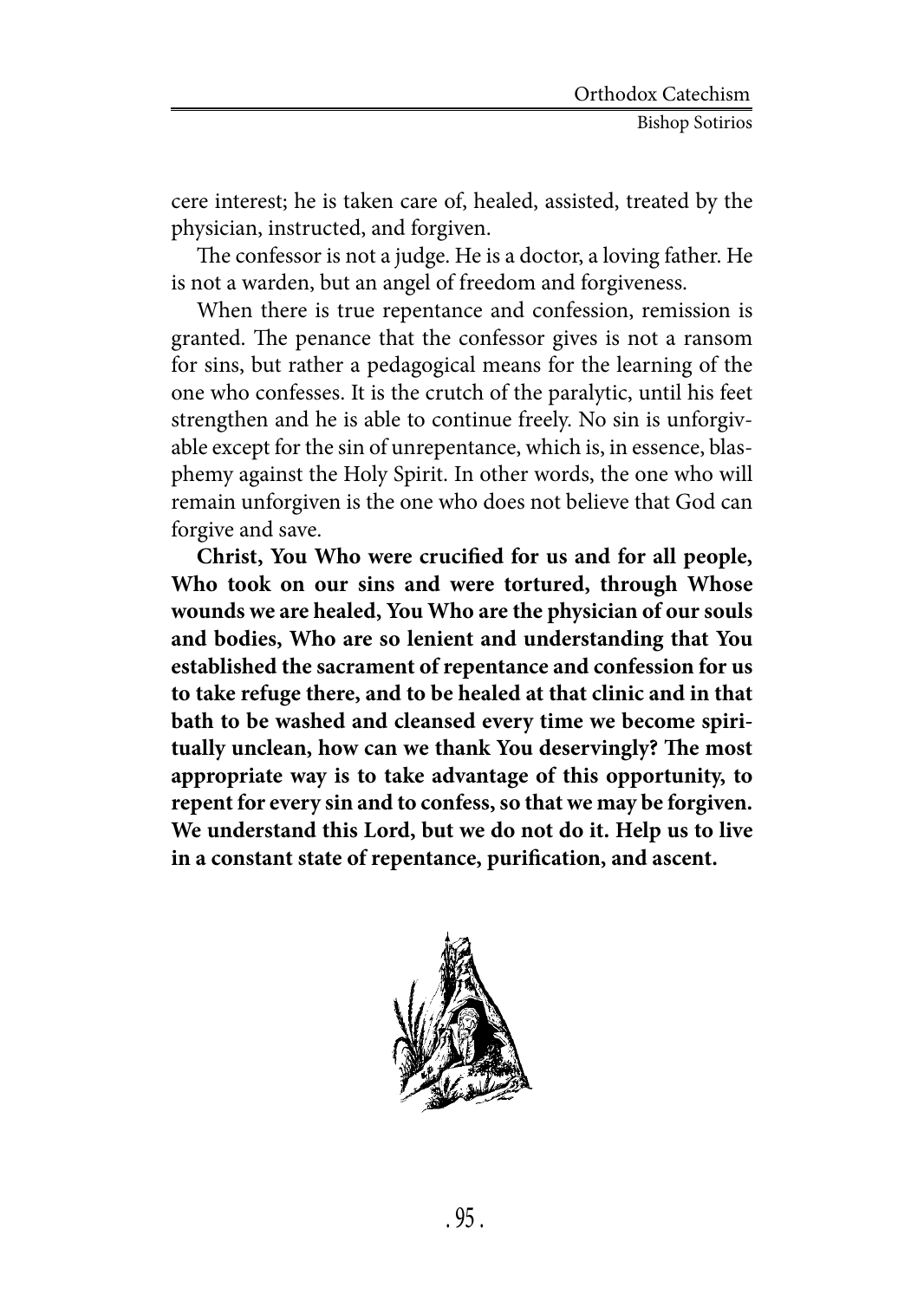### **Holy Priesthood**

This sacrament is also sent from God. It was established by Christ with the calling of His disciples, giving them the authority to loose and bind the sins of the people, and sending the Holy Spirit upon them on the day of Pentecost. The Apostles were the only ones to receive the priesthood. The Holy Spirit, which descended "as tongues of fire," did so only upon the Apostles on the day of Pentecost.

The Apostles have since then given the authority of the priesthood to their successors, as can be shown in many passages in Holy Scripture. Let me refer to some here: The Apostles "prayed and laid their hands upon them (Acts 6:6;13:3). St. Paul writes to Bishop Timothy, "Do not neglect the gift you have, which was given you by prophetic utterance when the council of elders laid their hands upon you"(1 Timothy 4:14). To the clergy at Ephesus, St. Paul writes, "Take heed to yourselves and to all the flock, in which the Holy Spirit has made you overseers, to care for the church of God" (Acts 20:28).

All these prove that the priesthood is God-sent and an apostolic practice.

The priesthood has three ranks, namely: the diaconate, the presbyterate or priesthood, and the episcopate or hierarchs. These are the three ranks of the priesthood; all other names are mere titles and do not affect the rank.

Man has every right to desire the priesthood, but he cannot take it by himself. St. Paul tells us this very clearly when he says that "one does not take the honour (the priesthood) himself, but he is called by God, just as Aaron was" (Hebrews 5:4). How is one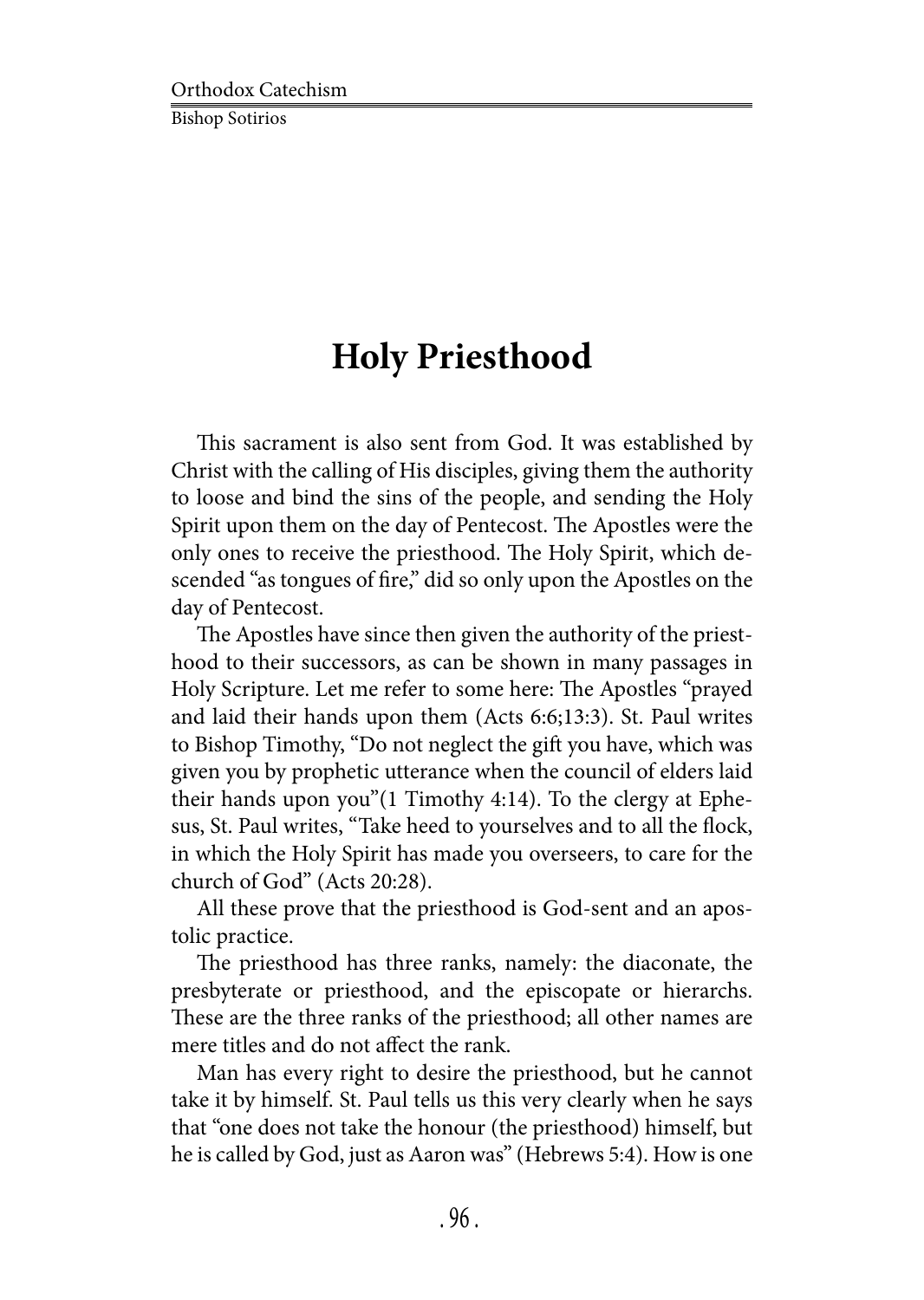called by God? First he receives an inner call. He loves the priesthood, and wants to become a cleric. Secondly, he has the call from God which reveals itself through the call to priesthood that comes from the priest of the community or from the bishop. The priesthood cannot be taken. It is given. It is given freely. Priesthood by bribery is not priesthood, but simony, which is a great sin. Those who pay for and sell the priesthood are condemned and unworthy of the priesthood.

The sacrament of ordination is celebrated for all three ranks during the Divine Liturgy. It can be celebrated only by a bishop. As a matter of fact, for the ordination of a bishop three celebrating bishops are required. It is celebrated by the laying on of hands and the invocation of the Holy Spirit.

The priesthood is indelible. A clergyman is always a clergyman. The Church has the right to suspend the priesthood and limit it. An idle or defrocked clergyman, although he does not cease to be a clergyman, cannot be a steward of the sacraments of God. He cannot perform any sacrament. He cannot impart divine grace as long as he is being punished.

Regarding the issue of the indelibility of the priesthood, this teaching is a theologoumenon (i.e., theological opinion). When a priest is defrocked, he returns to the rank of monk or laity according to the wording of the letter of defrocking. Is this reality, however? Is the priesthood totally removed? It does not appear to be so. This can be seen from the fact that only by oikonomia is the defrocked priest allowed to marry, and in situations where the defrocking is lifted, the clergyman is not reordained but rather by decision of the Holy Synod he is returned to the rank of the priesthood from which he was defrocked. In my opinion, this is the indelibility of the priesthood. This is the practice of the Church and the practice of the Church is always the criterion.

The Priesthood is celebrated and is active here on earth. It has, however, a divine origin and works upon divine things. In essence, there is only one archpriest, Christ. The priesthood of Christ is, as it were, made present by all clergy, and especially by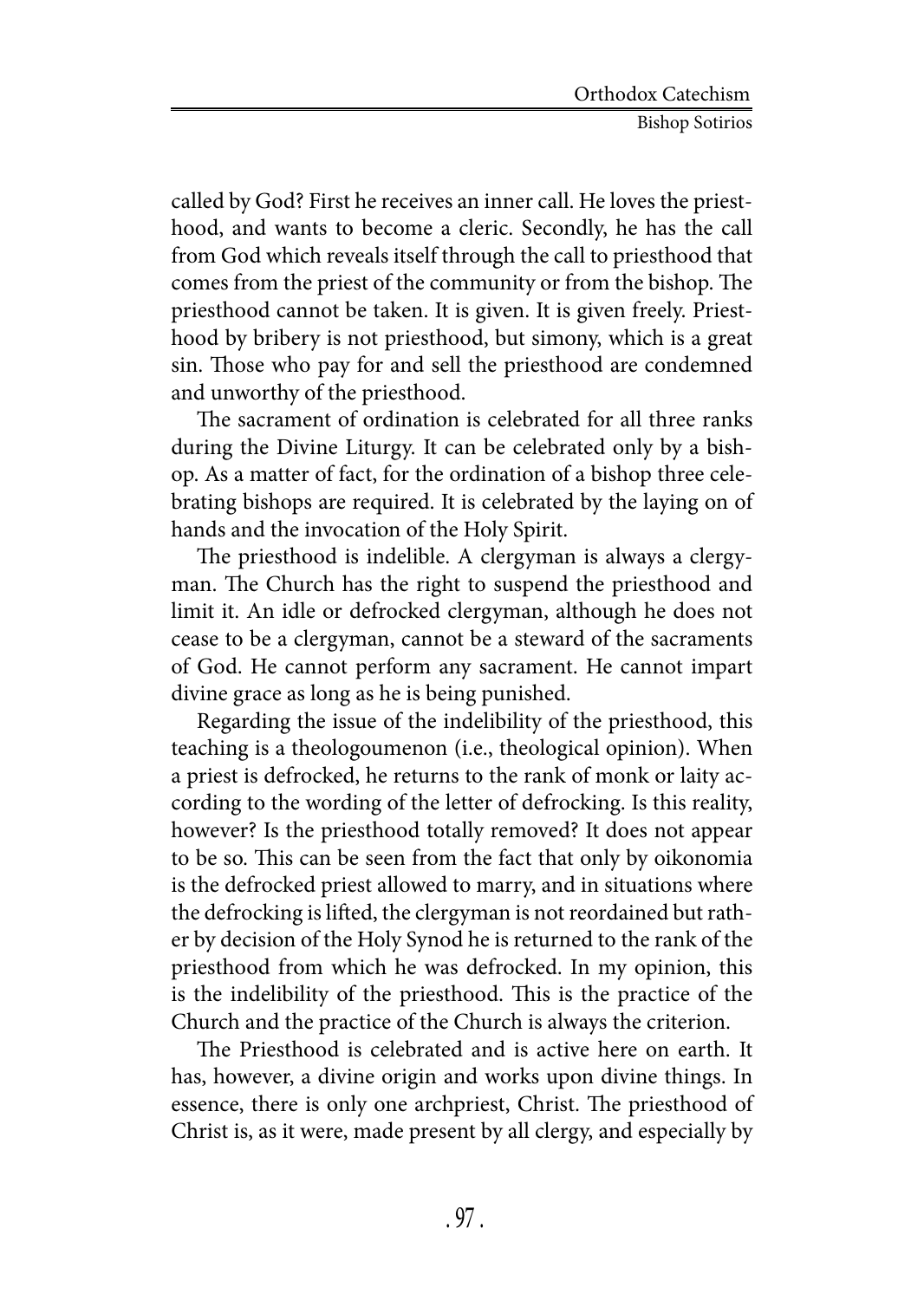the bishop. The deacon and priest derive their priesthood from the bishop, just as the bishop derives his from Christ.

Priesthood does not exist when there is no canonical apostolic succession. Every priesthood that does not draw its source from the Apostles, and as a result from Christ, is not a true and genuine priesthood, but rather counterfeit. It is a false priesthood. It does not have grace and cannot give grace. It cannot sanctify and save. It is a pity and crime. False priests blaspheme the Holy Spirit and condemn their own selves and bring the naive to damnation.

Through ordination the bishop receives the offices of Christ: prophetic, royal, and priestly. With the prophetic office he teaches and correctly so the word of truth. With the royal office he administers and governs the Church. With the priestly office he celebrates the mysteries, sanctifies, and guides the faithful towards salvation.

Here we must repeat, as we said before, that the bishop has the fullness of the priesthood. This is why he is the only one who can celebrate all seven sacraments. The deacon and the priest derive their priesthood from the bishop and that is why they must be in canonical and continuous dependence on the bishop; otherwise their priestly works are not valid. The priest celebrates all the sacraments except ordination, while the deacon cannot celebrate any of them on his own. The deacon is the helper of the priest and bishop in the celebration of the sacraments and in the execution of the responsibilities and practices that originate from the Priesthood.

**Christ, great Archpriest, sacrifice and sacrificer, only Messiah, true and only benefactor of man, we acknowledge that without the sacrament of the Priesthood, which celebrates and completes all the other sacraments, our salvation would not be possible. We thank You for this great gift of Yours. We thank You in the knowledge of our sins, with humility, and with true repentance. We Your clergy especially thank You, knowing our unworthiness. We ask You to open our souls and**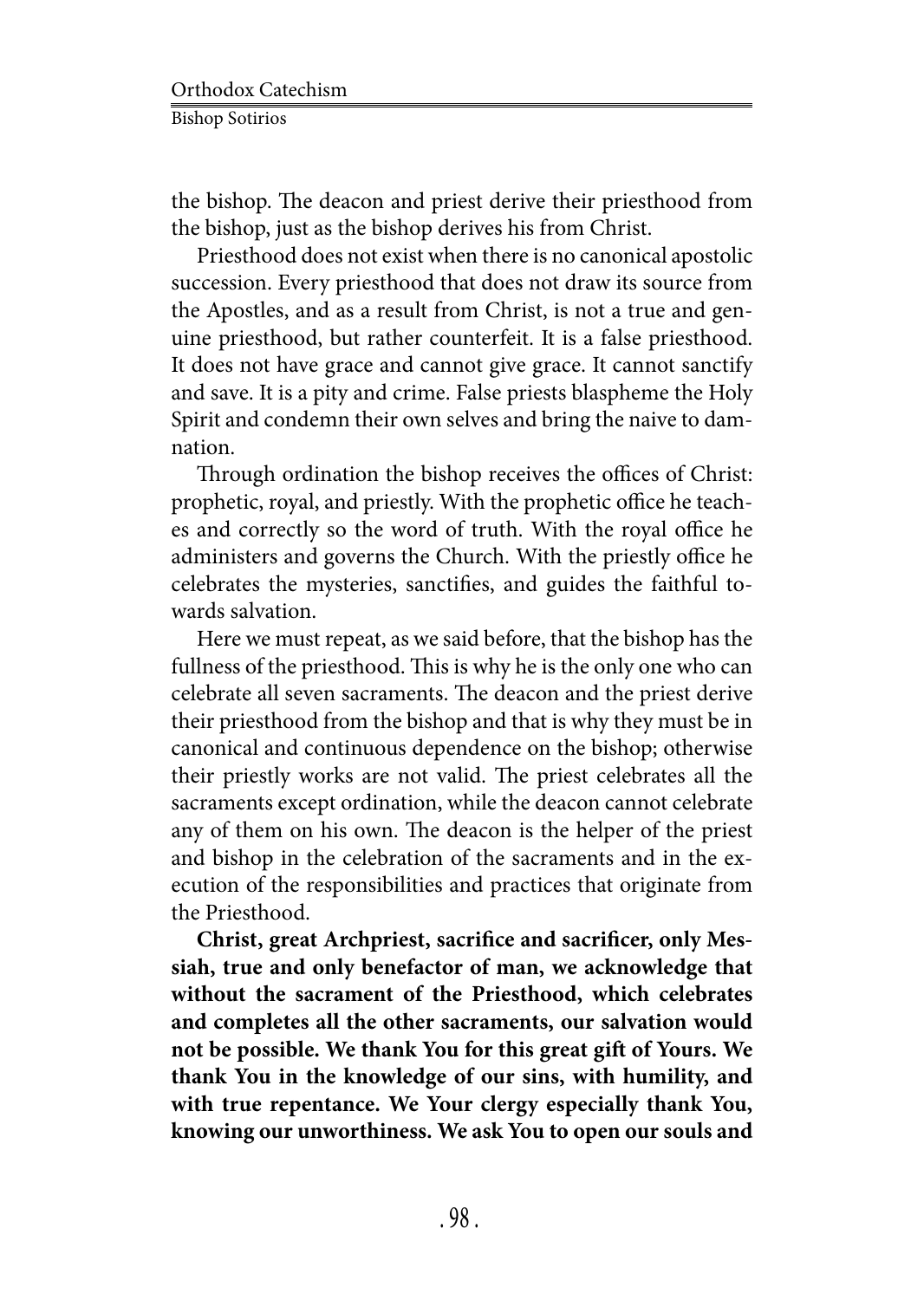**hearts to accept Your grace, to respect the priesthood, to respect the clergy, and to assist them in their salvific work. Do not withhold our purification. Lead us to our salvation. Your will be done. Glory be to Your Name, now and forever.**

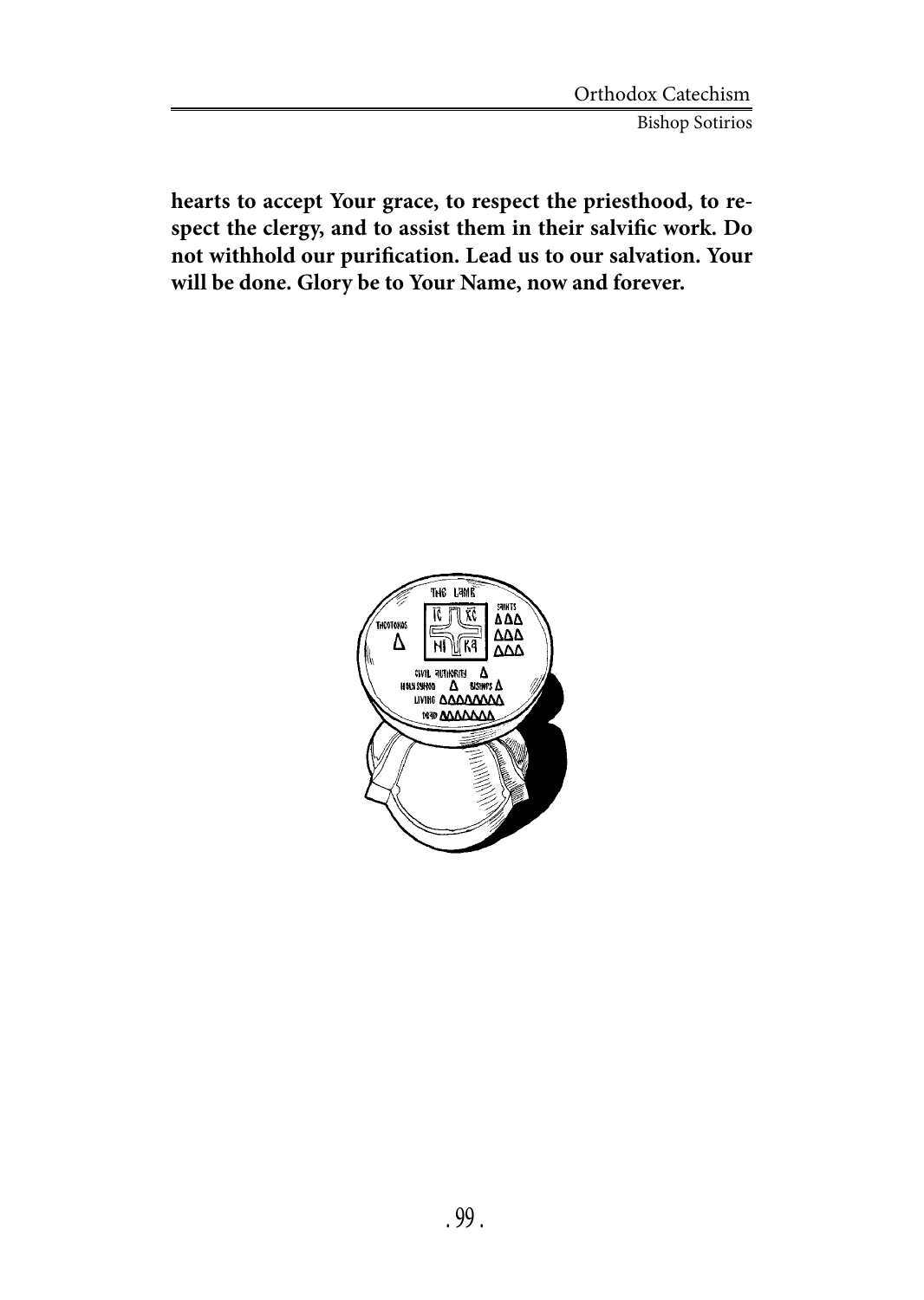### **Matrimony**

The sacrament of matrimony is also established by God. As a matter of fact, its establishment was announced in the Old Testament. God created Adam and from the side of Adam He created Eve. When Adam saw the woman, He said: "This at last is bone of my bones and flesh of my flesh; she shall be called Woman, because she was taken out of Man. Therefore a man leaves his father and his mother and cleaves to his wife, and they become one flesh"(Genesis 2:23-24). God blessed the first-created and said: "Be fruitful and multiply, and fill the earth and subdue it"(- Genesis 1:28).

This divine establishment of the sacrament was reaffirmed by Christ by His presence at the wedding at Cana, and through what He said to the Pharisees who tested Him. Christ said to them: "Have you not read that he who made them from the beginning made them male and female, and said, `For this reason a man shall leave his father and mother and be joined to his wife, and the two shall become one flesh'? So they are no longer two but one flesh" (Matthew 19:4-6). With these words of Christ two things are reaffirmed. First, the physical unity of male and female gender supports the sacrament of matrimony. Secondly, no one should separate those whom God has joined.

This sacrament is an icon and likeness of the mystical unity of the bridegroom, Christ, with the bride, the Church, and this is how St. Paul presents it to us when he says: "This mystery is a profound one, and I am saying that it refers to Christ and the church"(Ephesians 5:32).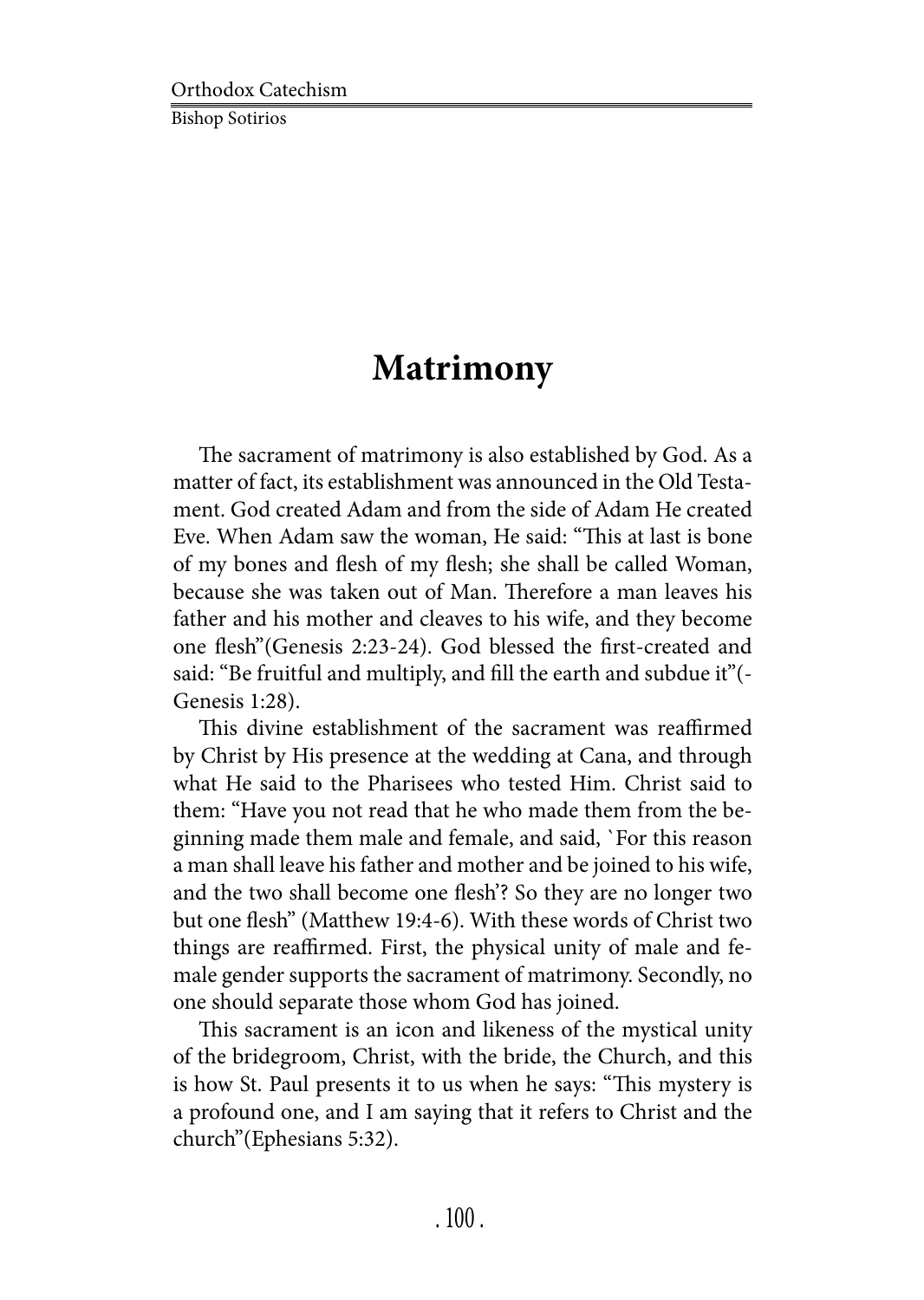Therefore, the Old and the New Testaments directly tell us of the sacrament of matrimony. Regarding Holy Tradition, it suffices to refer to the words of St. Basil the Great: "The nature of the bondage is a bond based on a blessing" and St. Photios says that "what makes the betrothal a leading into marriage acceptable by God is not the coming together, but the ceremony based on prayers."

Our Church recognizes obstacles to marriage. In other words, it does not allow marriage between certain people. Specifically, it does not allow marriage between people related by blood and those related in spirit. Prohibited marriages are:

- 1. Parents with their own children, grandchildren, or great-grandchildren.
- 2. Brothers-in-law with sisters-in-law.
- 3. Uncles and aunts with nieces and nephews.
- 4. First cousins with each other.
- 5. Foster parents with foster children or foster children with the children of foster parents.
- 6. Godparents with godchildren or godparents with the parents of godchildren.

According to the teaching of Christ, the sacrament of matrimony is indissoluble. For only one reason is marriage dissolved and divorce granted. Let us listen to Christ: "But I say to you that every one who divorces his wife, except on the ground of unchastity, makes her an adulteress"(Matthew 5:32).

For the celebration of the sacrament of matrimony, two elements are required. First, it is required that there be free consent on the part of the groom and the bride. Secondly, a religious ceremony is required, performed by a bishop or priest with canonical, apostolic succession.

A civil marriage or one by common law is not recognized by the Church.

Christians should keep all the laws of our Church regarding the sacrament of marriage so that they do not sin, and so that they have the blessing of God for the betrothed to live honour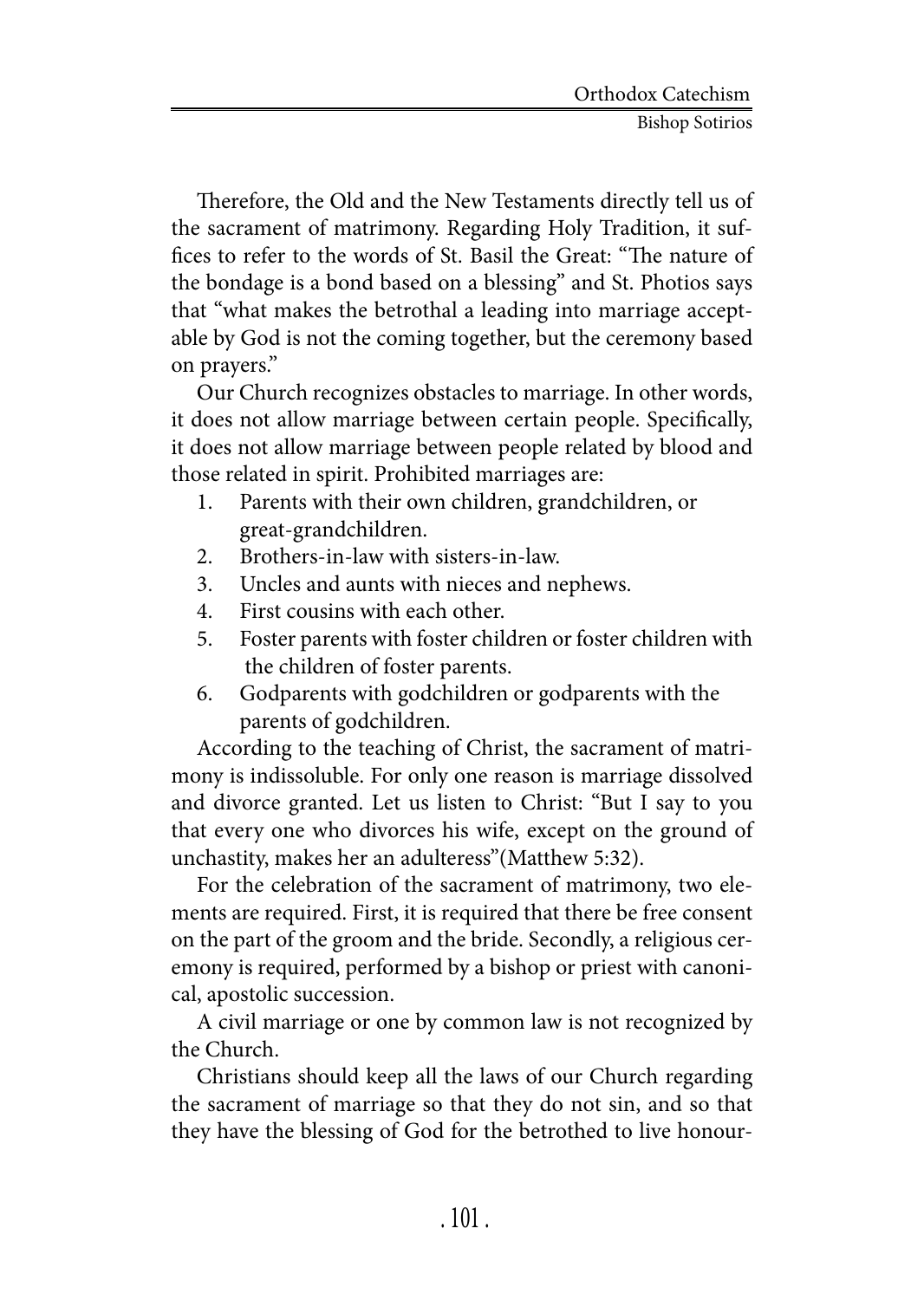ably and happily, and to raise children in "the knowledge and teachings of the Lord."

**Creator of all, Triune God, You Who commanded that people be joined through the sacrament of matrimony, and in this way mutually complement each other and multiply. You, Lord, protect the family, for it is the nucleus of society. On it are supported so many things. Do not allow the dissolution of any marriage. Bless, Lord, all couples. Make them be mystically united in the bond of sincere love and in the sacrament, just as Christ, the Bridegroom, is with His Bride, the Church. We thank You, Lord.**

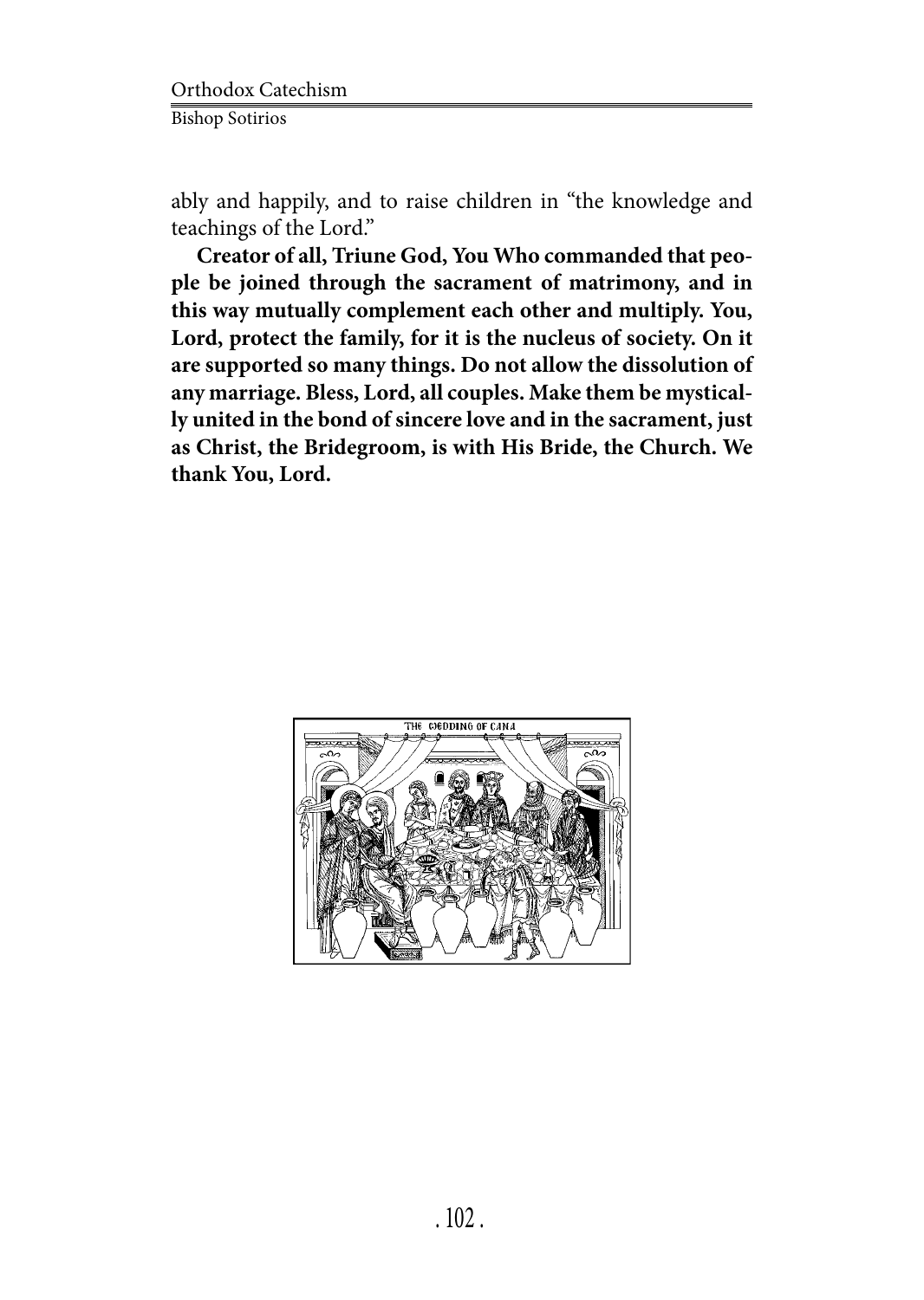# **Holy Unction**

"Is any among you sick? Let them call for the elders of the church, and let them pray over him, anointing him with oil in the name of the Lord; and prayer of faith will save the sick man, and the Lord will raise him up; and if he has committed sins, he will be forgiven" (James 5:14-5). These are the words of St. James and he leaves no doubt that the sacrament of Unction is established by God. Historically, it is proven that the sacrament of Unction was celebrated in conjunction with Repentance and Confession.

From these words of St. James the purpose of the sacrament is vividly clear. It is bodily healing and forgiveness of sins. And as the priest anoints with Holy Unction, he says that this sacrament is for the "healing of the soul and the body."

The sacrament of Holy Unction is celebrated every time a Christian needs it. As we noted in a previous lesson, the sacrament is not an obligatory, but a voluntary sacrament. It is good, though, for all Christians to draw near to this sacrament. This is why our Church has laid down that the sacrament be celebrated in Church every Holy Wednesday.

Just as with all sacraments, so too here, if we expect to have the proper results we must accept the sacrament with faith. Of course, an ill person is not always healed, because God may have another plan for him.

Holy Unction does not replace Repentance and Confession. In essence, the forgiveness of sins comes through faith in God, sincere repentance, and confession of sins.

The sacrament is celebrated with olive oil, reading of Holy Scripture, blessings, prayers, and anointing in the form of the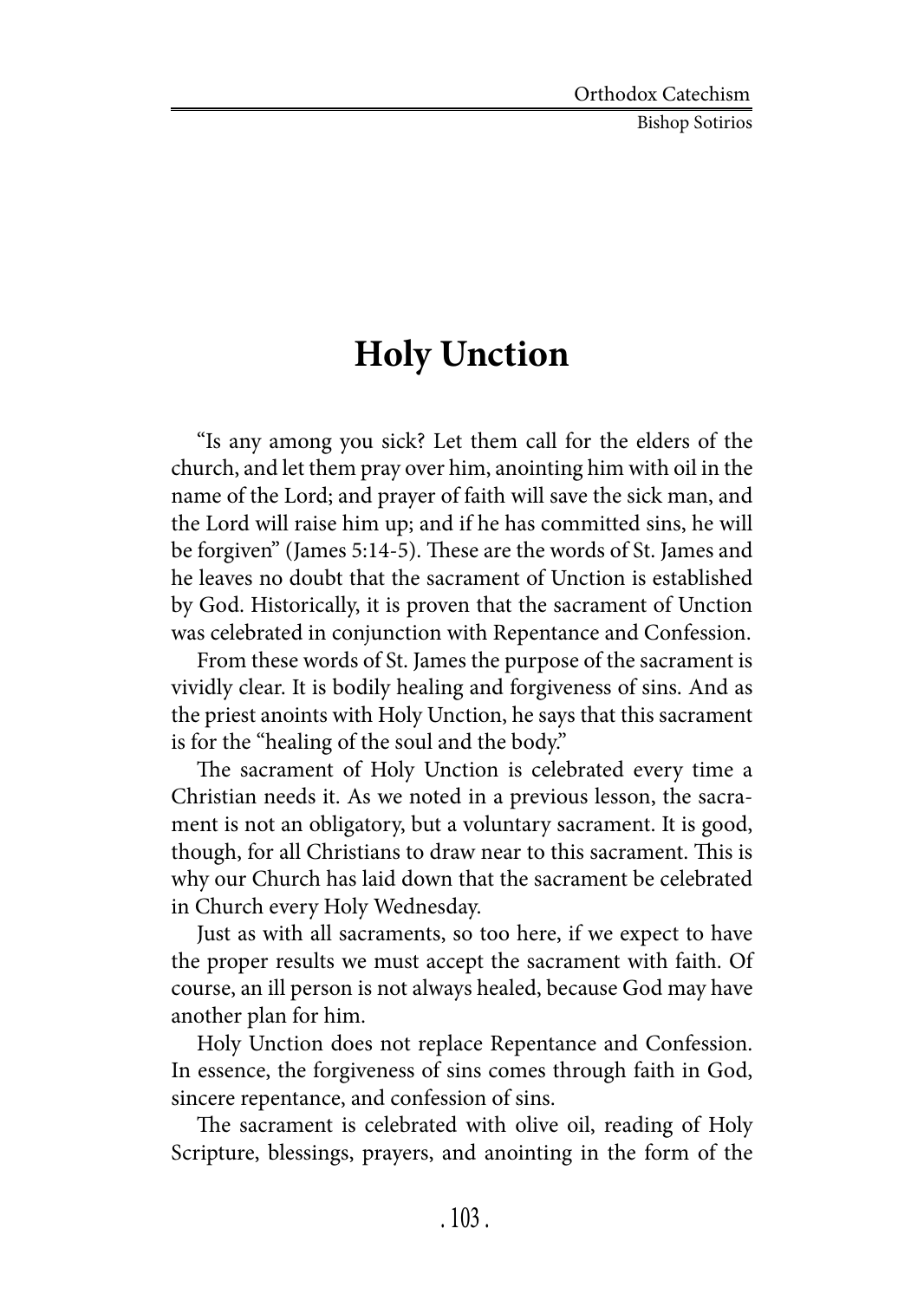cross.

**Holy and Heavenly Father, Who are the perfect physician doctor of our souls and bodies, Who sent Your only begotten Son–our Lord Jesus Christ–to heal every illness and redeem us from death, hear our prayers. Touch us with Your fatherly hand and with Your divine grace. Heal us from every bodily and spiritual illness. Give us life. Give our bodies life, freeing them from every illness. Give our souls life, cleansing them from every sin. Guide our steps to the sacrament of Holy Unction. Make us receive it with true faith, repentance, and be filled with life, physically and spiritually. O, Lord, how greatly we thank You for the sacraments of our Church, through which our salvation is accomplished.**

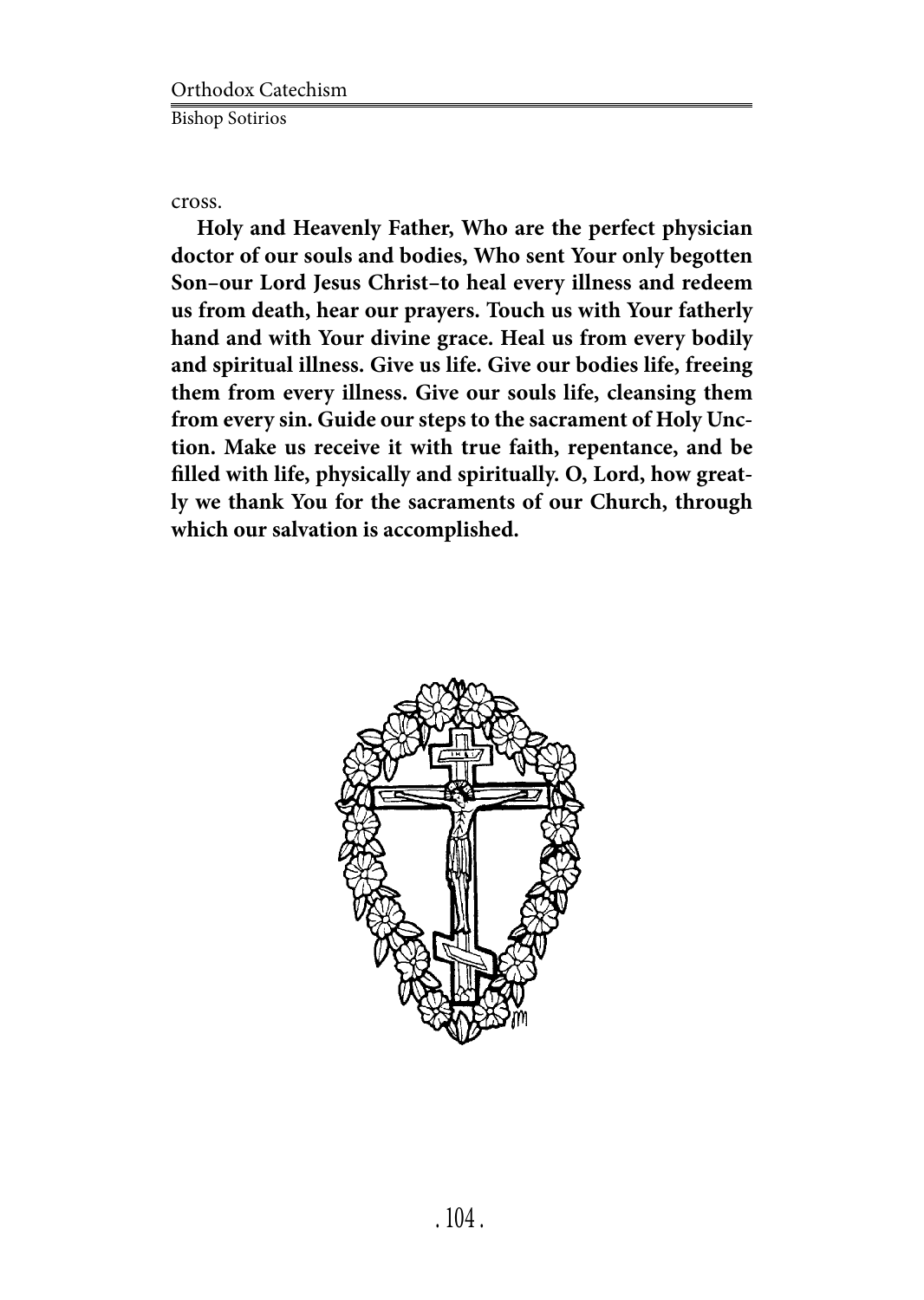### **Concerning Death**

"And just as it is appointed for men to die once" (Hebrews, 9:27). These words of St. Paul and the history of all humanity teach us beyond any doubt that we will all die. Exceptions such as the case of the Prophet Elias, who was taken up to the heavens, can only occur by a miracle or by divine intervention. The law is death for all. This, of course, is a result of sin. Man was created immortal. Sin made him mortal. "The wages of sin is death"– spiritual death and physical death (Romans, 6:23).

Everyone thinks about and fears death, for obviously different reasons, but this is the truth. Let us see, though, what death is, and then see if we should fear death or life or even ourselves.

When people think of death they put in their minds catastrophe and the end. This is not how things are. Death is a stage and a starting point. It is neither the end, nor a catastrophe. It is a change of circumstances. It is birth.

Just as the embryo grows in the womb of its mother for nine months and is then born, so too man in his earthly life works for his salvation, and then he dies. In other words, he is born into eternity. The child that is born is born crying. Why? The reason is that it does not know where it is going. It fears the unknown. We who know the reality of the situation do not cry when a child is born, but are happy. The same applies to the person who dies. He cries and thinks about death because he is afraid of the unknown. Christ who "has become the first born from the dead" has told us everything. But then why are Christians afraid of death?

Christians are afraid of death for three main reasons: a) they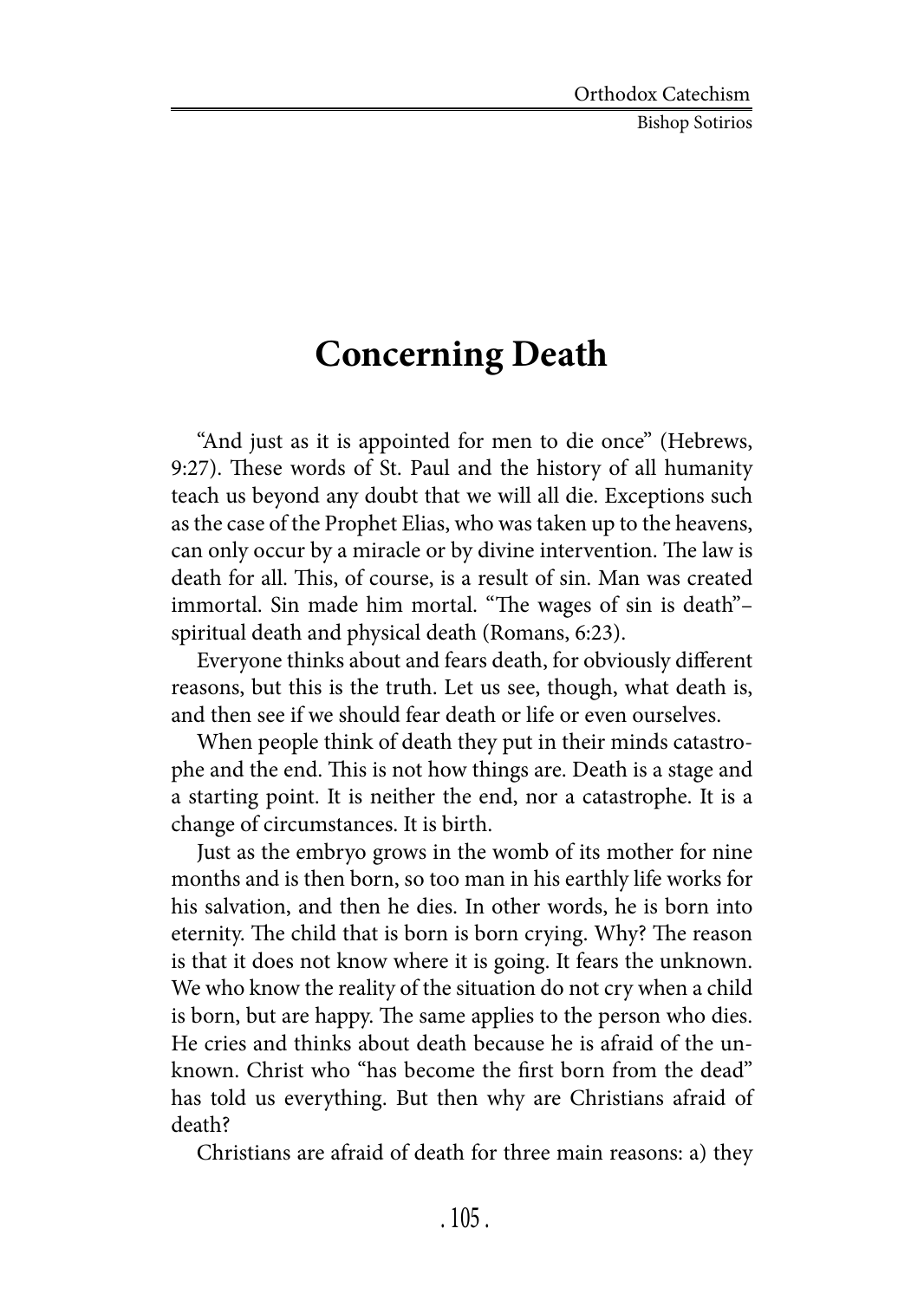do not have enough faith in Christ, b) they do not live a holy, but rather a sinful life and are therefore afraid, and c) they know that after death repentance for salvation no longer exists and so they are afraid of death and the uncertainty that it brings for them personally.

Non-christians are afraid of death for the same reasons, if they have some faith, but also because they do not know the things that follow after death. Non-believers are afraid of death because they consider it catastrophe and the end. But it is not. It is, as we said, a stage and a starting point.

Christians should not be afraid of death. More than death they should fear their earthly life. In essence and actuality they should not be afraid of their earthly life. They should fear their bad selves. They should fear their unrepentance and disbelief.

**Christ, Who became man for us, were crucified and died on the cross, descended to Hades and were raised up and became "the first born from the dead," Who told us "he who believes in me, though he die, yet shall he live"(John, 11:25), You, Lord, help us. Give us faith. Teach us about death. Make us not to fear death. Give us Your grace so that we may work out our eternal salvation in our earthly life, be victorious over our sinful selves, and not remain in our sinful state–our unrepentant state. Help us to live and grow in a state of repentance, to think of death for what it is, a stage and starting point for eternity, a birthday in Your heavenly Kingdom, and a return to our fatherly home. We thank You, Lord.**

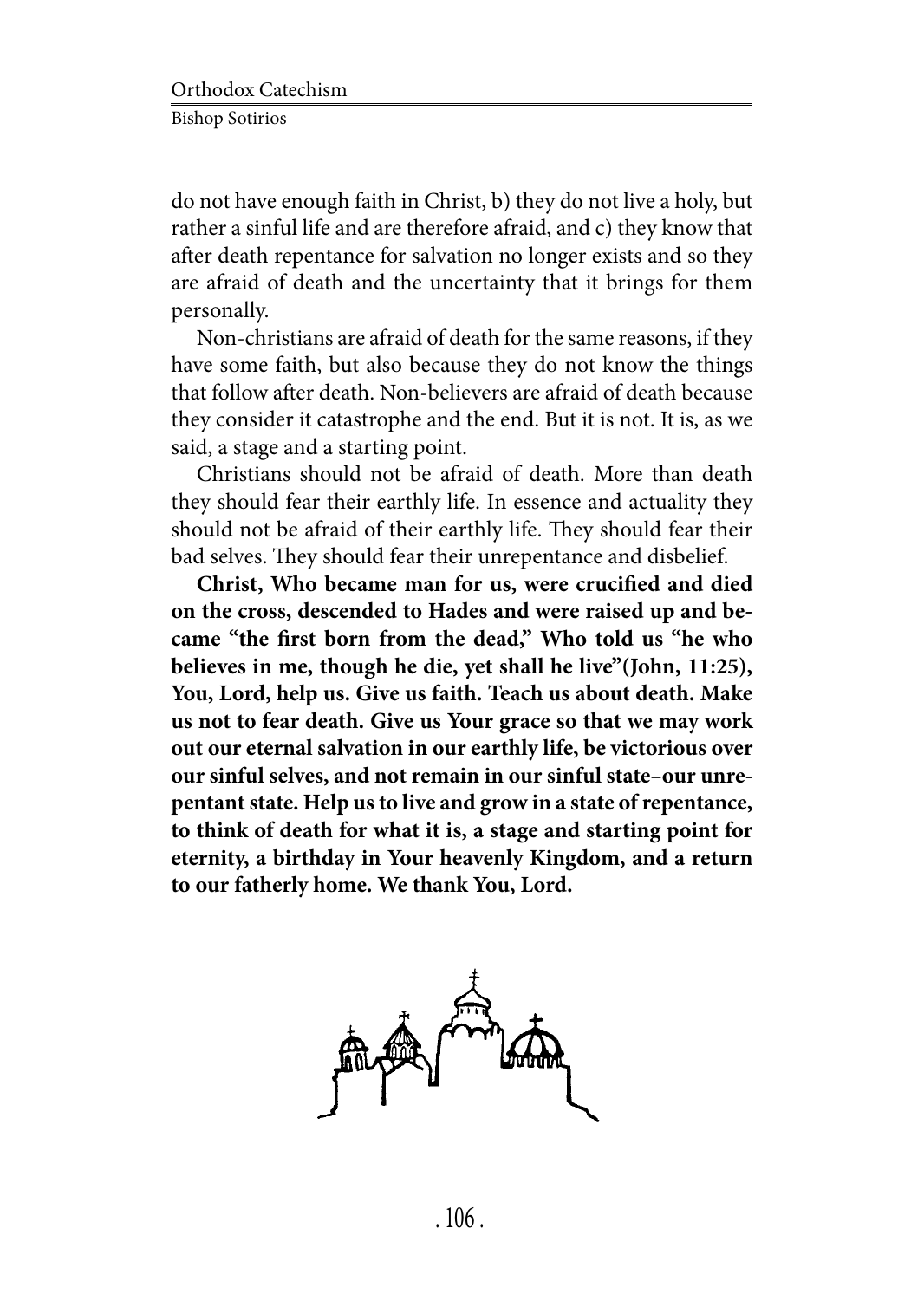### **What Happens after Death**

With death comes the separation of the soul from the body. The body returns to the earth from which it was taken. It decomposes but it is not lost. The time will come when it will be resurrected, spiritualized and made incorruptible, at the time of the just judgement. And then it will be united with the soul to be judged along with the soul. In the meantime, the soul which was separated, through death, from the body, lives in a middle state. It undergoes the particular judgement. "It is appointed for men to die once, and after that comes the judgement"(Hebrews 9:27). This means that immediately after death the soul is judged individually. It remains after this particular judgement until the final judgement, at the second Coming of Christ, having a foretaste of paradise or of hell.

At the final judgement, which will take place at the Second Coming of Christ, all people will be presented before Him to be judged. The evangelist Matthew tells us the following: "Before Him will be gathered all nations"(Matthew 25:32). At the final judgement, the souls will not be the only ones to be presented. We will be presented wholly, with our body and soul–with all our personhood. Body and soul will be judged. St. Paul tells us: "For we must all appear before the judgement seat of Christ, so that each one may receive good or evil, according to what he has done in the body" (2 Corinthians 5:10).

At the final judgement everyone will be judged according to their faith and their works. Christ will then separate the just from the unjust or sinners. "Come, O blessed of my Father, inherit the kingdom prepared for you from the foundation of the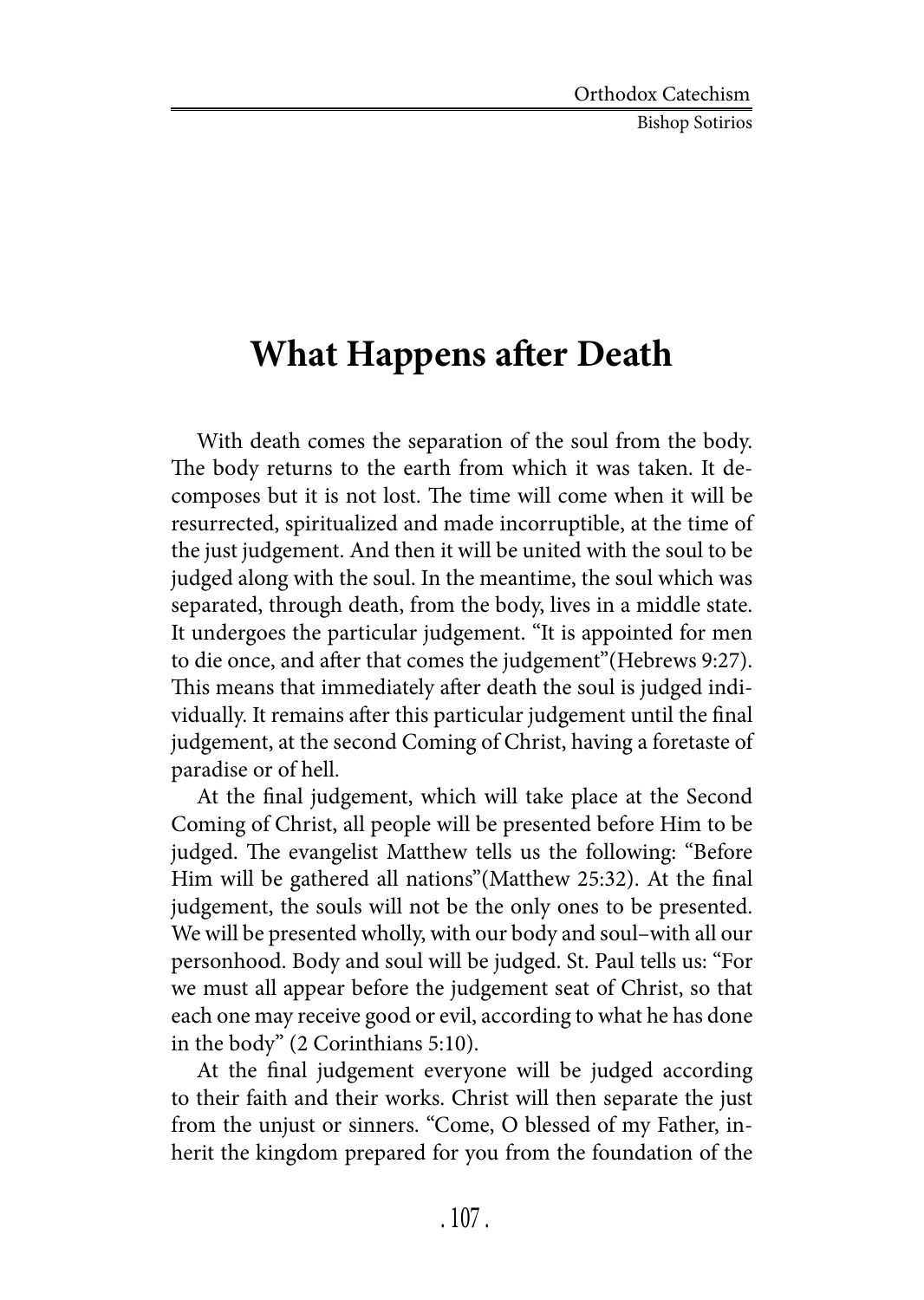world" (Matthew 25:34), and to the sinners He will say: "Depart from me, you cursed, into the eternal fire prepared for the devil and his angels" (Matthew 25:41). Then "they [sinners] will go away into eternal punishment, but the righteous into eternal life"(Matthew 25:46). This will be the final judgement. After the final judgement, there will either be eternal life or hell–eternal punishment. There will be no changes after the final judgement. The just will be grounded in their righteousness and will always be righteous, and will live eternally. The sinners will be stabilized in their sin. They will not be able to change. They will live in hell. They too will live. They will not vanish, as some fools say. The above verse makes that vividly clear.

This will occur to man after death. In order for this to happen, two things must come first: the resurrection of the dead by which the soul will be reunited with the body, and the Second Coming of Christ. We will write about this in the next sections.

**Triune God, Who out of love created man, on whom in his disobedience and sin You had compassion, and out of love Your Son became man to save man, You, Lord, know our problems and weaknesses. You also know our love for You and our longing for our salvation. We do not want our condemnation. We want eternal life near You. And still, we continue to sin. Show, Lord, upon this also Your understanding and love. Now, help us to be stable in faith–to prove it with works of love. Give us a Christian ending to our earthly lives, a good defense at Your Second Coming. Do not allow any of Your creatures to be lost. We know that we are responsible for our future. We are not throwing the burden on You. We are not blaming You. We are not making You responsible for our mistakes. But we ask You, help us. All of us, without any exception. Help us to do works of repentance. How dreadful it would be for You to have prepared Your Kingdom, for us and then for us to inherit eternal punishment apart from You. Creator, do not allow such a thing for anyone. We thank You, our Creator.**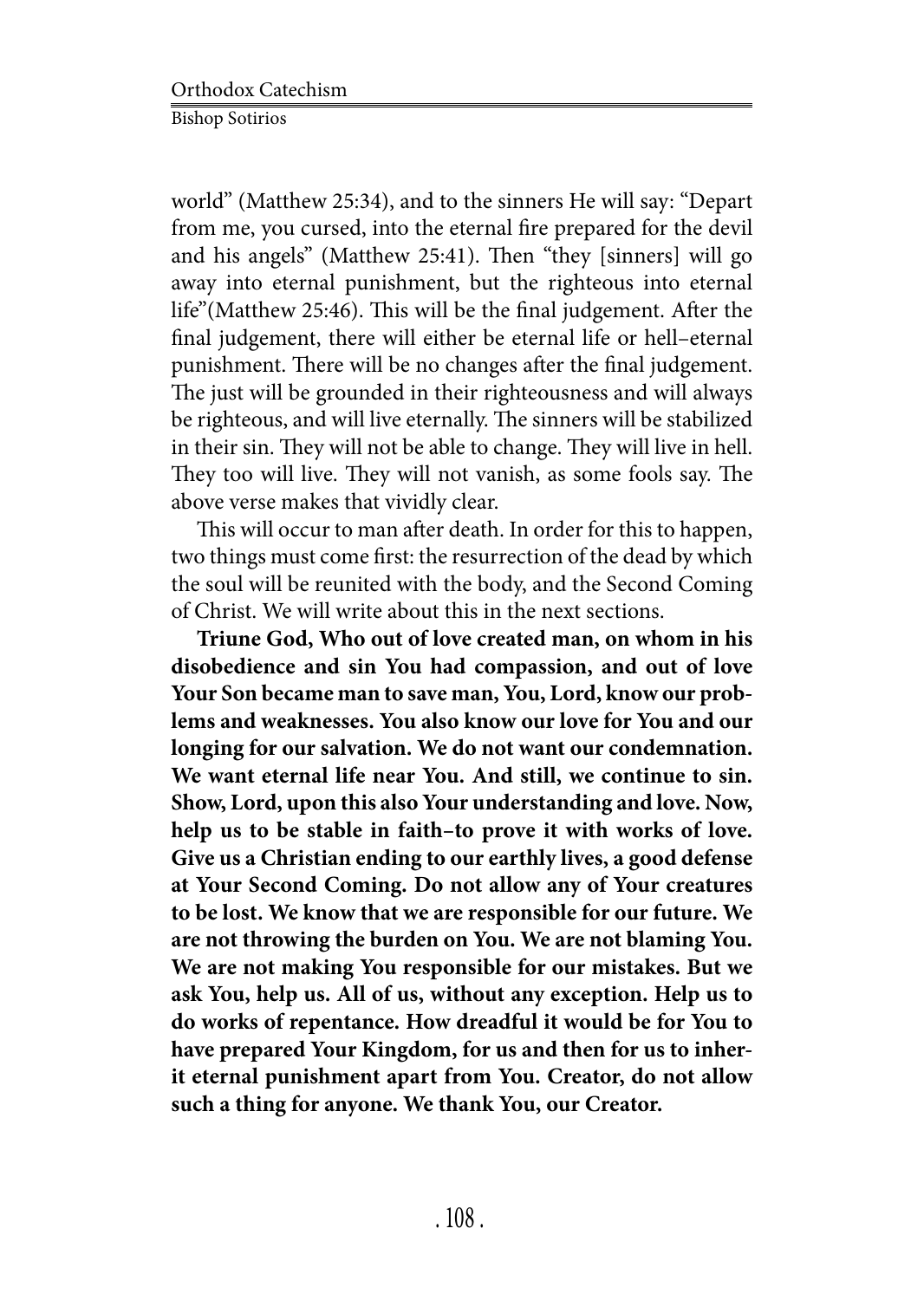Bishop Sotirios

## **The Resurrection of the Dead**

With death, the soul is separated from the body. It receives a particular judgement and remains separated until the Second Coming of Christ and the final judgement. At the final judgement, man will be presented before Christ as a full person, with a body and soul. For man to be presented like this, his body must be resurrected and be united with the soul. This will happen immediately before the final judgement. Holy Scripture absolutely assures us of this. Let us see some of its passages.

"The hour is coming when all who are in the tombs will hear His voice and come forth, those who have done good, to the resurrection of life, and those who have done evil, to the resurrection of judgement" (John, 5:28-9).

St. Paul says "Lo! I tell you a mystery. We shall not all sleep, but we shall all be changed, in a moment, in the twinkling of an eye, at the last trumpet. For the trumpet will sound, and the dead will be raised imperishable, and we shall be changed" (1 Corinthians, 15:51-52).

St. Paul says elsewhere, "For since we believe that Jesus died and rose again, even so, through Jesus, God will bring with Him those who have fallen asleep. For this we declare to you by the word of the Lord, that we who are alive, who are left until the coming of the Lord, shall not precede those who have fallen asleep. For the Lord himself will descend from heaven with a cry of command, with the archangel's call, and with the sound of the trumpet of God. And the dead in Christ will rise first; then we who are alive, who are left, shall be caught up together with them in the clouds to meet the Lord in the air; and so we shall always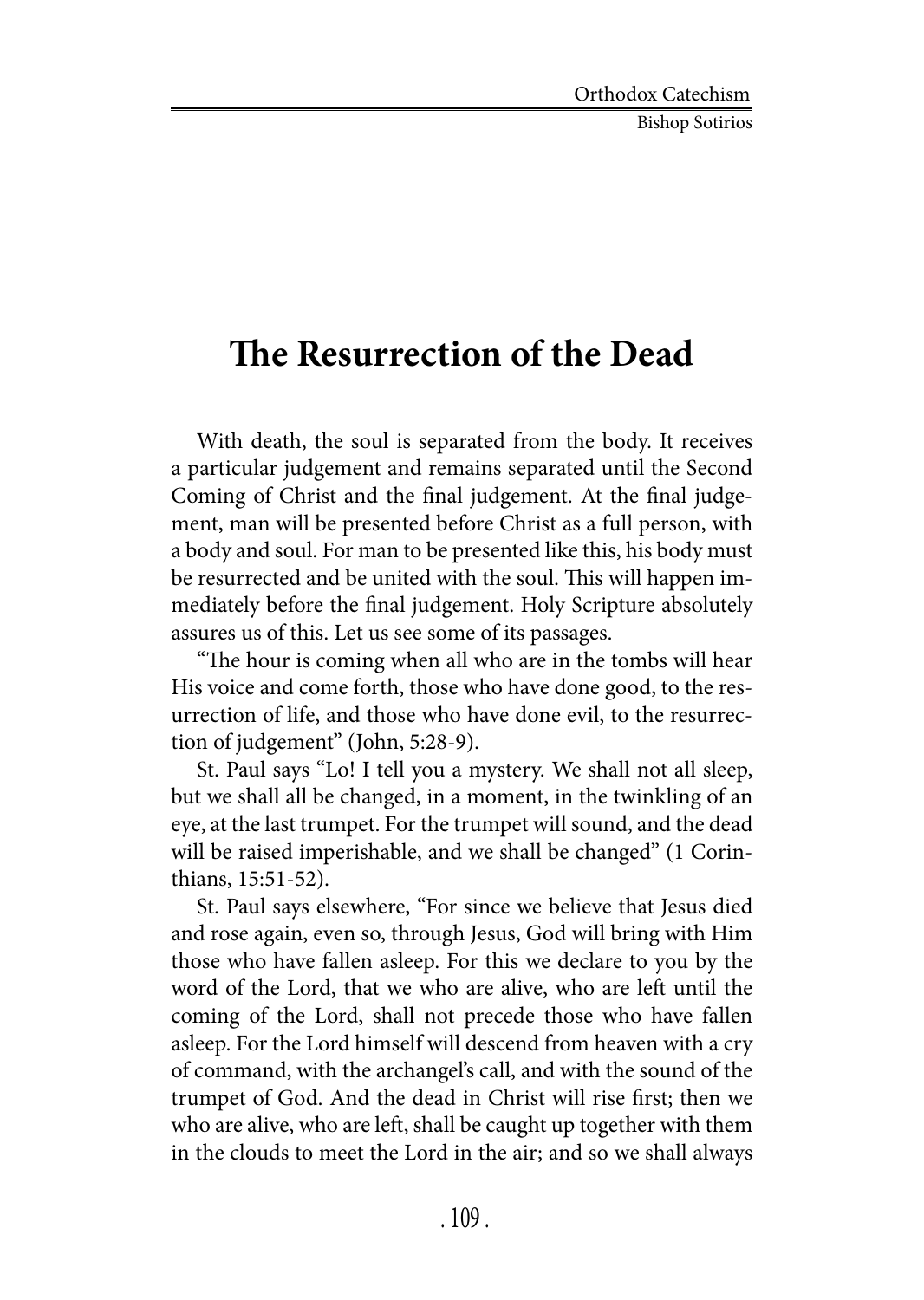be with the Lord" (1 Thessalonians, 4:14-17).

From the above passages of Holy Scripture we are clearly taught beyond any doubt that:

a) The dead will be resurrected before the Second Coming of Christ and final judgement. "All who are in the tombs shall hear his voice, and come forth" (John, 5:28).

b) The resurrected body will be immortal. "The dead will be raised imperishable" (1 Corinthians, 15:52).

c) Before the Second Coming or during it, the living will be changed; in other words, their bodies, like those of the dead, will be spiritualized and made immortal: "The dead will be raised imperishable, and we shall be changed" (1 Corinthians, 15:52).

d) The living and the dead will proceed to eternal life or eternal hell. "And come forth, those who have done good, to the resurrection of life, and those who have done evil, to the resurrection of judgment" (John, 5:29).

With the resurrection of the dead and the final judgement, death is abolished. The end of the world also comes, but this does not mean the catastrophic end to the world but rather change and finality. Sin will disappear.

**Thrice-holy God, Who with Your infinite love created and sustain us, You admire and bless us whenever we do good, You tolerate us when we sin, You forgive us when we repent. You deigned that Your only begotten Son should become man, to be crucified, to die as a man, to be resurrected and become the first-born from the dead, and to make possible our own resurrection. We thank You for all these things. We ask You please to give us repentance. Make it so that we will proceed to the resurrection of life and not to judgement. Grant us eternal life. Do not allow our eternal punishment. Do not deprive us of the joy of Your everlasting presence.**

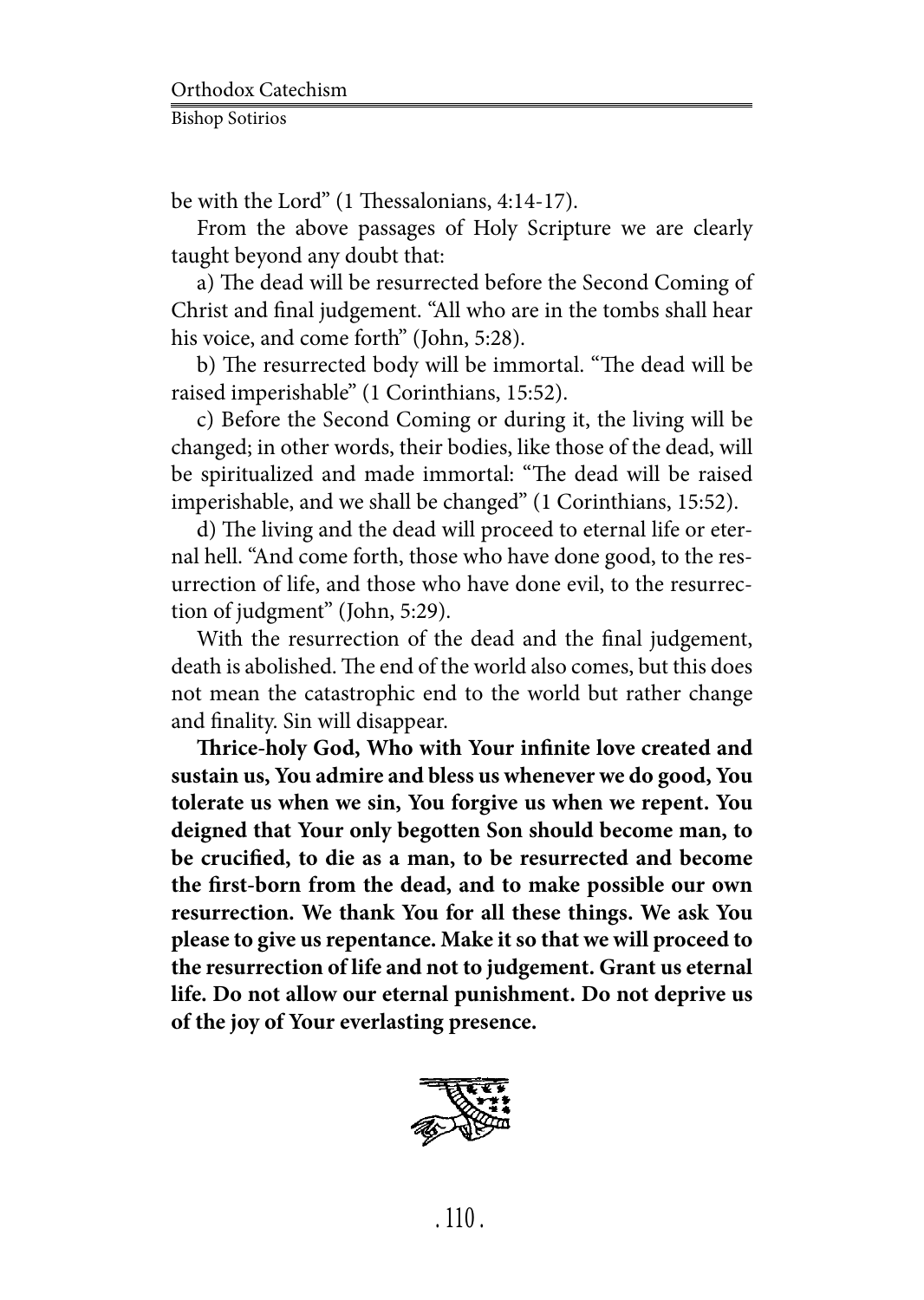Bishop Sotirios

## **Eternal Life and Eternal Hell**

The resurrection of the dead, the change of the living and the final judgement will be followed by eternal life or eternal hell. Hell means punishment.

Some, like the believers in the millennium, believe that after the final judgement the sinners will be destroyed. Considerably more believe that after the final judgement the sinners will be punished for a certain period of time, will repent and be saved. Neither one is correct. Holy Scripture teaches very clearly that the righteous will enjoy eternal life and happiness, whereas the sinners will be being punished. Reading the twenty-fifth chapter of the Gospel of Matthew we see that all the dead and the living will be presented before the unbribable Judge. We will be divided into the just and the sinners, just as the sheep are separated from the goats. Then Christ will say to the just, who will be on His right-hand side: "Come, O blessed of my father, inherit the kingdom prepared for you from the foundation of the world" (Matthew 25:34). And these will inherit the kingdom of God. Then He will turn to His left towards the sinners and He will say to them: "Depart from me, you cursed, into the eternal fire prepared for the devil and his angels" (Matthew 25:41). And behold the result. "And they [the sinners] will go away into eternal punishment, but the righteous into eternal life" (Matthew 25:46). Behold then that the just will live in eternal life and happiness. The sinners will live in eternal punishment and despair. These are the words of Christ. Those who believe and teach otherwise do not profess the truth. They do not present things as Christ, "Who is the truth and the way and the life," said.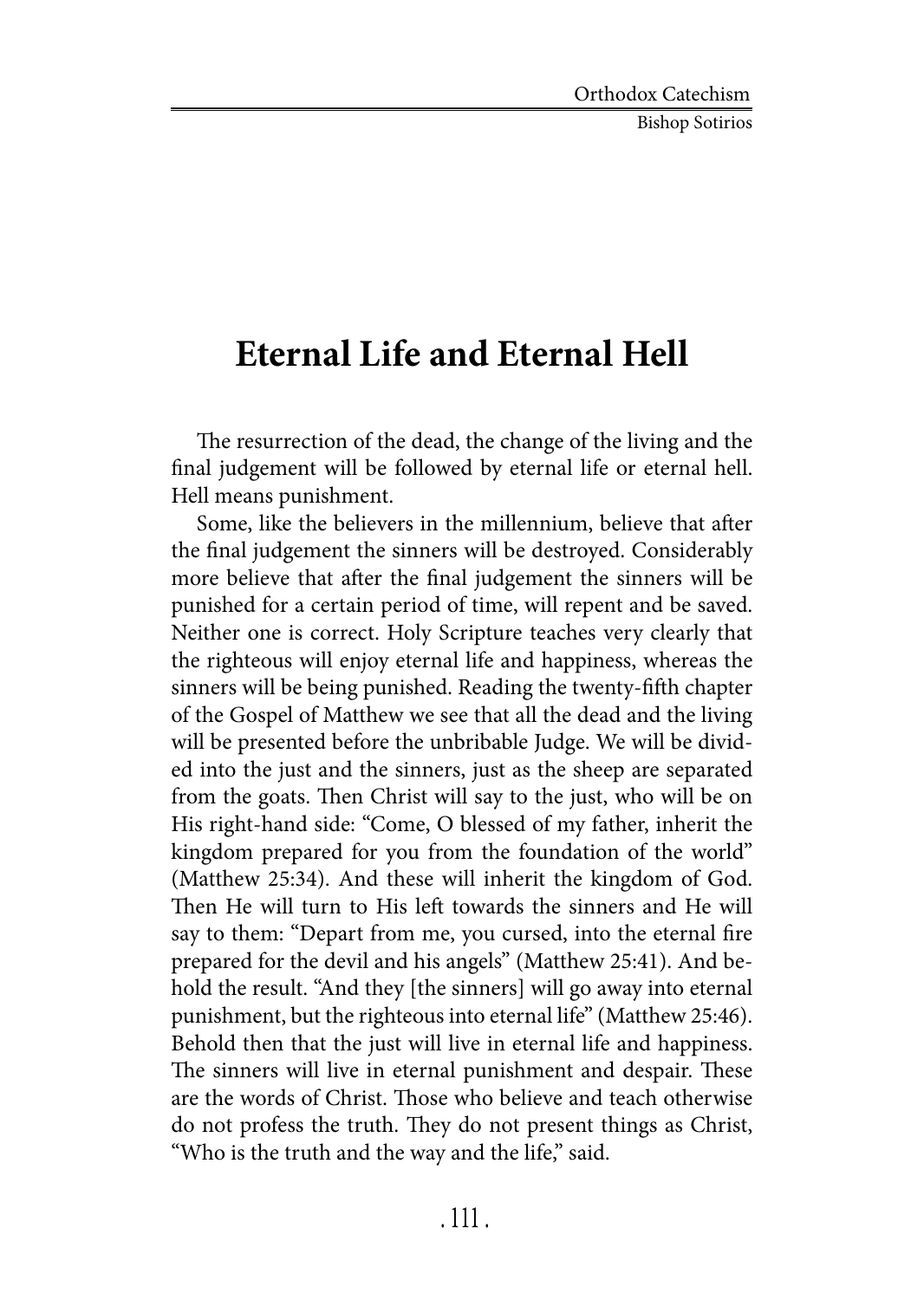No one knows exactly what the after-life will be like. No one knows quite how the just and the sinners will be living. St. Paul, who was taken up to the heavens and wanted to describe those things that he saw and heard (1 Corinthians, 2:9; II Corinthians, 12:4 ), said: "What no eye has seen, nor ear heard, nor the heart of man conceived, what God has prepared for those who love him."

The Holy Scriptures in describing hell, use frightening images. They call it "the outer darkness," "the worm that does not die," where there will be "weeping and gnashing of the teeth." This state of the punished will be eternal, without any change or amelioration. Without end. As a result it is indescribably frightening.

Let us be careful here. All that the Holy Scriptures say regarding hell should not be understood physically, as we know these things today. We should always keep in mind that with the Second Coming of Christ and the final judgement everything will change. Everything will become "new." The whole universe. The Fathers of the Church explain this very well, particularly, St. Gregory of Nyssa, who writes the following: "Because you learned to understand something different from what exists in reality, when you hear the words fire or worm, you should not think of the earthly fire or insect." In other words, when you hear of fire and worms do not understand it as the fire and worms that you know of here. St. John Damascene also writes the following: "eternal fire is not a material thing such as we are familiar with; rather it is something that only God comprehends." In other words, the fire of hell is not physical as we know it, but will be fire as God knows it.

**Our Heavenly Father and Creator of all, we marvel at Your grandeur, infinite love and wisdom. Before You we kneel and express our gratitude for all Your good things. We know Your teaching, the truth as Christ, Your only begotten Son, has revealed it to us. We have no excuse for our sinful life. We alone are responsible for our plight. We think of the just judgement and tremble, but we also do not use our brains. We know what**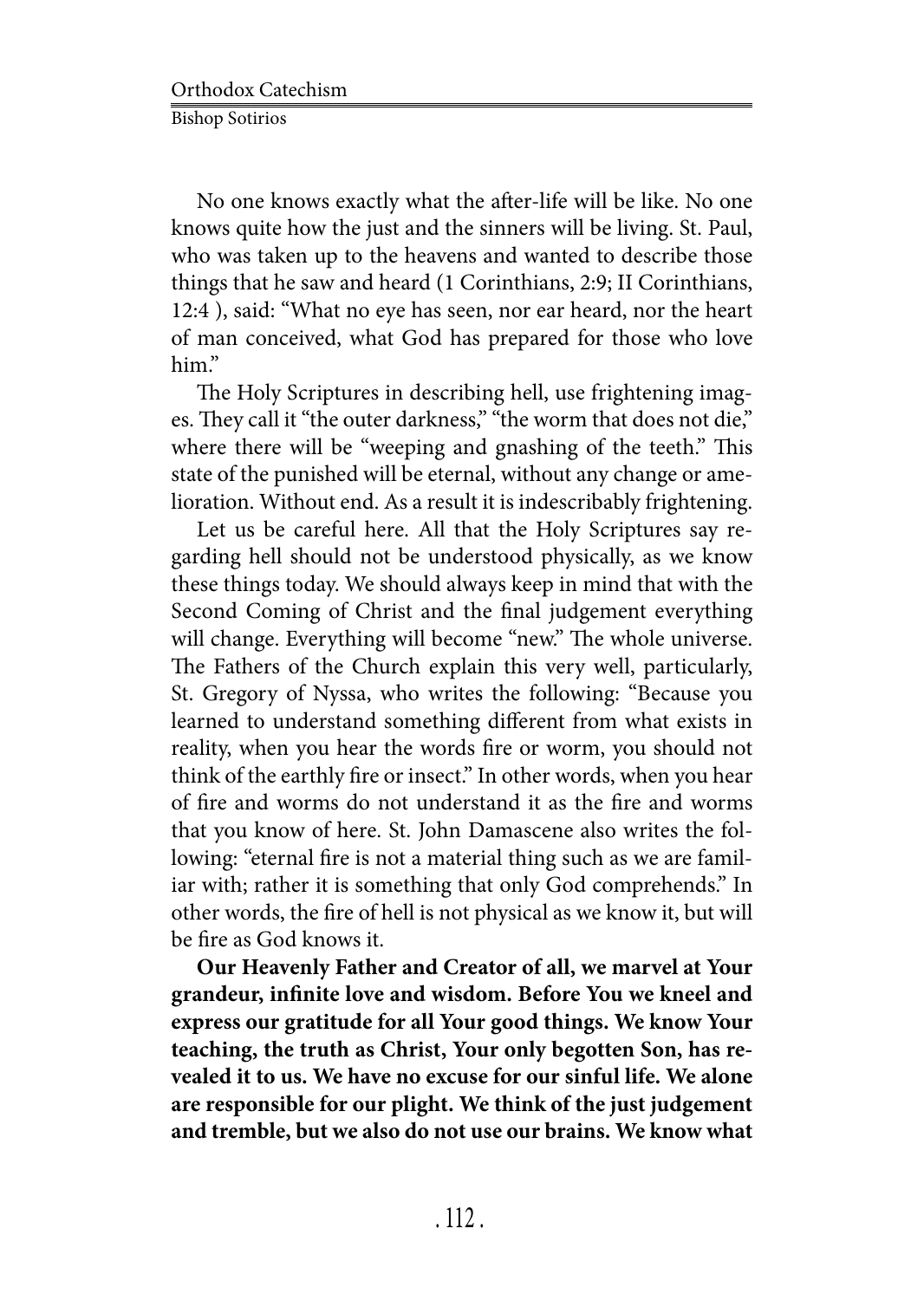**is good for us but we do not look after it. Thoughtlessly, we continue on the path of sin. We do not want it, but that is where we end up. Before You call us through our death, call us near You with true repentance. Do not, Lord, allow us to inherit eternal damnation. Do not allow anyone to end up in that excommunicated state. Find in Your kingdom the space for everyone. Lord, we thank You.**



Glory be to God